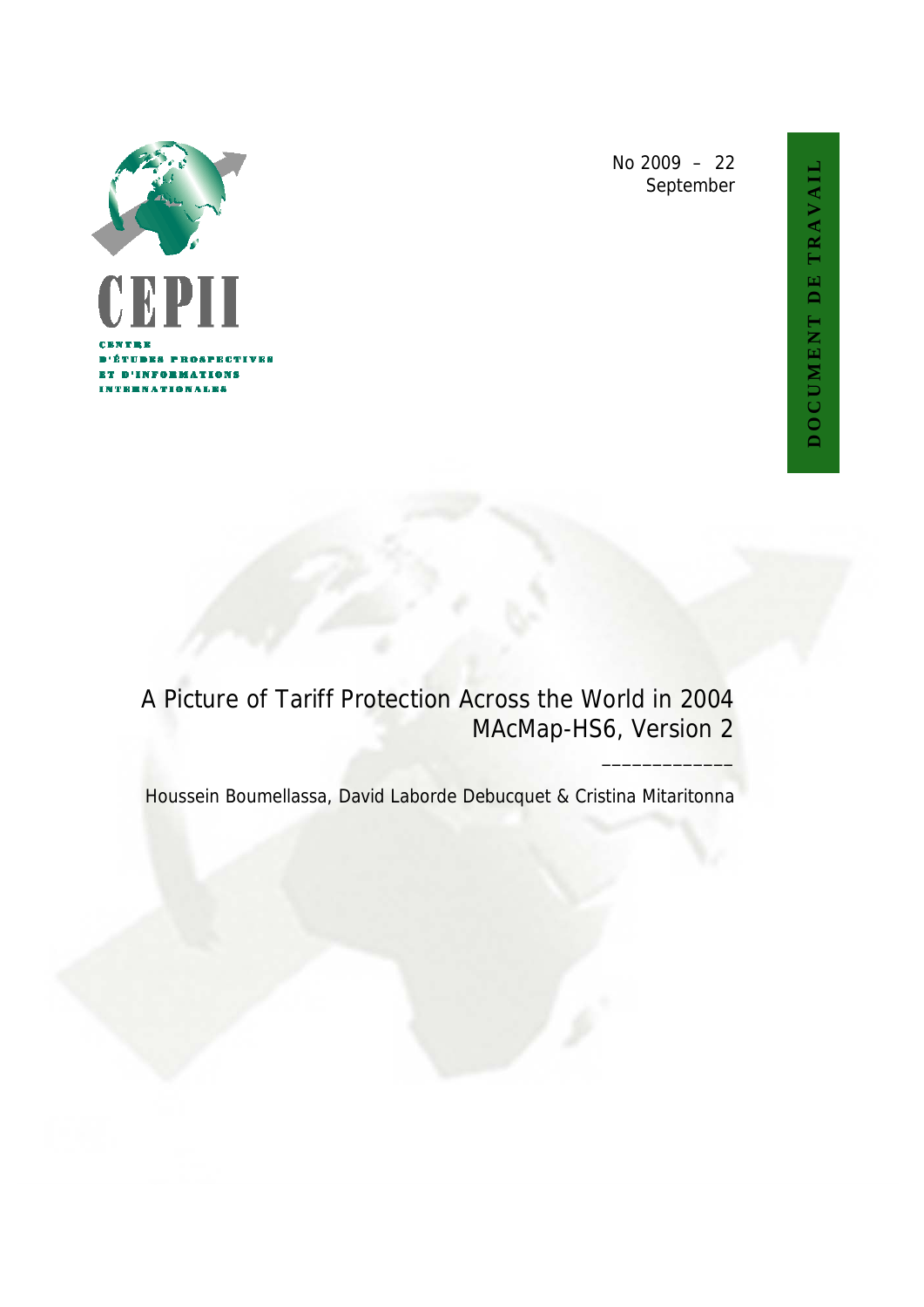# TABLE OF CONTENTS

| 1.                 |  |
|--------------------|--|
| 2.<br>2.1          |  |
| 2.2.               |  |
|                    |  |
| 2.4.               |  |
| 3.<br>3.1.         |  |
| 3.2.               |  |
| 3.3.               |  |
| 4.<br>4.1.<br>4.2. |  |
| 5.                 |  |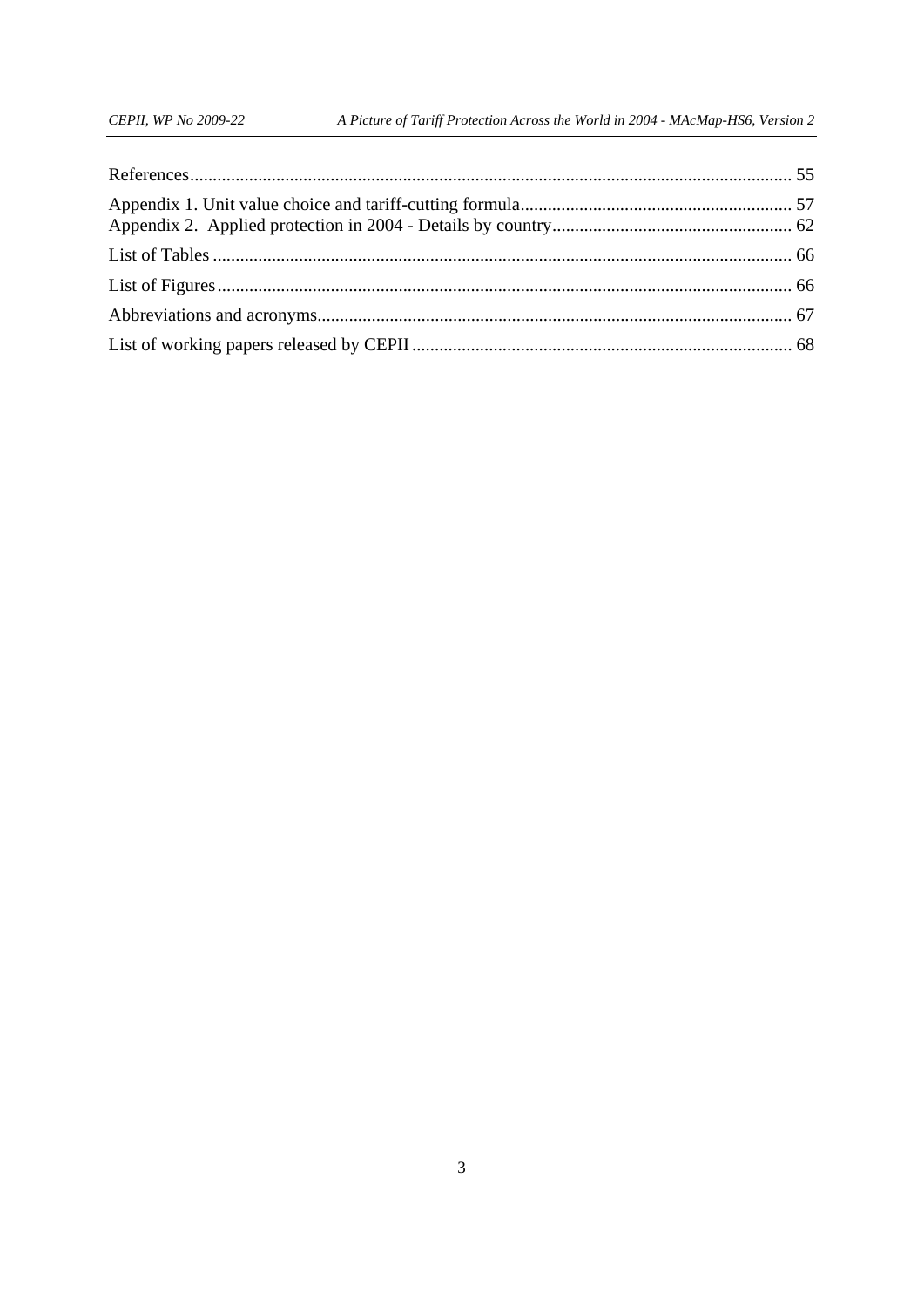# **A PICTURE OF TARIFF PROTECTION ACROSS THE WORLD IN 2004 MACMAP-HS6, VERSION 2**

#### **NON-TECHNICAL SUMMARY**

-

Trade negotiations increasingly rely on quantitative assessments. Accordingly there is a need for tariff information shedding light on applied protection at the detailed level. The purpose is not only to provide a measure of border protection, but also to pave the way for well-suited economic analysis of the consequences of trade liberalization, in particular through computable general equilibrium model analysis.

Based on a joint effort by ITC (UNCTAD-WTO, Geneva) and CEPII (Paris), a first version of a Market Access Maps data (MAcMapHS6-v1) was prepared (Bouët and ali, 2008), mainly to furnish protection figures for the 6th release of the GTAP database (Bouët and ali, 2005). The first version of MAcMapHS6 represents an unprecedented effort to monitor border protection world-wide at the most detailed level, while accounting exhaustively for preferential trade agreements. It provides with a consistent, ad valorem equivalent measure of tariff duties and tariff rate quotas for 163 countries and 208 partners, at the six-digit level of the Harmonized System (HS) that includes 5,113 products.

Using 2004 data, an updated version of this database, MAcMapHS6-v2, has been built. This paper provides a detailed description of the methodology used for building the new database, providing evidence on the world applied protection in 2004. Moreover, since the dataset is the source of protection data for the GTAP7 (Narayanan and Walmsey, 2008) and the TASTE software (Horridge and Laborde, 2008), this documentation is an important reference for numerous researchers.

The methodology used for the construction of MAcMapHS6-v2 is closed to the previous. However, several key improvements have been made. To the core dataset provided by ITC, additional sources have been used to complete it and enhance the quality of the database. A new algorithm is utilized to deal with harmonized products nomenclature and code oddities. The method applied to process tariff rate quota information has been deeply improved. Finally, the way to compute reference group weights has been tuned.

On the overall, the relative low protection rate, 5.1% on average for the whole world, hides a high level of heterogeneity among countries and sectors. It is interesting to notice that trade policies preserve, since more than two centuries the same characteristics. The average level of protection decreases with the level of development: in 2004 high income countries have an average duty of 3.3%, against 9.6% for middle income countries and 12.2% for least developed countries. The agriculture is more protected (18.9%) than the manufacturing (4.4%) or extractive and energy products (1.9%); reflecting the particular role of the agriculture for all the countries.

<sup>1</sup> MAcMapHS6-v1 has been initially presented in Bouët et al. (2004) and the MAcMap approach has been introduced in Bouët et al. (2002).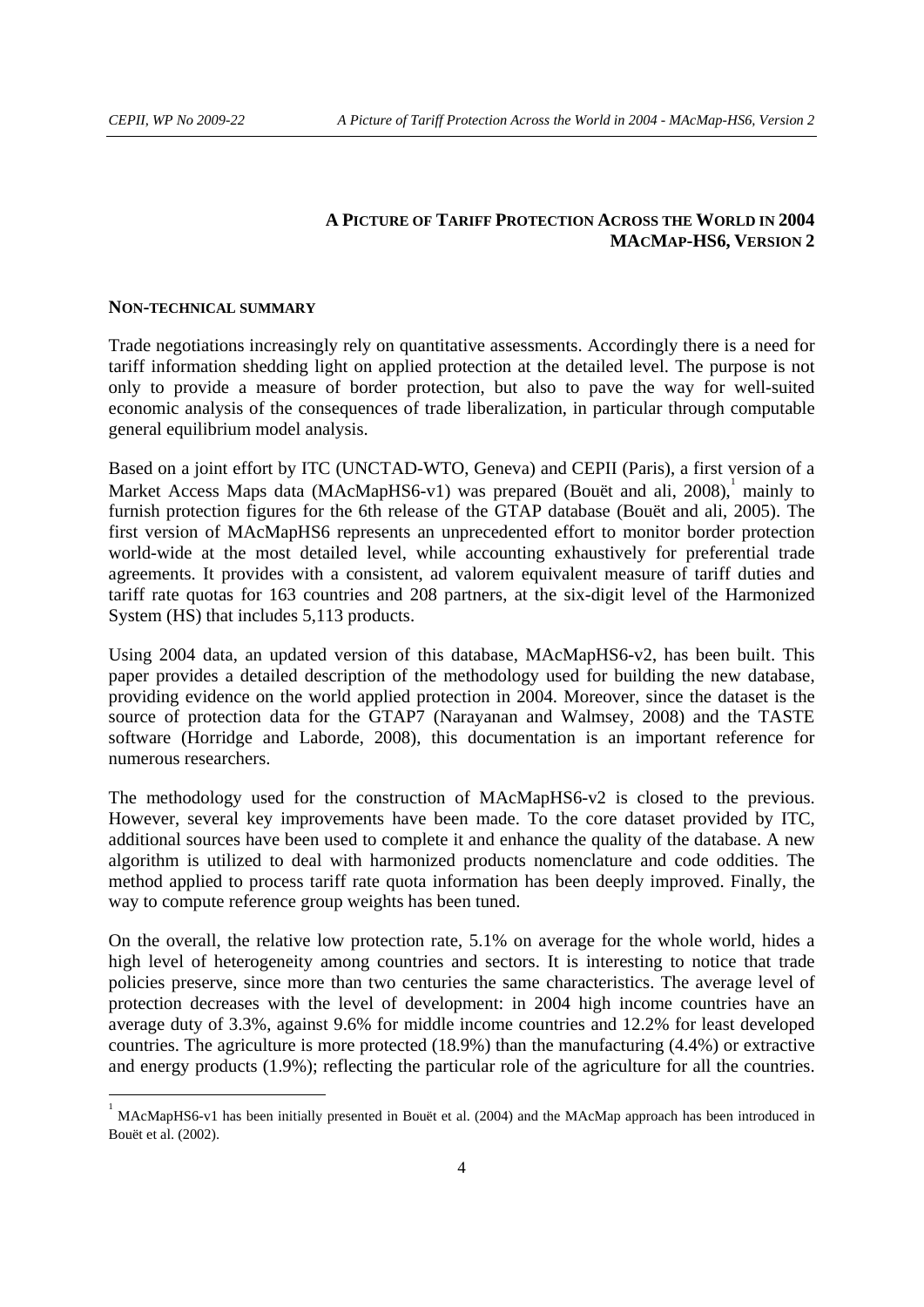Last but not least, final goods are more protected than intermediate goods. This aims to increase the effective protection of the locally produced value-added. In the same section we also investigate variations in tariffs occurred between 2001 and 2004. The decrease of 0.5 percentage points in the average world protection between 2001 and 2004 is mainly due to emerging economies.

#### **ABSTRACT**

MAcMap-HS6v2 is a comprehensive database providing detailed protection data at the 6 digit level of the harmonized system (HS6),i.e. more than 5000 products, for the year 2004. It includes ad valorem equivalents on MFN tariffs for 169 importing countries, as well as bilateral applied protection, together with preferential provisions for 220 partners. Specific and compound tariffs and tariff rate quotasdata are also provided, at the same level of detail.

In this paper we present the methodology used for building this new database, paying attention to the consequences from such choices. We then provide evidence on the world applied protection in 2004. Finally we investigate variations in tariffs occurred between 2001 and 2004.

*JEL Classification*: F13 *Key Words*: Trade policies, Tariffs, Database, Ad valorem equivalent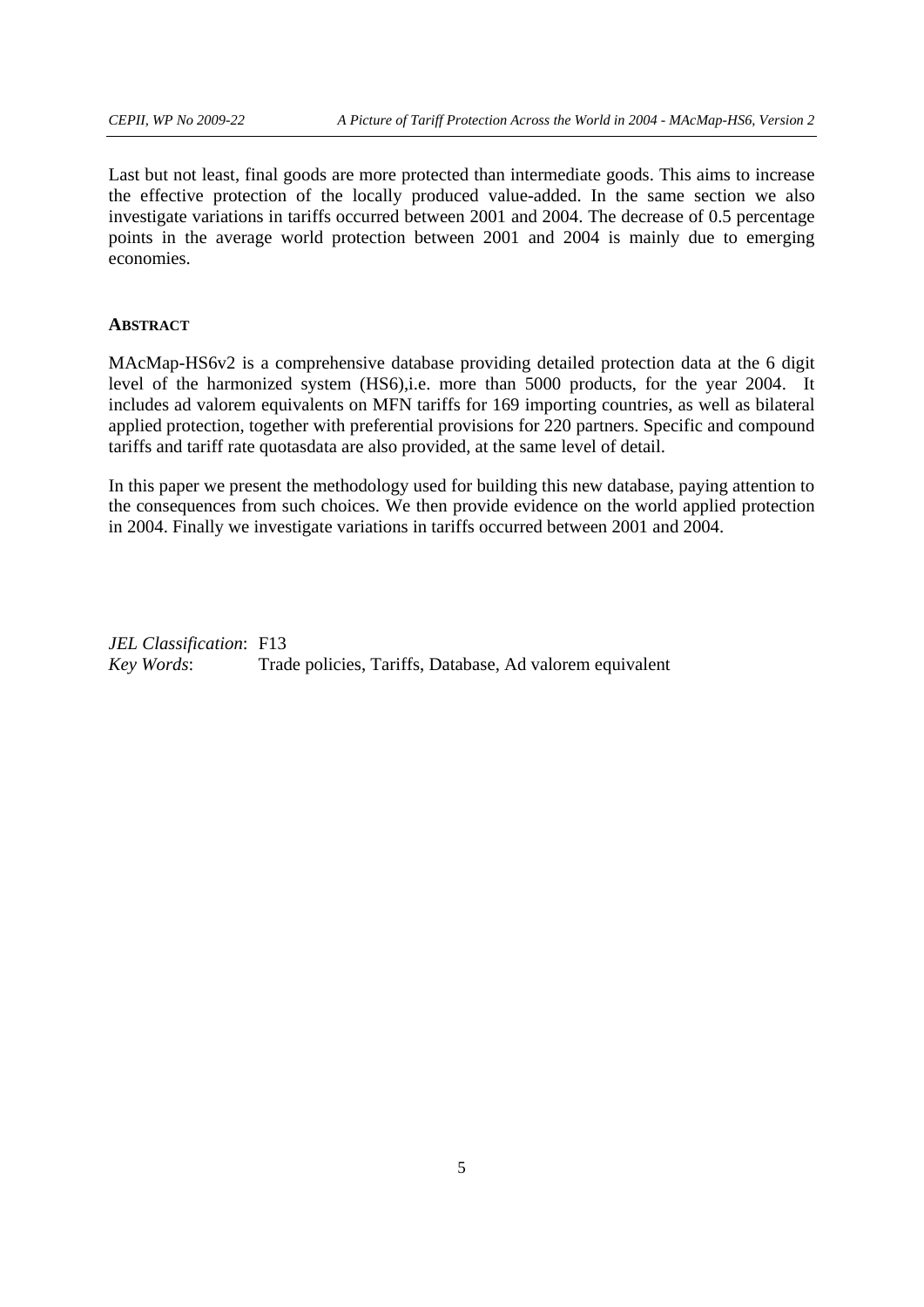## **PANORAMA DE LA PROTECTION MONDIALE EN 2004 MACMAP-HS6, VERSION 2**

## **RÉSUMÉ NON TECHNIQUE**

-

Depuis le cycle de l'Uruguay, les négociations commerciales s'appuient sur des simulations faisant de plus en plus souvent appel à des modèles d'équilibre général calculable. Parmi les données nécessaires à ces simulations celles concernant la protection tarifaire au niveau détaillé requiert une attention toute particulière. Une mesure exhaustive de la protection est en effet nécessaire pour parvenir à des analyses robustes et cohérentes des conséquences des libéralisations commerciales.

Pour parvenir à la cohérence et à l'exhaustivité des données, une première version de la base MAcMap (Market Access Map data) a été construite en 2002 par le CCI (CNUCED-OMC, Genève) et le CEPII (Paris), révisée en 2004<sup>2</sup>. Son intégration à la sixième version de la base GTAP a permis une nette amélioration de la qualité des résultats fournis par les modèles. Ce travail représentait un effort sans précédent pour rassembler les données de protection à la frontière dans une nomenclature sectorielle détaillée. La base proposait ainsi un équivalent *ad valorem* des droits de douanes et des quotas tarifaires pour 163 pays et leurs 208 partenaires, dans une nomenclature à 6 chiffres du système harmonisé (SH6), incluant 5 113 produits.

Ce papier présente de façon détaillée la dernière version de la base MAcMap-HS6 dont la méthodologie est proche de celle de la version précédente et qui porte sur les données de 2004 ; il constitue une documentation de référence pour les nombreux chercheurs utilisant la base GTAP 7 ou TASTE software.

Nous présentons d'abord les sources des données. La principale source est constituée des données fournies par le CCI ; des sources additionnelles ou alternatives sont également utilisées (TARIC, US-ITC, données nationales indiennes…). Nous expliquons ensuite les améliorations méthodologiques apportées. Ainsi un nouvel algorithme est utilisé pour détecter et corriger les problèmes de nomenclature sectorielle ; le traitement des quotas tarifaires (QTRs) est amélioré ; enfin, le calcul des pondérations, nécessaire préalable à la méthode d'agrégation à partir des « groupes de référence », a été perfectionné.

Ce papier présente également une analyse détaillée des protections en 2004 et explique les changements survenus entre 2001 et 2004. Le taux agrégé de protection est relativement faible au niveau mondial : 5,1%, en 2004 (5,6% en 2001), mais cette moyenne cache une hétérogénéité importante, tant entre les pays qu'entre les secteurs. Les principaux faits stylisés ressortant d'une analyse des données de la base MAcMap-HS6v2 font ressortir des caractéristiques permanentes depuis plus de deux siècles. Le niveau moyen de protection décroît avec le niveau de développement : en 2004, les pays riches apposent sur leurs importations un droit de douane moyen de 3,3%, les pays en développement taxent les leurs à 9,6%, les pays les moins avancés à 12,2%. Sur le plan sectoriel, l'agriculture reste, de loin, le secteur le plus protégé, avec un droit

<sup>2</sup> MAcMapHS6-v1 est présentée dans dans Bouët et al. (2004). Une version préliminaire a été introduit dans Bouët et al. (2002).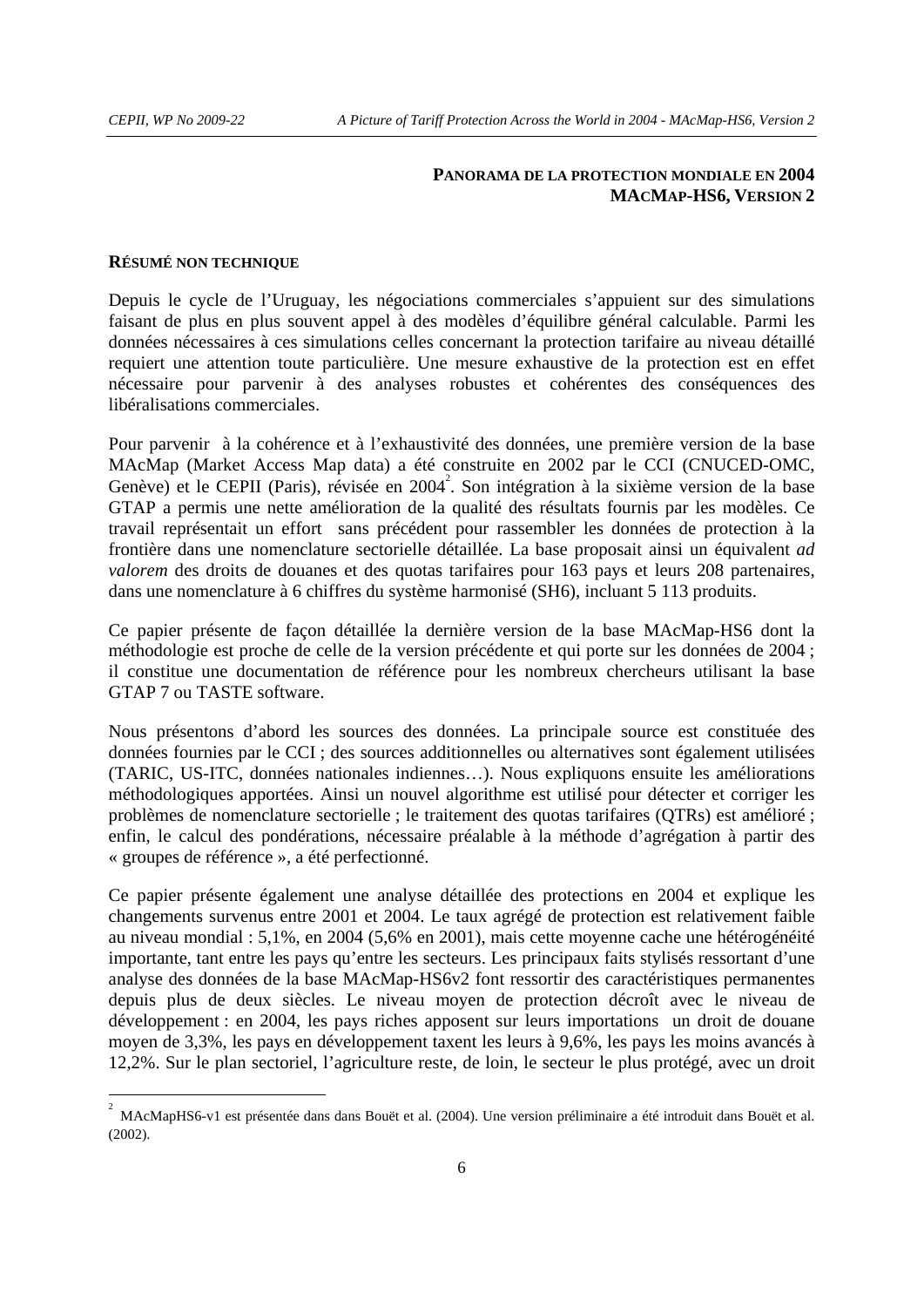de douane moyen de 18,9%, comparé à 4,4% pour l'industrie et 1,9% pour le secteur énergétique. Le rôle particulier qu'a l'activité agricole dans tous les pays explique cette différence et les difficultés rencontrées depuis l'introduction du secteur agricole dans les négociations commerciales. Enfin, dans un souci de renforcer la protection effective de la valeur ajoutée produite localement, les biens finaux demeurent plus protégés que les biens intermédiaires.

Le papier explore ensuite les effets à l'œuvre derrière la baisse de la protection effective depuis 2001. En effet, la méthodologie commune aux deux bases MAcMap-HS6 permet de mettre au jour les origines des différences entre 2001 et 2004, *via* une décomposition originale qui permet d'isoler les effets dus aux variations des taux de change, des valeurs unitaires, au système de pondération ou au traitement des QTRs. L'effet résiduel s'explique par une amélioration des données et/ou par un changement des politiques commerciales des pays. La baisse de 0,5 point de pourcentage observée entre 2001 et 2004 s'explique ainsi, pour une large part, par une baisse importante de la protection des économies émergentes.

#### **RÉSUMÉ COURT**

MAcMap-HS6v2 est une base de données proposant un équivalent *ad valorem* des droits de douanes appliqués et des quotas tarifaires pour 169 pays et leurs 220 partenaires, dans une nomenclature à 6 chiffres du système harmonisé (SH6), incluant 5 113 produits, pour l'année 2004. La base contient également les droits NPF (Nation la plus favorisée) ainsi que les droits consolidés déclarés à l'OMC. Les préférences bilatérales et régionales sont aussi prises en compte. Nous détaillons ici la construction d'une telle base ainsi que les conséquences de nos choix méthodologiques. Nous proposons également une description de la protection mondiale en 2004 et présentons les phénomènes à l'origine du changement de la protection depuis 2001.

*Classification JEL* : F13

*Mots-clefs* : Politiques commerciales, Droits de douane, Base de données, Equivalent ad valorem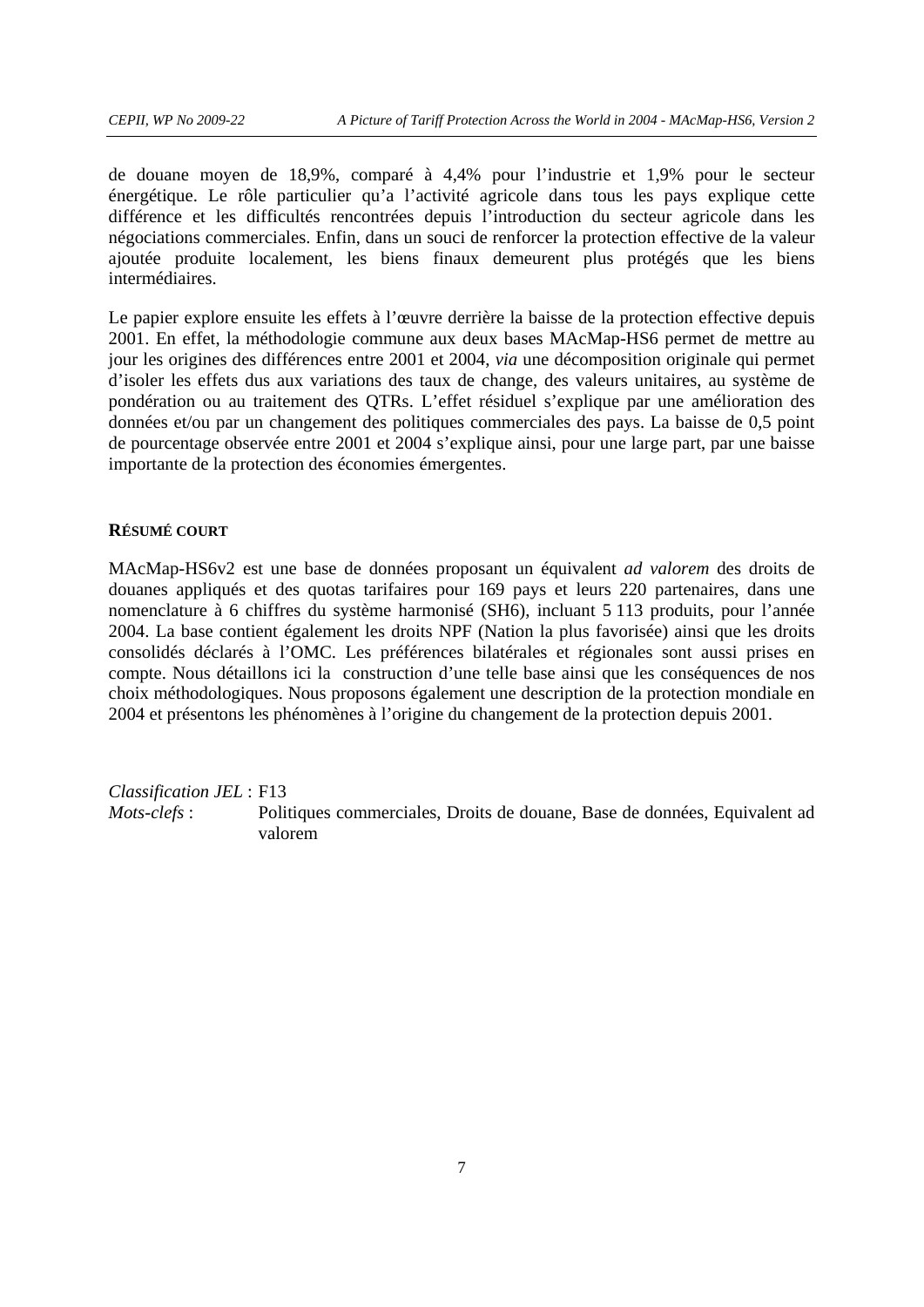## **ACKNOLEDGEMENTS**

We thank Mondher Mimouni and Xavier Pichot and the International Trade Center in Geneva for their important contribution by providing us an extraction of the MAcMap database. We are grateful to Agnès Benassy-Quéré; Antoine Bouët, Yvan Decreux, Lionel Fontagné, Luca Salvatici and Priscila Ramos as well as one anonymous referee for detailed discussion and comments. Funding for this research from the European Commission through the AgFoodTradeFramework Project 7, Grant 212036, 2008 is gratefully acknowledged.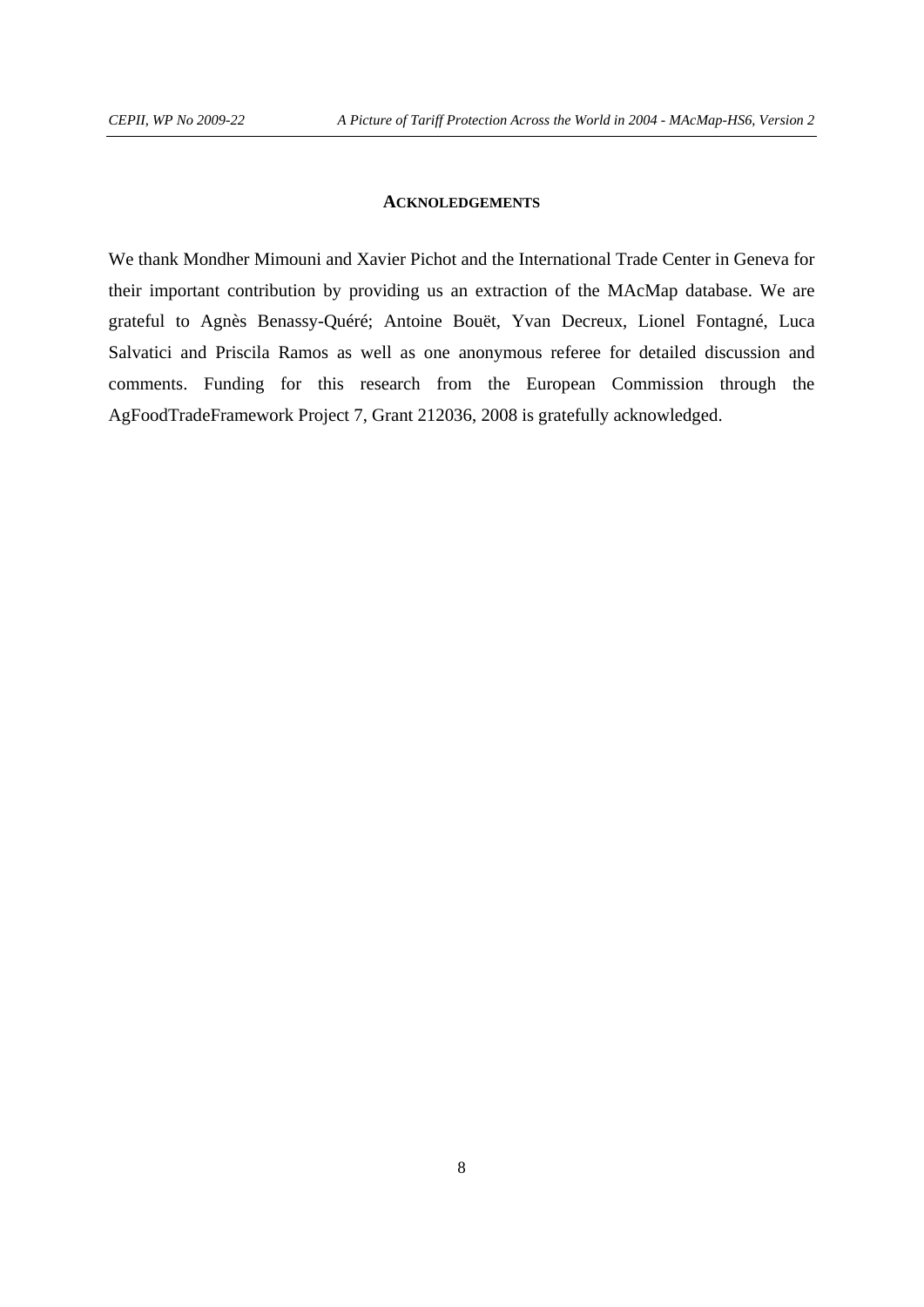# **A PICTURE OF TARIFF PROTECTION ACROSS THE WORLD IN 2004 MACMAP-HS6, VERSION 2**

Houssein Boumellassa, David Laborde Debucquet & Cristina Mitaritonna

## **1. INTRODUCTION**

-

Trade negotiations increasingly rely on quantitative assessments. Accordingly there is a need for detailed tariff information shedding light on applied protection across the world. The purpose of the present study is not only to provide a way to measure border protection, but also to pave the way for well-suited economic analysis of the consequences of trade liberalization, in particular through computable general equilibrium (CGE) models.

In a joint effort of the International Trade Center (ITC) (United Nations Conference on Trade and Development/World Trade Organization, Geneva) and CEPII (Paris), a first version of the Market Access Maps database (MAcMap-HS6v1) was prepared in 2003 Bouët et al. 2008). mainly to furnish protection figures for the sixth release of the Global Trade Analysis Project (GTAP) database (Bouët et al. 2005). The first version of MAcMap-HS6 represented an unprecedented effort to monitor border protection worldwide at the most detailed level, while accounting exhaustively for preferential trade agreements (PTAs). It provided a consistent, ad valorem equivalent (AVE) measure of tariff duties and tariff rate quotas (TRQs) for 163 countries and 208 partners, at the six-digit level of the Harmonized System (HS), accounting for 5,113 products. Its main contributions were (i) an exhaustive coverage of PTAs across the world; (ii) the calculation of the AVE of specific duties, acknowledging the differentiated impact of such duties across exporters depending on their export unit values; (iii) the incorporation of TRQs both through the AVE of the resulting protection at the margin and through the calculation of involved rents; and (iv) an original aggregation methodology using a weighting scheme based on reference groups of countries and limiting the extent of the endogeneity bias inherent in the standard, import-weighted average protection.

Using 2004 data and following a similar approach, an updated version of this database, MAcMap-HS6v2, has been built. This paper describes in detail the methodology used to build the new database; it also provides evidence on applied protection around the world in 2004. Moreover, since this data set is the source of protection data for both the GTAP7 database (Narayanan and Walmsley 2008) and the TASTE software (Horridge and Laborde 2008), this documentation is an important reference for numerous researchers. This effort is a complement of the development of the online version of Macmap. ITC is providing a regularly updated picture of the world-wide protection mainly devoted to export promotion agencies or trade negotiators. A by-product of this joint effort of ITC, the WTO and UNCTAD is the publication of the "World Trade Profiles" annually.

<sup>&</sup>lt;sup>3</sup> MAcMap-HS6v1 was first presented in Bouët et al. (2004); the MAcMap approach was introduced in Bouët et al. (2002).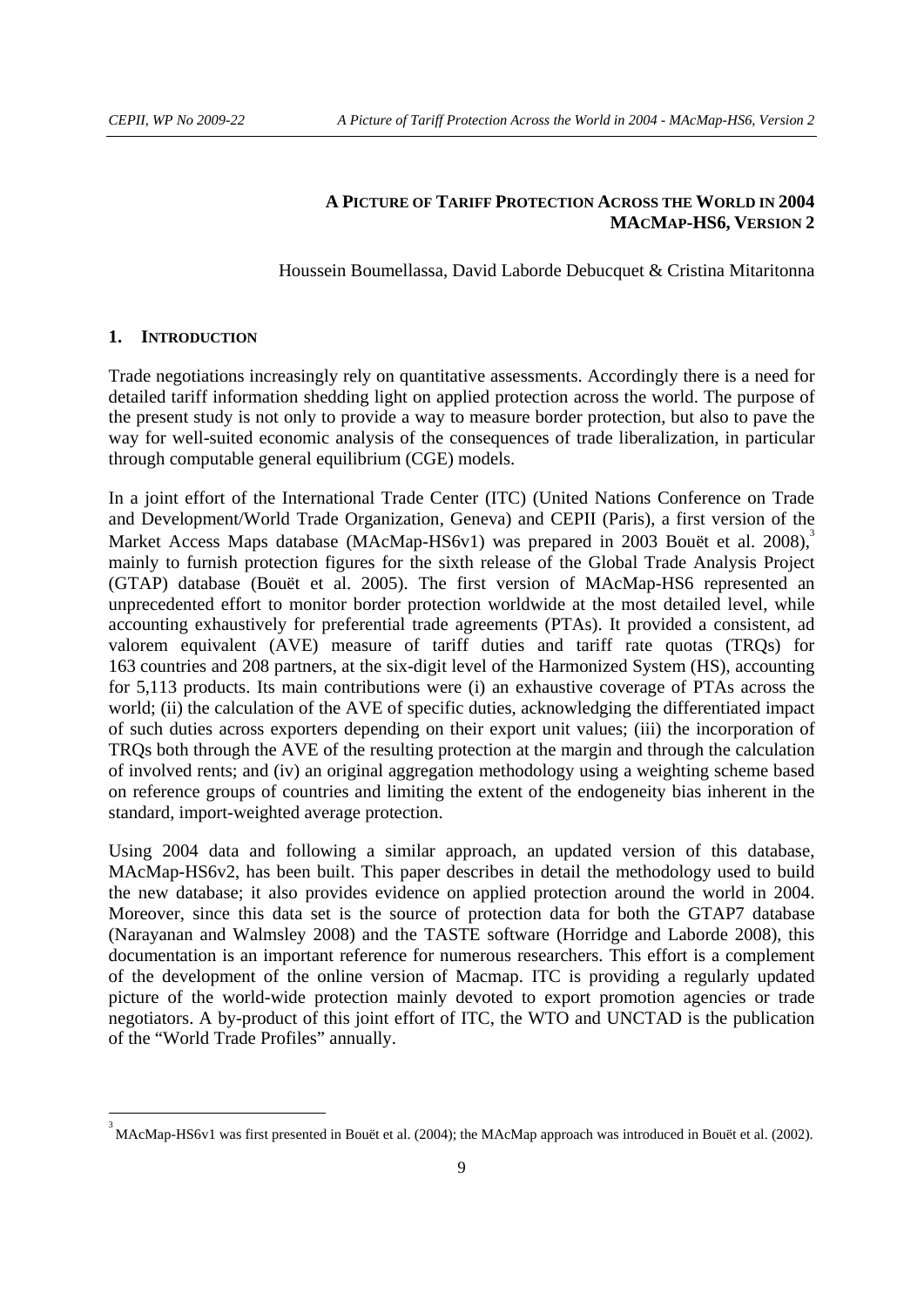We present the methodology used to construct MAcMap-HS6v2, a database devoted to analytical research, in section 2. Although this methodology is similar to that used previously, several key improvements have been made. Additional sources have been added to the core ITC data set to complete that data set and enhance the quality of the database. A new algorithm is used to deal with harmonized product nomenclature and code oddities. The method applied to process TRQ information has been vastly improved. Finally, the way reference group weights are computed has been fine-tuned.

Section 3 presents a general overview of tariff protection across the world in 2004. The relatively low protection rate, 5.1% on average for the whole world, hides a high level of heterogeneity among countries and sectors. The average level of protection decreases with the level of development: in 2004, high-income countries (HICs) have an average duty of 3.3%, against 9.6% for middle-income countries (MICs) and 12.2% for least-developed countries (LDCs). Agriculture as a sector is more protected (18.9%) than either manufacturing (4.4%) or extractive and energy products (1.9%), reflecting the fact that agriculture plays a specific role for almost all countries. Last but not least, final goods are more protected than intermediate goods, a practice that aims to increase the effective protection of the locally produced value-added. In the same section, we investigate variations in tariffs occurring between 2001 and 2004. The 0.5 percentage point drop in the average world protection between 2001 and 2004 is mainly due to MICs. For one thing, MICs achieved their Uruguay Round commitments in 2004, against 2001 for rich countries; and a number of emerging economies adopted more liberal trade policies (i.e., China and India). The total variation in protection between the two time periods has been decomposed into several effects: changes in the TRQ regime, the system of weights, the unit values, and exchange rates and residual changes from pure trade policies.

The increase in average agricultural protection in rich countries (+6% in relative terms) contrasts with the global decrease. It does not seem to come from a modification of trade policies; rather it is the result of two effects. One is the mechanical effect of the fall of the U.S. dollar on the European Union AVE, due to the conversion into U.S. dollars of the specific tariff (initially expressed in local currency per physical unit). Second, several tariff rate quotas previously unfilled (in quota) have been filled or even exceeded. The immediate consequence is thus an increase in the protection exporters face.

Section 4 concludes. Two appendices provide additional information on methodology and protection figures by country.

# **2. METHODOLOGY**

In this section, we describe the data and the methodology used to build MAcMap-HS6v2. We also underscore the differences between the current version and the previous version (Bouët et al. 2008).

As data on applied protection are scattered and heterogeneous, the first step when tackling protection measurement is to collect and harmonize available information. Even at this early stage a number of choices must be made, since there is no unique or obvious way to handle the data. Once that has been done, the construction of the database mainly involves computing AVEs and proposing an appropriate aggregation procedure.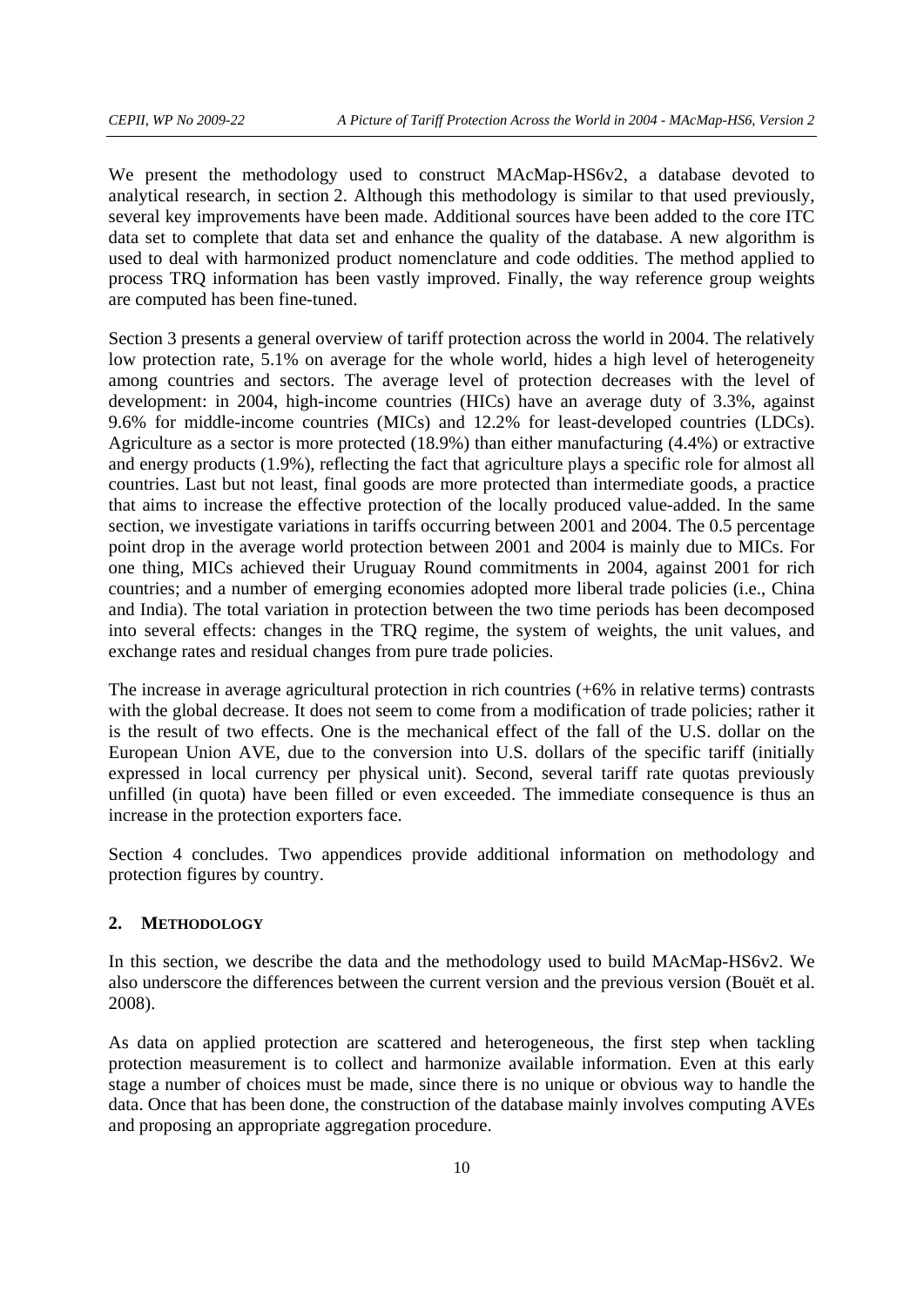The first difference between the two versions of the MAcMap-HS6 database is the increased number of data sources considered: ITC's MAcMap data set is used as a primary source, but for several countries we rely directly on national sources to avoid any loss of information (see table 1). In addition, the bound tariff database (Bchir, Jean, and Laborde 2006) has been updated. The second difference concerns the technical side, where some improvements have been introduced. More efficient algorithms have been used to deal with data oddities. A special treatment is applied to tariff rate quotas. Finally, different concepts of unit value have been defined to answer alternative researchers' needs. Figure 1 shows the different steps of the procedure, which are further described in the following paragraphs. It is worth stressing that Macmap on line (and consequently the world Tariff Profiles) are using different methods to compute AVEs, taking benefit of the availability of tariff line information for a large series of countries. The data collected by ITC, the UNCTAD and the WTO and provided by ITC through Macmap is an unprecedented effort to release consistent tariff data on an exhaustive and detailed basis. Still, such huge database necessarily contains some problems at a given point in time, that would indeed be fixed in a further release but that need to be fixed all in a raw in a database such as MAcMap-HS6 devoted to academic exercises.

| Country              | <b>Source</b>                                                                                                                      |
|----------------------|------------------------------------------------------------------------------------------------------------------------------------|
| <b>United States</b> | Harmonized Tariff Schedule of the United States (2004). USITC<br>publication 3653 and http://www.usitc.gov/tata/hts/other/dataweb/ |
| European Union       | TARIC database (specific extraction)                                                                                               |
| India                | http://commerce.nic.in/ and http://www.cbec.gov.in/customs/cst-<br>$0607$ / $\text{cst-main.htm}$                                  |
| Egypt                | Egyptian Tariff Schedule and collaboration with Peter Minor from<br>Nathan Associates                                              |
| Mongolia, Tonga      | WTO notifications and tariff schedule (www.wto.org)                                                                                |

#### **Table 1. Source of data for countries with complete replacement of data**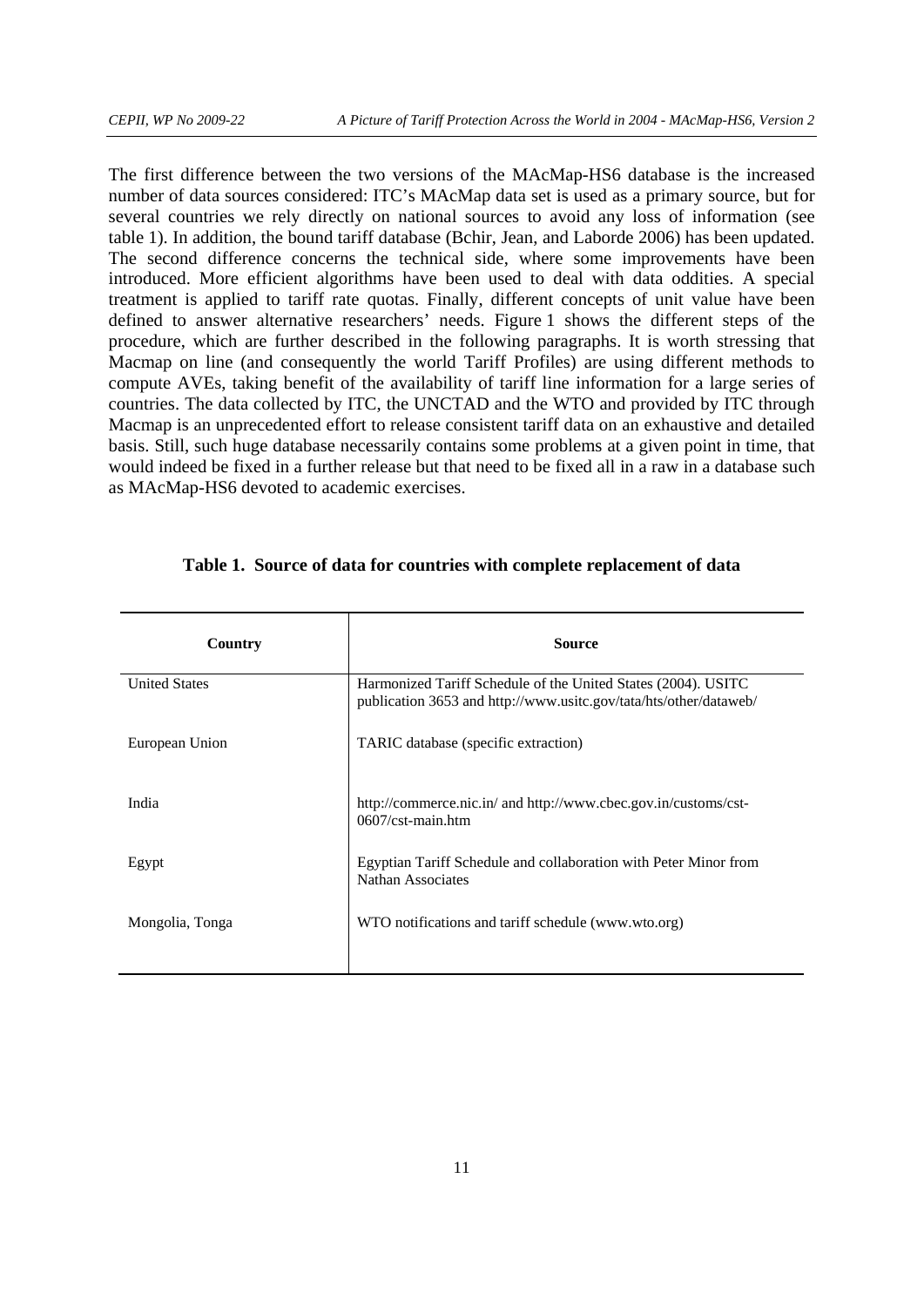

**Figure 1. Processing steps of MAcMap-HS6v2** 

## **2.1. Data**

-

MAcMap-HS6v2 is a large data set, providing duties for 171 importers and 209 exporters over 5,113 products for the year 2004. It is developed using the SAS® software.

## **2.1.1. ITC database**

The main data source<sup>4</sup> is an extraction of ITC's MAcMap (www.macmap.org) database, which contains exhaustive information at the tariff line level. The ITC database includes the United Nations Conference on Trade and Development's (UNCTAD's) TRade Analysis and INformation System (TRAINS) database, to which ITC experts add their own data. The input file for MAcMap-HS6v2 contains applied tariffs at the bilateral level at the HS6 level, with an ad valorem component and two specific components (each associated to a given physical unit).

## **2.1.2. Complements to the core data**

Although the ITC database constitutes an essential input to our work, we find it necessary to improve this primary source of data to fix a number of problems, such as the following (see Figure 2):

<sup>4</sup> We are grateful to Mondher Mimouni and Xavier Pichot for their collaboration and their kind support by providing the primary dataset.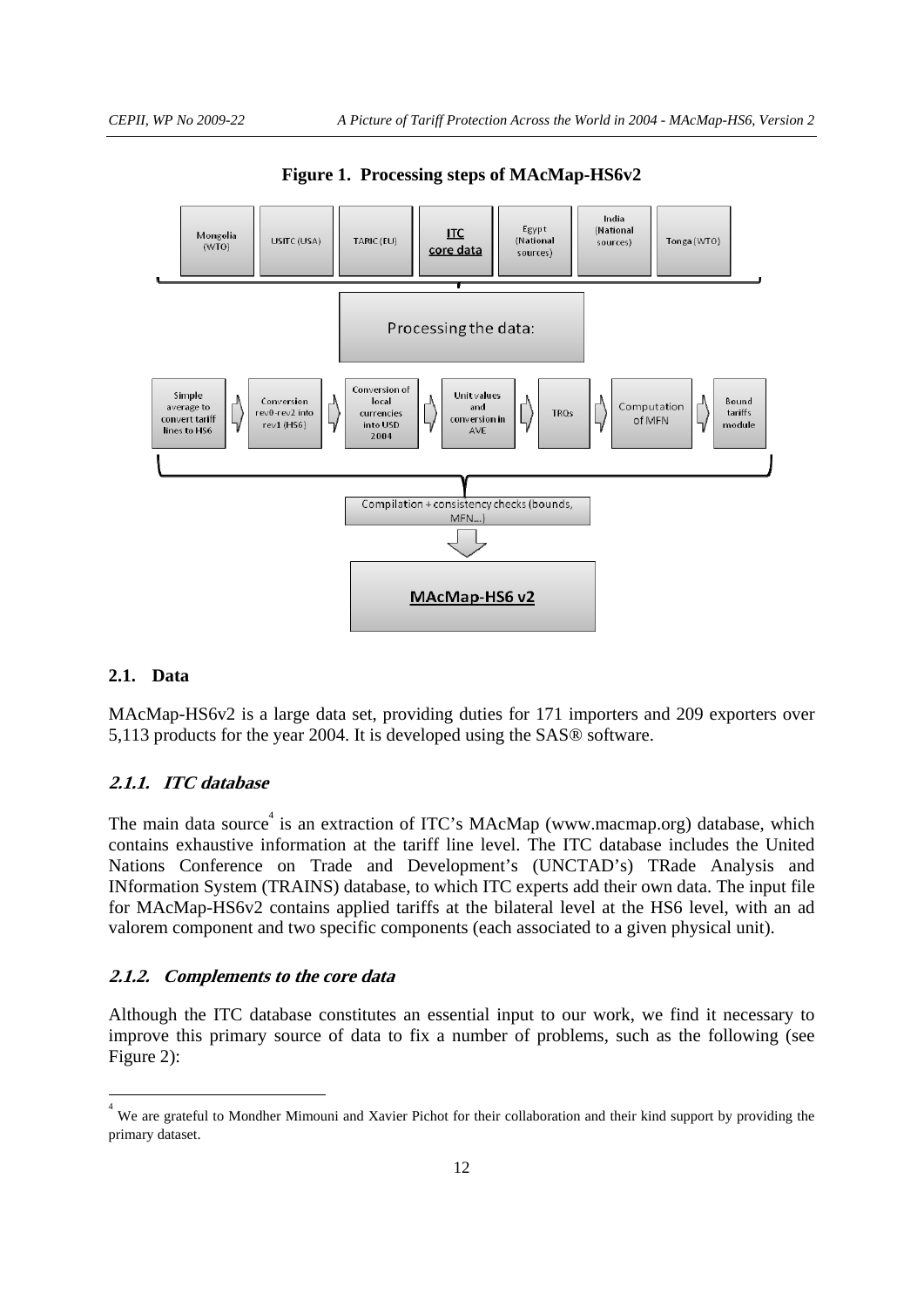- 1. Information can be outdated for some countries even if the data are labeled "2004." While this is not an issue for a database regularly updated like Macmap on line, this is much more a concern for a data base aiming at being fundamentally unchanged such as MAcMap-HS6. First, countries that have instituted important recent reforms (such as India or Egypt in 2004) may still be represented with outdated information. In addition, new free trade agreements (FTAs) may be imperfectly translated (e.g., the U.S.-Chile FTA): if country A and country B have signed an FTA and only country A has been updated, that creates asymmetric preferences in the database instead of the reciprocal preference scheme.
- 2. The ITC data may be incomplete in some specific cases for several reasons. First, some products are missing as a result of incomplete tariff schedule notifications. Second, due to complex tariff legislation, the relevant information, displayed as a footnote in the country tariff schedule, may have been discarded in an initial automatic treatment. Third, a tariff applied on a specific tariff line can be based on information related to other tariff lines: for example, the tariff for a fruit juice (generic tariff line) may refer explicitly to the tariff applied on the fresh fruit (specific tariff line), or the tariff applied on a set of goods (cloth suits, toolboxes) may represent the sum of the tariffs applied on the components. To compute a tariff for all these lines, instead of using a 0 as was done in the initial data set, we implement specific treatments (e.g., assumption on the average composition of a bundled good; crosstariff lines procedure to retrieve the information). Information on entry prices and seasonal tariffs may be missing, as well. In MAcMap-HS6, the latter two problems are only partially covered. Only the EU case, based on the integrated tariff of the European Communities (TARIC) information, has benefited from a specific treatment: first, the yearly average of monthly tariffs is used to take into account intra-year variation; and second, the entry-price tariff is selected based on the unit values used in the database  $6$  for the sake of consistency.
- 3. A few countries are missing in this extraction (e.g., Tonga and Mongolia, two World Trade Organization [WTO] members).
- 4. When countries use two tariff lines for managing in- and out-of-quota rates (e.g., the United States, Canada, Japan), these tariff lines are treated as two different products (instead of one) biasing downward the six-digit-level tariff provided by ITC.

In a few cases, confusion exists between excise taxes (domestic taxation) and tariff duties (e.g., Australia and New Zealand on alcoholic beverages). To detect and correct such cases, we detect all non-zero bilateral tariffs for which an effective FTA or custom union (CU) is implemented and manually investigate the different cases. This may show that the remaining tax is not a tariff (as in the case of Australia). $\frac{7}{2}$ 

-

<sup>&</sup>lt;sup>5</sup> It may be argued that taking the highest tariff over the year will be a better measurement of the protectionist barrier implemented. However, since there is no ideal solution, we rely on the simple average over the year. <sup>6</sup>

This procedure is implemented starting with the MAcMap-HS6v2.2 release.

It is important to note that an "additional duty" has been included in the database even if it is not legally speaking a tariff: for example, the ethanol (HS6 220690) tax applied by the United States on ethanol imports.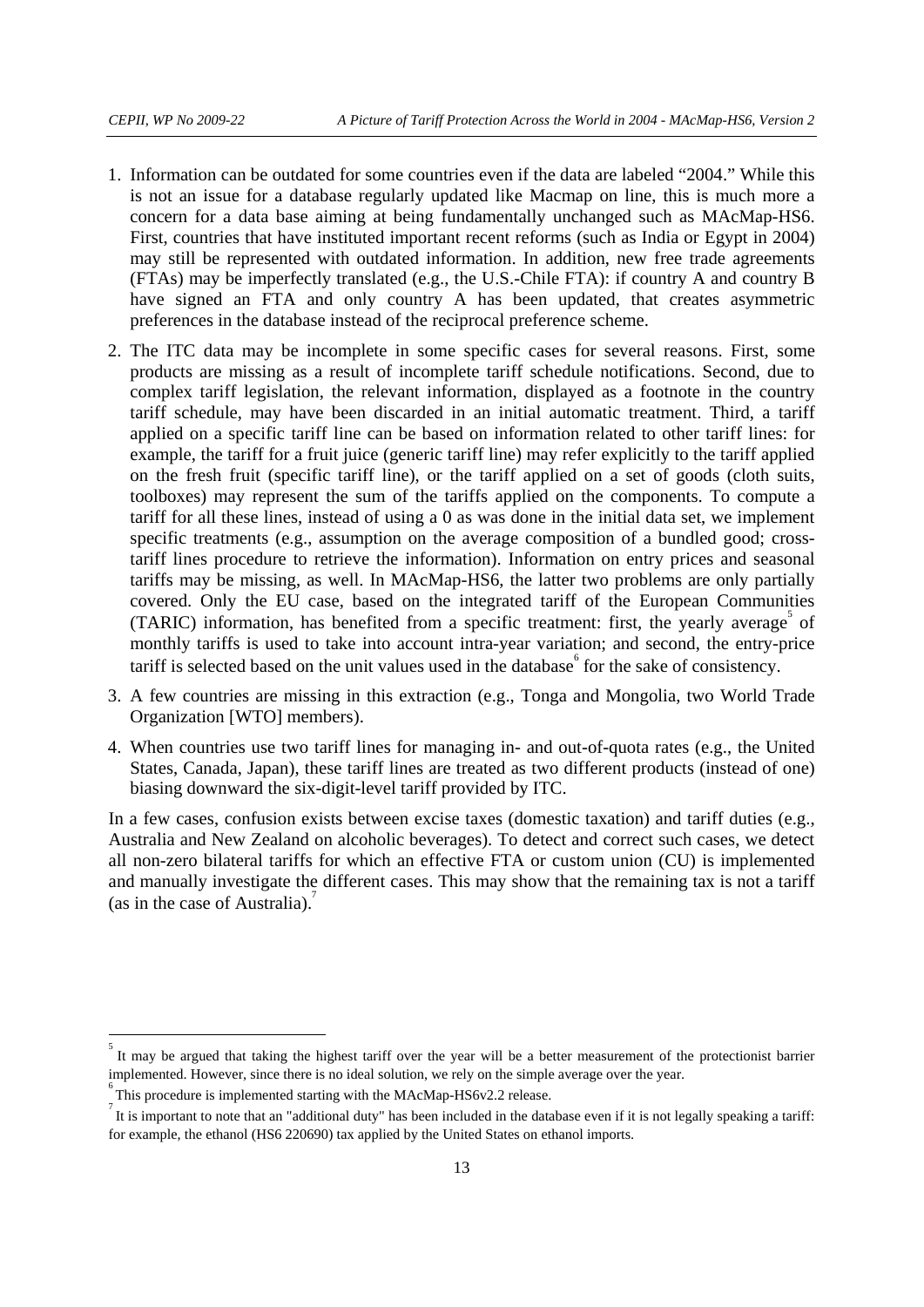

**Figure 2. Adjustments made on the ITC data set** 

Thus, we completely replace the data for some countries (the United States, the European Union, India, Egypt see Table 1 for sources), partially replace the data for others (especially for all members of the Common Market for Eastern and Southern Africa [COMESA], the Association of Southeast Asian Nations [ASEAN], and the Southern African Customs Union [SACU]),and add the data for missing WTO countries. For all countries, we build an exhaustive data set that includes all preferential regimes, relying mainly on national administrative documents (official tariff schedules). The remaining problems are corrected by using targeted procedures as described previously.

#### **2.1.3. Nomenclature**

MAcMap-HS6 uses the HS6 nomenclature, which is the most detailed level of the international nomenclature for goods defined by the World Customs Organization (WCO). Several versions of this nomenclature exist, based on year (the most recent one is 2007).

For our purposes, we convert all codes from ITC into revision 1 (1996) to harmonize them using WCO official mapping tables following the procedure displayed in Figure 3. Raw data from ITC can belong to different versions of the HS6 nomenclature—0 (1988), 1 (1996), and 2 (2002) whereas countries for which we use other data sources have adopted a more recent revision (2002). Besides, it happens that some countries mix different revisions at the same time. This is a real problem because one code can correspond to different products depending on the revision. Moreover, some codes in the original data set do not exist in any nomenclature or have been truncated.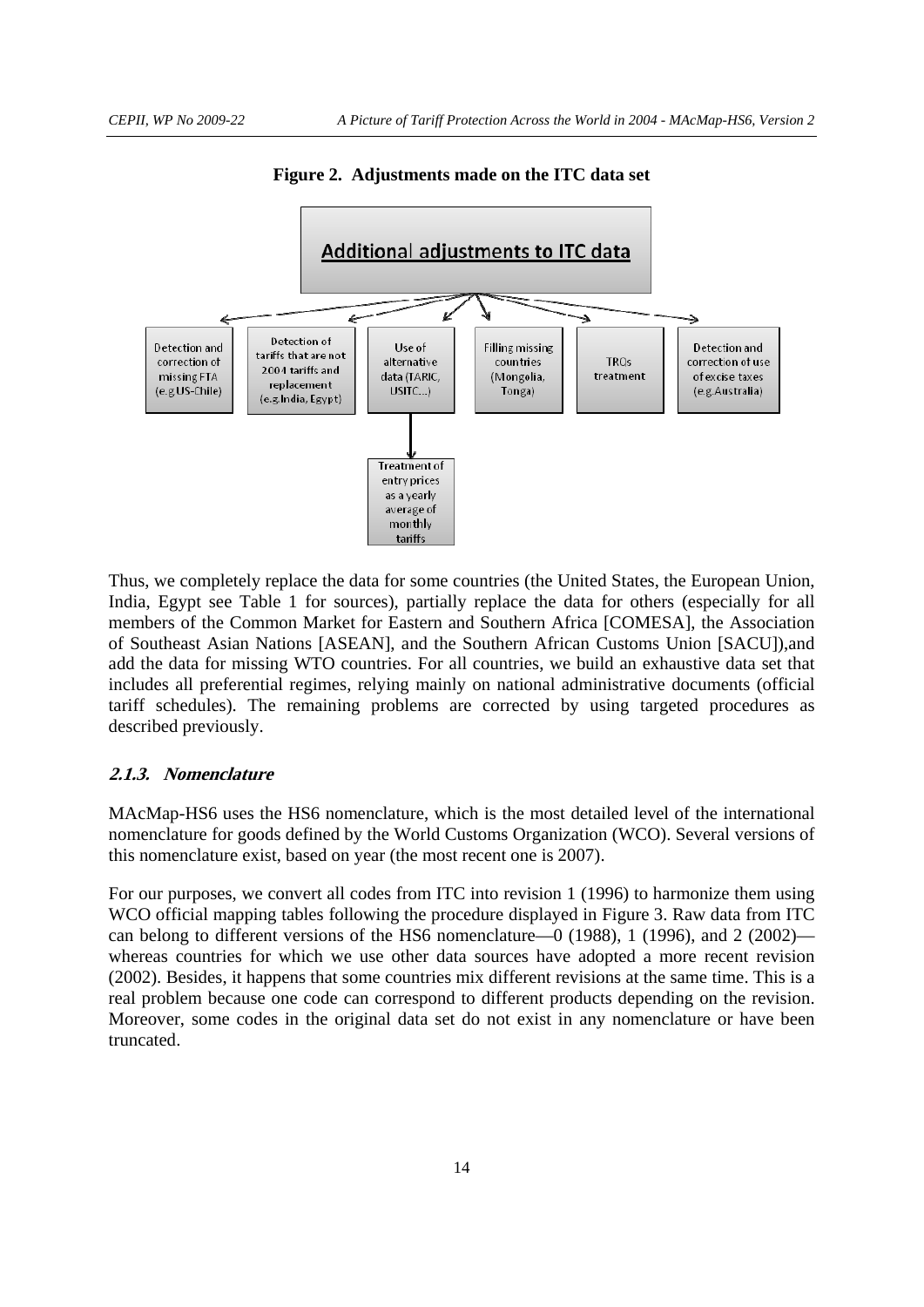

**Figure 3. Nomenclature adjustments** 

To avoid wasting information due to qualitative errors, we have developed an algorithm for dealing with aberrant codes. First, for each country we identify the "primary" nomenclature version. It is the revision (0, 1, or 2) for which the codes that exist in only one revision are the most represented. The same methodology is used to define the "secondary" nomenclature. We follow this hierarchy to convert each code into revision 1, each code being converted only one time. To illustrate this strategy, let's take two examples. First, let's assume that a code exists in both revision 1 and 2 but the revision 2 code covers a wider selection of products, meaning several revision 1 codes (for example, the revision 2 code 071190 vegetables and mixture of vegetables, which corresponds to 071110 and 071190 in the revision 1). If we assume that the primary nomenclature is revision 1, and since this code exists in revision 1, we do not need to proceed to a conversion. On the other hand, if we assume that the primary nomenclature is revision 2, we have to proceed to a conversion and use this tariff information for other lines. Second, the same code exists in revisions 0 and 2 but it does not map to the same HS6 revision 1 code depending on its origin. Once again, knowing the nomenclature of origin of the code is important since we can use the relevant correspondence table (from revision 0 to 1 or from revision 2 to 1).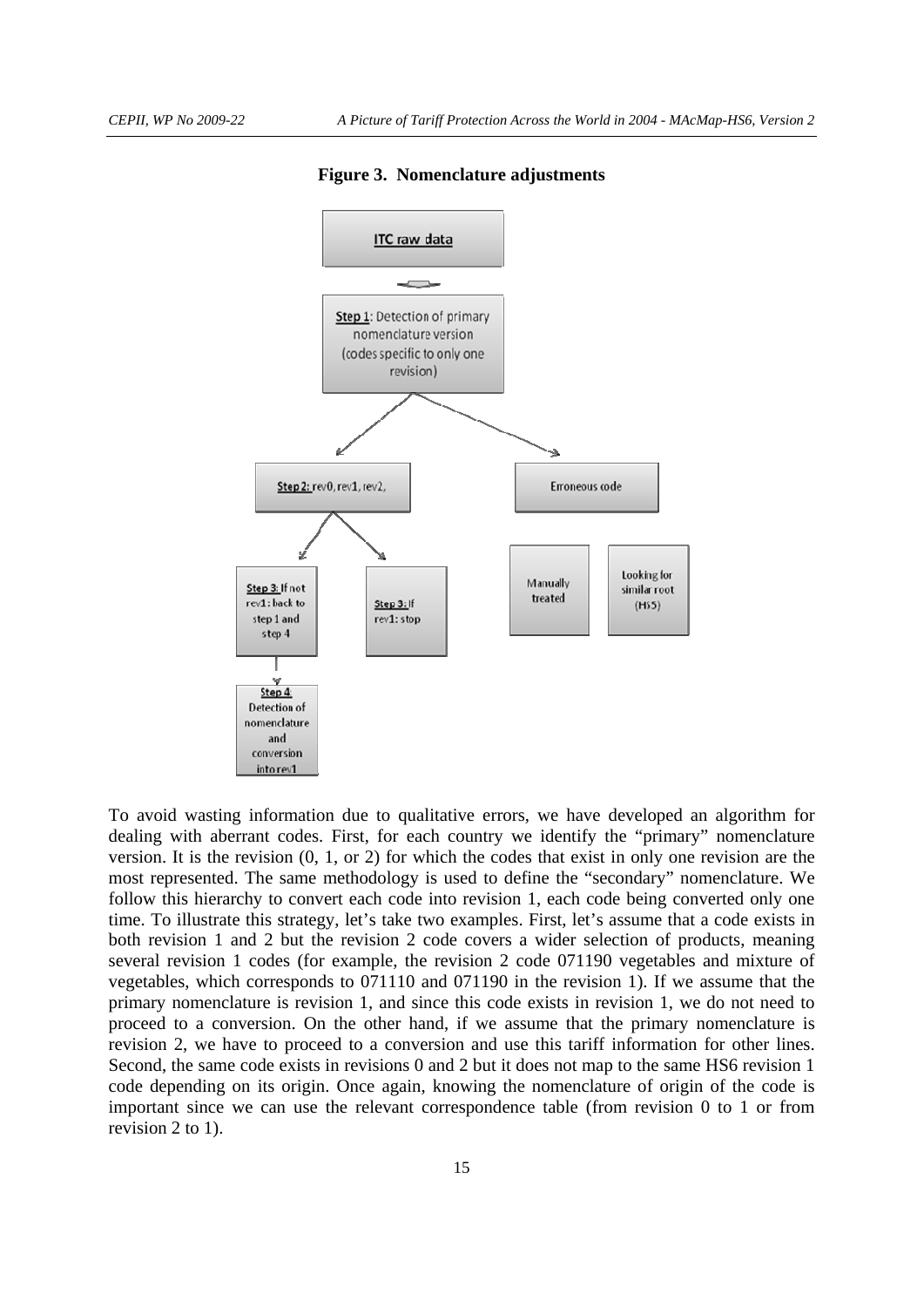This strategy enables us to deal with the conversion of codes that exist, but in some cases we have to go further. When an erroneous code -a code that does not exist in any official WCO nomenclature- is detected, the algorithm uses a sequential procedure to look for a similar code with missing information to fill the gap. First, codes that include non-numerical characters are extracted in order to pre-treat them manually.<sup>8</sup> Then, the algorithm looks for close HS6 products that belongs to the same HS5 position and that have no information in the tariff schedule and replaces missing information by the tariff associated to the erroneous code.

In addition, at a final stage, simple averages at the five- or four-digit HS level are used to provide tariffs for missing HS6 products.

It is noteworthy to check that methodologies used in both previous paragraphs deliver the same results for a frequent case when countries use a 0 (or 00) in the last position of the HS6 code to indicate that this tariff rate will apply to any products belonging to this position -that is, that the 0 can be replaced by any number for any HS6 code not elsewhere defined. Geographical nomenclature corresponds to the ISO codification of the United Nations.<sup>9</sup> Uninhabited territories (e.g., Bouvet Islands) and countries with a gross domestic product (GDP) of less than US\$50 million (e.g., Montserrat) have been excluded from the data set. The EU25 is processed as a single entity but is disaggregated in a final stage.

## **2.1.4. Trade data**

-

Trade data come from the BACI database (Base pour l'Analyse du Commerce International), developed at CEPII based on United Nation's COMTRADE database and fully documented in Gaulier, Paillacar, and Zignago (2008). It is a harmonized dataset using the COMTRADE data set as raw data, providing time series of bilateral trade at the HS6 level worldwide. A specific extraction is realized for MAcMap-HS6v2 to make trade data compatible with the revision 1 HS nomenclature, to get individual data for SACU members, and to split Benelux into two countries (Belgium and Luxembourg).

MAcMap-HS6v2 makes use of a simple average of three consecutive years (2002, 2003, and 2004) both for values and volumes, in order to reduce the volatility in trade data. In addition, the BACI data set generates a matrix (products by quantity units) that provides coefficients to convert Comtrade standard physical units<sup>10</sup> into tons for each HS6 product. The quantity data, totally expressed in tons, is used in our data set to compute both unit values and weighting schemes.

<sup>8</sup> This stage requires manual treatment since non-numerical characters can be related to aberrant information or a specific codification in some national tariff schedule nomenclature. 9

http://unstats.un.org/unsd/methods/m49/m49alpha.htm. A few changes have been made: 842 instead of 840 for the United States, 490 for Taiwan, 579 instead of 578 for Norway, 699 instead of 356 for India, and 757 instead of 756 for Switzerland. Finally, the code for the EU25 entity is 918. 10

Cubic meter for volume, square meter for area, and meter for length and unity.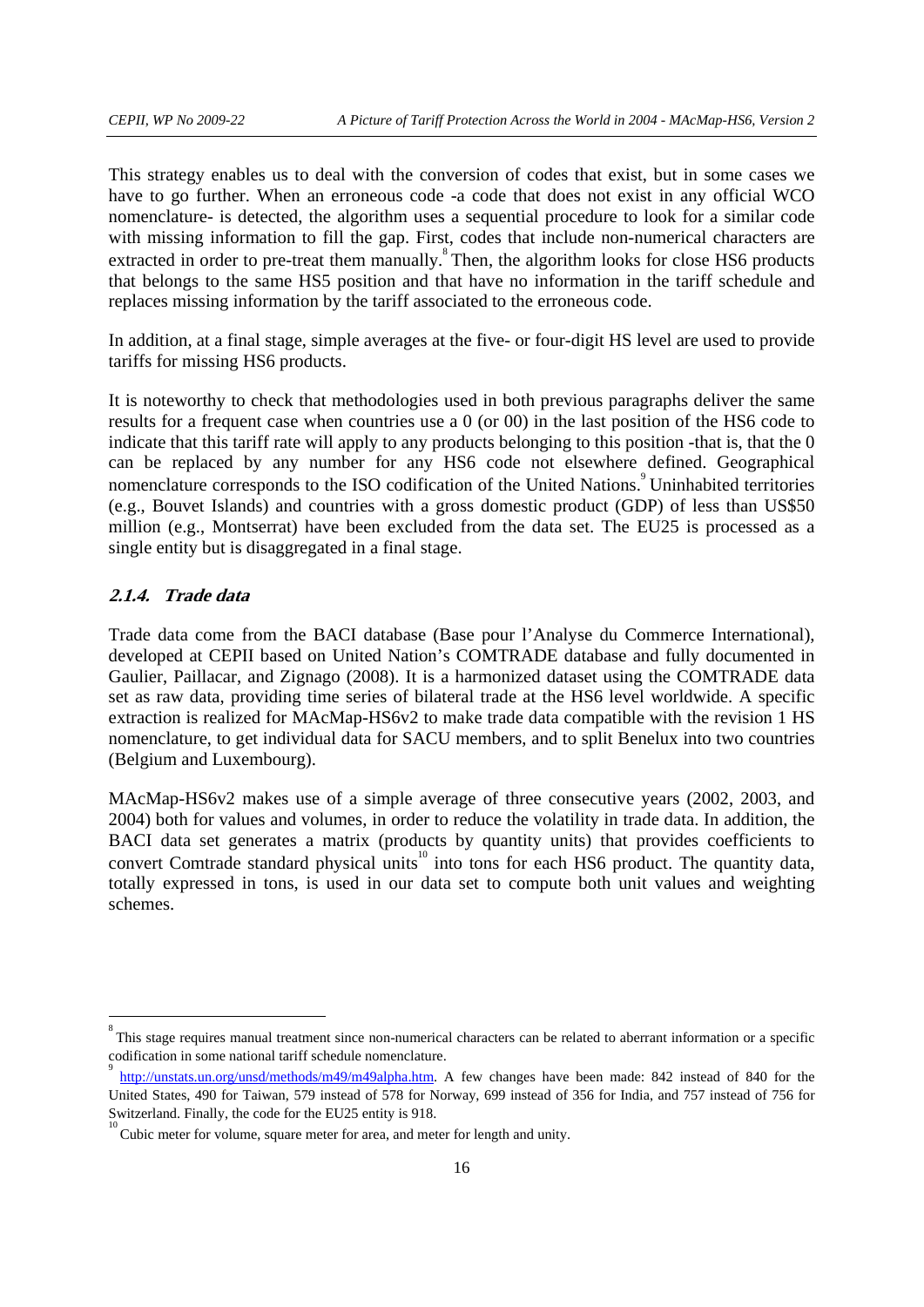#### **2.2. Computing an Ad Valorem Equivalent at the Six-Digit Level**

The lack of harmonized trade data at the tariff line level needed to compute unit values or weights for aggregation leads us to build a database at the six-digit level in order to supply international researchers with a uniform product nomenclature.

To provide an AVE at the six-digit level from the tariff line data set, $11$  two main operations have to be performed:

- 1. Obtain at the six-digit level a simplified compound tariff with a single specific tariff expressed in dollars by ton that sums up with a single ad valorem component; $\frac{1}{2}$  and
- 2. Define a unit value that will be used to convert the specific component previously defined into an AVE.

We prefer not to convert specific tariffs at the tariff line level for two reasons: first, trade data at such a level are not public information in all countries; and second, unit values are even far more volatile (see infra).

#### **2.2.1. Getting a simplified compound tariff at the six-digit level**

This first stage is performed by ITC under the following assumptions.

To move from the tariff line to the six-digit level, we compute a simple average across the different tariff lines. All mixed tariffs are converted into compound tariffs by giving the primacy to the pure ad valorem component of the duty rate; if such a term does not exist, the compound tariff is kept. In the case of a mixed tariff with two compound components, only the first one is retained.

We apply the same rule for the countries that we process separately from the ITC data set.

The important choice made at this stage<sup>13</sup> is the use of a simple average to compute the six-digit tariff from the tariff line level. Using a simple average has several advantages:

- 1. Aggregating tariff lines within an HS6 position is a more limited challenge than to aggregate tariffs over a large set of products. The number of lines is limited. A simple average reduces the risk associated with any aggregation and avoids the need of a complex aggregator.
- 2. It requires only information on tariffs.
- 3. At the detailed level, tariff peaks are more frequent and a trade-weighted average will be much more biased.

<sup>11&</sup>lt;br>
<sup>11</sup> At the tariff line level, tariffs can be expressed as ad valorem, specific, compound (the sum of ad valorem and specific components), or mixed (combinations of ad valorem, specific, and compound tariffs with a complex operator such as Max or Min).

Each or both components may be equal to zero.

<sup>&</sup>lt;sup>13</sup> In reality, this issue concerns all levels of aggregation and will be discussed in section 2.4.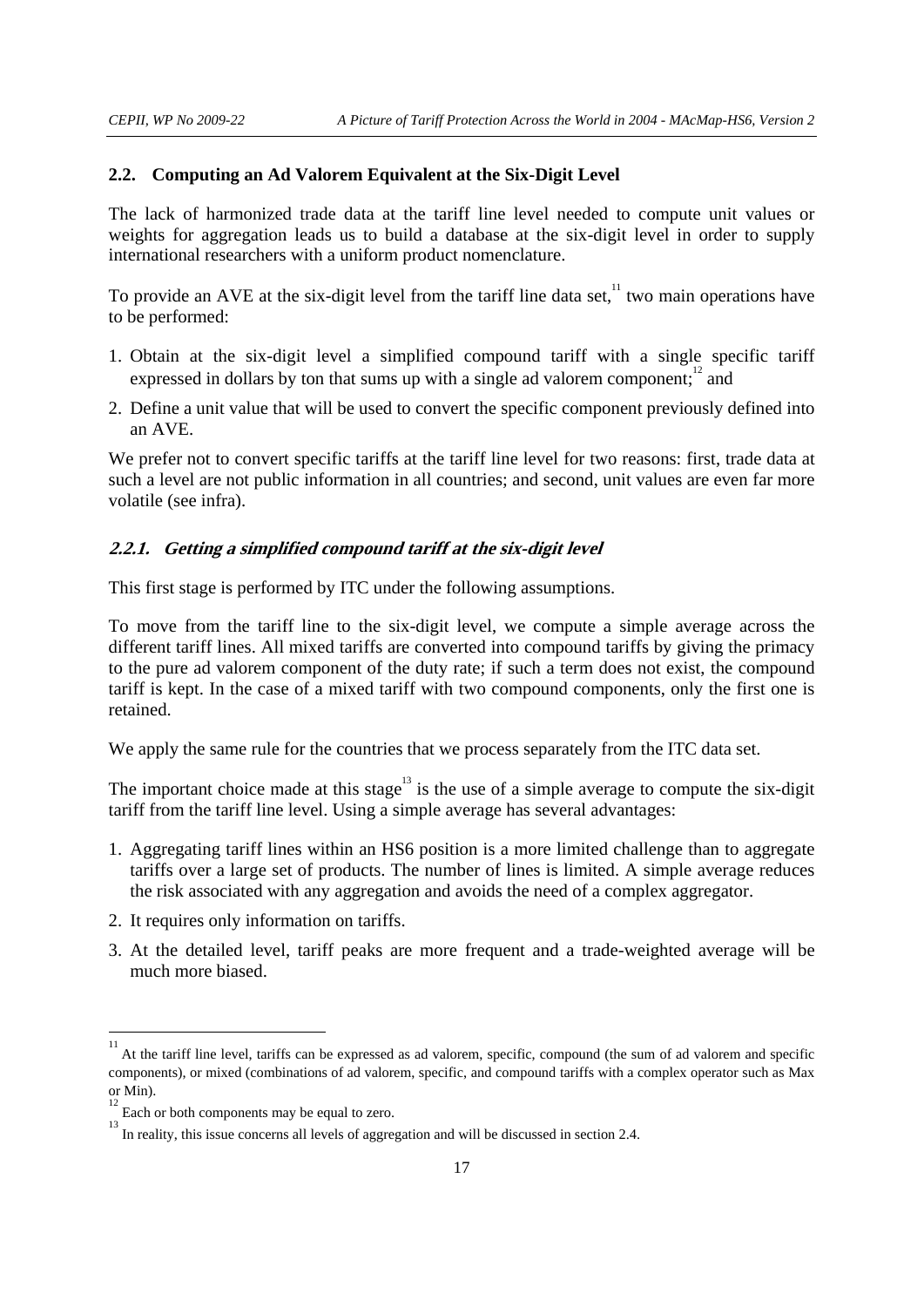#### **2.2.2. Converting physical units**

At this point, a compound rate may have one or two specific components associated with different physical units (ton, unit, cubic meter, square meter, and so on). Therefore, we convert every specific term into monetary units per ton and sum them to get only one term. The conversion rate between physical units is provided by the BACI data set. It is important to note that the same rate is used for computing unit values. At the end of this second stage, we have a compound tariff with two components: one ad valorem and one specific in domestic currency per ton, both at the bilateral level and at the HS6 revision 1 nomenclature.

## **2.2.3. Converting monetary units**

The next step is to express all variables in the data sets in U.S. dollars, which implies converting the specific component into 2004 U.S. dollars. For this we rely on annual average exchange rates provided by the International Monetary Fund.

## **2.2.4. The choice of unit values**

The last stage in commuting specific tariffs into AVEs involves the choice of unit values. Such values play a major role because any measurement error will have a proportional effect on the AVE of the specific tariff. For instance, using overestimated unit values will decrease the level of protection.

Using bilateral unit values at the product level is unsatisfactory given their high volatility, which is often caused by statistical errors (quantity badly notified, abusive rounding).<sup>14</sup> The volatility of unit values is illustrated in Figure 4, where we plot the distribution of the ratio between standard deviation and median of the unit values for 5,111 products, using different definitions: bilateral unit value, exporter unit value, exporter reference group unit value (ERGUV). This last concept was developed for the first version of MAcMap-HS6 at CEPII (see Bouët et al. 2004). All in all, to get a relevant AVE, we need unit values to match two features: stability and relevance compared with the price heterogeneity of different exporters. The ERGUV approach adequately responds to these requirements, as depicted in Figure 4. A cluster analysis is performed, grouping exporters into five groups, according to GDP per capita and trade openness. For each group, and for the whole world, a product unit value is computed using a weighted median of the trade data for the  $2002-2004$  period.<sup>15</sup> To ensure the stability of the AVE obtained, we apply an additional filter: ERGUVs are limited to an interval comprising between one-third and three times the world median unit value; extreme values are capped by the limits of this range.

Let us note that it is not only a statistical matter. Different concepts of unit value are useful in studying tariff protection:

<sup>&</sup>lt;sup>14</sup><br><sup>14</sup> For a relatively homogeneous product such as sugar, the nonweighted coefficient of variation of bilateral unit value is above 10,000%. 15

A few nonmarket trade relations are discarded, such as food aid rice exports between Japan and North Korea valuated at Japanese domestic prices, because of a high level of bias in unit values.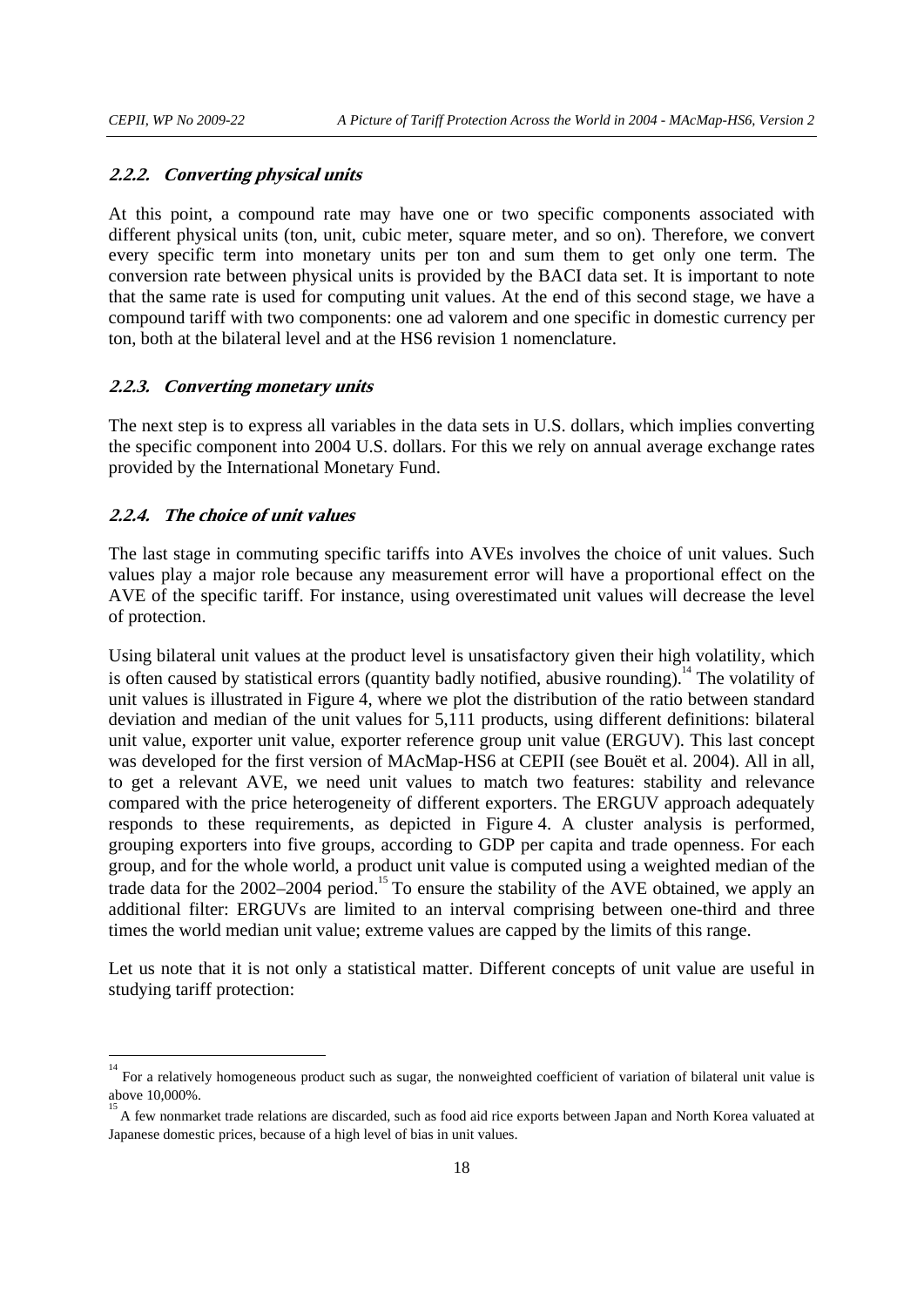- Focusing on the protection faced by a country, unit values should consider the exporter specificities and the heterogeneity of export prices. Low-cost exporters (e.g., LDCs) are more affected by specific tariffs than high-cost exporters. We still prefer to use the ERGUV as a default unit value to assess  $AVE<sup>16</sup>$  However, in the complete database, we also provide the simple exporter unit value as an alternative.
- Concerning multilateral negotiations, or just to get a unique AVE for the most favored nation (MFN) tariff, we need to use a single unit value by product and by importer. Different unit values, all included in the database, meet this constraint: the world unit value, an importer unit value, and a unit value based on WTO recommendations (TN/AG/W/3 of July 12, 2006). See Appendix 1 for a discussion of the implementation of a tariff scenario in MAcMap-HS6.



**Figure 4. Unit value heterogeneity** 

*Note:* The exporter reference group unit value (ERGUV) results are displayed before the implementation of the filter based on world unit value.

*Source:* MAcMap-HS6v2; Laborde (2008).

 16 In the case of LDCs, if the use of the ERGUV can "increase" their real unit values (assuming they are low-cost exporters) and reduce the AVE, using exporter-specific unit values can also lead to similar biases if the share of the preferential margins they benefit is included in their export prices.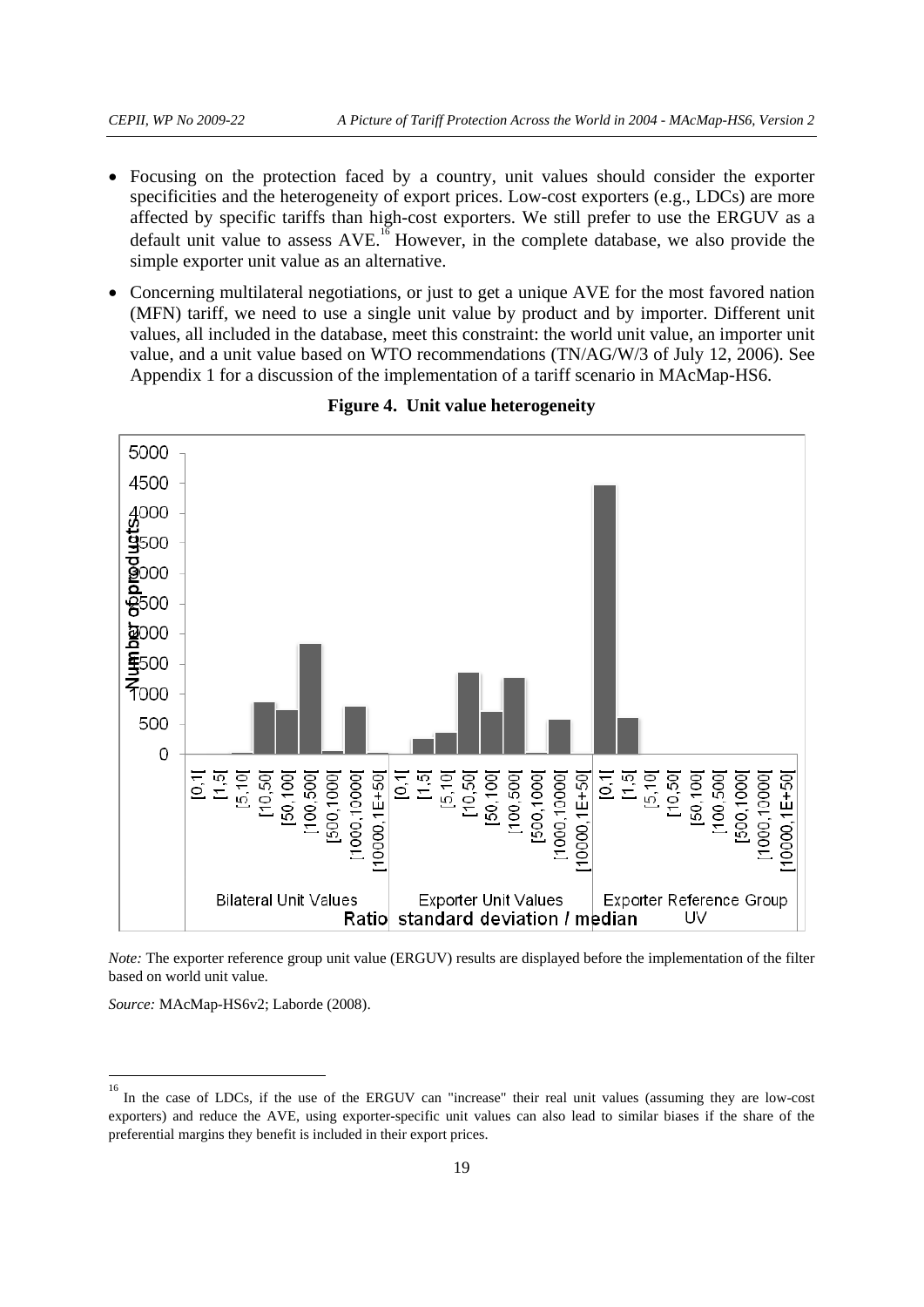Once we have calculated the unit values, we compute the AVE of a compound tariff as follows:

$$
AVE = ad\ valorem + \frac{Specific}{unit\ value} \tag{1}
$$

As we see in Figure 5, the differences in overall average agriculture protection using ERGUV and world unit value are small (correlation of  $99\%$ ).<sup>17</sup> However, using importing country unit values decreases protection. For Norway, the gap is more than 20 points. Such a result is unsurprising since the importer's unit values include a share of quota rents and preferential margins.





*Note*: Each point represents one country.

*Source*: MAcMap-HS6v2; Laborde (2008).

#### **2.2.5. Tariff rate quotas**

-

Tariff rate quotas were introduced during the Uruguay Round (1986–1994) to replace simple quotas and have since been applied to agricultural trade. They improve market access conditions for some commodities protected with very high, sometimes prohibitive, tariffs. More precisely, TRQs combine a quantitative restriction and a two-tier tariff regime. Below the quota, imports under licenses face a preferential tariff (the *in-quota* tariff), and above the quota, the tariff applied equals or is very close to the MFN duty (the *out-of-quota* tariff). Taking this complex trade policy instrument into account when aiming to provide an AVE for a given tariff line is a

<sup>17</sup> As a matter of fact, the more disaggregated the figures, the wider the differences.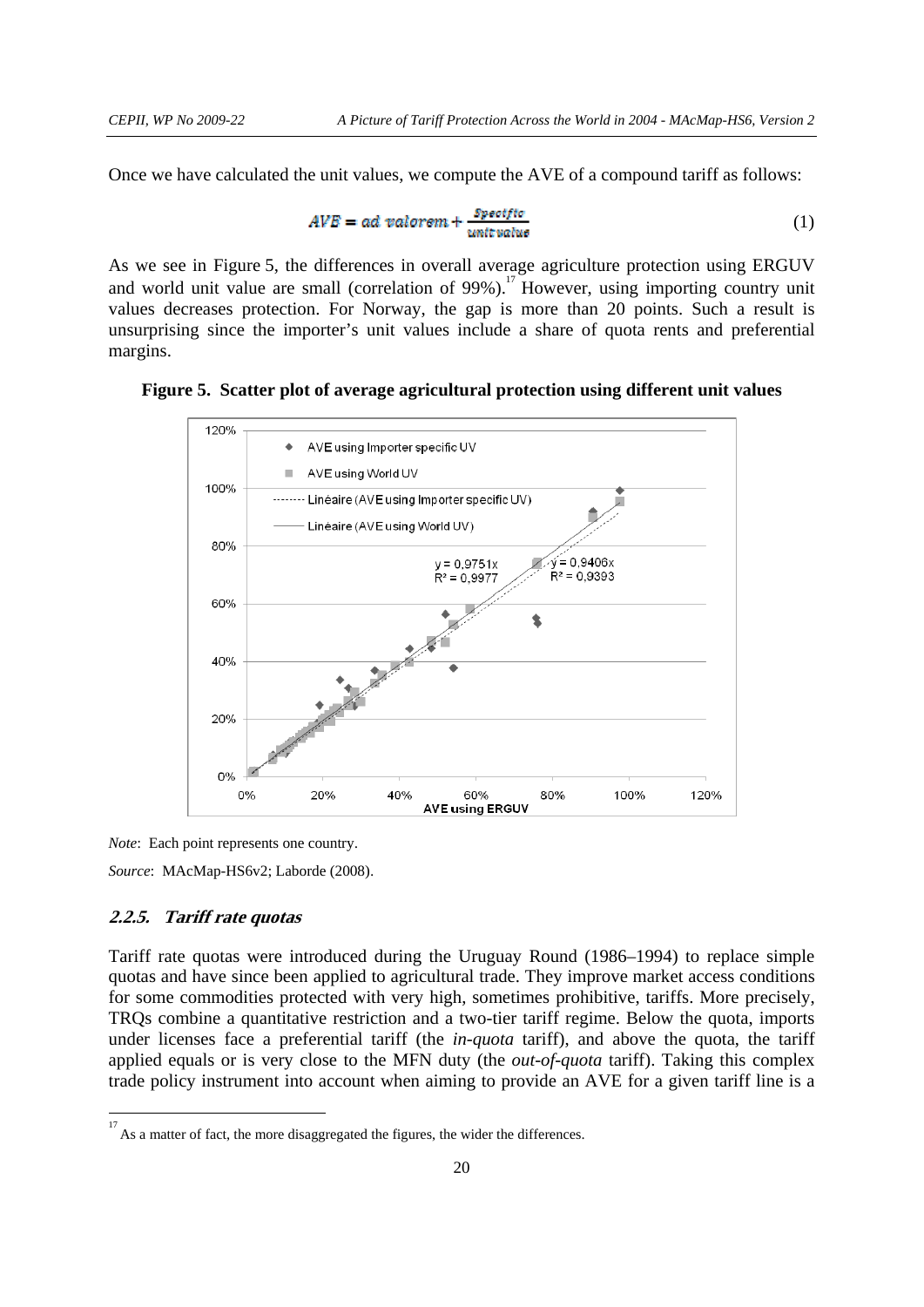challenge. The MAcMap-HS6 methodology provides a relevant assessment of the marginal protection related to TRQs at the HS6 level.

*Data Sources.* A relevant treatment of TRQs requires a large set of good quality information, including tariff rates (in quota and out of quota), $^{18}$  the quota volume, the filling rate, and, sometimes, the quota allocation. Such information is usually poorly provided.

For this purpose, David Laborde and Priscila Ramos, with the help of Olivier Lecina.<sup>19</sup> have developed a specific data set. The starting point is version 1 of the MAcMap-HS6 TRQ data set, which displays 1,325 TRQs by reporter. Successively, we improve and update that data set with other sources. In particular, we rely on information contained in the 2005 Agricultural Market Access Database (AMAD), which has 1,393 TRQs, and the more complete De Gorter's data set (1,409 TRQs). All the information is controlled and updated with the WTO notifications. For several countries (China, the European Union, the United States), we have included preferential TRQs.

The comparison among different data sources helped us identify new and redundant TRQs, such as those offered by the new EU members (the Eastern European countries), and other TRQs, such as the Brazilian TRQs, which became irrelevant with the adoption of the MERCOSUR common external tariff. In addition, using different sources is crucial given the low level of information available in the core data set made by the WTO notifications. Indeed, out of the more than 1,434 TRQs registered at the WTO, only 450 have minimal information to be used in WTO secretariat calculations on TRQ fill rate in 2003 (see WTO 2005). In addition, nearly all of them are administrated based on the "applied tariff" approach, meaning that TRQs are not relevant per se. At the end, we provide robust information related to 784 TRQs for 32 reporting countries covering 493 HS6 products.

*Allocating TRQs at the bilateral and six-digit level.* Some TRQs are defined at the eight-digit level, while others cover a set of products at the six- or four-digit level. Moreover, in some cases they are open to all countries, and in others to a subset or even only one country. At the same time, one exporting country may be eligible for different TRQs (multilateral and/or preferential) when exporting one product to a specific country. Once the data have been collected, the next challenge is to bring the TRQ data set to the nomenclature used in MAcMap-HS6. Consequently, we split or aggregate all the information related to TRQs to obtain bilateral information at the six-digit level.

This procedure has been vastly improved compared with the previous version of MAcMap-HS6. In that version, we used a simple proportional rule—that is, if country A represents *X*% of effective imports of product *i* belonging to a TRQ offered by country B, we allocated *X*% of its TRQ to country A for the product *i*. That strategy had several limitations, the most obvious of which is to allocate a share of a MFN TRO even to an exporter that benefit from a duty-free, quota-free preferential access. We have eliminated it with a new approach.

<sup>&</sup>lt;sup>18</sup><br><sup>18</sup> Out-of-quota tariffs are provided by the tariff information in MAcMap-HS6. In-quota tariffs are extracted from the other sources quoted as well as the APEC tariffs database. 19

The authors thank Harry de Gorter (see de Gorter and Kliauga 2006), Nicholas Grossman from the U.S. International Trade Commission, and Jacques Gallezot from the Institut National de la Recherche Agronomique for their contributions.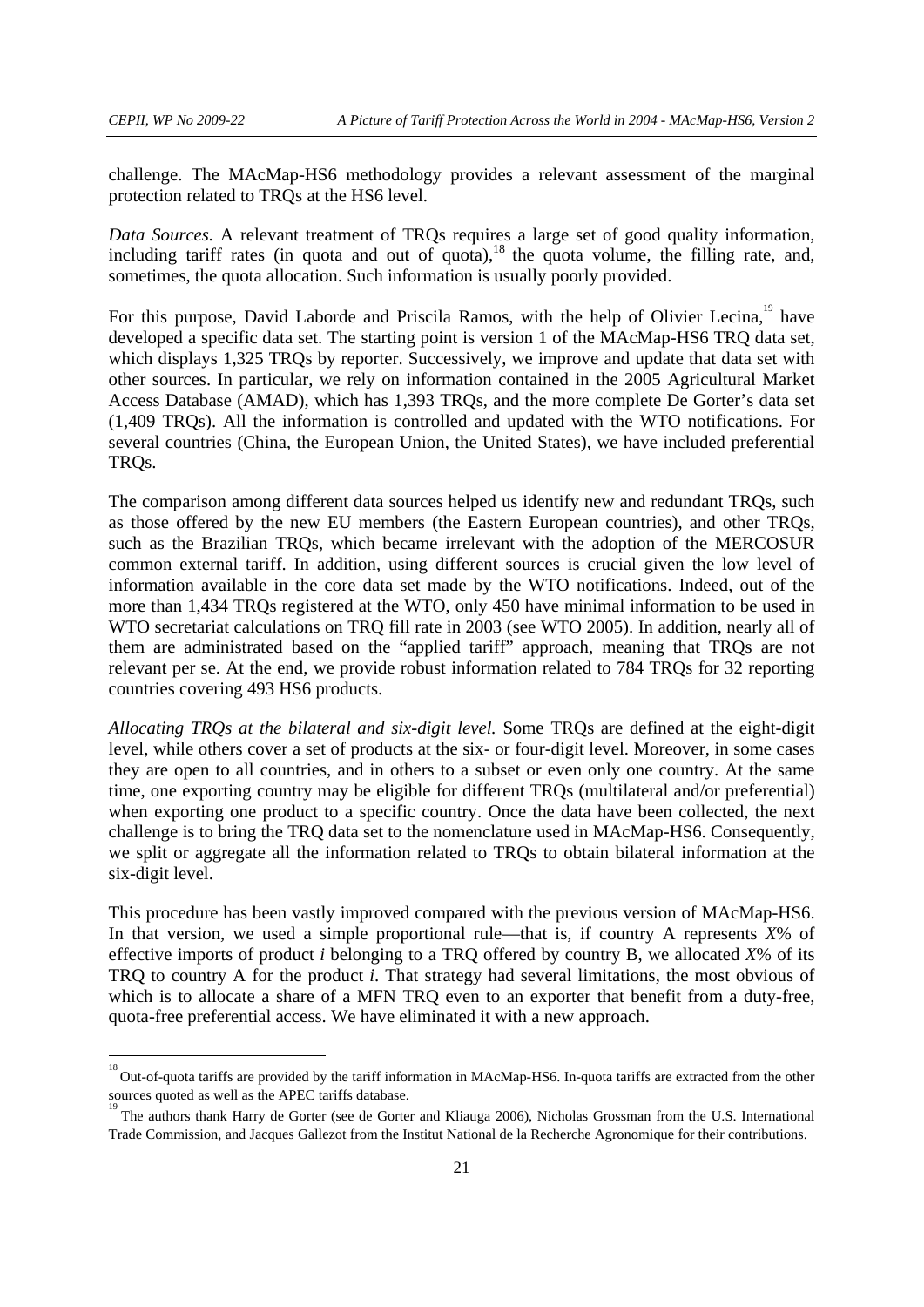To define TRQs at the HS6 level, we developed an optimization program that aims to minimize tariff revenue collected by a country on imports related to  $TRQs$ .<sup>20</sup> It includes as constraints the TRQ specificities (products, country eligibility, size), the effective trade information, and the whole tariff structure (in-quota and out-of-quota rates but also other preferential and MFN schemes). Therefore, the preferential margin related to a TRQ will influence the allocation structure of the quota across partners and products. For instance, if a TRQ covers different HS6 products, exporters will mainly use it for products on which the TRQ preferences (in-quota rates) are the greatest, compared with non-TRQ tariff rates.

Applying the optimization program to each importing country *s* lets us define the allocated quantity  $q^{at}$  for each quota *TRQID* to each exporter *r*, as well as the quota  $q^{ef}$ , as follows:

$$
Min \sum_{TRQID \neq h \le 6} \sqrt{RT_{s,TRQID, \neq h \le 6}}
$$
 (2)

*s.t.* 

-

$$
\overline{Q}_{s, TRQID} \times share_{s, TRQID, group} = \sum_{regroup, hseerRQID} q_{s, TRQID, mhs6}^{a*}
$$
 (3)

$$
\bar{Q}_{s,TRQID} = \sum_{h s \in T RQID} q_{s,TRQID, n, h s 6}^{at-quota} \tag{4}
$$

$$
q_{s,TRQID,r;hs6}^{\text{at}} \ge q_{s,TRQID,r;hs6}^{\text{at}} \tag{5}
$$

$$
q_{rs,hss} = \sum_{TRQID} \left( q_{s,TRQID,r,hss}^{sf} + q_{s,TRQID,r,hss}^{out} \right) \tag{6}
$$

$$
TR_{s,TRQID,mhs6} = (q_{s,TRQID,mhs6}^{sf} \times AVB_{s,TRQID,mhs6}^{in-quota} + q_{s,TRQID,mhs6}^{out} \times AVB_{s,TRQID,mhs6}^{out-of-quota}) \times UV_{hs6} \tag{7}
$$

where  $\overline{Q}_{s,(\text{FROID})}$  denotes the total quantity of quota *TRQID* applied by country *s*; share<sub>s,TRQID</sub>, group denotes the official share of quota *TRQID* allocated to the group of exporters, "*group*";  $q_{s,TRQID, mhss6}^{eff}$  denotes the in-quota quantity used by exporter *r* in quota *TRQID*;  $q_{s, TBOID, m, h, s6}^{at}$  denotes the computed allocated quantity to exporter *r* in quota *TRQID*;  $q_{s,TRQED,m, host}^{out}$  denotes the out-of-quota quantity;  $q_{ms, host}$  denotes the total quantity exported by *r* to *s; AVE* denotes the AVE of the in- or out-of-quota tariff; *TR* denotes the tariff revenue; and *UV* denotes the unit value.

<sup>20</sup> This behavior can have two justifications. Quotas can be allocated by a central planner on the side of exporters or by a perfectly competitive process between exporters that will lead to an optimal allocation process.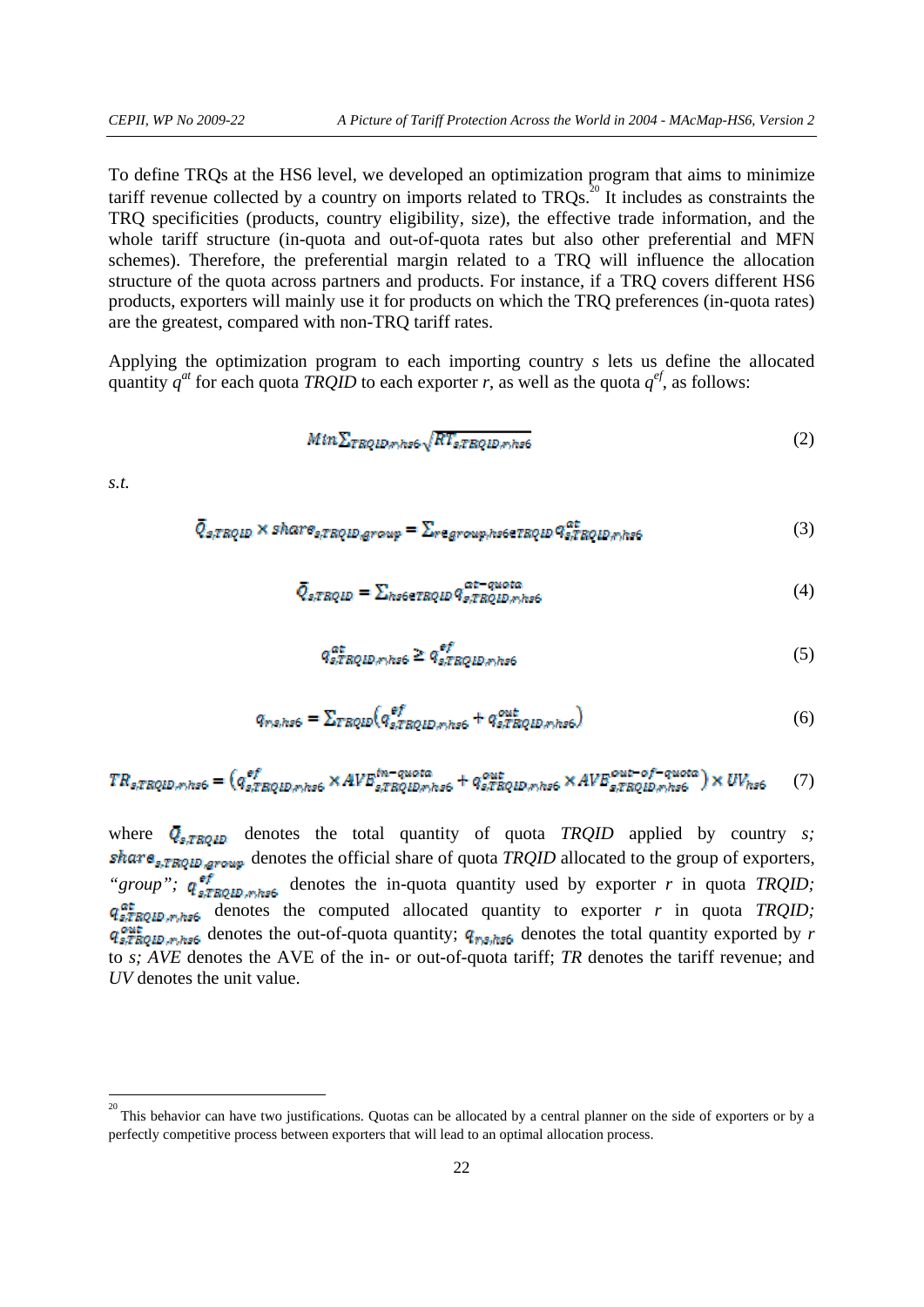The objective function defined by equation 2 uses the square root of tariff revenue (*TR*) to obtain a nonlinear program (and a single solution)<sup>21</sup> and to represent the idea of economies of scale in the quota license management. Therefore, the cost of protection perceived by exporters (objective) of exporting *q* units from *n* exporters inside a TRQ is greater than the cost of exporting *nq* units from one country. This leads to a more concentrated structure of quota utilization.

The first constraint (equation 3) represents allocated quotas where a **share**<sub>s-TRQID-group</sub> of the quota *TRQID* is allocated to exporting countries *r* belonging to the eligible *group* of countries. One should keep in mind that several *hs6* products may belong to the same quota *TRQID.* The next constraint (equation 4) defines the total size of the quota. Equation 5 implies that no quantity under quota  $q^{ef}$  should be above the allocated quota quantity  $q^{at}$ . The fourth constraint (equation 6) defines that all trade quantities *q* should take place inside,  $q^{ef}$ , or outside,  $q^{out}$ , a quota. The last equation (equation 7) defines the tariff revenue collected on both the in-quota and out-of-quota quantities.

It is important to underscore the fact that this program is compatible with different solutions for  $q_{s,TRQID,m,hss}^{out-quota}$ . This is not a problem since we do not need to have information on the outside quantity by TRQID. Only the  $q_{s, \pi h s 6}^{\text{out}}$  is needed.

# *MAcMap-HS6 TRQ regimes*

Based on the results of the previous optimization program that defined  $q_{s,TRQID,r_1h_26}^{at}$  and  $q_{s,TRQID,r_1h_26}^{ef}$ ), we compute the filling rate for each TRQ. It is defined at the TRQ level for a nonallocated TRQ and at the allocation level for an allocated TRQ.<sup>22</sup> The filling rates help to define three TRQ regimes, as in the previous version of MAcMap-HS6. The marginal tariff applied on imports under a TRQ will depend on the filling rate:

- When the fill rate is lower than 90%, the quota is not binding (in-quota regime or regime 0 in MAcMap-HS6 database), and the marginal tariff used in MAcMap-HS6, AVE<sup>MMHS6</sup>, is the inquota tariff  $(AVB^{MMHSS} = AVB^{tn-quot a})$ .
- If the fill rate is between 90% and 98%, we consider the quota to be binding (at-quota regime or regime 1 in MAcMap-HS6), and the marginal tariff is the simple average between the inquota and out-of-quota tariffs  $(AVB^{MMHSS} = \frac{AVE^{in-queta} + AVE^{out-of-queta}}{2})$ .
- Finally, when the fill rate exceeds 98%, over-quota imports are allowed (out-of-quota regime or regime 2 in MAcMap-HS6), and the marginal tariff is the out-of-quota one  $(AVE^{MMHSS} = AVE^{out-of-quota}).$

 $\frac{1}{21}$  With a linear objective, the optimization process will produce a set of solutions with an infinite number of potential permutations between different exporters inside each quota. 22

In other words, a nonallocated TRQ will have only one fill rate (and regime) in the database. On the contrary, a TRQ with one share allocated to country A and another to country B will have two fill rates and potentially two different regimes.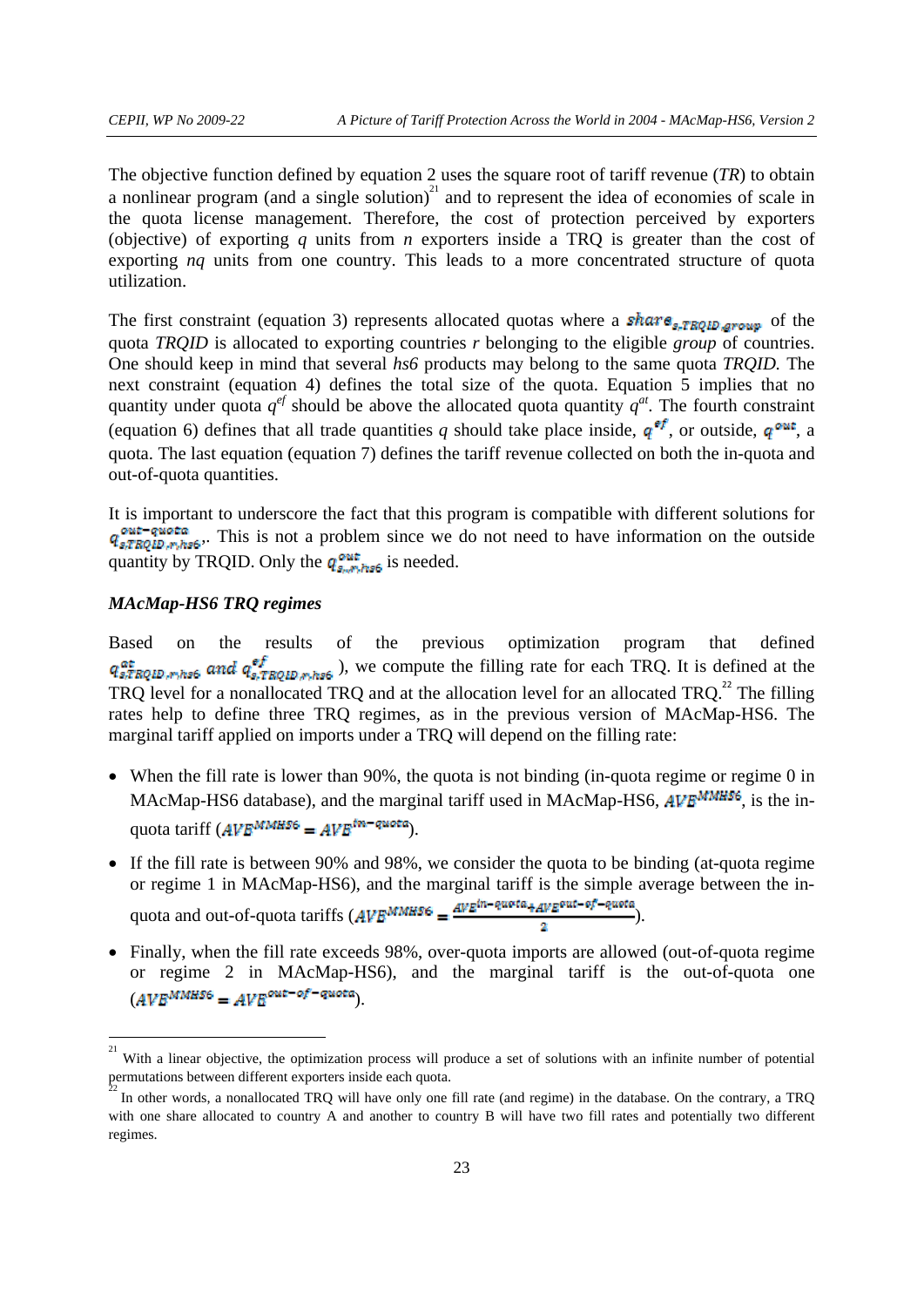The rule of simple average is used for the intermediate case because we do not have information about the effective domestic price and, thus, the effective marginal distortion.

In addition, a specific treatment is performed for South Korea for which MFN rates (and outside rates) are very high but where a discretionary treatment of the TRQ (annual TRQ creation) introduces significant market access. Therefore, we use new estimates of marginal protection rates for maize and soya based on U.S. Department of Agriculture analysis.

## *Assessing the impact of MAcMap-HS6 TRQ treatment*

Table 2 displays the consequences of the TRQ treatment on the overall average agricultural protection for some countries. For Canada, a high fill rate leads to the use of the out-of-quota rate in most cases: the marginal rate is unaffected by the TRQ, but a rent is generated. On the other hand, for South Korea, TRQ management provides significant market access and reduces its average rate of protection by 20 points. Overall, the MAcMap-HS6 treatment provides an average protection (18.8%) at an intermediary level between the inside rate (14.7%) and the outside rate (22%).

| Country                | In-quota rate<br>always applied | MAcMap-HS6<br>treatment | Out-of-quota rate<br>always applied |
|------------------------|---------------------------------|-------------------------|-------------------------------------|
| Canada                 | 5.7                             | 15.9                    | 17.3                                |
| China                  | 10.6                            | 11.1                    | 25.9                                |
| European Union         | 16.1                            | 21.3                    | 24.2                                |
| Japan                  | 20.0                            | 28.2                    | 31.6                                |
| Panama                 | 13.1                            | 15.8                    | 17.7                                |
| South Africa           | 12.6                            | 15.1                    | 18.0                                |
| South Korea            | 23.8                            | 36.8                    | 55.0                                |
| Switzerland            | 30.1                            | 54                      | 83.6                                |
| <b>United States</b>   | 3.8                             | 8.9                     | 9.9                                 |
| All countries with TRQ | 14.7                            | 18.8                    | <b>22.0</b>                         |

#### **Table 2. Average agricultural protection with and without TRQ treatment (percentage)**

*Note:* Reference group weighting scheme. The average figures concern all agricultural products including those without TRQs.

*Source: MAcMap*-HS6v2; Laborde (2008).

Concerning the computation of TRQ rents, two alternatives are provided, depending on their attribution. Indeed, rents can be captured by exporters or importers depending on administration methods (see Skully 2001 for a discussion of the economics of administration methods) or market structures. Rent values may be included in the cost, insurance, and freight (CIF) trade values or not. So, under TRQ regimes 1 and 2, we have two potential formulas for rent values: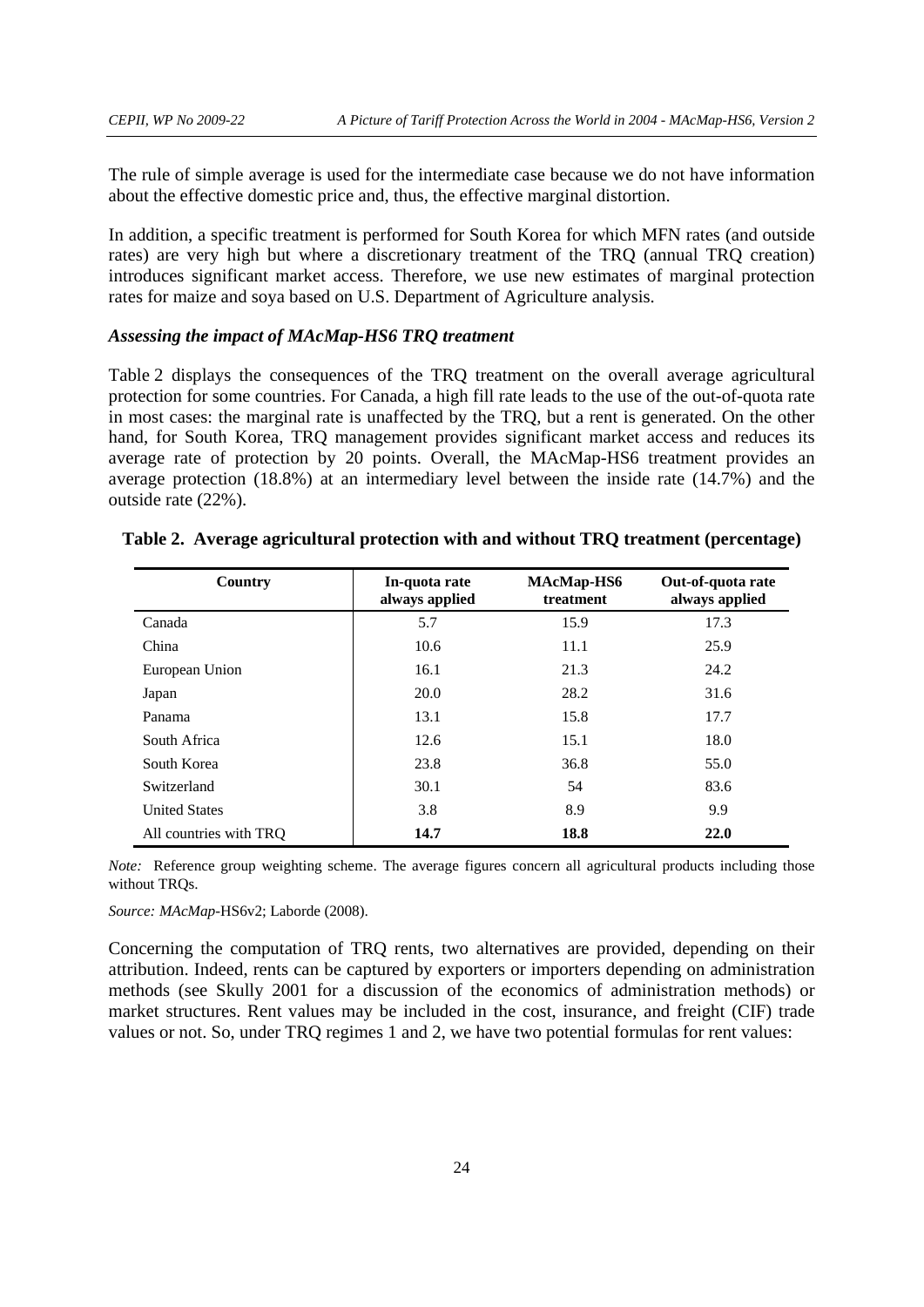If the rents are captured by the importer, we have the following at the product and bilateral level:

$$
TRQrents^{IMP} = share_{instde} \times Trade_{CIF} \times (AVE^{MMHSS} - AVE^{in-quota})
$$
\n(8)

with 
$$
AVB^{MMH96} = \begin{cases} \frac{AVE^{out-of-quota} + AVE^{in-quota}}{2} & \text{if regime 1} \\ \frac{2}{AVE^{out-of-quota} if regime 2} & \text{denoting the marginal rate of} \end{cases}
$$

protection, **Trade**<sub>CHF</sub> denoting the bilateral trade value,

and **share**  $\frac{q^{eff}}{q}$   $\begin{cases} 8 & 1 \text{ if } \text{regime 1} \\ 1 & \text{ if } \text{regime 2} \end{cases}$  denoting the share of imports using the TRQ.

If rents are captured by the exporter, the CIF trade value includes the rents and we have the following at the product and bilateral level:

$$
TRQrents^{EXP} = Trade_{CLF} \times share_{inside} \times \frac{_{AVE^{MDHSe} - AVE^{in - queta}}}{1 + AVE^{in - quota} + share_{inside} \times (AVE^{MDHSe} - AVE^{in - quota})}
$$
(9)

As shown in Table 3, the TRQ rents in MAcMap-HS6v2 total \$7.7 billion if we assume that rents are captured by importers, or \$3.9 billion if rents are captured by exporters (and included in the CIF trade value).

|                                  |                             | AVE in                                        | <b>Assumption: Rents captured</b><br>by the importer |                          |                                            | <b>Assumption: Rents captured by</b><br>the exporter |                          |                                            |
|----------------------------------|-----------------------------|-----------------------------------------------|------------------------------------------------------|--------------------------|--------------------------------------------|------------------------------------------------------|--------------------------|--------------------------------------------|
|                                  | Imports*<br>- CIF<br>prices | <b>MMHS6</b><br>$\mathbf x$<br><i>imports</i> | <b>Rents</b>                                         | <b>Tariff</b><br>revenue | <b>Imports</b><br>at<br>domestic<br>prices | <b>Rents</b>                                         | <b>Tariff</b><br>revenue | <b>Imports</b><br>at<br>domestic<br>prices |
|                                  | [A]                         | [B]                                           | [C]                                                  | [D]                      | [E]                                        | [F]                                                  | [G]                      | [H]                                        |
| Canada                           | 1727                        | 1027                                          | 364                                                  | 663                      | 2754                                       | 203                                                  | 634                      | 2847                                       |
| China                            | 5201                        | 344                                           | 344                                                  | $\theta$                 | 5544                                       | 249                                                  | $\Omega$                 | 5544                                       |
| Japan                            | 2974                        | 2967                                          | 1907                                                 | 1059                     | 5941                                       | 794                                                  | 948                      | 6409                                       |
| South Korea                      | 3755                        | 2121                                          | 428                                                  | 1693                     | 5876                                       | 192                                                  | 1626                     | 6925                                       |
| Panama                           | 26                          | 10                                            | 5                                                    | 5                        | 36                                         | 3                                                    | 5                        | 40                                         |
| Switzerland                      | 1913                        | 1686                                          | 960                                                  | 726                      | 3599                                       | 356                                                  | 700                      | 3836                                       |
| <b>United States</b>             | 8595                        | 2021                                          | 1547                                                 | 475                      | 10616                                      | 1050                                                 | 465                      | 11071                                      |
| European Union                   | 11636                       | 6046                                          | 1693                                                 | 4353                     | 17682                                      | 871                                                  | 4235                     | 21137                                      |
| All<br>with<br>countries<br>TRQs | 38387                       | 17800                                         | 7679                                                 | 10120                    | 56187                                      | 3928                                                 | 9710                     | 63606                                      |

**Table 3. TRQ rent values (in millions of USD)** 

\* Total imports (in and out of quota) for all products related to TRQs.

*Source*: Authors' calculations.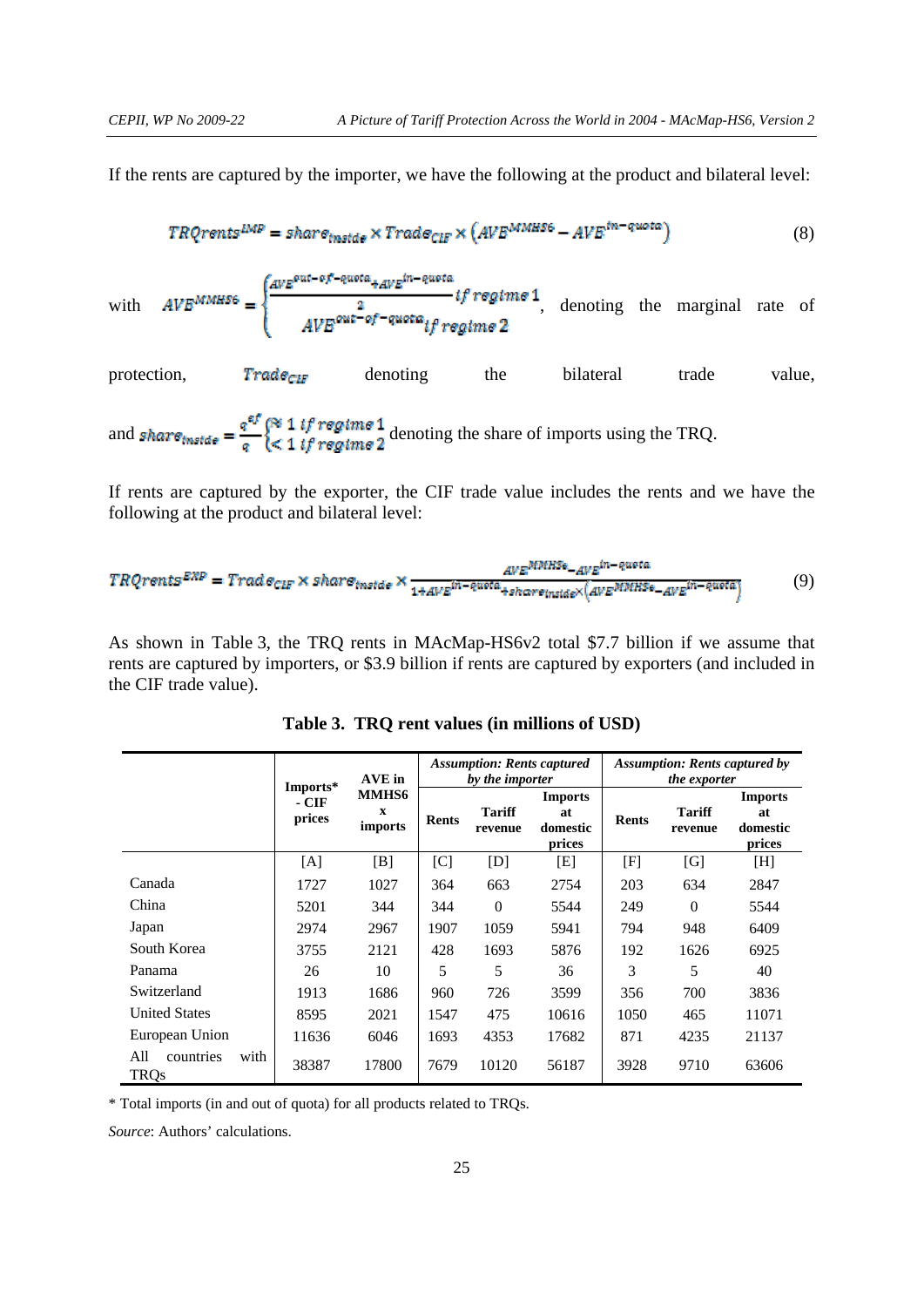•

It is important to keep in mind that using the MAcMap-HS6 marginal rate of protection without using the associated rent values will lead to a bias in the cost of protection and tariff revenue measurement; symmetrically the gain of liberalization will be biased. Both approaches have different implications in terms of valuation of imports at domestic prices and tariff revenue.

Assuming that rents are captured by the importer, we can define different relations for each product and bilateral relation:

 $Tartff$ Revenus =  $Trade_{CIF} \times [share_{inside} \times AVE^{in-quota} + (1 - share_{inside}) \times$  $AVE^{out-of-quara}$ 

- $TRQrents^{IMP} = share_{mside} \times Trade_{CIF} \times (AVE^{MMHSS} AVE^{in-quota})$ •
- Imports at domestic price:  $Imports_{DP} = Trade_{CIF} + TartffRananna + TRQrents<sup>IMP</sup>$
- $Imports_{\text{DD}} = Trade_{\text{CDF}} \times (1 + AVB^{MMHS6})$

In this case, using the AVE provided by MAcMap-HS6 and the CIF trade values allows us to derive the right domestic price values. However, the actual tariff revenue is  $Trade_{cur} \times AVE^{MMHSS} - TRQrents^{IMP}$ 

Assuming that rents are captured by the exporter, the previous relations become the following:

TartffRevenus =  
\n
$$
(Trade_{CIF} TRQrents^{EXP}) \times (AVE^{MMHSS} - shar\sigma_{instde} \times \frac{AVE^{MMHSS} - AVE^{in-quota}}{1 + AVE^{in-quota}})
$$
\n
$$
= Trade_{CIF} \times \frac{1 + AVE^{tm-quota} + shar\sigma_{instde} \times (AVE^{MMHSS} - AVE^{in-quota})}{1 + AVE^{in-quota}} \times \frac{AVE^{MMHSS} - AVE^{in-quota}}{1 + AVE^{in-quota}})
$$
\n
$$
+ FRCrents^{EXP} = Trade_{CIF} \times share_{instde} \times \frac{AVE^{MMHSS} - AVE^{in-quota}}{1 + AVE^{in-quota} - AVE^{in-quota}}
$$

• Imports at domestic price:  $Imports_{DP}$ =  $Trade_{CIF}$  +  $TartffRevensus$  $\label{eq:3} \textit{Imports}_{\textit{DP}}\textit{=}\textit{Trade}_\textit{CIF} \times \big(1 + \textit{AVB}^\textit{MMHSS}\big) \bigg(\frac{1 + \textit{AVB}^\textit{inside}}{1 + \textit{AVB}^\textit{in} - \textit{quota} + \textit{share}_\textit{inside}} \times \big(\textit{AVB}^\textit{MMHSS} - \textit{AVB}^\textit{in} - \textit{quota}\big)\bigg)$ 

In this case, using the AVE provided by MAcMap-HS6 and the CIF trade values does not allow us to derive the right domestic price values. We need to correct this to avoid a double-counting of the distortions on inside-quota quantity. Then, the actual tariff revenue becomes  $Trade_{CF} \times AVE^{MMHSG} - TRQrents^{EXP} \times (1 + AVE^{MMHSG})$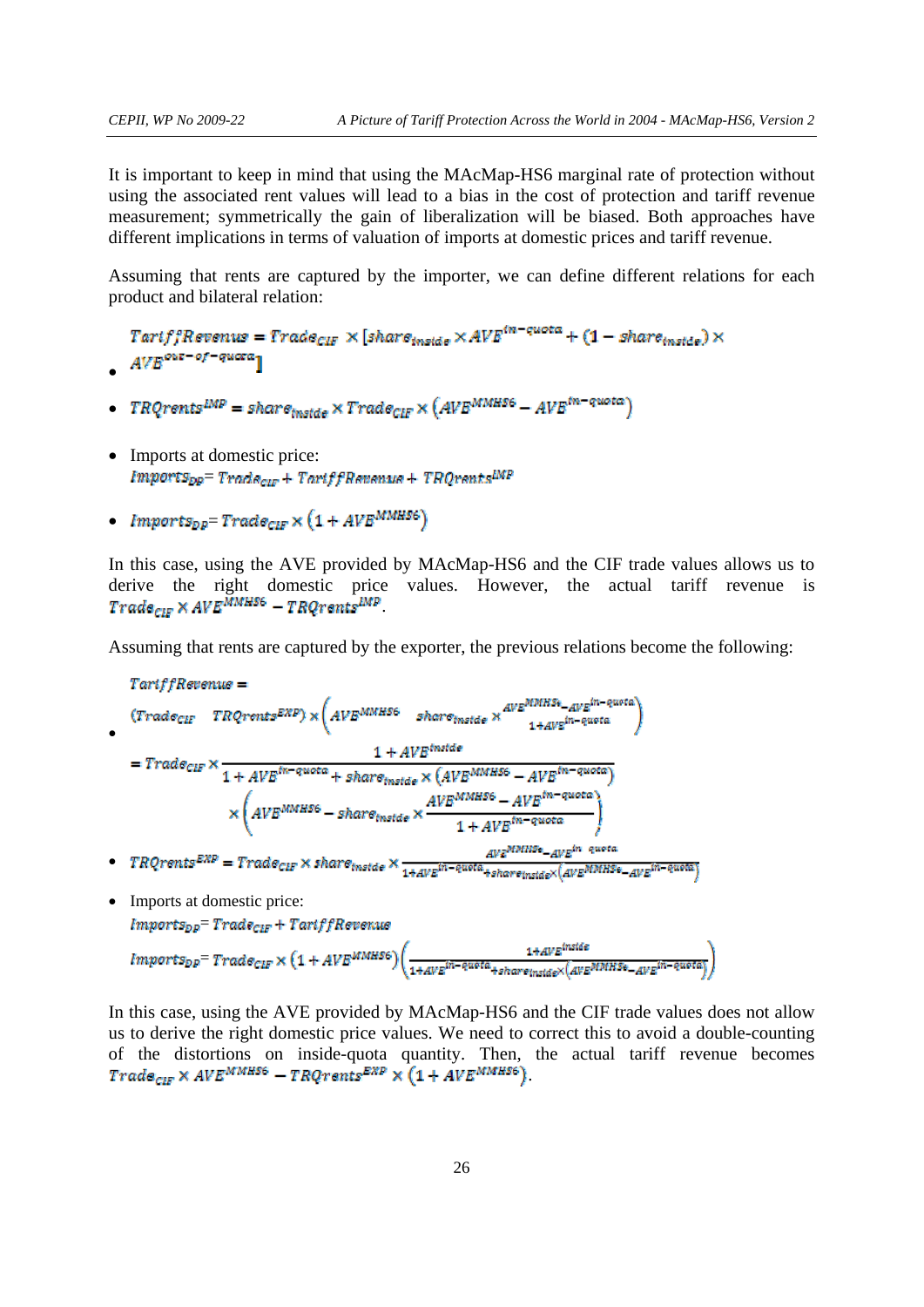From Table 3, we can see that neglecting TRQ rents will lead to an overestimation of tariff revenue by 75% on average (the difference between columns G or D and B), and up to 325% for the U.S. case. The choice concerning rent allocation changes the valuation of imports at the domestic price by 13% (20% in the U.S. case). Therefore, users should consider carefully both issues when using MAcMap-HS6 marginal tariffs.

# **2.3. Additional treatments**

After merging tariff data and the TRQ data set, we implement two additional steps.

## **2.3.1. Defining the MFN tariffs**

We add the MFN applied rates to the initial database, containing bilateral applied rates. This step is not immediate since the MFN rate is not provided in the ITC source data. For the countries for which we have directly processed the tariff schedule, this information is available. However, for all the other countries (ITC data set), we recompute the MFN rate from the information contained in the database using the following search algorithm:

- AVEs are computed using importer-specific unit values (the same for all exporters).
- AVEs are ranked by decreasing values across WTO partners (other partners are discarded).
- The top five values are discarded to avoid oddities (such as WTO retaliation).
- We keep the tariff information (whole structure) for the first AVE that is repeated across three exporters.

The latter value is considered to be the MFN rate.

#### **2.3.2. Merging with bound tariffs**

We finally merge this applied tariff database with an updated version of the bound tariff database developed by Bchir, Jean, and Laborde (2006). Recently acceded members are included as are bound tariffs renegotiated through the General Agreement on Tariffs and Trade (GATT) article XXVIII procedure. Consistency checks are performed between bound MFN, applied MFN, and preferential rates. Applied rates are capped to their bound level if the commitments should have been enforced by 2004 and the trade relations belong to WTO. Only a few cases, such as the U.S.-Cuba trade relations, where the United States applies non-WTO tariffs against Cuba for political reasons, remain unchanged.

Adding bound tariffs allows for a quality control, but more important, it enables one to compute WTO tariff scenarios properly (see Appendix 1).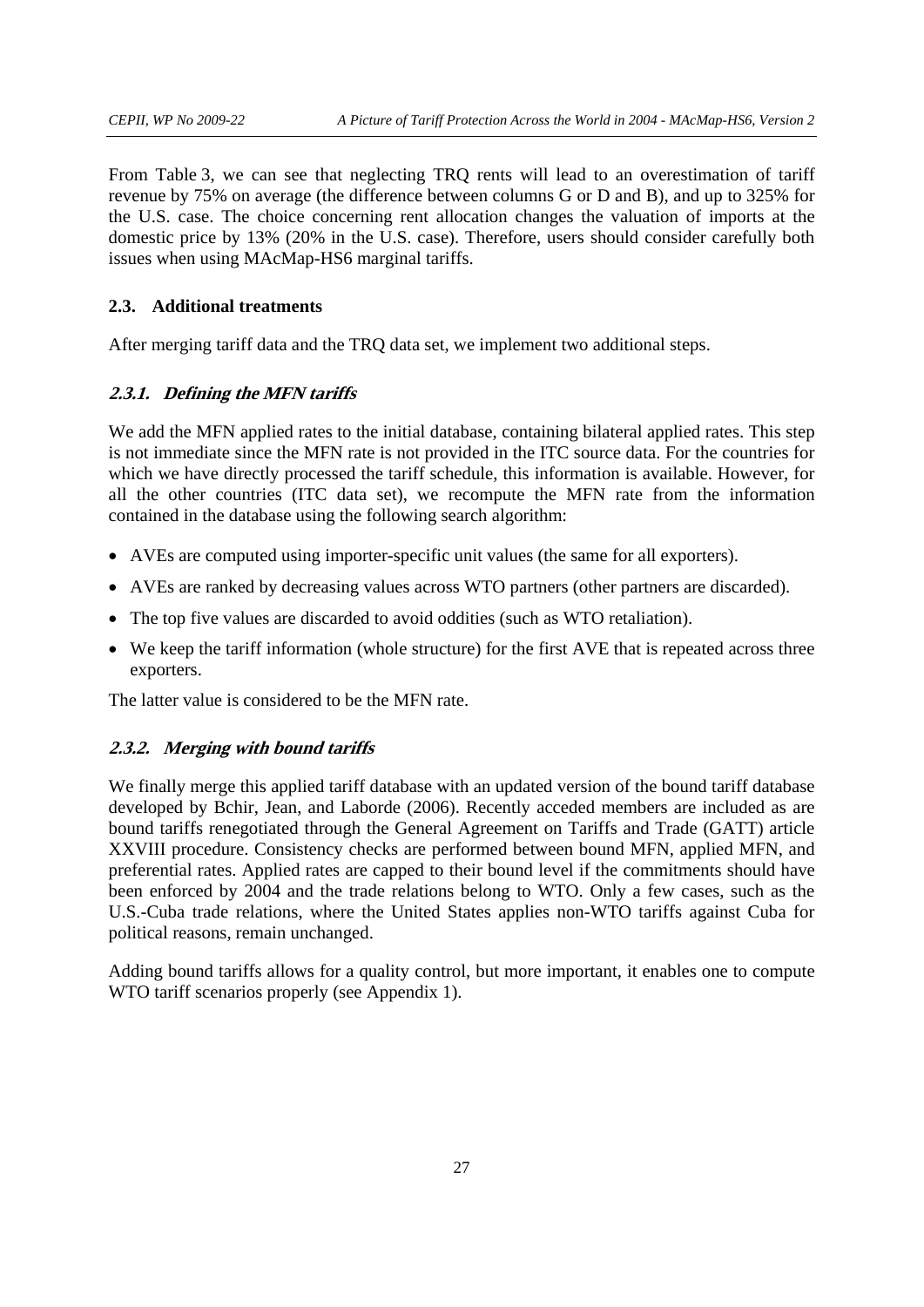Last, as in the previous version of MacMap-HS6, we avoid the *water in tariff*<sup>23</sup> problem by capping all AVE tariffs at 1,000%, avoiding very high AVEs that may alter average figures without economic relevance.<sup>2</sup>

Comparing the final AVE at the six-digit level included in MAcMap-HS6v2 and the original data sources, we build Table 4. We decompose the distribution of the final AVE by source of the information: directly extracted from the MFN tariffs of TRAINS, MAcMap from ITC (primary extraction), MAcMap-HS6 (values generated/modified by the methodology described therein). First, we see that nearly two-thirds of the rows of the data set (66.58%) are directly based on TRAINS information; indeed, this share is mainly MFN relations and/or pure ad valorem tariffs. However, in terms of trade, this share is reduced (59.74%) since trade will be upward biased by preferential agreements. In addition to TRAINS inputs, the MAcMap-ITC data set is directly used for 20% (in average) of the MAcMapHS6 database. Finally, our specific treatments modify 19.61% of the AVE in terms of trade flows. This is particularly true for the agricultural products (26.95%), where both specific tariffs and TRQs play a very important role.

| Table 4. Decomposition of the final data set by source |  |
|--------------------------------------------------------|--|
|--------------------------------------------------------|--|

|                     | Share of trade                                                |         |                                 | <b>Share of HS6 tariff lines</b> |                 |         |  |
|---------------------|---------------------------------------------------------------|---------|---------------------------------|----------------------------------|-----------------|---------|--|
|                     | <b>Nonag</b><br>All<br>Αg<br>products<br>products<br>products |         | <b>Nonag</b><br><b>Products</b> | Ag<br>products                   | All<br>products |         |  |
| MAcMap-HS6          | 18.98%                                                        | 26.95%  | 19.61%                          | 11.34%                           | 18.87%          | 12.36%  |  |
| MAcMap-ITC          | 20.88%                                                        | 17.94%  | 20.65%                          | 21.51%                           | 18.20%          | 21.06%  |  |
| <b>TRAINS - MFN</b> | 60.14%                                                        | 55.11%  | 59.74%                          | 67.15%                           | 62.93%          | 66.58%  |  |
| Total               | 100.00%                                                       | 100.00% | 100.00%                         | 100.00%                          | 100.00%         | 100.00% |  |

*Note*: TRAINS data set refers here to a partial extraction of the TRAINS database limited to the MFN rates and the two main preferential agreements (EU and NAFTA).

*Source*: MAcMap-HS6v2 and initial data sets. Authors' computations.

# **2.4. Aggregating Tariffs**

Even if MAcMap-HS6 provides disaggregated information, most applications (CGE analysis, econometrics matching tariff data and domestic production/consumption series) using protection data will require aggregated tariffs. The task is still a challenge for applied economists; none of the existing solutions is perfect.

 $\frac{1}{23}$ *Binding overhang* and *water in tariff* are two different notions. *Water in tariff* is a more general case where a tariff reduction will not lead to trade creation. Even without binding overhang, we can have a 3,000% tariff reduced to a 2,500% tariff with no trade creation -both being prohibitive. 24

We assume that tariffs above 1,000% are prohibitive tariffs, but for some reason, such as a tariff exemption, trade flows take place.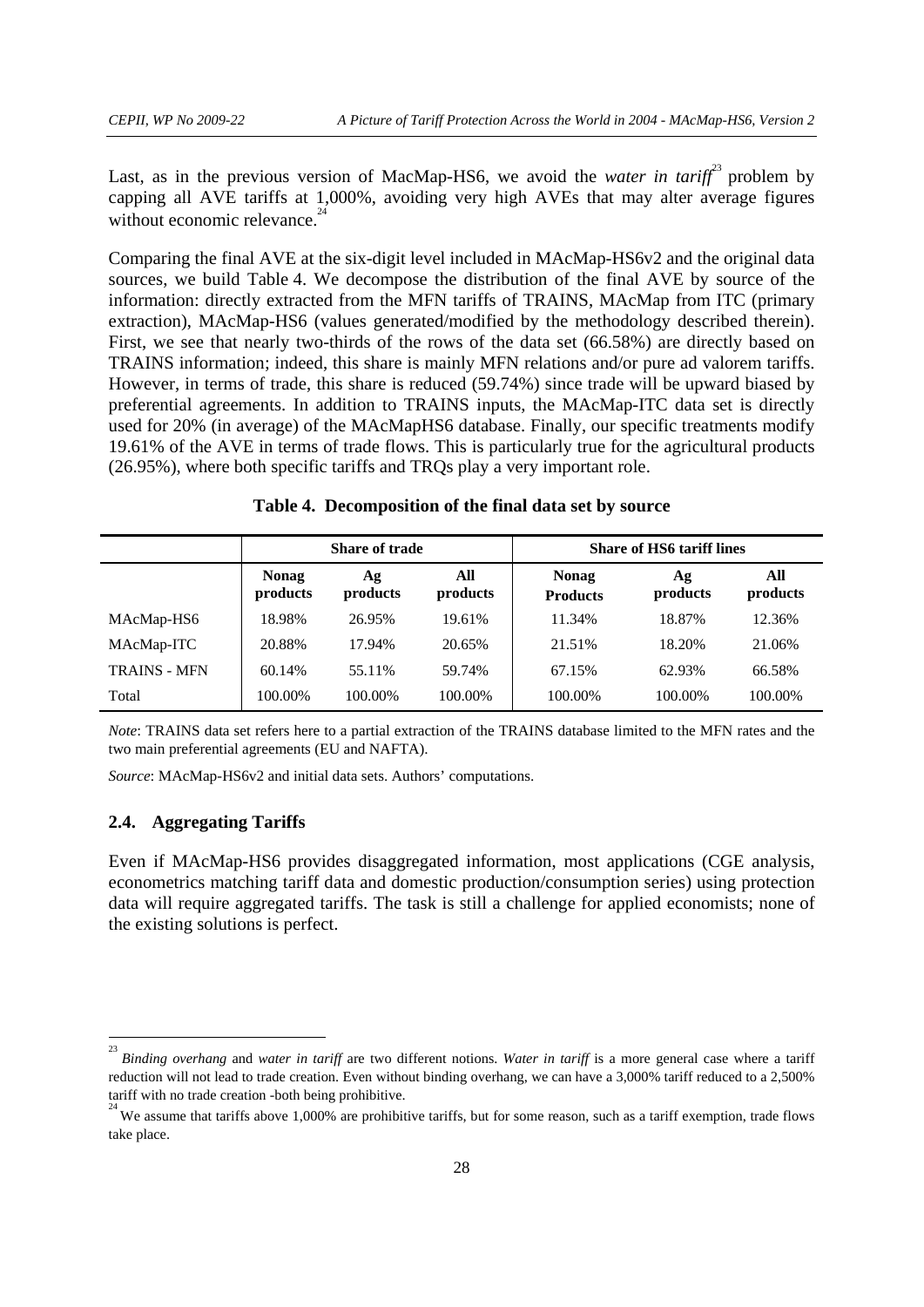#### **2.4.1. Different Methods**

The way tariffs are aggregated is crucial.<sup>25</sup> A simple average between tariffs, largely used by the WTO for consolidated duties, is an indicator a priori neutral. However, it has two major limitations. It depends on the degree of disaggregation of the tariff structure of a country (number of tariff lines); and, most important, it has a poor level of economic relevance because it gives the same weight to a highly important product as it does to a marginal one.

The trade-weighted average remains the most widespread method in applied research. It preserves the hierarchy between different products, but at the same time it suffers from the endogeneity problem between protection and trade: a prohibitive tariff forbids any import, which in turn means no weight. So when tariff peaks exist, this technique moves the protection level downward compared with the simple average, which puts relatively more weight on non-traded tariff lines.

Other weights, such as production or national consumption, may conceivably capture the distortions met by the producers or the consumers (see Bach and Martin 2001). In both cases the endogeneity problem is avoided, but another problem arises: data on consumption and production are not available at the same highly disaggregated level as trade data.

Let us note that the calculation of the average, whatever the method used, causes us to lose information about the distribution of the tariffs. Some sophisticated aggregators exist, such as the Trade Restrictiveness Index and the Mercantilist Trade Restrictiveness Index developed by Anderson and Neary (2005), which are uniform tariff equivalents that maintain the same value of trade or a welfare equivalent measure, whose variations can be related to changes in the generalized mean and variance of the tariff schedule.

These indicators lean on a theoretical justification; however, they rely on numerous assumptions about demand elasticities.<sup>26</sup> And more important, using a constant elasticity of substitution framework, they do not deal satisfactorily with the endogeneity problem between trade and tariff, especially for prohibitive tariffs.

The original approach proposed by CEPII (Bouët et al. 2004) aims to limit the endogeneity bias, preserving the specificities of the trade structures without requiring any assumptions on the demand parameters. The approach is designed to use an instrumental variable for bilateral trade that reduces the endogeneity bias. Following this "reference group" methodology, bilateral applied tariffs are aggregated using the exports of a given country toward a group of countries (the reference group) to which the import country belongs, instead of bilateral trade. Since different countries pertaining to the same reference group share common demand features but

 $\frac{1}{25}$ Since no good aggregation scheme exists, we should be cautious when using the terms "overestimate" or "underestimate." The reference point is always subjective, and this assessment is always conducted by comparing one aggregator to another. 26

Important recent research has provided new elasticity-of-import-demand estimates at the HS6 level (see Kee, Nicita, and Olarreaga 2008). But all products are not covered by these estimates, and for agricultural products past and present quantitative measures strongly hamper the validity of the results. Armington elasticities at the HS6 level are still poorly available (see Femenia and Gohin 2007).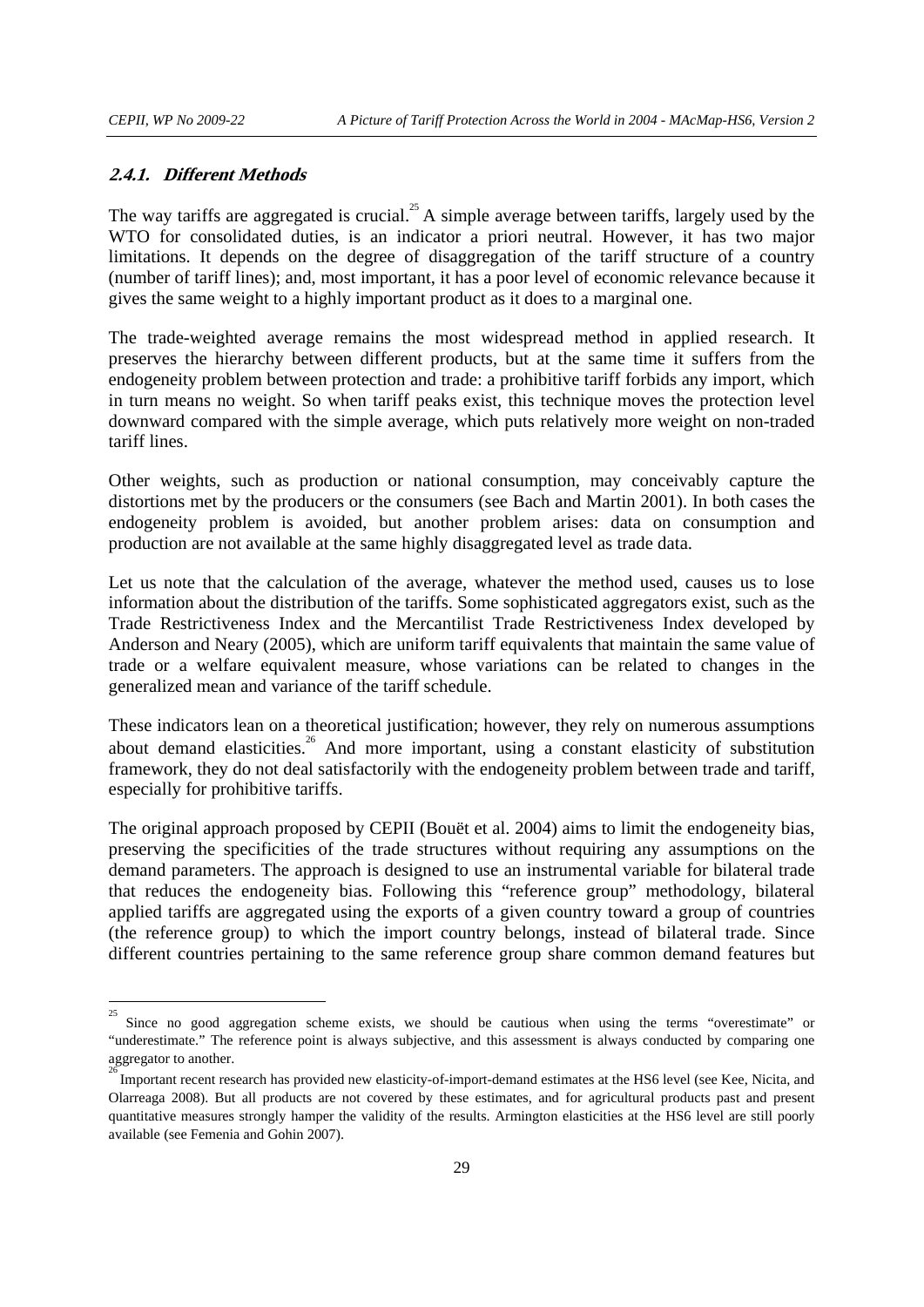different trade policies—due to a different political-economic equilibrium, for instance—the endogeneity bias is reduced.

World trade may appear to be a good weighting scheme, as it eliminates the endogeneity problem, but it also suppresses the specific features of trade patterns for exporters and importers.

The initial formula of the reference group weight was defined in Bouët et al. (2002) and updated in Bouët et al. (2008). We propose in this paper a slightly modified version:

$$
wRG_{t,rs} = M_{1,nGrp(s)} \frac{M_{rs}s}{M_{rs}Grp(s)} \cdot m r \alpha_{r,Grp(s)} \tag{10}
$$

$$
intra_{r,Grp(s)} = \begin{cases} M_{,r,Grp(s)} & if \ r \in Grp(s) \\ 0 & else \end{cases}
$$
 (11)

where  $r$  is the exporter,  $s$  is the importer,  $i$  is the HS6 product,  $Grp(s)$  represents the reference group of country *s*,  $M_{t,s}$  represents the imports of country *s* from *r* in product *i*; and the '.' index represents the sum over the related dimension.

It can be noted that the difference is in the denominator of  $\frac{M_{mS}}{M_{m}Gr\phi(s)}$  -there we subtract the  $\text{tntra}_{r, Grep(s)}$  that corresponds to the export of a country *r* to its reference group. The uncorrected version of this weighting scheme used in the previous version of MAcMap-HS6 created a virtual weight for an irrelevant relation: the trade between *r* and *r* when *r* exports to its reference group. The corrected version guarantees that the sum of  $wRG_{tr,s}$  matches the sum of trade flows ( $M_{tr,s}$ ). However, the term  $\frac{M_{m,s}}{M_{m,Grp(s)}}$ -intra<sub>r,Grp(s)</sub> is a scaling factor used to ensure relevant aggregation across importers, and its definition matters only in this case. Previous weights were underestimating the role of importing countries that belong to one group in which intragroup trade is important, when computing the average across groups (e.g., world average).

## **2.4.2. Comparing different weighting schemes**

In this section, we compare how the world average protection varies when using different weights. Five different aggregating schemes are considered: bilateral trade, the reference group methodology (five different groups), the reference group world, the world trade, and the simple average. Remember that in the case of the world trade, all the exporter countries have the same structure of aggregation on each market. In the case of the reference group world, each exporter applies its own export structure (with the world as partner).

Table 5 clearly shows that the average world protection follows what the theory predicts. The simple average increases the measure of protection, while the bilateral trade reduces it. The measure decreases from 19.5% to 14.9% in agriculture and from 10.9% to 3.4% in the industrial sector, respectively.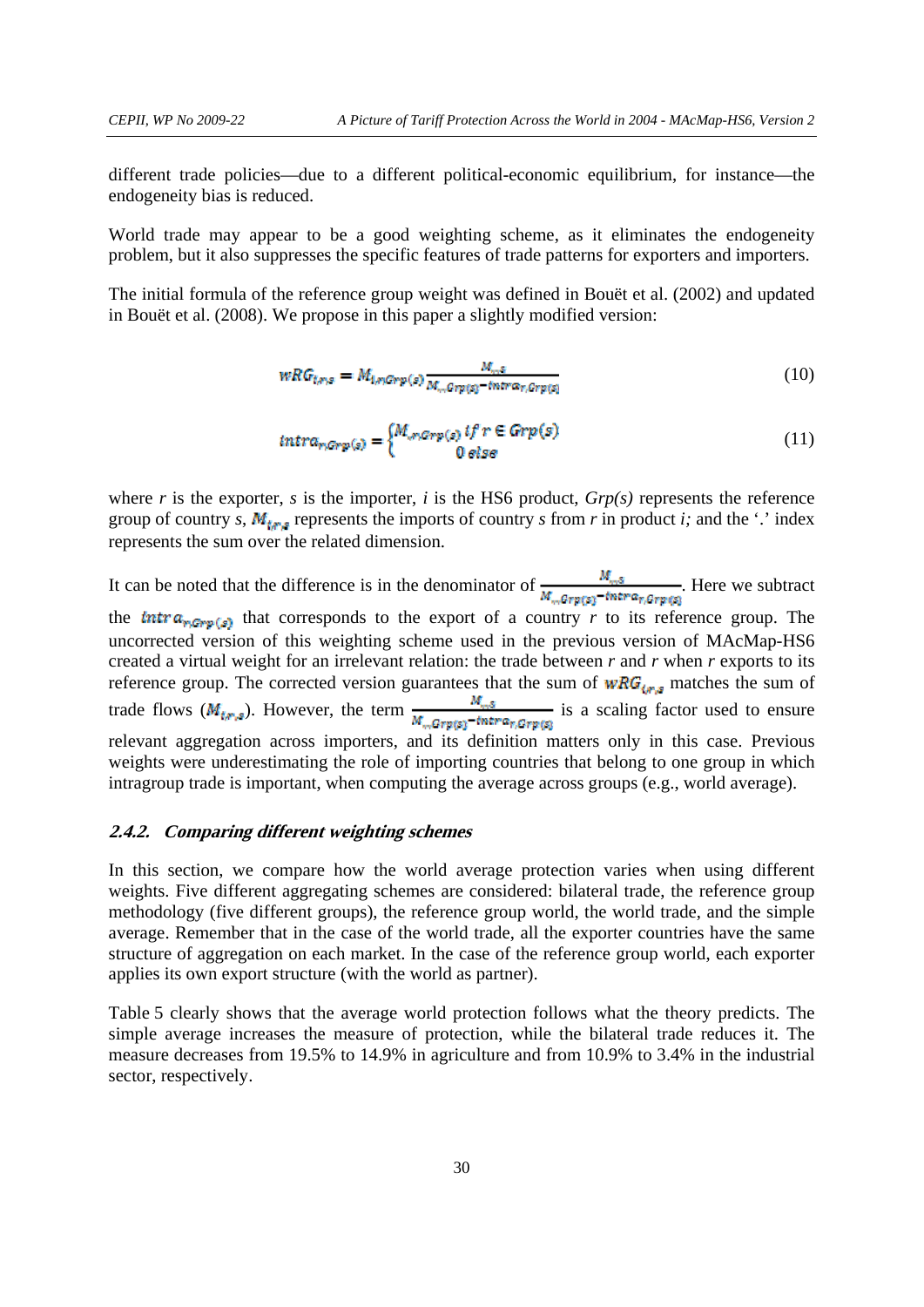The level of protection is particularly high in the agricultural sector when the world trade and the reference group world are used as aggregators, because of the concentration of protection on certain products in certain countries (e.g., rice).

| <b>Weighting scheme</b> | <b>Agricultural goods</b> | Non-agricultural goods |
|-------------------------|---------------------------|------------------------|
| Bilateral imports       | 14.9                      | 3.4                    |
| Reference groups (five) | 18.9                      | 4.1                    |
| "World" reference group | 22.3                      | 4.4                    |
| World trade             | 20.8                      | 5.6                    |
| Simple average          | 19.5                      | 10.9                   |

**Table 5. World average rate of protection using alternative weighting schemes** 

*Source*: MAcMap-HS6v2; Laborde (2008).

In the industrial sector, the difference between the simple average and the weighted average is marked. This is due to raw materials, oil in particular, that are taxed lightly or not at all but at the same time represent an important part of world trade, covering a limited number of tariff lines. The reference group method yields intermediate figures, limiting the endogeneity bias.

# **3. PATTERN OF PROTECTION IN 2004**

Using MAcMap-HS6v2, we develop a snapshot of the world's applied tariffs. We first present a general overview of protection in 2004. Next, we focus on the main characteristics of a select panel of countries. Finally, we concentrate on the sectoral issue.

Unless otherwise noted, comments in the text refer to tariffs calculated with the reference group methodology.

# **3.1. Overview of applied tariffs**

The world average protection in 2004 is 5.1% (see Table 6), acknowledging the fact that 40% of world trade takes place under duty-free MFN rates. This relatively low AVE number hides a heterogeneous and complex pattern of protection, reflecting historical and political differences across countries and sectors. Here is a quick overview:

- The average level of protection decreases as the level of a country's development increases: in 2004, the average protection is 3.3% for high-income countries (HICs), 9.7% for middleincome countries, and 12.1% for least-developed countries.
- The agricultural sector is more protected (18.9%) than the manufactured goods sector (4.5%) or the extractive-energy products sector (1.3%). This gap naturally reflects the particular place of agriculture in the political economy of most countries as well as the mechanical consequences of agriculture's exclusion from previous cycles of GATT. Out of 170 countries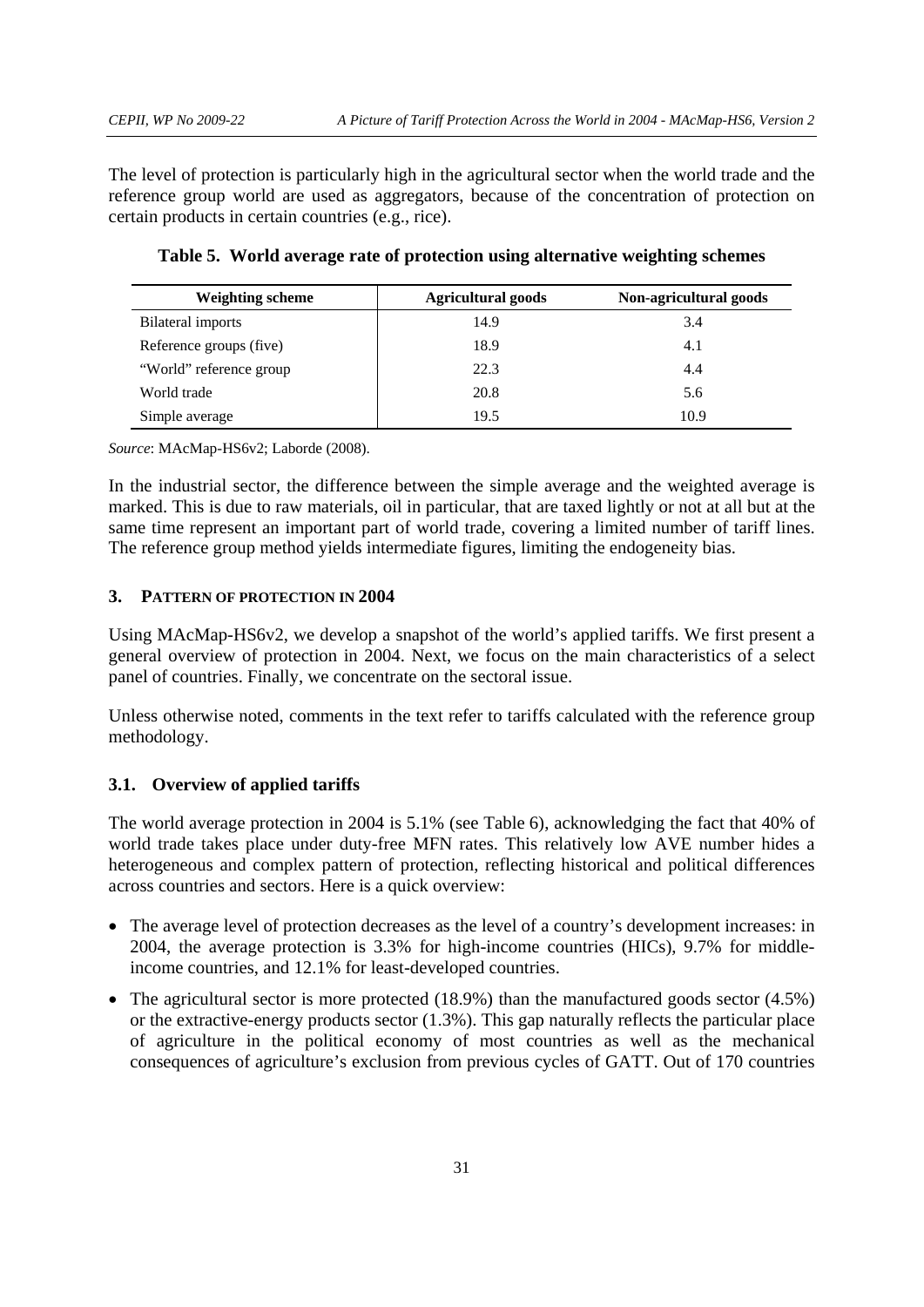available in our base, only  $11^{27}$  have average applied rates for agriculture that are lower than their industrial applied rates.

• Final goods are more protected than intermediate goods. This progressivity aims to increase the effective protection of the locally produced value-added. All in all, the practice of tariff progressivity biases exports toward unprocessed resource-based commodities.

| Goods                          | World | <b>HICs</b> | <b>MICs</b>   | <b>LDCs</b> |
|--------------------------------|-------|-------------|---------------|-------------|
| Agricultural goods             | 18.9  | 18.0        | 20.8          | 14.1        |
| of which:                      |       |             |               |             |
| Primary and semi-processed     | 12.8  | 12.1        | 14.2          | 9.5         |
| Final                          | 22.8  | 21.7        | 25.4          | 16.8        |
| Industrial goods               | 4.4   | 2.7         | 8.9           | 11.7        |
| of which:                      |       |             |               |             |
| Primary and semi-processed     | 2.8   | 1.2         | 6.2           | 10.9        |
| Final                          | 5.0   | 2.9         | 9.9           | 11.9        |
| Extraction and energy products | 1.9   | 0.6         | 5.6           | 12.7        |
| of which:                      |       |             |               |             |
| Primary and semi-processed     | 1.4   | 0.3         | $4.6^{\circ}$ | 14.4        |
| Final                          | 3.3   | 1.4         | 7.6           | 11.2        |
| All products                   | 5.1   | 3.3         | 9.6           | 12.2        |
| of which:                      |       |             |               |             |
| Primary and semi-processed     | 3.3   | 1.8         | 6.8           | 11.4        |
| Final                          | 6.0   | 3.9         | 11.0          | 12.4        |

**Table 6. World protection in 2004 by categories of countries and goods** 

*Note*: HICs stands for high-income countries, and MICs stands for middle-income countries. Both categories are defined by the World Bank. LDCs are the least-developed countries as defined by the United Nations. Differentiation by level of transformation follows the broad economic activities (BEC) United Nations nomenclature. Agricultural products are defined using the WTO classification.

The extraction and energy products category corresponds to chapters 25, 26, and 27 of the HS.

*Source*: Laborde (2008); MAcMap-HS6v2; reference group system of weights.

The protectionist bias in agriculture and on final products rises with the level of development of a country. Relative to their average level of protection, HICs give appreciably more protection to their agricultural sector. Indeed, rich countries tax their agricultural imports 6.7 times more than manufacturing goods. The ratio of agricultural protection to industrial protection decreases for MICs and LDCs: 2.3 and 1.2, respectively. MICs and LDCs, with scarce administrative resources, focus their trade policies on a few objectives (in primis, fiscal revenue collection).

Figure 6 represents the distribution of protection structure by plotting the average protection normalized by world protection versus the ratio of agricultural protection divided by industrial protection. It is clear that most countries are in the upper-right quarter of the space defined by the vertical line corresponding to even protection between agricultural and non-agricultural sectors and the horizontal line corresponding to the world average protection. Countries below the horizontal line are HICs or MICs from Asia and South America. Countries to the left of the

 27 Australia, Bahamas, Brazil, Belarus, Cambodia, Mayotte, Libyan Arab Jamahiriya, Maldives, Syrian Arab Republic, Uzbekistan, Yemen.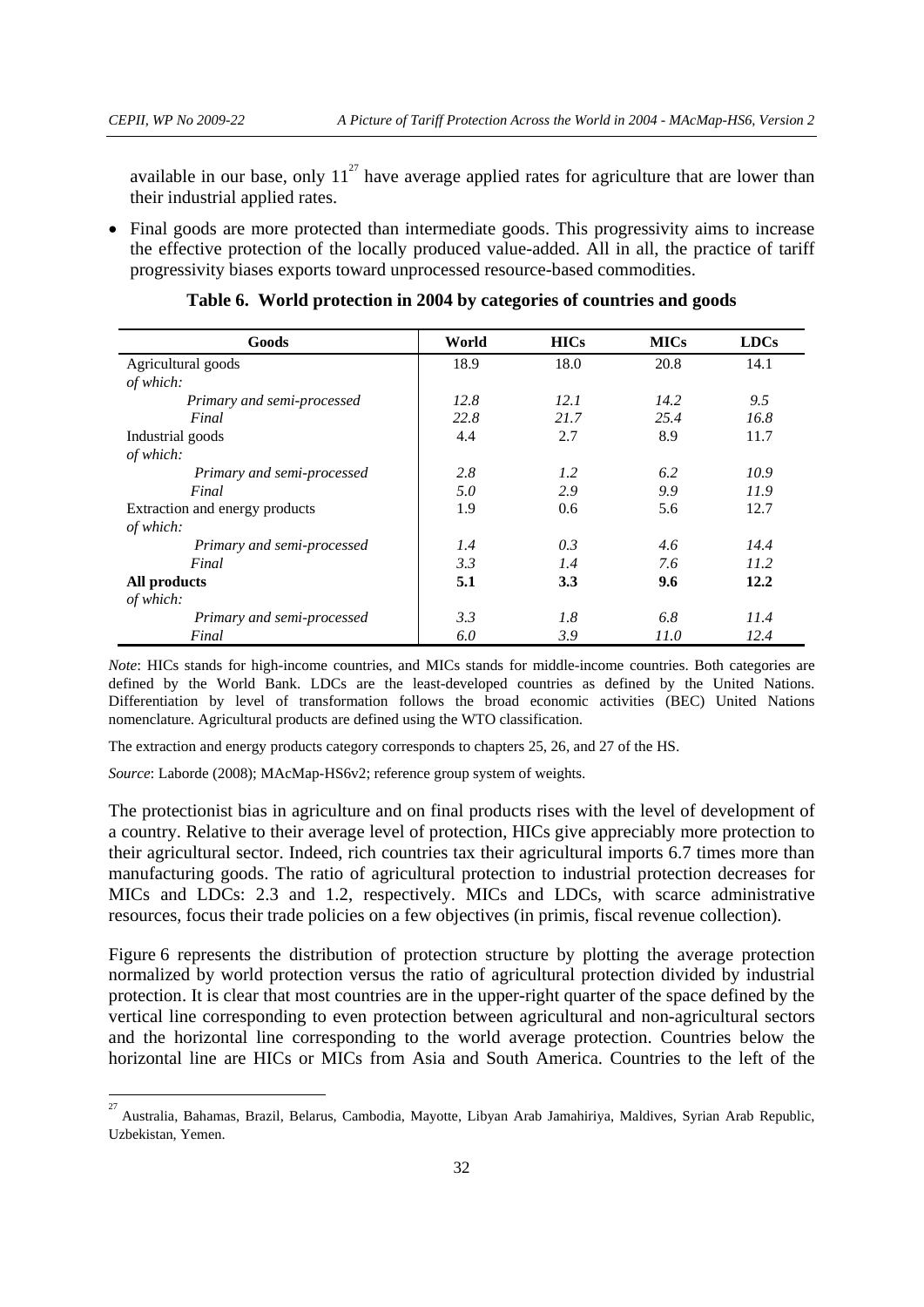vertical line are the 11 countries listed previously (agricultural protection lower than nonagricultural protection). The lower-left quadrant contains only two countries: Hong Kong, at the origin of the axis,<sup>28</sup> and Singapore. The few HICs with protection levels above the world average are some Caribbean countries (South America [SA] group in the figure 6) e.g. Bahamas or Gulf countries (Asia). On the whole, Organisation for Economic Co-operation and Development (OECD) countries mainly differentiate themselves by moving along the horizontal axis. For LDCs (black-filled circles and diamonds), it is the reverse—they distribute themselves along the vertical axis. Middle-income African countries, whose average protection is the highest (more than 2.5 times the average world protection), tax industrial imports more than agricultural ones so as to increase their fiscal revenue.<sup>29</sup> Overall, they often adopt maybe more protectionist but simpler policies than the complex and the heterogeneous tariff schedules of HICs.



**Figure 6. Applied protection by level of development** 

*Source*: Adapted from Laborde (2008); MAcMap-HS6v2; reference group weighting scheme.

As was said before, if average tariffs are relevant synthetic indicators, they often hide quite heterogeneous situations, among countries and sectors. The next two sections are devoted to looking at this heterogeneity.

<sup>&</sup>lt;sup>28</sup><br><sup>28</sup> The ratio of agricultural protection to industrial protection is set at 0 for Hong Kong even if it is undefined.

<sup>&</sup>lt;sup>29</sup> Due to their diversity, it may be difficult to generalize for all African MICs. However, most of them are concentrated in Figure 3 between 1 and 2 for the agriculture: industry ratio and between 2.8 and 5 for the domestic protection:world average ratio.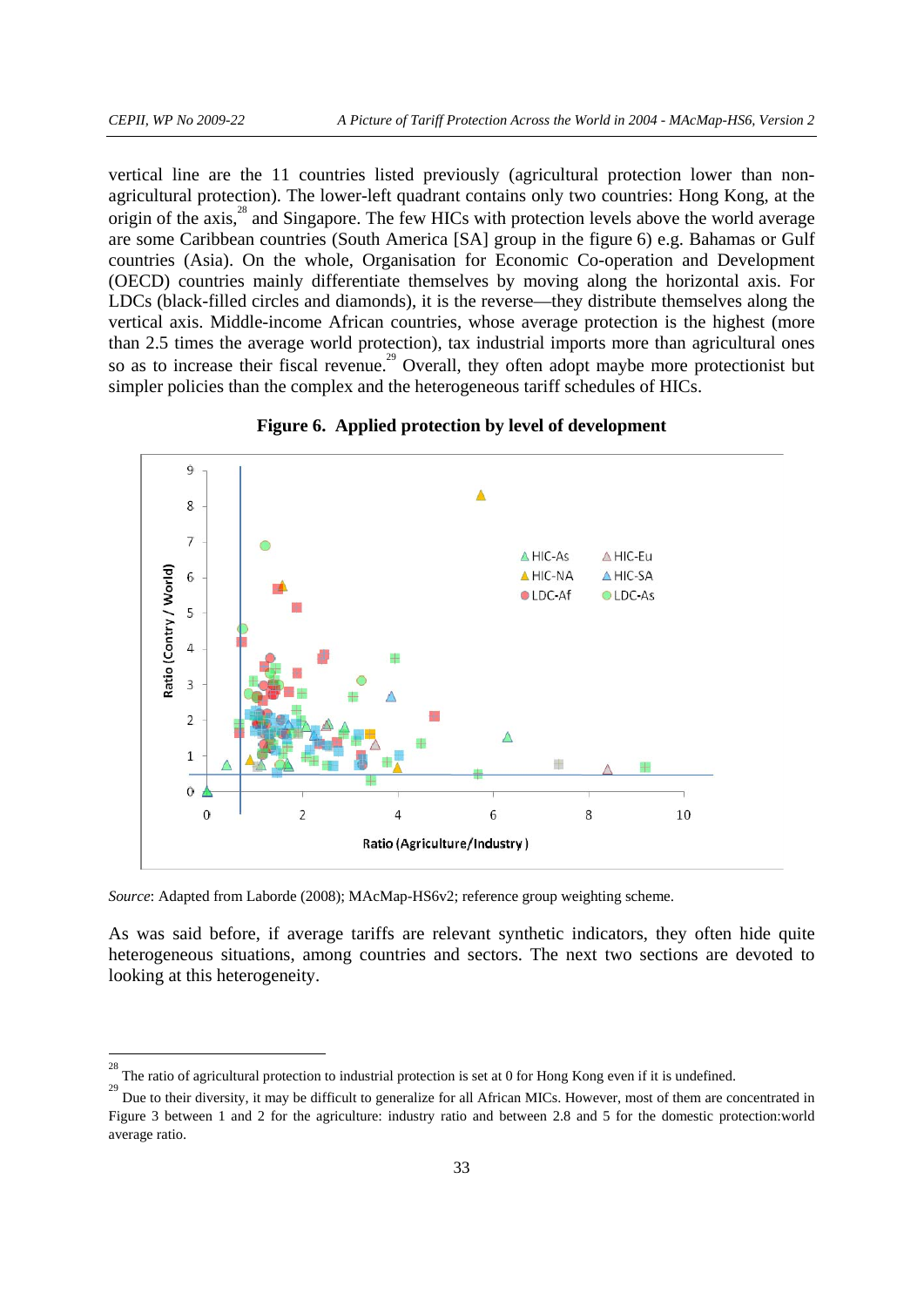#### **3.2. Country Results**

Appendix 2 shows the average protection applied by each country, for all products and three disaggregated sectors (agricultural, non-agricultural, energy) calculated with two different weighting systems (reference group and trade weighted). The next subsection discusses this heterogeneity among countries. However, looking at average protection by country does not allow for capturing the strong dispersion of tariff rates in each country. Therefore, the following subsection investigates tariff dispersion with each country's tariff schedule.

## **3.2.1. Average Protection**

Focusing on countries, the most protectionist importers (29% or more) are islands (Solomon Islands, Seychelles, Bermuda, Bahamas) for which duties are the main source of fiscal revenue (see Appendix 2 for a complete list and Figure 7 for selected countries).



**Figure 7. Average applied protection in 2004, selected countries** 

*Source*: Authors' calculations; MAcMap-HS6v2; reference group weighting scheme.

A second group of 30 countries is essentially formed by some African countries (Nigeria, Burundi, Sudan, Libya, Morocco, Tunisia) whose global tariff rate is between 13% and 29%. India, with an average rate of 19%, twice the Russian Federation's rate (non–WTO member), is one of WTO's most protectionist members, at least among emerging economies.

A third group of 78 countries is composed of more liberal emerging economies with an average protection rate between 5% and 12%. For instance, China's protection rate is as high as South Korea's: 7.9%. This figure, however, considers neither the end of the implementation of China's WTO commitments, nor the fact that more than half of industrial Chinese imports benefit from a duty drawback system.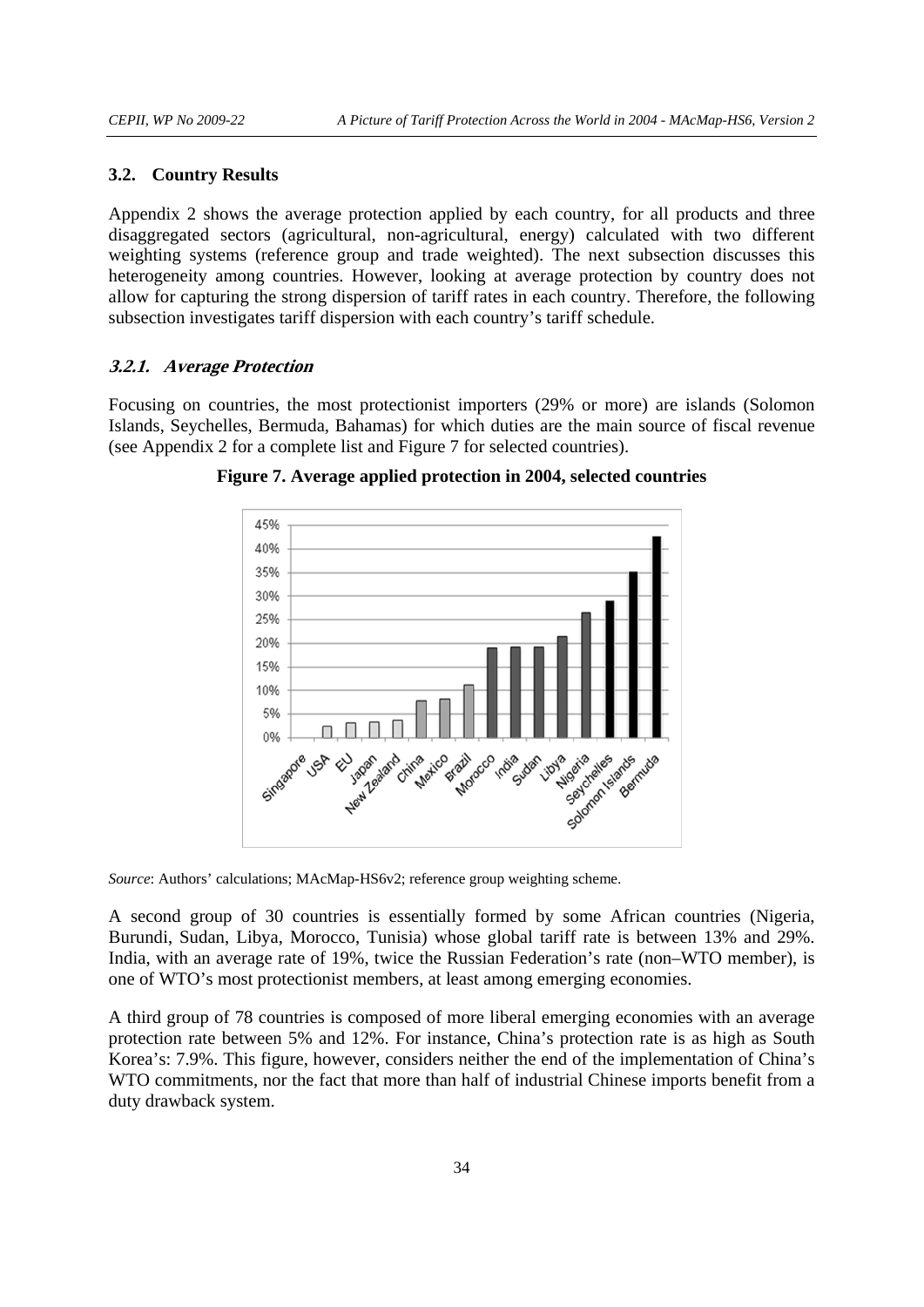The last group of 28 countries -OECD countries, Gulf countries, several transition economies- is made up of those whose applied tariff is lower than 5%.

As we emphasized earlier in the section on methodology, the weighting system is crucial for countries with tariff peaks. For the European Union, the reference group methodology increases the average protection by 28% (2.5% for trade weighed and 3.2% for reference group weighted). The difference is even larger for the United States (+56%, from 1.6% to 2.5%) and Switzerland (+84%, from 2.5% to 4.6%). Inversely, differences are minor for countries with a more uniform tariff structure, even if highly protected, such as Pakistan or Bangladesh.

## **3.2.2. Tariff Dispersion**

Thanks to a disaggregated database, we can assess the tariff dispersion for each country. This feature is important because it illustrates not only the role of political-economic forces and special interests in shaping tariff patterns but also the welfare cost of trade policies that increases with tariff heterogeneity. We see that high tariff heterogeneity is driven by both the difference between the average agricultural tariff and non-agricultural tariff and also a strong variance of tariffs within the agricultural sector.

In Table 7, we provide the coefficient of variation, the skewness, and the excess of kurtosis of the distributions of the power of tariff<sup>30</sup> for several countries. Countries that present the most extreme values for each indicator are selected. We compute these indicators not only for applied MFN tariffs (product heterogeneity) but also for applied bilateral tariffs (mix of product heterogeneity and preferential schemes). In the latter case, we compute unweighted indicators based on the whole database. We display detailed results for all products, agricultural products, and non-agricultural products aggregates. Indeed, it is relevant to see whether a distorted distribution is explained by a simple opposition between agricultural and non-agricultural products with a normal distribution within each category or by a globally distorted tariff structure.

Even if we must be careful when looking at world-level figures that result from both intercountry and within-country tariff heterogeneity, we can underscore some key figures of the power of tariff distribution pattern. First, the total coefficient of variation of the power of MFN tariff is equal to 82% for all products but equals 11% for non-agricultural products and 210% for agricultural products. So, at the global level, tariff heterogeneity is driven by the opposition between agricultural and non-agricultural products (as noted before) but even more by tariff heterogeneity across agricultural products. Unsurprisingly, the skewness is positive (764): the distribution is right-tailed. This is particularly true for the total distribution where relatively higher tariffs in agriculture lead to a very flat right tail. The skewness coefficient for nonagriculture is relatively low (3) and much stronger within agriculture (285). As for the kurtosis, its value, above 60,000, is strongly positive: the distribution is leptokurtic. This feature is correlated with the explanation that agricultural protection leads to a very flat tail on the right in opposition to a high concentration of tariffs in the middle of the distribution. Shifting from

<sup>&</sup>lt;sup>30</sup> We use the power of tariff instead of the tariff value to get more meaningful results, especially when we want to compare indicators across countries. For instance, countries with average is close to 0 any tariff (even 3% or 4%) will lead to an infinite coefficient of variation.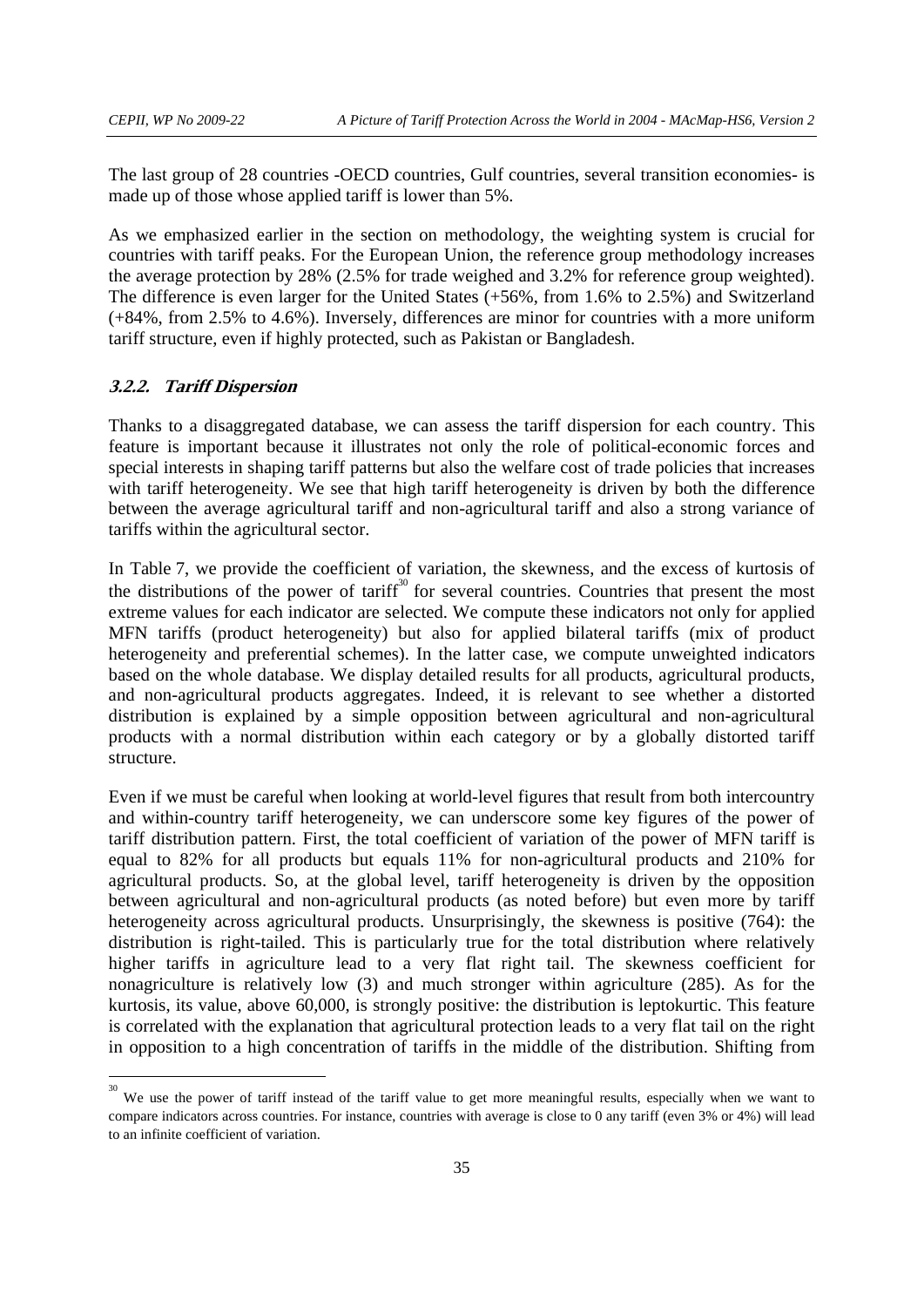MFN tariffs to bilateral applied tariffs does not change the global picture: indeed, at the world level, unweighted indicators are poorly affected by preferences that remain a minor issue.<sup>3</sup>

At the country level, the coefficient of variation of the power of tariff varies widely from 0% in Hong Kong and 1% in Chile to 606% in the Solomon Islands. Except for insular economies, Egypt has the largest value for developing countries (121%). Among rich countries, Iceland (117%), Norway (77%), and Switzerland (51%) have the most distorted trade policies. In general, intra-agriculture variation is stronger than intra-industry variation for developed countries and most developing countries. However, we can find the reverse situation for countries with comparative advantages in agriculture (Australia, Argentina, Georgia).<sup>32</sup> Whereas Australia and New Zealand have a coefficient of variation significantly higher in industry (respectively, 6% and 9%), other rich countries display the same level of dispersion (between 3% and 4%) in this sector. However, they differ strongly in their heterogeneity within the agricultural sector (2% for Australia, 206% for Iceland). In the case of LDCs, we see that the distortions are quite homogeneous across sectors (Bangladesh with a coefficient of variation of 9%, Senegal with 6%, Burundi with values between 10% and 12%).

We find a right-tailed distribution for nearly all countries except for a few developing ones—for instance, Bolivia and Georgia in both agricultural and non-agricultural products. The case of Chile is also interesting. Even if Chile applies a nearly homogeneous 6% MFN rate in 2004, it has some product exceptions. In non-agriculture, some goods can enter duty free (e.g., ships) and in agriculture some goods face a 25% tariff (e.g., frozen cuts of turkey). Therefore, the agricultural distribution is right-tailed (tariff "peaks" on poultry) and the non-agricultural goods distribution is left-tailed. For other countries, we check the global picture described before: the distribution of agricultural tariffs is more right-tailed than for non-agricultural goods (except for Norway, New Zealand, and Turkmenistan for countries presented in Table 7), and the overall distribution is more right-tailed than the subdistribution. This last result is driven by an average agricultural tariff higher than the non-agricultural tariff.

Most countries have a highly concentrated tariff distribution with a very high kurtosis coefficient; their variance is due more to infrequent extreme deviations than to frequent modestly sized deviations, especially for countries with very extreme trade policies such as New Zealand, Norway, and Singapore. Because of its nearly homogeneous structure, Chile also has a very leptokurtic distribution in agriculture, non-agriculture, and overall.

However, many developing countries have a platykurtic distribution overall with a coefficient close to 0: Argentina, Bangladesh, West Africa Economic and Monetary Union countries (Senegal, Côte d'Ivoire), Mauritania, Mauritius, Mongolia, Mozambique, and so on. Looking only at non-agricultural products presents a different picture: several countries, including the European Union and Canada but not the United States, have a low kurtosis value showing more even distribution.

-

<sup>31</sup> The global bilateral relations are a (171 - 24) x (209 - 24 - 1) bilateral matrix (the EU25 is considered to be only one region). Preferential agreements and unilateral preferences covered only a very small number of these relations.

But not always. See the case of New Zealand.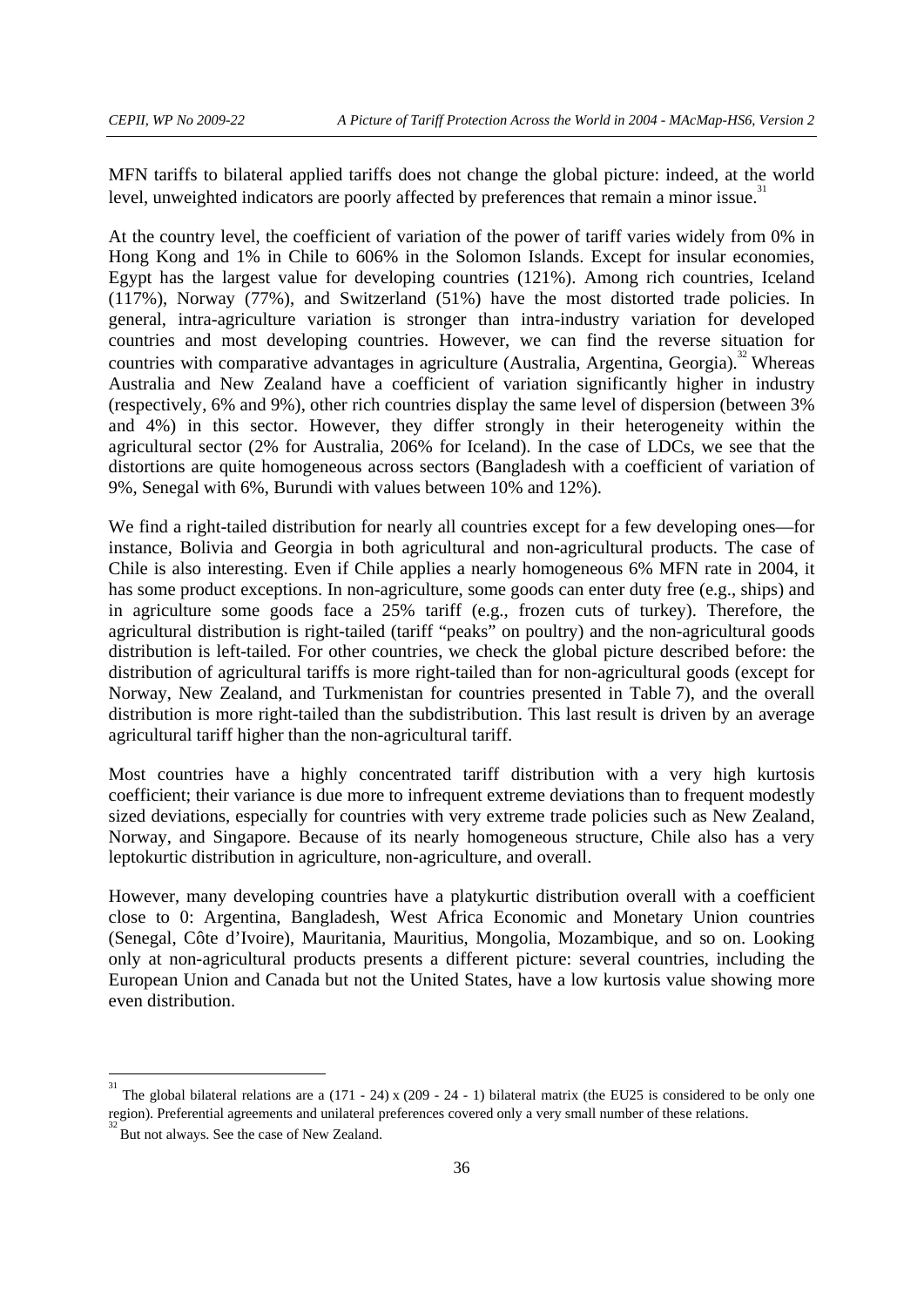Looking at bilateral rates modifies the previous picture for a few cases. If we compare the United States and the European Union, we see that the coefficient of variation slightly decreases for the European Union (14% to 11%) and slightly increases for the United States (8% to 10%). A similar evolution takes place for the overall kurtosis. The European Union preferential schemes are so numerous and have such a large product coverage that they drive a lot of tariffs to 0, close to the mean, in particular by weakening the agricultural MFN barriers. The European Union distribution is then more concentrated and less distorted (relatively less tariff peaks). On the contrary, for the United States preferences are still limited both in terms of partners and product coverage. In this case, introducing preferences, in particular since they avoid tariff peaks, just increases the variance of tariffs by introducing some exceptions.

|                 |                    | <b>MFN</b> applied rates |                  |                |                  |                    |                      |                  |                  |                | <b>Bilateral applied rates</b> |                  |                             |              |                 |  |
|-----------------|--------------------|--------------------------|------------------|----------------|------------------|--------------------|----------------------|------------------|------------------|----------------|--------------------------------|------------------|-----------------------------|--------------|-----------------|--|
|                 |                    | Coef. of<br>variation    |                  |                | <b>Skewness</b>  |                    |                      | <b>Kurtosis</b>  |                  |                | Coef. of<br>variation          |                  | <b>Skewnes</b><br>${\bf S}$ |              | <b>Kurtosis</b> |  |
|                 | All                | $N-$<br>agr              | Ag<br>$\bf r$    | All            | $N-$<br>agr      | Ag<br>$\mathbf{r}$ | All                  | $N-$<br>agr      | Agr              | All            | Agr                            | All              | Ag<br>$\mathbf{r}$          | All          | Agr             |  |
| Argentina       | 6                  | $\boldsymbol{7}$         | $\overline{4}$   | $\mathbf{0}$   | $\boldsymbol{0}$ | $\boldsymbol{0}$   | $-1$                 | $-1$             | $\mathbf{0}$     | 6              | 5                              | $\mathbf{0}$     | $\boldsymbol{0}$            | $-1$         | $\mathbf{0}$    |  |
| Australia       | 6                  | 6                        | $\overline{2}$   | 2              | $\mathfrak{2}$   | $\overline{4}$     | 5                    | 5                | 29               | 5              | 2                              | 3                | 6                           | 7            | 60              |  |
| Bangladesh      | 9                  | 9                        | 9                | $\Omega$       | $\boldsymbol{0}$ | $-1$               | $-1$                 | $-1$             | $-1$             | 9              | 9                              | $\boldsymbol{0}$ | $-1$                        | $-1$         | $-1$            |  |
| Bolivia         | $\overline{2}$     | $\overline{2}$           | $\mathbf{0}$     | $-4$           | $-3$             | $-21$              | 11                   | 9                | 459              | $\mathfrak{2}$ | 1                              | $-3$             | $-6$                        | 7            | 37              |  |
| <b>Botswana</b> | 20                 | 10                       | 45               | 41             | 1                | 22                 | 2E<br>$\overline{3}$ | $\mathbf{1}$     | 541              | 19             | 45                             | 41               | 23                          | 2E3          | 563             |  |
| Burundi         | 12                 | 12                       | 10               | $\Omega$       | $\mathbf{1}$     | $-1$               | $-2$                 | $-2$             | $\boldsymbol{0}$ | 12             | 11                             | $\boldsymbol{0}$ | $-1$                        | $-2$         | $-1$            |  |
| Canada          | 17                 | 5                        | 40               | 11             | $\overline{2}$   | $\overline{4}$     | 136                  | $\overline{2}$   | 17               | 10             | 24                             | 9                | $\overline{4}$              | 100          | 15              |  |
| Chile           | $\mathbf{1}$       | $\boldsymbol{0}$         | $\mathbf{1}$     | 22             | $-18$            | 13                 | 787                  | 326              | 165              | $\mathbf{1}$   | $\overline{c}$                 | $-1$             | $\overline{4}$              | 27           | 50              |  |
| Côte d'Ivoire   | 6                  | 6                        | 6                | $\overline{0}$ | $\boldsymbol{0}$ | $\boldsymbol{0}$   | $-2$                 | $-2$             | $-2$             | 6              | 6                              | $\boldsymbol{0}$ | $\boldsymbol{0}$            | $-2$         | $-2$            |  |
| Egypt           | 12<br>$\mathbf{1}$ | 11                       | 233              | 20             | $\mathbf{1}$     | 7                  | 396                  | $\overline{2}$   | 49               | 114            | 227                            | 21               | $\overline{7}$              | 447          | 56              |  |
| <b>EU25</b>     | 14                 | 3                        | 30               | 10             | 1                | $\overline{4}$     | 150                  | 1                | 22               | 11             | 25                             | 12               | 5                           | 227          | 31              |  |
| Georgia         | 3                  | 3                        | $\mathbf{1}$     | $-1$           | $-1$             | $-10$              | $\boldsymbol{0}$     | $\boldsymbol{0}$ | 92               | 3              | 3                              | $-1$             | $-4$                        | $\mathbf{1}$ | 12              |  |
| Hong Kong       | $\boldsymbol{0}$   | $\boldsymbol{0}$         | $\boldsymbol{0}$ |                |                  |                    |                      |                  |                  | $\overline{0}$ | $\boldsymbol{0}$               |                  |                             |              |                 |  |
| Iceland         | 11<br>7            | $\overline{4}$           | 206              | 45             | $\mathfrak{2}$   | 17                 | 2E<br>3              | $\mathbf{1}$     | 315              | 117            | 215                            | 47               | 17                          | 2E3          | 330             |  |
| Iran            | 22                 | 22                       | 23               | $\overline{c}$ | 1                | $\overline{4}$     | 10                   | $\mathbf{0}$     | 44               | 22             | 23                             | 2                | $\overline{4}$              | 10           | 44              |  |
| Japan           | 47                 | 3                        | 93               | 16             | $\mathfrak{2}$   | 6                  | 343                  | 7                | 45               | 26             | 56                             | 17               | 7                           | 468          | 65              |  |
| Mauritania      | 7                  | $\boldsymbol{7}$         | 7                | $\mathbf{0}$   | $\boldsymbol{0}$ | $\mathbf{0}$       | $-2$                 | $-2$             | $-2$             | 7              | 7                              | $\boldsymbol{0}$ | $\boldsymbol{0}$            | $-2$         | $-2$            |  |
| Mauritius       | 23                 | 24                       | 21               | 1              | 1                | $\mathbf{1}$       | $\boldsymbol{0}$     | $\overline{0}$   | $\mathbf{1}$     | 23             | 20                             | $\mathbf{1}$     | $\mathbf{1}$                | $\mathbf{1}$ | $\mathbf{1}$    |  |

|  |  | Table 7. Coefficient of variation, skewness, and kurtosis of the power of tariff distribution |
|--|--|-----------------------------------------------------------------------------------------------|
|  |  |                                                                                               |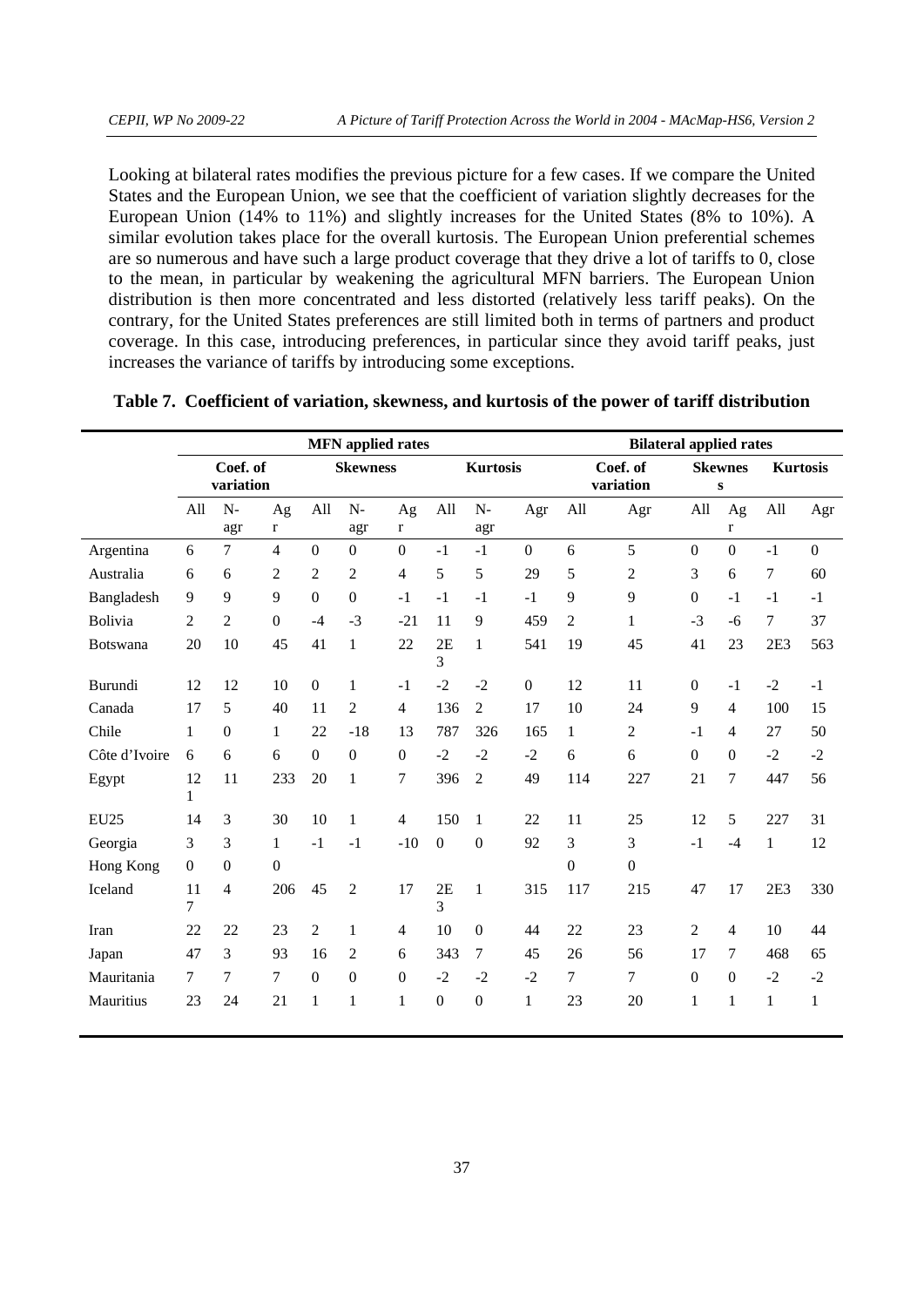l.

|                            |              |                       |                    |                      | <b>MFN</b> applied rates    |                  |         | <b>Bilateral applied rates</b> |            |              |                       |                  |                             |                    |                               |
|----------------------------|--------------|-----------------------|--------------------|----------------------|-----------------------------|------------------|---------|--------------------------------|------------|--------------|-----------------------|------------------|-----------------------------|--------------------|-------------------------------|
|                            |              | Coef. of<br>variation |                    |                      | <b>Skewness</b>             |                  |         | <b>Kurtosis</b>                |            |              | Coef. of<br>variation |                  | <b>Skewnes</b><br>${\bf S}$ | <b>Kurtosis</b>    |                               |
|                            | All          | $N-$<br>agr           | Ag<br>$\mathbf r$  | All                  | $\mathbf{N}\text{-}$<br>agr | Ag<br>r          | All     | $N-$<br>agr                    | Agr        | All          | Agr                   | All              | Ag<br>$\mathbf r$           | All                | Ag<br>r                       |
| Mongolia                   | 5            | 5                     | $\overline{4}$     | $-1$                 | $-1$                        | 5                | 3       | $\overline{0}$                 | 57         | 5            | $\overline{4}$        | $-1$             | 5                           | 3                  | 56                            |
| Mozambiqu<br>e             | $\mathbf{9}$ | 8                     | 9                  | $\mathbf{1}$         | $\mathbf{1}$                | $\boldsymbol{0}$ | $-2$    | $-1$                           | $-2$       | 9            | 9                     | $\mathbf{1}$     | $\boldsymbol{0}$            | $-2$               | $-2$                          |
| <b>New</b><br>Zealand      | 14           | 9                     | 30                 | 35                   | 28                          | 21               | 2E<br>3 | 1E <sub>3</sub>                | 489        | 11           | 25                    | 49               | 25                          | 3E3                | 704                           |
| Norway                     | 77           | 5                     | 12<br>5            | 44                   | 38                          | 18               | 3E<br>3 | 2E3                            | 402        | 72           | 125                   | 46               | 18                          | 3E3                | 417                           |
| Qatar                      | 3            | $\mathbf{1}$          | $\overline{7}$     | 21                   | 17                          | $\,8\,$          | 47<br>4 | 298                            | 69         | 3            | 7                     | 19               | $\,8\,$                     | 431                | 71                            |
| Russian<br>Federation      | 6            | 5                     | 8                  | $\sqrt{2}$           | $\boldsymbol{0}$            | 5                | 20      | $-1$                           | 40         | 6            | 8                     | $\overline{c}$   | $\overline{4}$              | 16                 | 36                            |
| Senegal                    | 6            | 6                     | 6                  | $\boldsymbol{0}$     | $\boldsymbol{0}$            | $\overline{0}$   | $-2$    | $-2$                           | $-2$       | 6            | 6                     | $\boldsymbol{0}$ | $\boldsymbol{0}$            | $-2$               | $-2$                          |
| Singapore                  | $\mathbf{1}$ | $\boldsymbol{0}$      | 3                  | 61                   |                             | 22               | 4E<br>3 |                                | 513        | $\mathbf{1}$ | 3                     | 64               | 23                          | 4E3                | 558                           |
| Solomon<br>Islands         | 60<br>6      | 20                    | 1E<br>3            | 71                   | $\mathbf{1}$                | 26               | 5E<br>3 | 16                             | 677        | 606          | 1E3                   | 71               | 26                          | 5E3                | 672                           |
| South Africa               | 20           | 10                    | 45                 | 41                   | $\mathbf{1}$                | 22               | 2E<br>3 | $\mathbf{1}$                   | 536        | 19           | 44                    | 42               | 23                          | 2E3                | 576                           |
| Switzerland                | 51           | 7                     | 84                 | 14                   | 7                           | 5                | 32<br>6 | 97                             | 51         | 37           | 69                    | 18               | $\tau$                      | 571                | 92                            |
| Turkmenista<br>$\mathbf n$ | 21           | 15                    | 39                 | 14                   | 14                          | 8                | 30<br>8 | 403                            | 91         | 21           | 39                    | 14               | $\,8\,$                     | 318                | 93                            |
| <b>USA</b>                 | 8            | $\overline{4}$        | 17                 | 10                   | $\overline{2}$              | 5                | 14<br>7 | 6                              | 32         | 10           | 17                    | 19<br>4          | 6                           | 1E <sub>5</sub>    | 37                            |
| Vanuatu                    | 56           | 12                    | 13<br>$\mathbf{1}$ | 38                   | 8                           | 15               | 2E<br>3 | 117                            | 241        | 56           | 131                   | 38               | 15                          | 168<br>$\mathbf 1$ | 239                           |
| World                      | 82           | 11                    | 20<br>9            | 76<br>$\overline{4}$ | 3                           | 28<br>5          | 6E<br>5 | 39                             | <b>8E4</b> | 82           | 210                   | 77<br>3          | 28<br>9                     | 6E5                | 8E<br>$\overline{\mathbf{4}}$ |

#### **Table 7. Continued**

*Note*:  $x \to y$  should be read  $x \cdot 10^y$ ; for example,  $1E3 = 1,000$ .

All = all products; N-agr = non-agricultural products; and Agr = agricultural products.

*Source*: Authors' calculations; MAcMap-HS6v2; unweighted computation based on the exhaustive data set.

# **3.3. Sectoral Results**

As just demonstrated, tariff heterogeneity is quite important across products and tariff peaks are still numerous.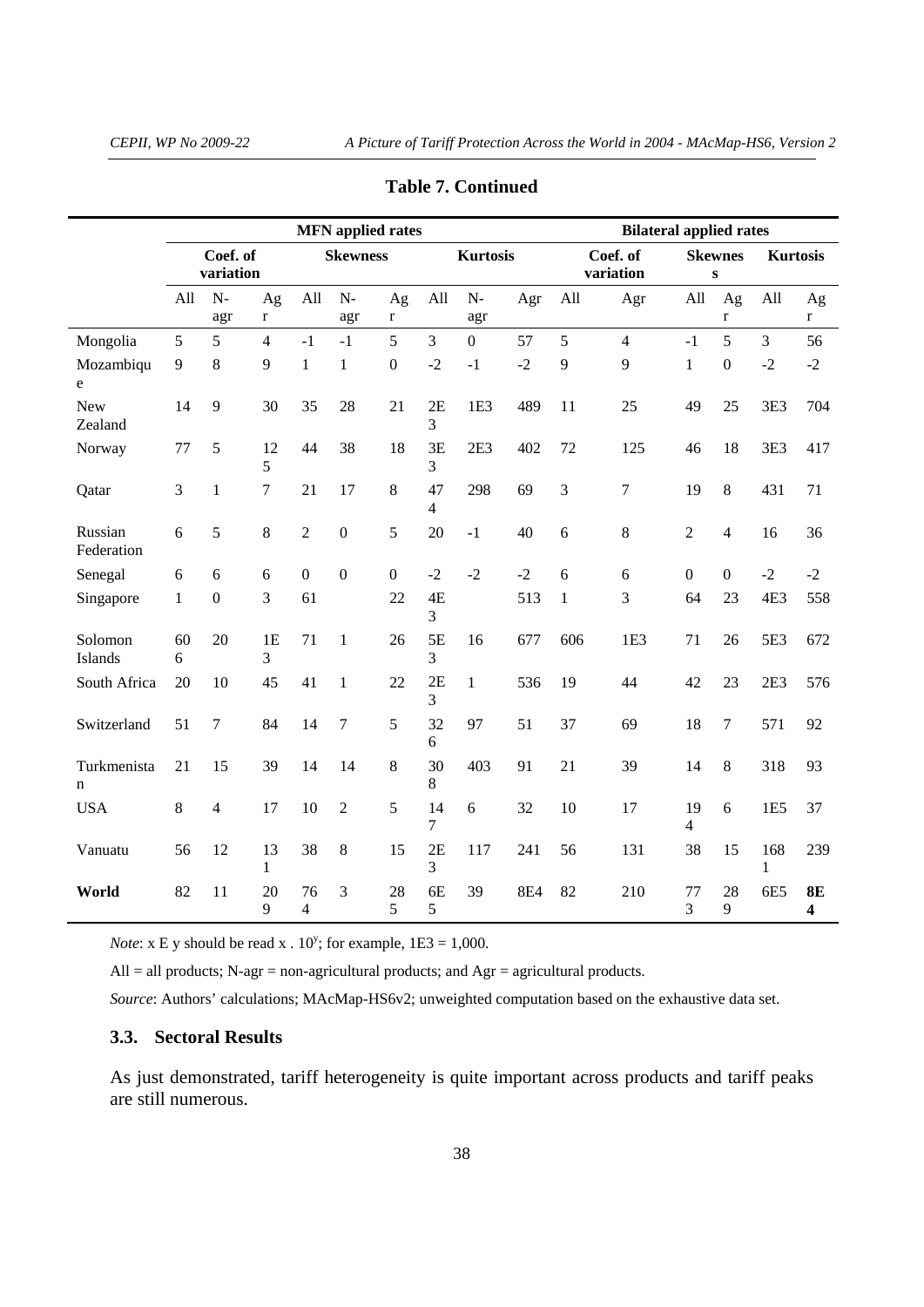### **3.3.1. Average Protection and Tariff Progressivity**

Beyond the general comments centered on Table 6 that have emphasized the strong difference between agricultural and non-agricultural protection.<sup>33</sup> we can attune the analysis based on Table 8.

The HS2 classification disaggregates international trade into almost 100 sectors, and thus, this decomposition offers a quick but exhaustive picture of world protection. As already seen, the overall agricultural sector is far more protected than industry. The same pattern applies when we look at the HS2 level.

Thereby, the 15 most protected categories belong to the agricultural sector. Sugar is a commodity that faces tariffs higher than 40% worldwide. Dairy products, tobacco, meat, cereals, and alcohol are close behind sugar and show average rates systematically higher than 20%. As previously explained, historical context explains a large part of this ranking: almost all countries in the world vigorously protect their agriculture. Fiscal policies may also explain the rank of tobacco or alcohol, as they have very low demand elasticities.

Among the highly ranked industrial categories in Table 8, one can distinguish very sensitive areas in trade negotiations such as apparel and textiles, with average tariffs around 10%. These categories occupy eight positions between ranks 16 to 23 of the most protected areas. Apparel is, however, more protected than textiles: the protection rate is 12.2% for knitted and crocheted fabrics and 11.7% for special woven fabrics, but only 8.8% for cotton and 8.2% for silk.

Beyond apparel and textiles, the car and truck industry is the most protected (9.1%), more so than ceramics (7.7%), plastics (6.2%), and glass products (5.9%). In this interval also lie fisheries (6.6%) and the residual agricultural categories like live trees and cut flowers (7.3%), coffee and tea (6.5%), vegetable products (5.8%), and oil seeds (5.6%). The least protected agricultural class is gums and resins (4.9%). Processed chemical products are more protected than other industrial sectors on average: these include explosives (7%), soaps and washing preparations (5.9%), tanning or dyeing extracts (5.6%), and fertilizers (5.5%). Iron and steel products also enjoy above average protection among non-agricultural goods (5.2% versus  $4.4\%$ )<sup>34</sup>

The least protected areas all belong to the manufacturing sector. Essential goods such as pharmaceutical products (1.8%) or cultural goods (1.4%) often benefit from specific national policies and low tariff protection. Last, trade in extraction sectors (HS27, HS26) is weakly taxed (2% and 1%, respectively).

<u>.</u>

<sup>33</sup> Differences that are mainly driven by the OECD trade policies.

 $34$  See Table 6.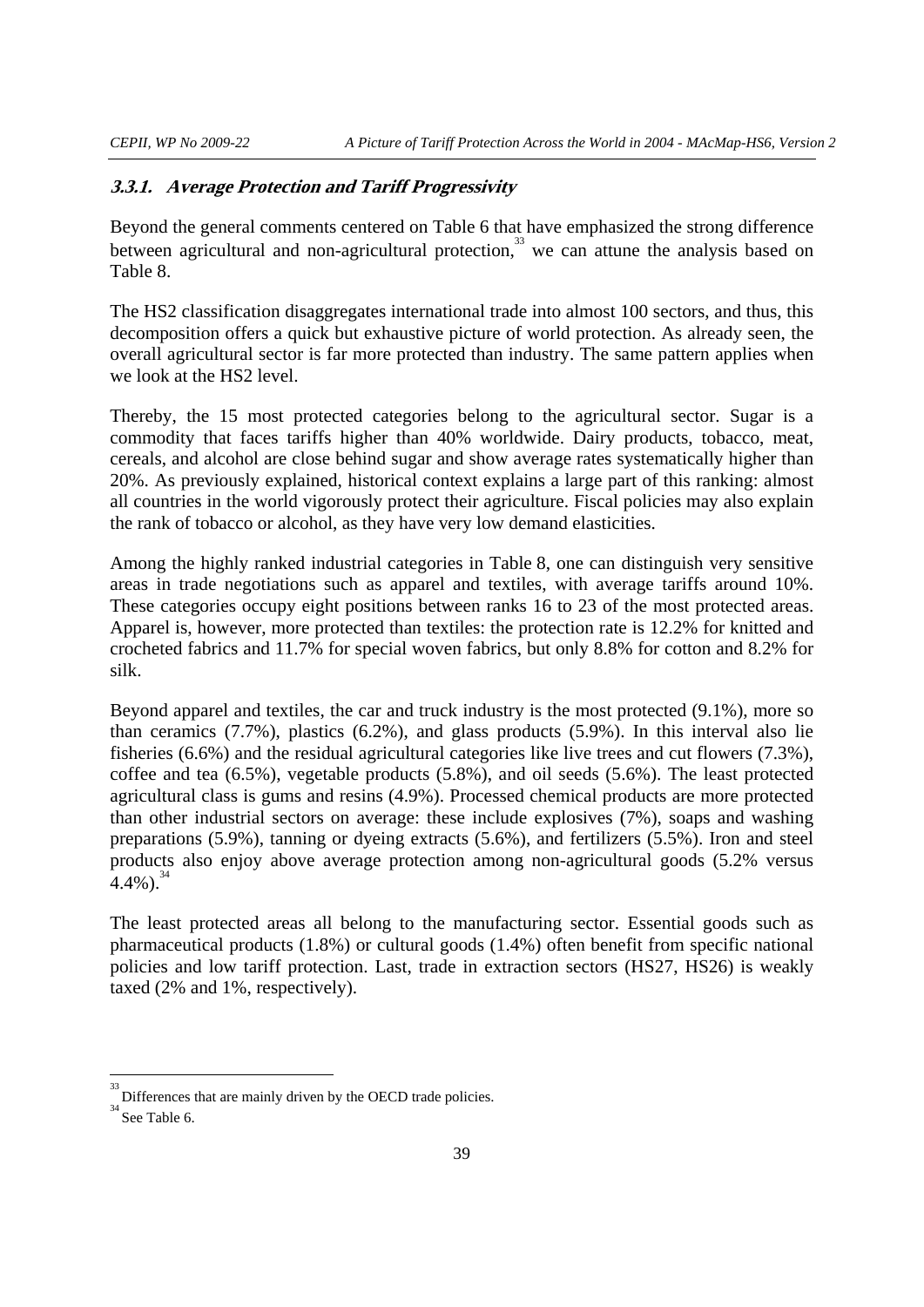| HS <sub>2</sub> | Label                                      | <b>AVE</b>        | HS <sub>2</sub> | Label                                 | <b>AVE</b> |
|-----------------|--------------------------------------------|-------------------|-----------------|---------------------------------------|------------|
| $17\,$          | Sugars and sugar confectionery             | $42.\overline{6}$ | 53              | Other vegetable textile, paper yarn   | 5.8        |
| 04              | Dairy produce, bird eggs, honey            | 37.8              | 14              | Vegetable plaiting materials          | 5.8        |
| 02              | Meat and edible meat offal                 | 34.7              | 43              | Fur skins and artificial fur          | 5.8        |
| 24              | Tobacco and manufactured substitutes       | 28.3              | 12              | Oil seeds and oleaginous fruits       | 5.6        |
| 11              | Products of the milling industry           | 26.4              | 32              | Tanning or dyeing extracts            | 5.5        |
| 10              | Cereals                                    | 24.7              | 31              | Fertilizers                           | 5.5        |
| 22              | Beverages, spirits, and vinegar            | 18.2              | 40              | Rubber and articles thereof           | 5.2        |
| 15              | Animal or vegetable fats and oils          | 17.5              | 83              | Miscellaneous articles of base metal  | 5.2        |
| 21              | Miscellaneous edible preparations          | 16.2              | 05              | Products of animal origin n.e.s.      | 5.2        |
| 20              | Preparations of vegetables, fruit, or nuts | 16.2              | 73              | Articles of iron or steel             | 5.2        |
| 16              | Preparations of meat or fish               | 15.2              |                 | All sectors average                   | 5.1        |
| 19              | Preparations of cereals, flour, or milk    | 14.3              | 65              | Headgear and parts thereof            | 5.0        |
| 07              | Edible vegetables                          | 13.7              | 13              | Gums, resins                          | 4.9        |
| 08              | Edible fruit and nuts, peel of fruits      | 13.6              | 82              | Cutlery, spoons, and forks            | 4.7        |
| 01              | Live animals                               | 12.6              | 41              | Raw hides and skins                   | 4.6        |
| 60              | Knitted or crocheted fabrics               | 12.2              | 76              | Aluminum and articles thereof         | 4.3        |
| 58              | Special woven fabrics, tufted fabrics      | 11.7              | 68              | Articles of plaster, cement, asbestos | 4.3        |
| 64              | Footwear, gaiters, and the like            | 11.7              | 38              | Miscellaneous chemical products       | 4.1        |
| 23              | Residues from the food industries          | 10.3              | 92              | Musical instruments.                  | 4.1        |
| 61              | Apparel and clothing knitted               | 10.2              | 91              | Clocks and watches and parts thereof  | 3.9        |
| 54              | Man-made filaments                         | 10.0              | 48              | Paper and paperboard                  | 3.6        |
| 62              | Apparel and clothing accessories           | 9.9               | 89              | Ships, boats, and floating structures | 3.4        |
| 55              | Man-made staple fibers                     | 9.5               | 72              | Iron and steel                        | 3.4        |
| 63              | Other made-up textile articles             | 9.5               | 94              | Furniture, bedding, mattresses        | 3.4        |
| 87              | Vehicles other than railway                | 9.1               | 86              | Railway or tramway locomotives        | 3.4        |
| 18              | Cocoa and cocoa preparations               | 9.0               | 78              | Lead and articles thereof             | 3.4        |
| 52              | Cotton                                     | 8.8               | 25              | Salt, sulphur, earths and stone       | 3.2        |
| 50              | Silk                                       | 8.2               | 79              | Zinc and articles thereof             | 3.2        |
| 51              | Wool, fine or coarse animal hair           | 7.9               | 28              | Organic or inorganic compounds        | 3.1        |
| 57              | Carpets                                    | 7.9               | 81              | Other base metals, cermets            | 3.1        |
| 69              | Ceramic products                           | 7.7               | 29              | Organic chemicals                     | 3.1        |
| 35              | Albuminoidal substances, glues             | 7.6               | 46              | Manufactures of straw of esparto      | 3.0        |
| 59              | Impregnated or coated textile              | 7.5               | 74              | Copper and articles thereof           | 2.9        |

# **Table 8. World average protection by HS2 chapter (in decreasing ranking)**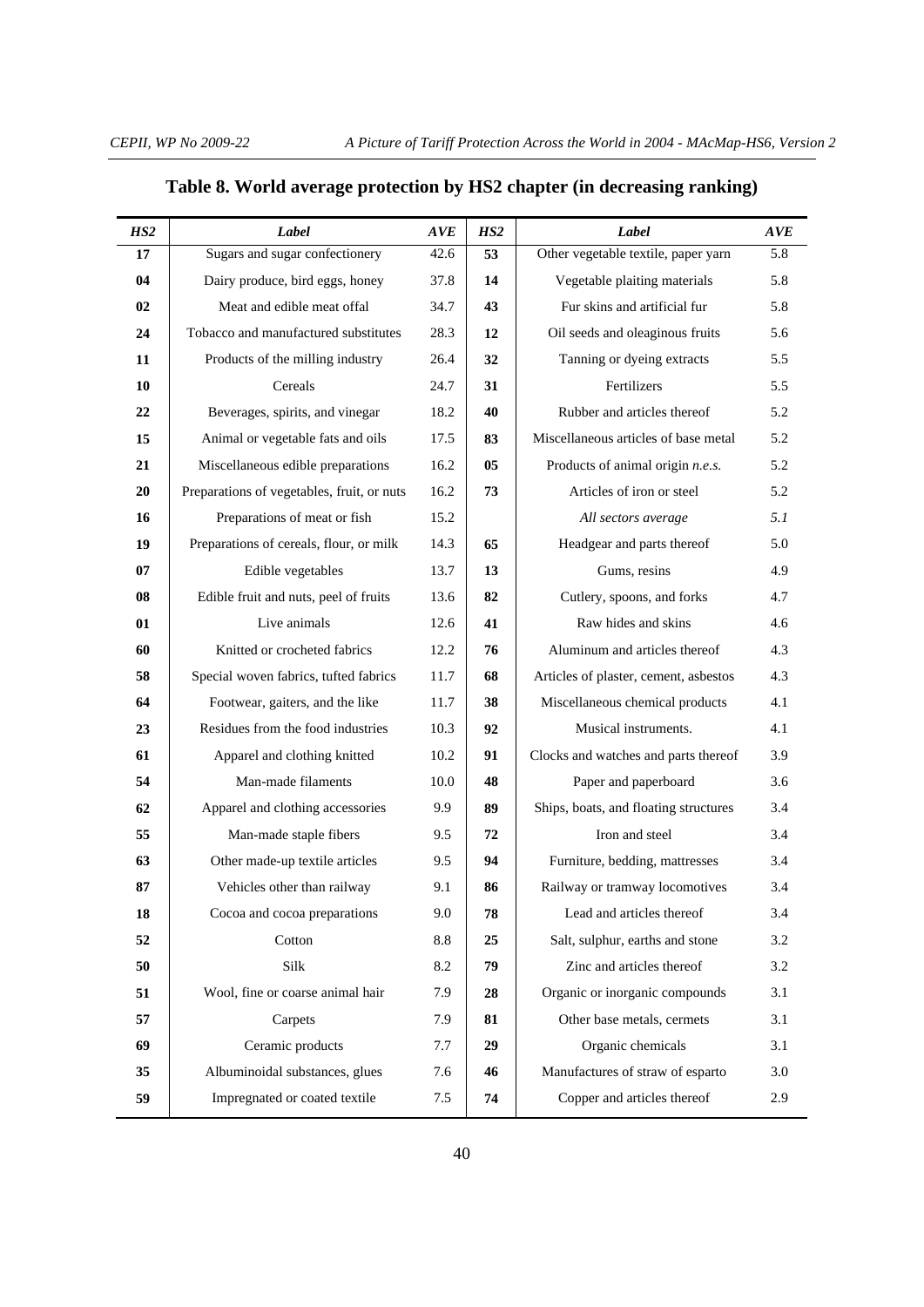*CEPII, WP No 2009-22 A Picture of Tariff Protection Across the World in 2004 - MAcMap-HS6, Version 2* 

| HS2            | Label                                  | AVE | HS2 | Label                                   | AVE |
|----------------|----------------------------------------|-----|-----|-----------------------------------------|-----|
| 42             | Articles of leather, saddlery, luggage | 7.3 | 85  | Electrical machinery and equipment      | 2.8 |
| 06             | Live trees and plants, cut flowers     | 7.3 | 95  | Toys, games, and sports requisites      | 2.8 |
| 96             | Miscellaneous manufactured articles    | 7.0 | 44  | Wood and articles of wood               | 2.6 |
| 36             | Pyrotechnic products, matches          | 7.0 | 71  | Natural or cultured pearls              | 2.5 |
| 66             | Umbrellas, walking sticks              | 6.7 | 84  | Boilers, machinery, and mechanical      | 2.3 |
| 37             | Photographic goods                     | 6.6 | 90  | Optical measuring                       | 2.3 |
|                | column continues on next page          |     | 45  | Cork and articles of cork               | 2.0 |
| 0 <sub>3</sub> | Fish and crustaceans, molluscs         | 6.6 | 27  | Mineral fuels, mineral oils             | 2.0 |
| 93             | Ammunition                             | 6.6 | 80  | Tin and articles thereof                | 1.8 |
| 56             | Wadding felt and nonwovens             | 6.6 | 30  | Pharmaceutical products                 | 1.7 |
| 09             | Coffee, tea, maté, and spices          | 6.6 | 88  | Aircraft, spacecraft, and parts thereof | 1.4 |
| 33             | Essential oils, perfumery, cosmetics   | 6.4 | 49  | Printed books, newspapers, pictures     | 1.4 |
| 39             | Plastics and articles thereof          | 6.2 | 75  | Nickel and articles thereof             | 1.3 |
| 70             | Glass and glassware                    | 5.9 | 47  | Pulp of wood                            | 1.1 |
| 34             | Soap, organic washing preparations     | 5.9 | 26  | Ores, slag, and ash                     | 1.0 |
| 67             | Prepared feathers and down articles    | 5.9 | 97  | Work of arts, antiques                  | 0.5 |
|                |                                        |     |     |                                         |     |

*Note*: n.e.s. = not elsewhere specified.

*Source*: Authors' calculations; MAcMap-HS6v2; reference group weighted.

It is interesting to look at the issue of tariff progressivity<sup>35</sup> in more detail since on average tariffs applied to final goods are twice those applied to intermediate and raw products. Tariff escalation, allowed by tariff progressivity, is in fact a central issue in negotiations. Table 9 presents the average tariff by sector and degree of transformation, using the broad economic categories (BEC) classification. One can see that tariff progressivity is a widespread phenomenon, affecting almost all the sectors and the three country categories considered. A few exceptions are seeds and flour as well as sugar in HICs, tobacco and fishing products in MICs, and oil and dairy products in LDCs. Two points deserve attention. First, in the case of sugar in HICs, results are biased because of the European Union tax on the share of final goods that contain sugar (additional duty). Second, for semiprocessed goods, the rule is more the exception, stemming from the delicate task of classifying the products, considering their multiple uses. $36$ 

<sup>&</sup>lt;sup>35</sup><br>Because dealing with tariff escalation requires one to compute the effective rate of protection, we limit our analysis to the tariff progressivity concept. Tariff progressivity means that tariffs increase with the level of transformation. Therefore, it is a necessary, but not sufficient, condition for tariff escalation.

The same good (sugar) can be consumption good for final consumers and an intermediate consumption for firms.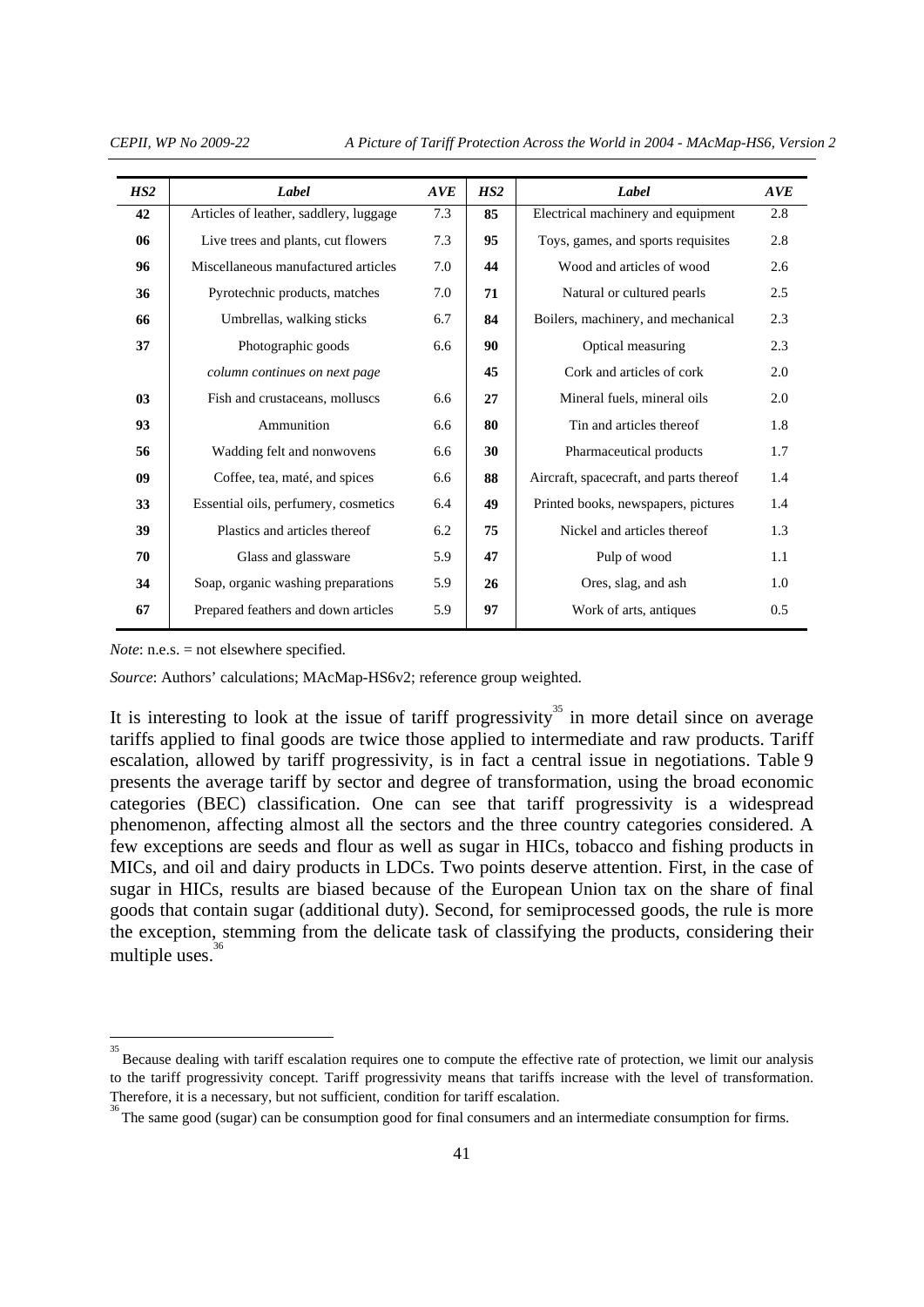|                             |         | <b>HICs</b> |       |         | <b>MICs</b> |       | <b>LDCs</b>    |      |       |  |
|-----------------------------|---------|-------------|-------|---------|-------------|-------|----------------|------|-------|--|
| <b>Product</b>              | Primary | Semi        | Final | Primary | Semi        | Final | <b>Primary</b> | Semi | Final |  |
| Fruits and vegetables       | 12.1    | 11.9        | 13.7  | 21.7    | 19.1        | 20.6  | 16.2           | 20.9 | 22.6  |  |
| Meats and live animals      | 12.8    |             | 35.1  | 11.9    |             | 29    | 8.8            |      | 21.2  |  |
| Dairy products              | 46      |             | 46.8  | 18.5    |             | 28.2  | 19.3           |      | 16.6  |  |
| Vegetable oils and fats     | 5.5     |             | 6     | 6.4     |             | 21.3  | 8.2            |      | 15.9  |  |
| Seeds, flour, and spices    | 31.6    | 36.7        | 15.1  | 17.6    | 16.8        | 19.5  | 7.8            | 14.5 | 17.1  |  |
| Sugar                       |         | 77.1        | 10.7  |         | 26.2        | 22.5  |                | 15.1 | 22.5  |  |
| Tea, coffee, chocolate      | 1.2     | 1.9         | 13.8  | 20.2    | 14.2        | 24.2  | 17.3           | 19.5 | 21.1  |  |
| Tobacco                     | 22      |             | 22.8  | 44.3    |             | 41.4  | 15.2           |      | 30.3  |  |
| Other agricultural products | 4.8     | 3.9         | 17.4  | 6.7     | 9.1         | 9     | 6.4            | 11.4 | 8     |  |
| Fishery                     | 4.9     | 5.9         | 7.2   | 16.2    | 16.6        | 14.1  | 22.9           | 24.3 | 17.7  |  |
| Paper and wood              | 0.3     | 1.2         | 1.1   | 2.9     | 8.7         | 12.1  | 7.9            | 12.6 | 15.1  |  |
| Apparel and textile         | 3.4     | 6.1         | 8     | 9.6     | 15          | 19.8  | 13.1           | 18.3 | 22.7  |  |
| Leather products            | 0.6     | 2.8         | 6.9   | 7.7     | 9.2         | 17.2  | 7.1            | 11   | 19.2  |  |
| Metal and mines             | 0.2     | 1.4         | 2.7   | 2.5     | 7.3         | 12    | 6.2            | 11.1 | 15    |  |
| Mineral products            | 0.4     | 0.7         | 3.1   | 6.3     | 8.2         | 14.3  | 12.4           | 8.5  | 18    |  |
| Chemicals                   |         | 2.8         | 1.9   |         | 7.9         | 10    |                | 8.8  | 11    |  |
| <b>Transports</b>           |         |             | 5     |         |             | 16.3  |                |      | 12.1  |  |
| Electric machinery          |         | 1.3         | 1.4   |         | 9           | 6.2   |                | 15.2 | 11    |  |
| Other industrial products   |         |             | 1.7   |         |             | 8.5   |                |      | 12.9  |  |
| Oil                         | 0.7     |             | 2.4   | 3.8     |             | 8.4   | 16.7           |      | 11.7  |  |

|  |  | Table 9. Average protection by sector and degree of transformation |  |
|--|--|--------------------------------------------------------------------|--|
|  |  |                                                                    |  |

*Source*: Laborde (2008); MAcMap-HS6v2; reference group weighting scheme.

# **3.3.2. Tariff Dispersion**

In the previous section, we looked at tariff dispersion inside each country's tariff schedule; we can now investigate tariff dispersion at the product level across the world—in other words, which products face the most heterogeneous trade policies? This issue is relevant for exporting countries that specialize in such commodities: they may face narrow market opportunities and are exposed to asymmetric demand shocks.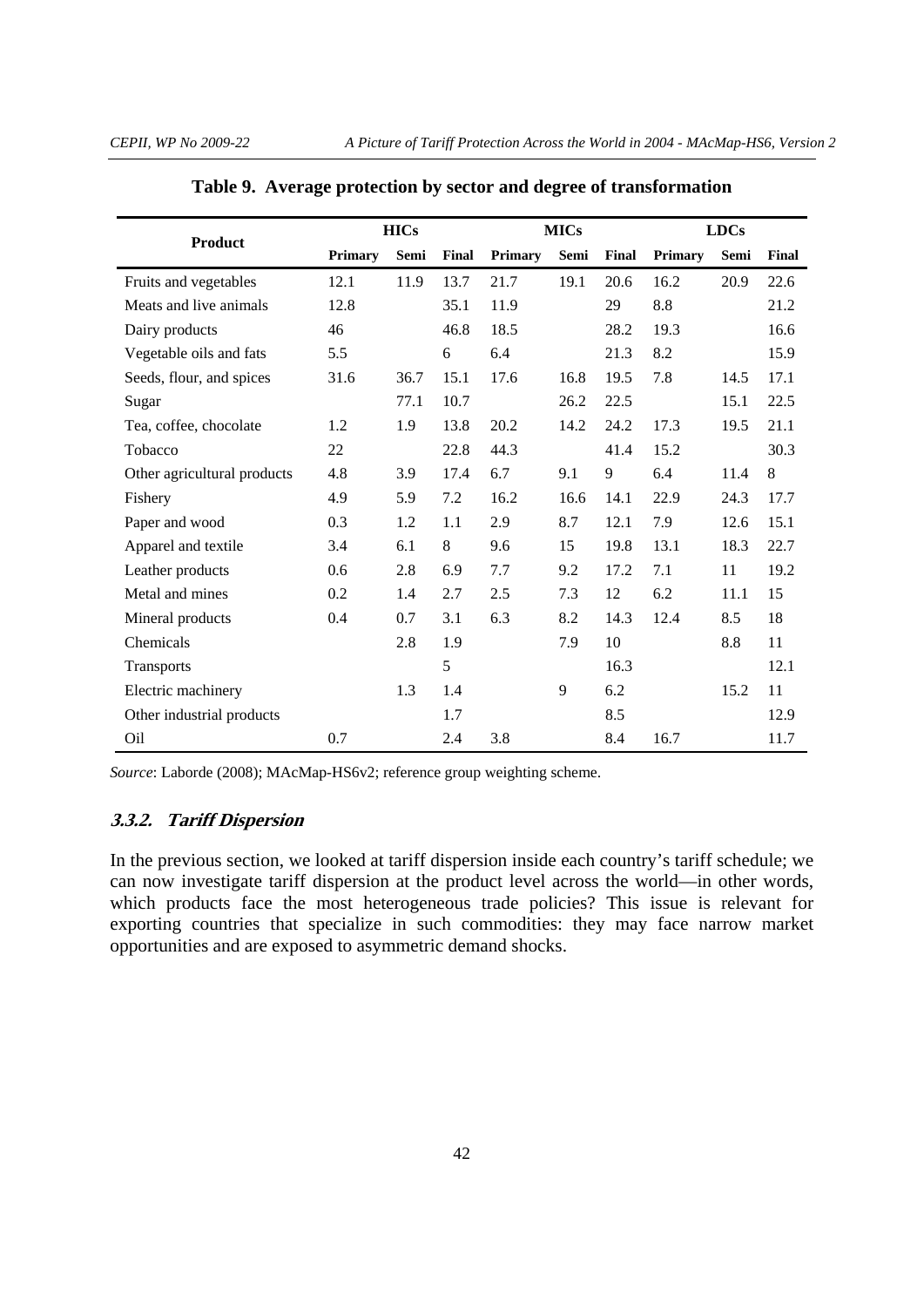Table 10 shows the 10 products that have the highest coefficient of variation of the power of the tariff in rich countries, middle- and low-income countries, and LDCs. We also indicate the 10 HS2 chapters for which the simple average across products of the coefficient of variation is the highest. $37$ 

|        | <b>HS6</b> products                              | Coef.<br>var. |    | <b>HS2</b> chapters                     | Coef.<br>var. <sup>a</sup> |
|--------|--------------------------------------------------|---------------|----|-----------------------------------------|----------------------------|
|        | <b>Across rich countries' markets</b>            |               |    |                                         |                            |
| 060210 | Unrooted cuttings and slips                      | 145           | 10 | Cereals                                 | 73                         |
| 060491 | Foliage branches and othr parts of<br>plants     | 143           | 02 | Meat and edible meat offal              | 66                         |
| 230110 | Flours, meals, and pellets of meat               | 143           | 06 | Live trees and other plants             | 66                         |
| 010391 | Live purebred swine weighing inf 50<br>kg        | 132           | 01 | Live animals                            | 64                         |
| 110820 | Inulin                                           | 129           | 11 | Products of the milling industry        | 62                         |
| 060120 | Bulbs, tubers, tuberous roots, corms             | 122           | 04 | Dairy produce, bird eggs, honey         | 58                         |
| 020622 | Frozen edible bovine livers                      | 119           | 07 | Edible vegetables                       | 49                         |
| 010599 | Live domestic ducks, geese, turkeys              | 116           | 23 | Residues from the food<br>industries    | 40                         |
| 120740 | Sesamum seeds, whether or not broken             | 115           | 12 | Oil seeds and oleaginous fruits         | 33                         |
| 100890 | Cereals excl. wheat and meslin, rye,<br>barley   | 115           | 16 | Preparations of meat or fish            | 33                         |
|        | Across middle- and low-income countries' markets |               |    |                                         |                            |
| 220290 | Nonalcoholic beverages excl. water               | 108           | 22 | Beverages, spirits, and vinegar         | 61                         |
| 220710 | Undenatured ethyl alcohol                        | 92            | 24 | Tobacco and manufactured<br>substitutes | 58                         |
| 240391 | Tobacco: homogenized or<br>reconstituted         | 91            | 02 | Meat and edible meat offal              | 27                         |
| 240130 | Tobacco refuse                                   | 91            | 06 | Live trees and other plants             | 24                         |
| 220430 | Grape must partly fermented                      | 80            | 04 | Dairy produce, bird eggs, honey         | 22                         |
| 330210 | Mixtures of odoriferous substances               | 75            | 67 | Prepared feathers and down<br>articles  | 22                         |
| 220429 | Wine of fresh grapes incl. fortified<br>wines    | 74            | 93 | Ammunition.                             | 21                         |
| 220720 | Denatured ethyl alcohol and othr spirit          | 72            | 43 | Fur skins and artificial fur            | 20                         |
| 220590 | Vermouth and othr wine of fresh<br>grapes        | 69            | 01 | Live animals                            | 19                         |

# **Table 10. Products facing the most heterogeneous protection**

<sup>&</sup>lt;sup>37</sup> We compute a simple average of the coefficient of variation computed at the HS6 level and not the coefficient of variation at the chapter level because we want to focus on the variance across countries and not the variation across products within a chapter.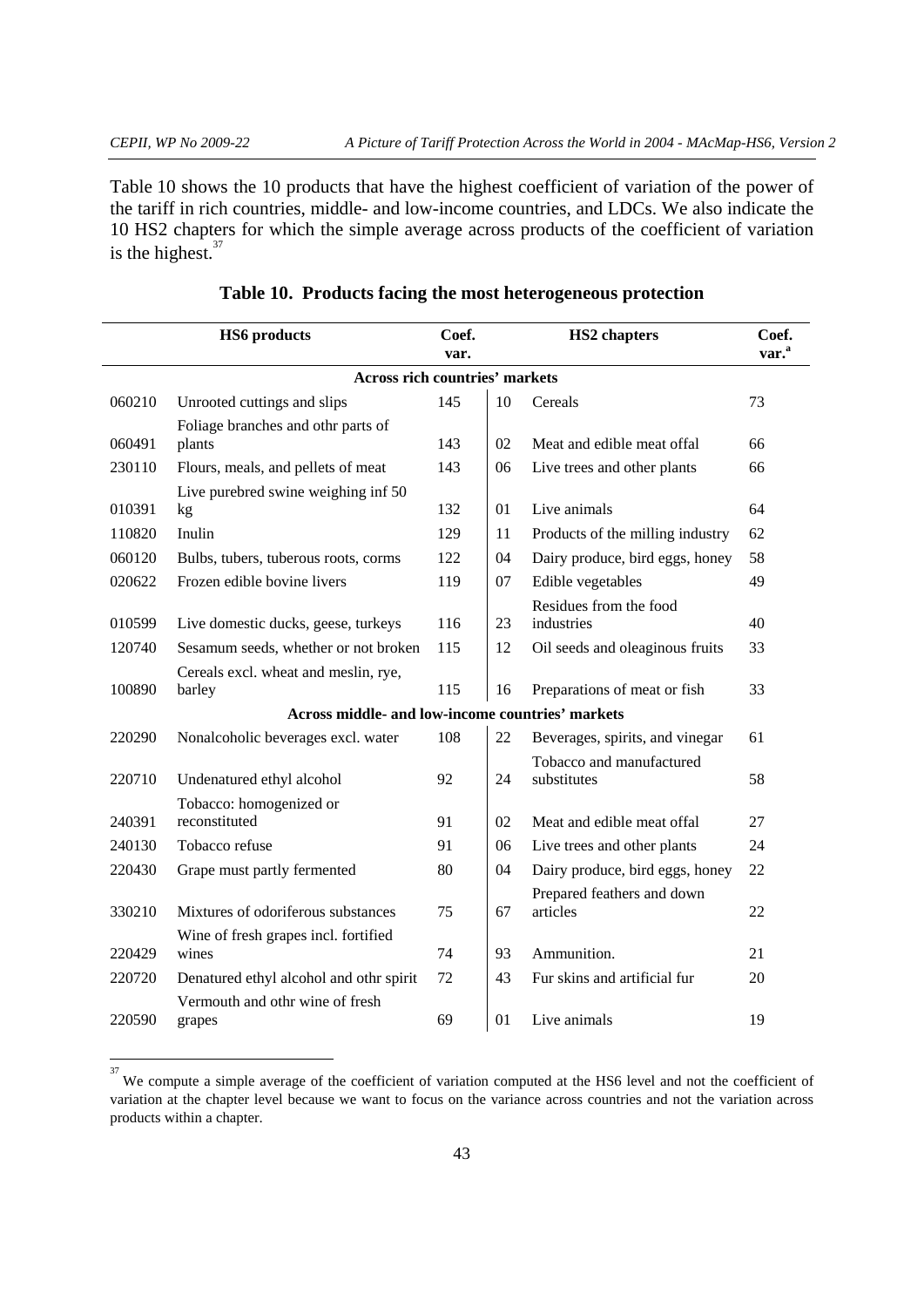*CEPII, WP No 2009-22 A Picture of Tariff Protection Across the World in 2004 - MAcMap-HS6, Version 2* 

|        | <b>HS6</b> products                             | Coef.<br>var.               |    | <b>HS2</b> chapters                     | Coef.<br>var. <sup>a</sup> |
|--------|-------------------------------------------------|-----------------------------|----|-----------------------------------------|----------------------------|
| 060410 | Mosses and lichens for bouquets                 | 69                          | 07 | Edible vegetables                       | 19                         |
|        |                                                 | <b>Across LDCs' markets</b> |    |                                         |                            |
| 240391 | Tobacco: homogenized or<br>reconstituted        | 113                         | 24 | Tobacco and manufactured<br>substitutes | 70                         |
| 240130 | Tobacco refuse                                  | 104                         | 22 | Beverages, spirits, and vinegar         | 33                         |
| 220710 | Undenatured ethyl                               | 99                          | 93 | Ammunition.                             | 21                         |
| 240399 | Chewing tobacco, snuff                          | 97                          | 44 | Wood and articles of wood               | 18                         |
| 220290 | Nonalcoholic beverages                          | 96                          | 90 | Optical measuring                       | 15                         |
| 240290 | Cigars, cheroots, cigarillos, and<br>cigarettes | 94                          | 81 | Other base metals, cermets              | 13                         |
|        |                                                 |                             |    | Railway or tramway                      |                            |
| 240110 | Tobacco: not stemmed or stripped                | 69                          | 86 | locomotives                             | 13                         |
|        | Tobacco: partly or wholly stemmed or            |                             |    |                                         |                            |
| 240120 | str                                             | 68                          | 32 | Tanning or dyeing extracts              | 13                         |
| 220890 | Ethyl alcohol                                   | 54                          | 09 | Coffee, tea, maté, and spices           | 13                         |
| 440399 | Wood in the rough whether or not<br>stripped    | 46                          | 87 | Vehicles other than railway             | 13                         |
|        |                                                 | <b>Across all markets</b>   |    |                                         |                            |
| 220290 | Nonalcoholic beverages                          | 103                         | 24 | Tobacco and manufactured<br>substitutes | 61                         |
|        | Tobacco: homogenized or                         |                             |    |                                         |                            |
| 240391 | reconstituted                                   | 96                          | 22 | Beverages, spirits, and vinegar         | 56                         |
| 220710 | Undenatured ethyl alcohol                       | 95                          | 10 | Cereals                                 | 40                         |
| 240130 | Tobacco refuse                                  | 92                          | 02 | Meat and edible meat offal              | 37                         |
|        | Foliage branches and othr parts of              | 78                          |    |                                         | 37                         |
| 060491 | plants                                          |                             | 06 | Live trees and other plants             |                            |
| 100610 | Rice in the husk: paddy or rough                | 76                          | 04 | Dairy produce, bird eggs, honey         | 37                         |
| 100640 | Broken rice                                     | 75                          | 11 | Products of the milling industry        | 32                         |
| 220430 | Grape must partly fermented                     | 73                          | 01 | Live animals                            | 31                         |
| 100630 | Semimilled or wholly milled rice                | 69                          | 07 | Edible vegetables                       | 25                         |
| 220429 | Wine of fresh grapes incl. fortified<br>wines   | 69                          | 23 | Residues from the food<br>industries    | 23                         |

*Note*: The coef. var. is the coefficient of variation of the power of the tariff.

<sup>a</sup> Figures at the HS2 level are a simple average of the HS6 coefficient of variation.

*Source*: Authors' calculations; MAcMap-HS6v2; unweighted computation based on the exhaustive data set.

As expected, agricultural products dominate this ranking. Tobacco and alcohols have a very high level of dispersion across developing and least-developed countries: some have already adopted a domestic taxation policy for these products (high excise tax and low tariffs), whereas others still collect important amounts of duties on them. On the other hand,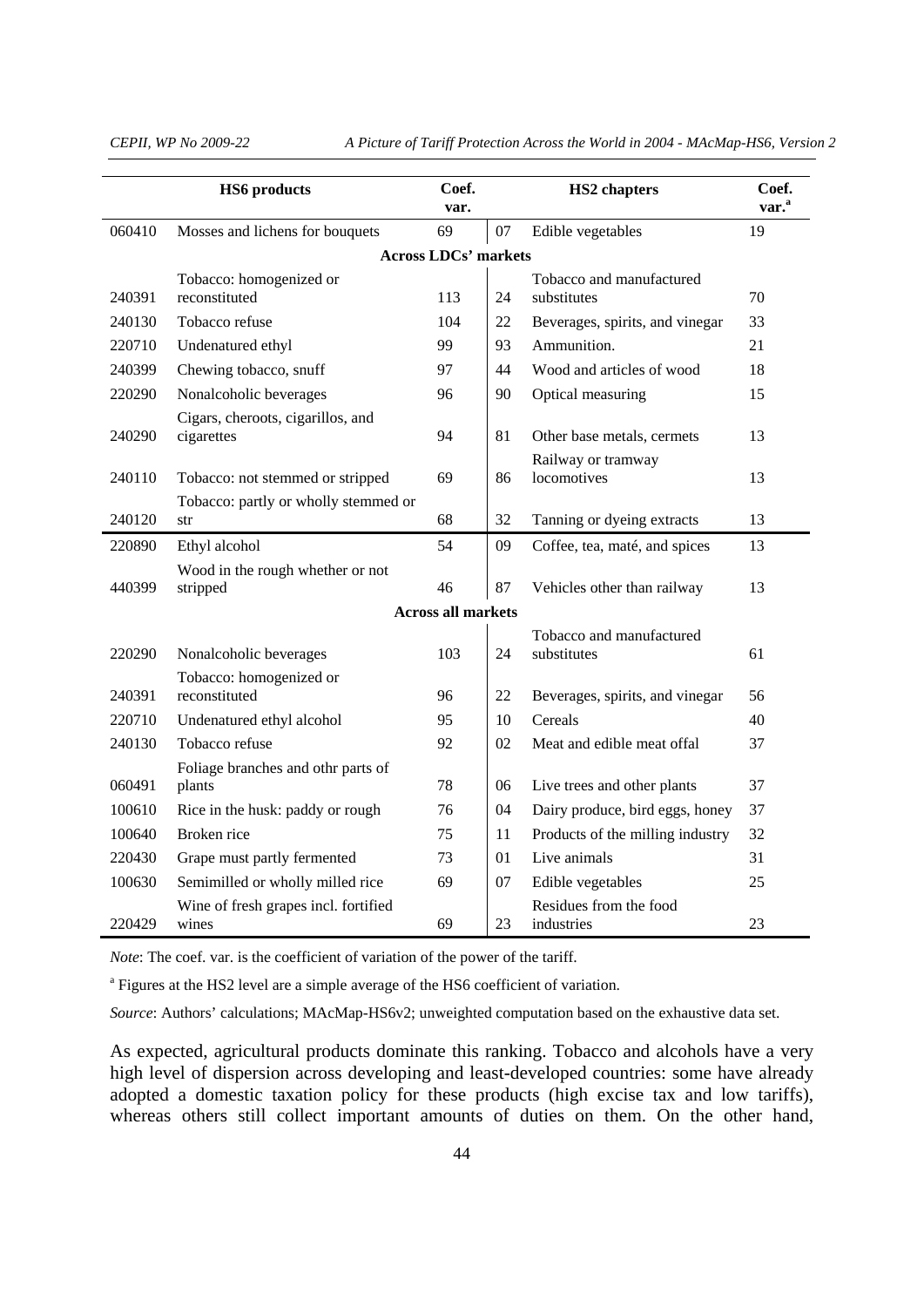developed countries apply a similar level of tariffs on these products. For this latter group, the tariff dispersion depends strongly on their comparative advantages in each commodity. In particular, we see a different level of protection for some specific inputs or intermediate goods that may be imported freely in some countries but are taxed heavily in others (e.g., live animals for breeding, meals of meat products).

#### **4. UNDERSTANDING CHANGES BETWEEN 2001 AND 2004**

Using both MAcMap-HS6v1 (base year 2001) and MAcMap-HS6v2 (base year 2004), we can study the evolution of tariff protection between the two time periods. This comparison is particularly valuable since both data sets have been developed with the same methodology. Moreover, we propose an original method to decompose the changes observed at the aggregated level into different components (changes in the weighting scheme, the unit values, the exchange rates, the effective applied trade policies at the six-digit level).

#### **4.1. Overview**

Overall average protection has decreased by 0.5 percentage point, from 5.6% in 2001 to 5.1% in 2004 (see Table 11). This reduction is mainly due to MICs. Indeed, while developed countries had to achieve their Uruguay Round commitments in 2001, the MICs' schedule ended in 2004. Moreover, some MICs have unilaterally liberalized their economy—for example, India in 2004 for its industrial products, and China, in all sectors, to complete its WTO accession. Besides, several south-south preferential agreements (implementation of customs unions and free-trade areas) were translated into tariff reductions among member states or with third countries, whenever a common external tariff has been adopted. The share of world trade, in the framework of such agreements, is still growing: +26% in 2001 and +32% in 2004 (or from 16% to 20%, when excluding intra-EU), coming either from an increase of trade inside existing agreements or from a creation of new ones.

| <b>Sector</b> | World          |        |                 | <b>HICs</b>    |        |                 | <b>MICs</b>    |        |                 |                | LDCs   |                 |  |
|---------------|----------------|--------|-----------------|----------------|--------|-----------------|----------------|--------|-----------------|----------------|--------|-----------------|--|
|               | <b>Initial</b> | Point  | <b>Relative</b> | <b>Initial</b> | Point  | <b>Relative</b> | <b>Initial</b> | Point  | <b>Relative</b> | <b>Initial</b> | Point  | <b>Relative</b> |  |
| Agriculture   | 19.2           | $-0.3$ | $-2\%$          | 17.1           | $+1$   | $+6%$           | 24.1           | $-3.3$ | $-14%$          | 16.5           | $-2$   | $-12%$          |  |
| Industry      | 5.0            | $-0.6$ | $-12%$          | 2.6            | $-0.1$ | $-5%$           | 11.5           | $-2.6$ | $-22%$          | 12.1           | $-0.4$ | $-3%$           |  |
| Extraction    | 1.6            | $+0.3$ | $+18%$          | 0.7            | $+0.2$ | $+25%$          | 5.8            | $-0.2$ | $-3%$           | 12.9           | $-0.2$ | $-2\%$          |  |
| All           | 5.6            | $-0.5$ | $-9%$           | 3.4            | $-0.1$ | $-2\%$          | 12.3           | $-2.6$ | $-21%$          | 12.8           | $-0.7$ | $-5%$           |  |

|  | Table 11. Changes in applied protection between 2001 and 2004, group of countries |  |  |  |
|--|-----------------------------------------------------------------------------------|--|--|--|
|  |                                                                                   |  |  |  |

*Note*: Adding the initial value and the difference in points gives the 2004 tariff level. A few differences prevail with Table 5 figures since for the purpose of comparison, we have considered only the countries included in both databases.

*Source*: Authors' calculations; MAcMap-HS6v2 and v1; reference group weighting scheme.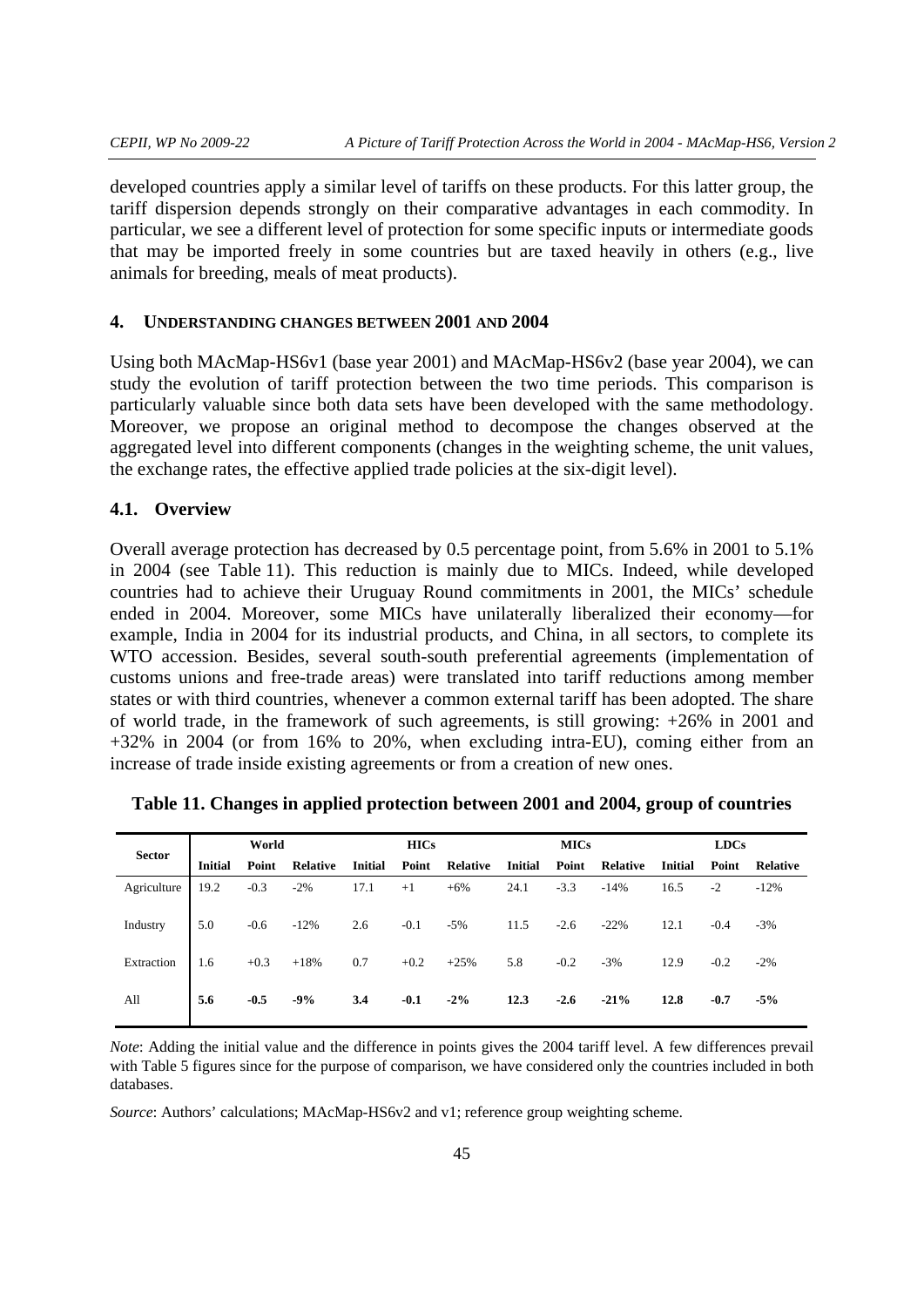

**Figure 8. Average protection in 2001 and 2004, selected countries** 

*Source*: Authors' calculations; MAcMap-HS6v2; reference group weighting scheme.

The increase in average agricultural protection in rich countries (+6% in relative terms) contrasts with the decrease in protection globally. This does not seem to come from a modification of trade policies, but rather is the result of two effects. First is the mechanical effect of the fall of the U.S. dollar on the European Union AVE, due to the conversion into U.S. dollars of the specific tariff (initially expressed in local currency per physical unit). Second, several tariff rate quotas previously unfilled (in quota) have been filled or even exceeded. The immediate consequence is thus an increase in the protection exporters face.

### **4.2. Focus on a few cases**

Comparing average rates of protection across time can be misleading since several distinct effects interact. Following Laborde (2008), we identify the following effects:

- 1. The *real* change in trade policy, that is, evolution in the value of tariffs (ad valorem and/or specific)
- 2. The shift in TRQ regime (see supra) due to a change in the filling rate of a TRQ
- 3. The evolution in a trade pattern that will affect a related weighting scheme
- 4. The evolution of unit values that will modify the AVE of specific tariffs
- 5. A change in the exchange rates used to convert specific tariffs from the local currency unit to dollars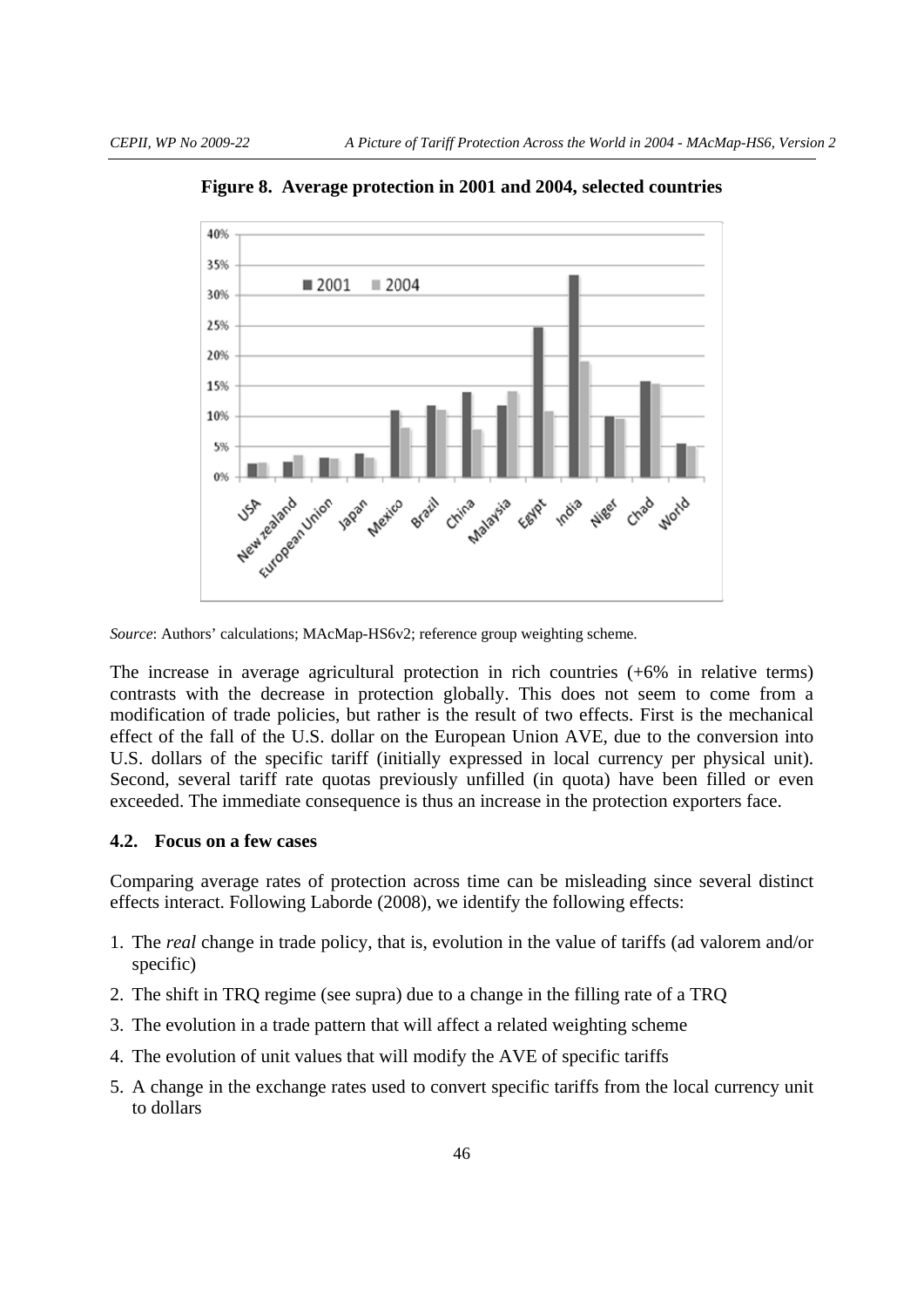6. Other factors such as the effects of an improvement in the quality of data collection and data processing on trade policies

For researchers, real changes in trade policies are mainly related to effect 1 and to some extent to effect 2. However, other aspects deserve attention. The evolution in AVE, even with a fixed specific rate, may come as the consequence of the evolution of import prices in U.S. dollars (effect 4). In addition, for specific tariffs initially expressed in currencies other than U.S. dollars, the dynamic of the exchange rate matters: if the national currency appreciates compared with the U.S. dollar, the AVE will rise ceteris paribus.<sup>38</sup> Thus, the evolution of the AVE might be the combination of effects 4 and 5 (i.e., the evolution of unit value in local currency).

Using the reference group weighting scheme, we limit, but do not suppress, the modification in the weights matrix. Using import weights, more volatile and endogenously related to changes in tariffs, increases the problem. In particular, this introduces a strong downward movement in the aggregated protection. In fact, when a subset of tariff lines are liberalized, tariff rates go down and trade increases on those lines, overweighting them compared with the previous system of weights.

The difference between the aggregated protection in 2004 and 2001 for each country is given by  $\sum_{t} w_{t}^{2004}$  tave  $e^{2004}$  –  $\sum_{t} w_{t}^{2001}$  tave  $e^{2001}$  with  $w_{t}^{200w}$  being the weight in year  $200x$ applied to the AVE tariff in the same year  $200x$  (**tave**  $\frac{200w}{\pi}$ ) for product *i* and exporter *r*, where  $\sum_{ts} w_{tss}^{200x} = 1.$ 

Let's also define  $t \text{ave}_{t,m,s}^{200w}$  as  $t \text{ave}_{t,m,s}^{200w} = t \text{adv}_{t,m,s}^{200w} + \frac{t \text{ave}_{t,m,s}^{200w} \text{ave}_{t,m,s}^{200w}}{u \text{wise}_{t,m,s}^{200w}}$  with  $t \text{adv}_{t,m,s}^{200w}$  the ad valorem component of the tariff,  $tspq_{t,p,s}^{200w}$  the specific component expressed in the local currency of country *s* by ton,  $uv_{tr}^{200w}$  the ERGUV in U.S. dollars per ton, and  $e_s^{200w}$  the exchange rate of local currency to U.S. dollars.

Then, we can rewrite the difference as follows, noting that the <sup>FR0x</sup> exponent indicates the year  $(0x)$  used for the filling rate of the TRQs:<sup>39</sup>

This equation decomposes total change as follows:

- 1. The E1 effect, related to the change in tariffs, which we derive by comparing 2001 and 2004 tariffs and using 2004 values for all other variables
- 2. The E2 TRQ effect, computed using 2001 tariffs to which we apply 2001 or 2004 TRQ filling rates. If no TRQ regime shift takes place, this component is equal to 0.

<sup>&</sup>lt;sup>38</sup><br>When AVEs are computed using a world unit value, the evolution of one currency is not correlated to the changes in world prices for a subset of goods. When using importer-specific unit values, imperfect pass-through explains the divergence between world prices and import unit values.

<sup>&</sup>lt;sup>39</sup> By default, and when it is not indicated, the year for the filling rate of the TRQ is the year of the tariff.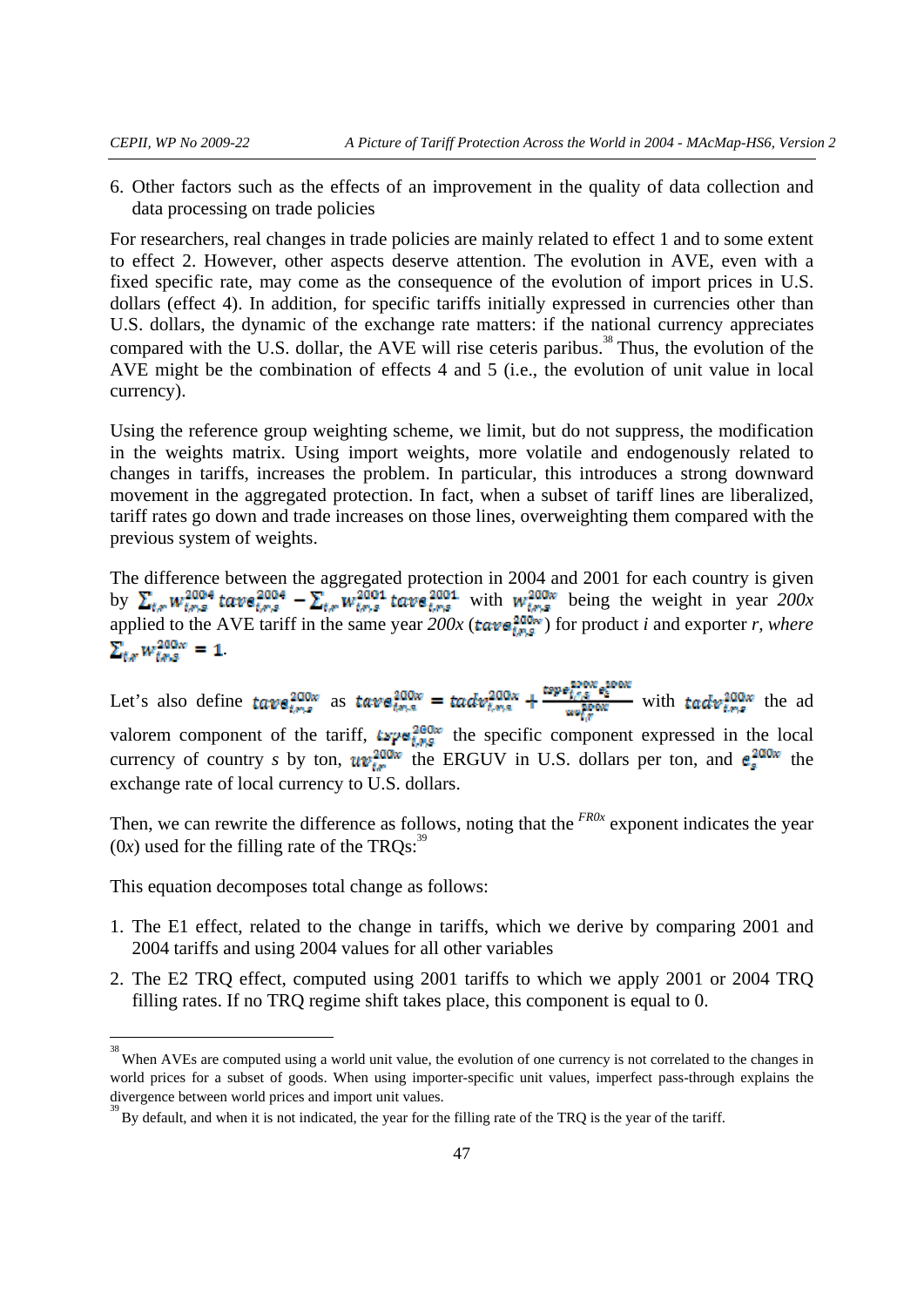- 3. The E3 weighting scheme effect, computed by using 2001 tariffs (with 2004 exchange rate and unit values), looking at the difference in weights between 2001 and 2004.
- 4. The E4 unit value effect, computed at 2001 weights and tariffs when we look at the difference in AVE coming from the change in unit values, after controlling for the change in the exchange rate.
- 5. The E5 exchange rate effect, computed by using 2001 values for all variables and introducing the change in exchange rate.

This decomposition method is not path independent: however, we use an intuitive sequence. We start from 2001 tariffs, and we deal with non–trade policy parameters (exchange rate E5, unit value E4, trade E3). The changes in TRQ filling rate (E2) is at the margin between the evolution of trade and trade policy. After controlling for all external changes, we finally look at the shift in tariffs (E1).

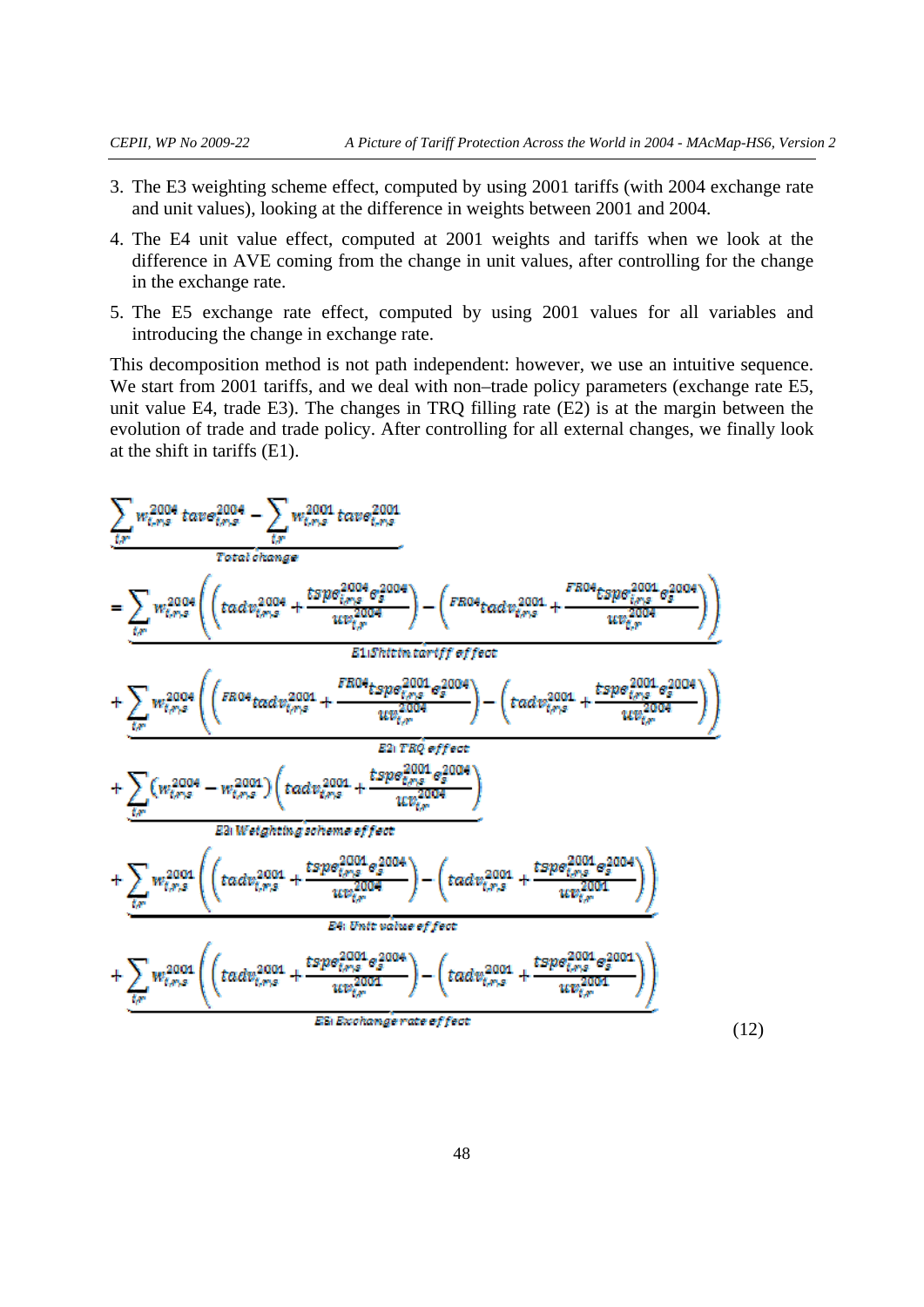Figure 9 shows the evolution of the aggregated tariff by sector, distinguishing between the reference group and the trade-weighted methodologies. The choice of a weighting system is not neutral. It seems that the trade-weighted system influences the aggregated protection downward.This is particularly true when tariffs decrease.



**Figure 9. Decomposition of protection changes between 2001 and 2004 by sector** 

*Source*: Authors' calculations; MAcMap-HS6v2.

Indeed, when a subset of tariff lines is liberalized, tariff rates go down and trade increases on those lines, overweighting them into the total weight system, compared with the reference group methodology.

At the sectoral level, the agricultural sector experiences the biggest changes, mainly imputable to an increase of the unit values (in U.S. dollars). We also observe that exchange rates exert a strong effect in the opposite direction. Finally, we check the important role of TRQs in the sector. When a country opens (or enlarges) a TRQ, the corresponding protection normally decreases while trade flows increase. Consequently, the level of protection will fall when aggregating protection data using bilateral imports.

With regard to the manufacturing sector, changes are rather similar with the two methodologies. The observed variations are mostly explained by pure policy changes (e.g., unilateral reform in Egypt and India).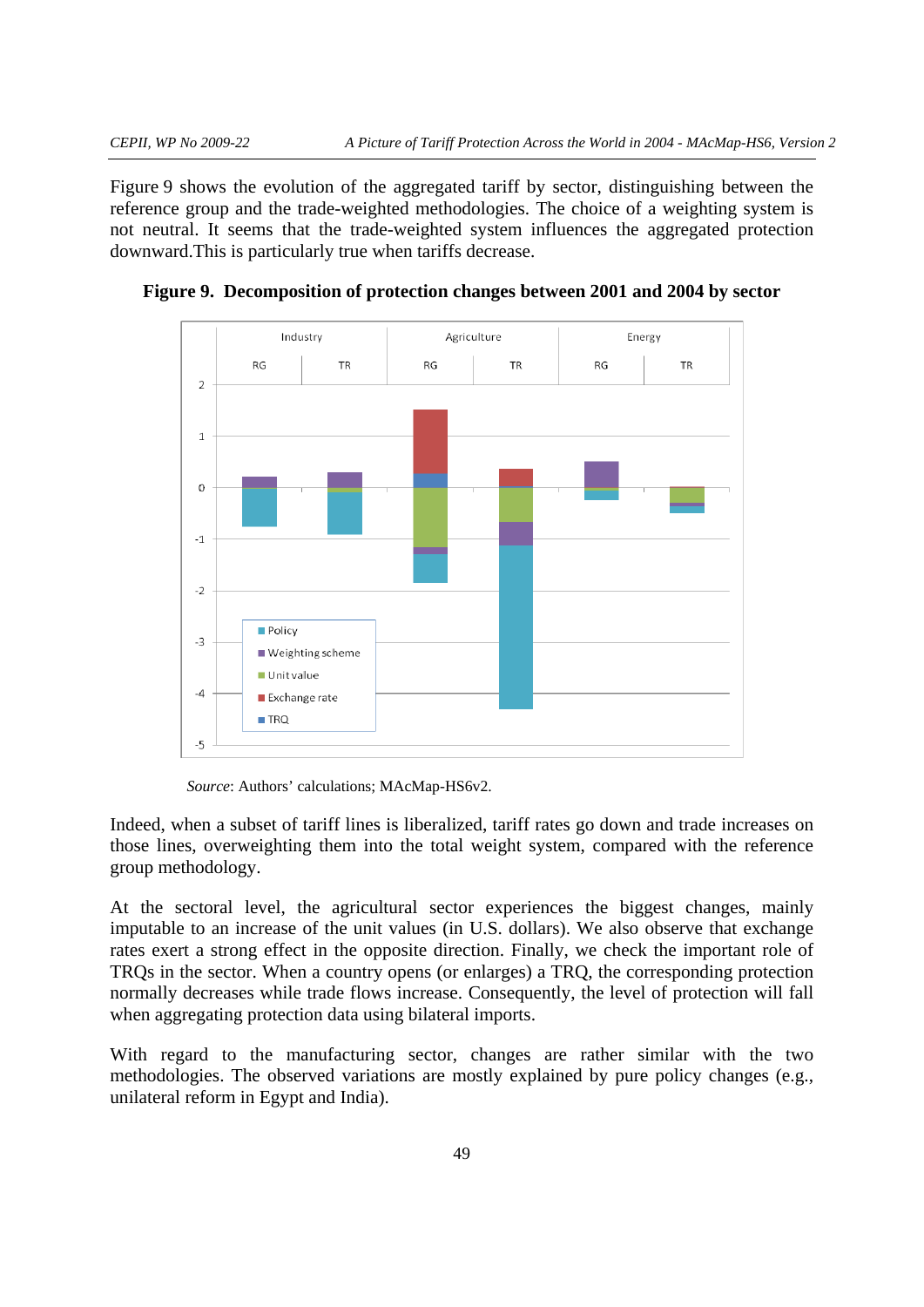In fact, the decomposition shows that no matter which aggregation scheme we use, the policy effect is the strongest. Trade policy reforms are thus the component that most affects the decrease of the applied protection. Table 12 displays selected countries that experienced important variations in their applied tariffs. It also gives us an interesting illustration of mechanisms taken into account in the decomposition methodology. Changes are provided for all goods and for the agricultural and non-agricultural sectors. The difference is given in percentage points (2004–2001) as well as in relative variation (with 2001 as the starting year). The evolution of the aggregate protection rate hides strong sectoral and country differences.

| <b>Country</b> | Weighting<br>scheme | <b>Total</b><br>change<br>(pt) | <b>Relative</b><br>total change<br>(%) | <b>Exchange</b><br>rate $(E5)$ | Unit<br>value<br><b>(E4)</b> | Weighting<br>scheme<br>(E3) | <b>TRO</b><br>(E2) | <b>Policy</b><br>(E1) |
|----------------|---------------------|--------------------------------|----------------------------------------|--------------------------------|------------------------------|-----------------------------|--------------------|-----------------------|
|                |                     |                                | All products                           |                                |                              |                             |                    |                       |
| Australia      | RG                  | $-1.32$                        | $-25.7%$                               | 0.53                           | $-0.23$                      | $-0.05$                     | 0.02               | $-1.6$                |
|                | TR                  | $-1.67$                        | $-31.4%$                               | 0.59                           | $-0.22$                      | $-0.08$                     | 0.01               | $-1.97$               |
| China          | RG                  | $-6.21$                        | $-44.0%$                               | 0.00                           | $\boldsymbol{0}$             | $-0.2$                      | 0.04               | $-6.05$               |
|                | ${\rm TR}$          | $-6.27$                        | $-49.5%$                               | 0.00                           | $\mathbf{0}$                 | 0.2                         | 0.09               | $-6.57$               |
| Egypt          | RG                  | $-13.86$                       | $-56.1%$                               | $-2.23$                        | $-0.88$                      | $-1.69$                     | $\overline{0}$     | $-9.06$               |
|                | TR                  | $-20.24$                       | $-68.3%$                               | $-3.02$                        | $-1.18$                      | $-6.89$                     | $\overline{0}$     | $-9.14$               |
| EU25           | RG                  | $-0.08$                        | $-2.5%$                                | 0.30                           | $-0.15$                      | $-0.15$                     | $-0.01$            | $-0.06$               |
|                | ${\rm TR}$          | 0.25                           | 11.0%                                  | 0.17                           | $-0.08$                      | 0.16                        | 0.04               | $-0.04$               |
| India          | RG                  | $-14.37$                       | $-42.9%$                               | 0.00                           | $-0.01$                      | $-2.12$                     | $\overline{0}$     | $-12.25$              |
|                | TR                  | $-13.49$                       | $-45.8%$                               | 0.00                           | $-0.02$                      | $-1.35$                     | $\overline{0}$     | $-12.12$              |
| Japan          | RG                  | $-0.64$                        | $-16.3%$                               | 0.23                           | $-0.3$                       | $\overline{0}$              | $-0.32$            | $-0.25$               |
|                | TR                  | $-0.92$                        | $-19.2%$                               | 0.28                           | $-0.32$                      | $-0.16$                     | $-0.3$             | $-0.42$               |
| Korea          | RG                  | $-1.32$                        | $-14.4%$                               | $\boldsymbol{0}$               | $\overline{0}$               | 0.11                        | 0.08               | $-1.51$               |
|                | TR                  | $-3.84$                        | $-38.6%$                               | $\boldsymbol{0}$               | $\theta$                     | $-0.03$                     | 0.06               | $-3.87$               |
| Niger          | RG                  | $-0.31$                        | $-3.1%$                                | $\boldsymbol{0}$               | $\mathbf{0}$                 | $-0.36$                     | $\overline{0}$     | 0.04                  |
|                | TR                  | $-0.27$                        | $-2.6%$                                | $\overline{0}$                 | $\boldsymbol{0}$             | $-0.31$                     | $\mathbf{0}$       | 0.04                  |
| Switzerland    | RG                  | 0.3                            | 7.1%                                   | $\mathbf{0}$                   | $-0.91$                      | $-0.05$                     | $-0.08$            | 1.34                  |
|                | ${\rm TR}$          | $-4.63$                        | $-64.8%$                               | $\boldsymbol{0}$               | $-5.03$                      | $-0.35$                     | $-0.05$            | $0.8\,$               |
| <b>USA</b>     | RG                  | 0.12                           | 5.1%                                   | $\overline{0}$                 | $-0.03$                      | $-0.04$                     | 0.14               | 0.05                  |
|                | TR                  | 0.03                           | 1.9%                                   | $\boldsymbol{0}$               | $-0.01$                      | 0.03                        | 0.05               | $-0.05$               |
|                |                     |                                | <b>Non-agricultural products</b>       |                                |                              |                             |                    |                       |
| Australia      | RG                  | $-1.04$                        | $-18.8%$                               | 0.43                           | $-0.16$                      | 0.04                        | $\boldsymbol{0}$   | $-1.35$               |
|                | TR                  | $-1.51$                        | $-27.0%$                               | 0.47                           | $-0.11$                      | $-0.06$                     | $\boldsymbol{0}$   | $-1.81$               |
| China          | RG                  | $-5.92$                        | $-41.2%$                               | $\boldsymbol{0}$               | $\boldsymbol{0}$             | $-0.09$                     | $\overline{0}$     | $-5.83$               |
|                | ${\rm TR}$          | $-5.56$                        | $-44.7%$                               | $\boldsymbol{0}$               | $\boldsymbol{0}$             | 0.25                        | $\boldsymbol{0}$   | $-5.81$               |

### **Table 12. Decomposition of changes in protection between 2001 and 2004**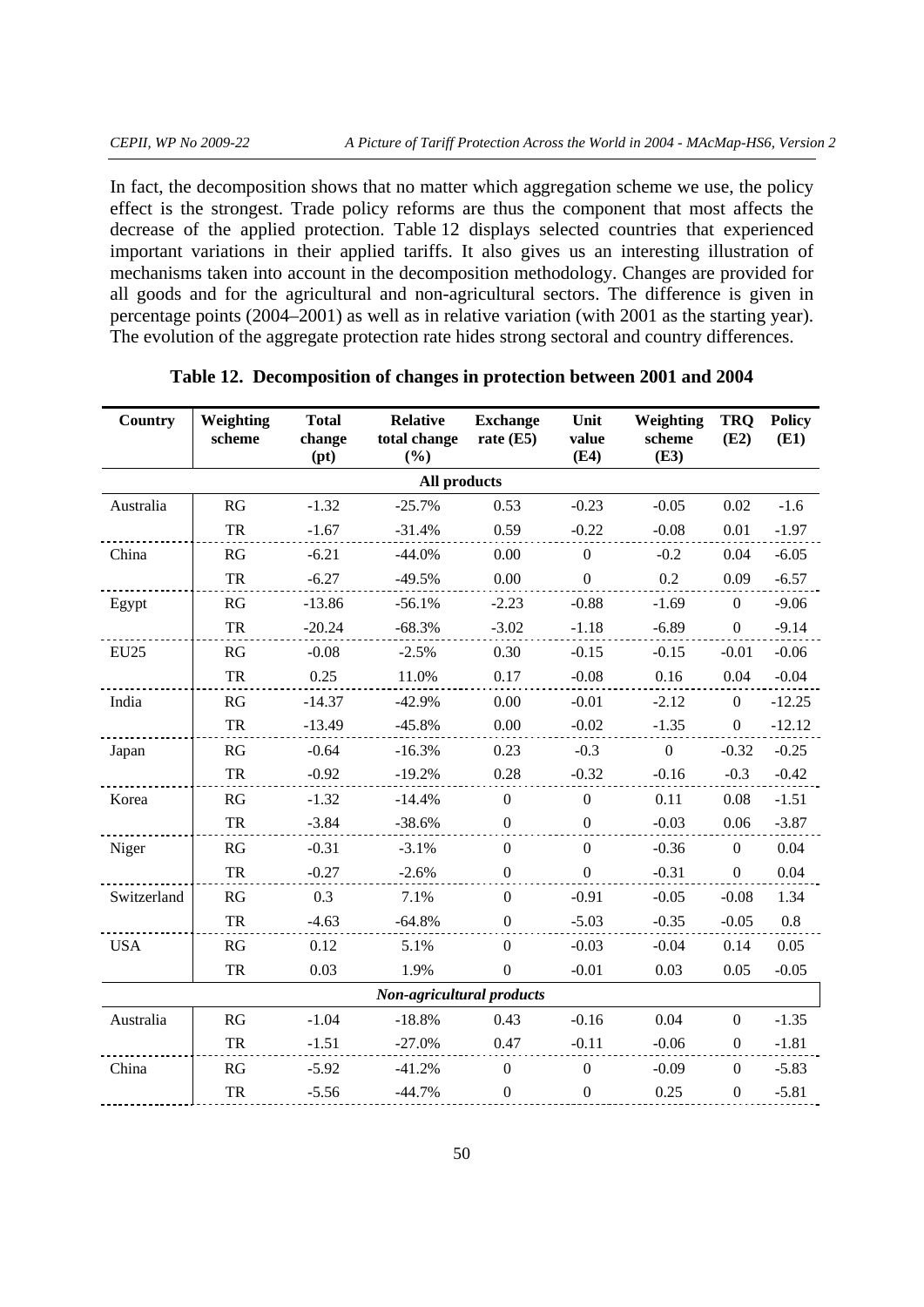*CEPII, WP No 2009-22 A Picture of Tariff Protection Across the World in 2004 - MAcMap-HS6, Version 2* 

| Egypt                        | RG         | $-19.33$ | $-68.9%$ | $-2.70$          | $-1.08$          | $-1.79$  | $\boldsymbol{0}$ | $-13.76$ |  |  |  |  |
|------------------------------|------------|----------|----------|------------------|------------------|----------|------------------|----------|--|--|--|--|
|                              | TR         | $-30.33$ | $-77.7%$ | $-3.81$          | $-1.66$          | $-10.73$ | $\overline{0}$   | $-14.13$ |  |  |  |  |
| <b>EU25</b>                  | RG         | $-0.2$   | $-7.3%$  | $\overline{0}$   | $\theta$         | $-0.09$  | $\boldsymbol{0}$ | $-0.11$  |  |  |  |  |
|                              | ${\rm TR}$ | $-0.08$  | $-4.0%$  | $\boldsymbol{0}$ | $\boldsymbol{0}$ | $-0.01$  | $\boldsymbol{0}$ | $-0.07$  |  |  |  |  |
| India                        | RG         | $-15.76$ | $-51.5%$ | $\boldsymbol{0}$ | $\boldsymbol{0}$ | $-1.13$  | $\overline{0}$   | $-14.63$ |  |  |  |  |
|                              | TR         | $-14.22$ | $-52.2%$ | $\boldsymbol{0}$ | $\boldsymbol{0}$ | 0.62     | $\boldsymbol{0}$ | $-14.85$ |  |  |  |  |
| Japan                        | RG         | $-0.15$  | $-10.1%$ | 0.01             | $-0.01$          | $-0.07$  | $\boldsymbol{0}$ | $-0.08$  |  |  |  |  |
|                              | TR         | $-0.24$  | $-13.4%$ | $\boldsymbol{0}$ | $\boldsymbol{0}$ | $-0.17$  | $\overline{0}$   | $-0.07$  |  |  |  |  |
| Korea                        | RG         | $-0.12$  | $-2.0%$  | $\boldsymbol{0}$ | $\boldsymbol{0}$ | 0.05     | $\boldsymbol{0}$ | $-0.17$  |  |  |  |  |
|                              | TR         | 0.12     | 2.7%     | $\boldsymbol{0}$ | $\mathbf{0}$     | 0.28     | $\mathbf{0}$     | $-0.17$  |  |  |  |  |
| Niger                        | RG         | 0.24     | 2.5%     | $\boldsymbol{0}$ | $\mathbf{0}$     | 0.16     | $\mathbf{0}$     | 0.08     |  |  |  |  |
|                              | ${\rm TR}$ | 0.24     | 2.2%     | $\boldsymbol{0}$ | $\boldsymbol{0}$ | 0.16     | $\boldsymbol{0}$ | $0.08\,$ |  |  |  |  |
| Switzerland                  | RG         | $-0.51$  | $-35.3%$ | $\boldsymbol{0}$ | $-0.68$          | $-0.04$  | $\boldsymbol{0}$ | 0.21     |  |  |  |  |
|                              | TR         | $-6.02$  | $-97.3%$ | $\overline{0}$   | $-5.86$          | $-0.2$   | $\boldsymbol{0}$ | 0.05     |  |  |  |  |
| <b>USA</b>                   | RG         | $-0.17$  | $-7.1%$  | $\boldsymbol{0}$ | $\boldsymbol{0}$ | $-0.03$  | $\boldsymbol{0}$ | $-0.14$  |  |  |  |  |
|                              | TR         | $-0.1$   | $-5.8\%$ | $\overline{0}$   | $\boldsymbol{0}$ | 0.03     | $\overline{0}$   | $-0.13$  |  |  |  |  |
| <b>Agricultural products</b> |            |          |          |                  |                  |          |                  |          |  |  |  |  |
| Australia                    | RG         | $-0.92$  | $-33.4%$ | 0.54             | 0.02             | 0.04     | 0.33             | $-1.85$  |  |  |  |  |
|                              | TR         | $-1.06$  | $-36.9%$ | 0.38             | 0.09             | 0.23     | 0.14             | $-1.9$   |  |  |  |  |
| China                        | RG         | $-14.03$ | $-55.8%$ | 0.00             | $\overline{0}$   | 1.14     | 0.5              | $-15.68$ |  |  |  |  |
|                              | TR         | $-34.01$ | $-80.4%$ | 0.00             | $\boldsymbol{0}$ | $-2.42$  | 1.98             | $-33.56$ |  |  |  |  |
| Egypt                        | RG         | 26.04    | 168.9%   | $-0.47$          | $-0.01$          | $-0.34$  | $\boldsymbol{0}$ | 26.86    |  |  |  |  |
|                              | TR         | 6.03     | 65.2%    | $-1.45$          | $-0.15$          | 0.59     | $\boldsymbol{0}$ | 7.04     |  |  |  |  |
| EU25                         | RG         | 2.44     | 12.9%    | 5.36             | $-2.7$           | $-0.21$  | $-0.2$           | 0.2      |  |  |  |  |
|                              | TR         | 2.21     | 16.2%    | 3.85             | $-1.77$          | $-0.64$  | 0.6              | 0.17     |  |  |  |  |
| India                        | RG         | $-0.77$  | $-1.3%$  | $\mathbf{0}$     | $-0.06$          | $-0.27$  | $\boldsymbol{0}$ | $-0.43$  |  |  |  |  |
|                              | ${\rm TR}$ | 2.81     | 5.1%     | $\boldsymbol{0}$ | $-0.2$           | 3.77     | $\boldsymbol{0}$ | $-0.76$  |  |  |  |  |
| Japan                        | RG         | $-7.37$  | $-20.7%$ | 2.99             | $-3.86$          | 0.42     | $-4.31$          | $-2.61$  |  |  |  |  |
|                              | TR         | $-6.17$  | $-17.2%$ | 2.77             | $-3.17$          | 1.54     | $-3.26$          | $-4.04$  |  |  |  |  |
| Korea                        | RG         | $-17.36$ | $-32.0%$ | $\boldsymbol{0}$ | $\boldsymbol{0}$ | 0.62     | 1.14             | $-19.12$ |  |  |  |  |
|                              | ${\rm TR}$ | $-67.06$ | $-65.3%$ | $\boldsymbol{0}$ | $\boldsymbol{0}$ | 2.16     | 1.09             | $-70.3$  |  |  |  |  |
| Niger                        | RG         | $-1.54$  | $-11.7%$ | $\boldsymbol{0}$ | $\boldsymbol{0}$ | $-1.41$  | $\boldsymbol{0}$ | $-0.14$  |  |  |  |  |
|                              | ${\rm TR}$ | $-1.04$  | $-10.1%$ | $\boldsymbol{0}$ | $\boldsymbol{0}$ | $-0.96$  | $\boldsymbol{0}$ | $-0.08$  |  |  |  |  |
| Switzerland                  | RG         | 10.14    | 23.1%    | $\boldsymbol{0}$ | $-4.93$          | $-0.42$  | $-1.15$          | 16.64    |  |  |  |  |
|                              | TR         | 8.5      | 27.0%    | $\boldsymbol{0}$ | $-3.27$          | $-0.17$  | $-0.84$          | 12.79    |  |  |  |  |
| <b>USA</b>                   | RG         | 3.73     | 72.8%    | $\boldsymbol{0}$ | $-0.47$          | 0.11     | 1.99             | 2.1      |  |  |  |  |
|                              | TR         | 2.28     | 90.3%    | $\boldsymbol{0}$ | $-0.16$          | 0.28     | 1.2              | 0.96     |  |  |  |  |

*Source*: Authors' calculations; MAcMap-HS6v2.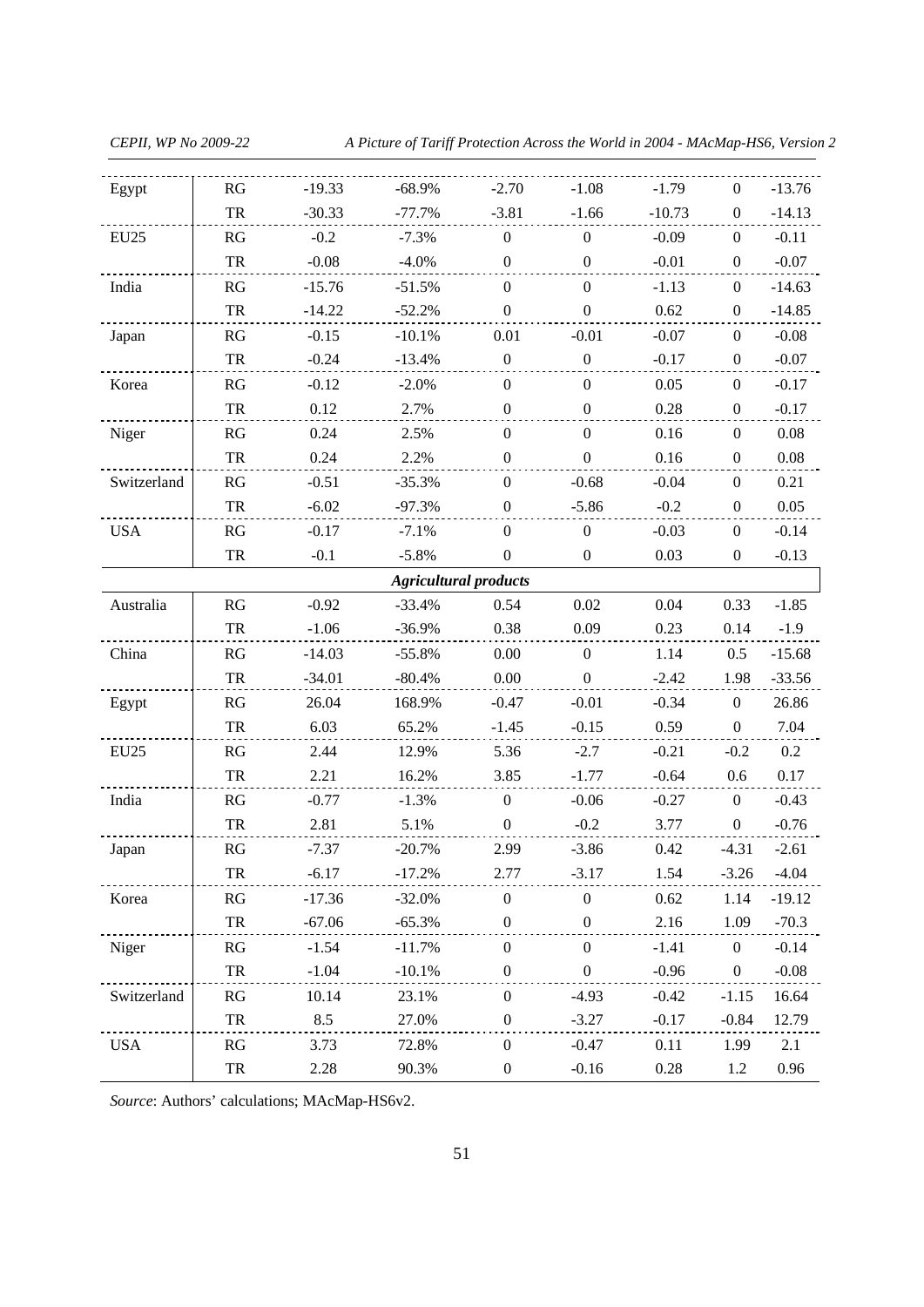China, Egypt, and India experienced the greatest variations (the average rate decreased by more than 40%). A large part of the decrease comes from unilateral reforms (e.g., Egypt and India in industry) as well as the completion of the last multilateral round (the Uruguay Round) in agriculture (e.g., India). Another important factor is accession to the WTO, which in the case of China means a significant decrease of its trade barriers in the agricultural sector (−14 percentage points). Finally, in the case of Egypt's agricultural protection, a large improvement in the quality of the data (see Table 1) partially explains the increase of the protection measure.

For Niger, a country that adopted no reforms during the considered period (the common external tariff was already effective when the West African Monetary Union was achieved in 2001), the variation in the applied tariff (−3.1% or −0.31 percentage point) is explained only by indirect effects, in particular by changes in weighting scheme (−0.36). However, in most of the remaining cases, changes linked to the system of weights represent less than a quarter (the maximal value is observed for the European Union) of the absolute value of the total changes.

Considering changes at the sectoral level, we can see that unit values as well as exchange rates play a central role in the evolution of agricultural sector protection, due to the existence of specific tariffs. Changes in unit values (a rise in agricultural prices from their low level in 2001) reduce the protection by 0.5 percentage point for the United States, 3.9 for Japan, and 2.7 for the European Union (with an initial level of 5.1%, 35.6%, and 18.9%, respectively). The variation in the exchange rate (U.S. dollar depreciation) has modified the value of the AVE, especially for the European Union whose average rate in agriculture increases by 5.4 points. This implies that the rise of world prices in U.S. dollars has been less important than the depreciation of the U.S. dollar against the euro. Specific duties concern mainly agriculture, except for Egypt, where these effects are negligible because the country had to face monetary phenomena coupled with a simultaneous duty reform.

For the United States, new bilateral agreements led to a lowering of industrial protection, as well as the reintegration of India into its GSP program. However, the largest changes occurred in agriculture. With monetary phenomena remaining neutral, we can see that the cause of the very high augmentation (+78%) in MAcMap-HS6v2 is the enhancement of the TRQ filling rate and a better description of U.S. protection with the use of national data instead of ITC data.

#### **5. CONCLUSION**

MAcMap-HS6v2 is an important tool for researchers aiming at monitoring border protection at the most detailed level. The exhaustive geographical coverage (171 importers and 209 exporters) and the important sectoral disaggregation (5,113 products, of the HS nomenclature) allow for extensive analysis. The data set contains a large set of information. It provides consolidated tariffs, ad valorem applied tariffs, the ad valorem equivalent of specific tariffs, tariff rate quotas, prohibitions and antidumping duties, as well as preferential rates for the year 2004. While relying mainly on ITC's raw data, the 2004 database also takes advantage of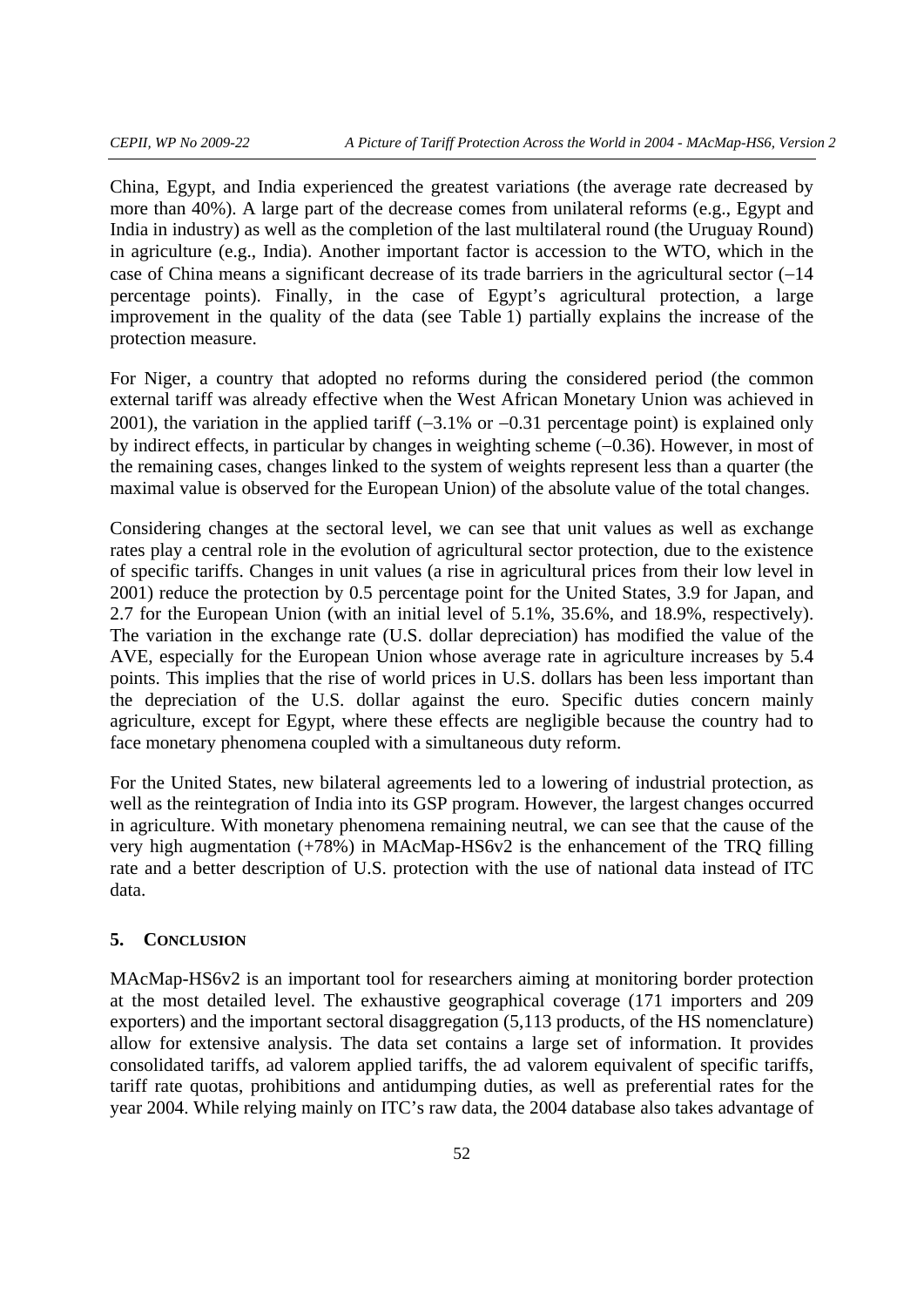other sources (TARIC, USITC, and national sources as in the case of India and Egypt, for instance), which largely complete and enhance the quality of the data.

The methodology applied is similar to that used in the previous version of the database (MAcMAp-HS6v1 for the year 2001); however, some key improvements have been made. A new algorithm is used to deal with the harmonization of product nomenclatures as well as to handle code oddities. The method applied to process tariff rate quota information has been deeply improved. Finally, we have fine-tuned the way of aggregating tariffs.

Indeed, many applications that use protection data require aggregated protection data. That task is still a challenge for applied economists; none of the existing solutions is perfect. The way tariffs are aggregated can result in substantial differences in findings. The reference group methodology we propose aims at reducing the endogeneity problem between tariff and trade, while preserving the specificities of the trade structures.

In addition to thoroughly describing the methodology, the paper demonstrates how such a database can be employed. First, it can be used to describe the level of applied protection across the world in 2004. Of course, the relatively low average rate, 5.1 for the entire world, hides a high level of heterogeneity across countries and sectors. Even if the strong dispersion of tariff rates can be adequately observed only when remaining at a detailed level, some interesting patterns also appear at the aggregated level.

First, the average protection decreases with the level of development: in 2004, HICs have an average duty of 3.3%, against 9.6% for MICs and 12.2% for LDCs. Overall, even if poorer countries are more protectionist, they usually adopt simpler policies than the complex and heterogeneous tariff schedules of HICs.

Second, the agriculture sector is more protected (18.9%) than either manufacturing (4.4%) or extractive and energy products (1.9%), reflecting both the consequences of the exclusion of agriculture from the previous cycles of GATT as well as the particular political role of agriculture for all the countries considered. Last but not least, final goods are taxed more than intermediate goods, a practice that aims to increase the effective protection of the locally produced value-added.

The joint use of both databases, MAcMap-HS6v1 and MAcMap-HS6v2, can shed light on how and why protection evolved between 2001 and 2004. In particular, the fact that we are using a similar methodology enables us to distinguish different causes that might explain the variations observed: changes in exchange rates, in unit values, in weighting schemes, or in the effective applied trade policies.

That protection worldwide decreased by 0.5 percentage point can be attributed to MICs. Indeed, whereas developed countries had to achieve their Uruguay Round commitments in 2001, the MICs' schedule ended in 2004. Moreover, some MICs have unilaterally liberalized their economy (e.g., India), and, finally, China completed its WTO accession.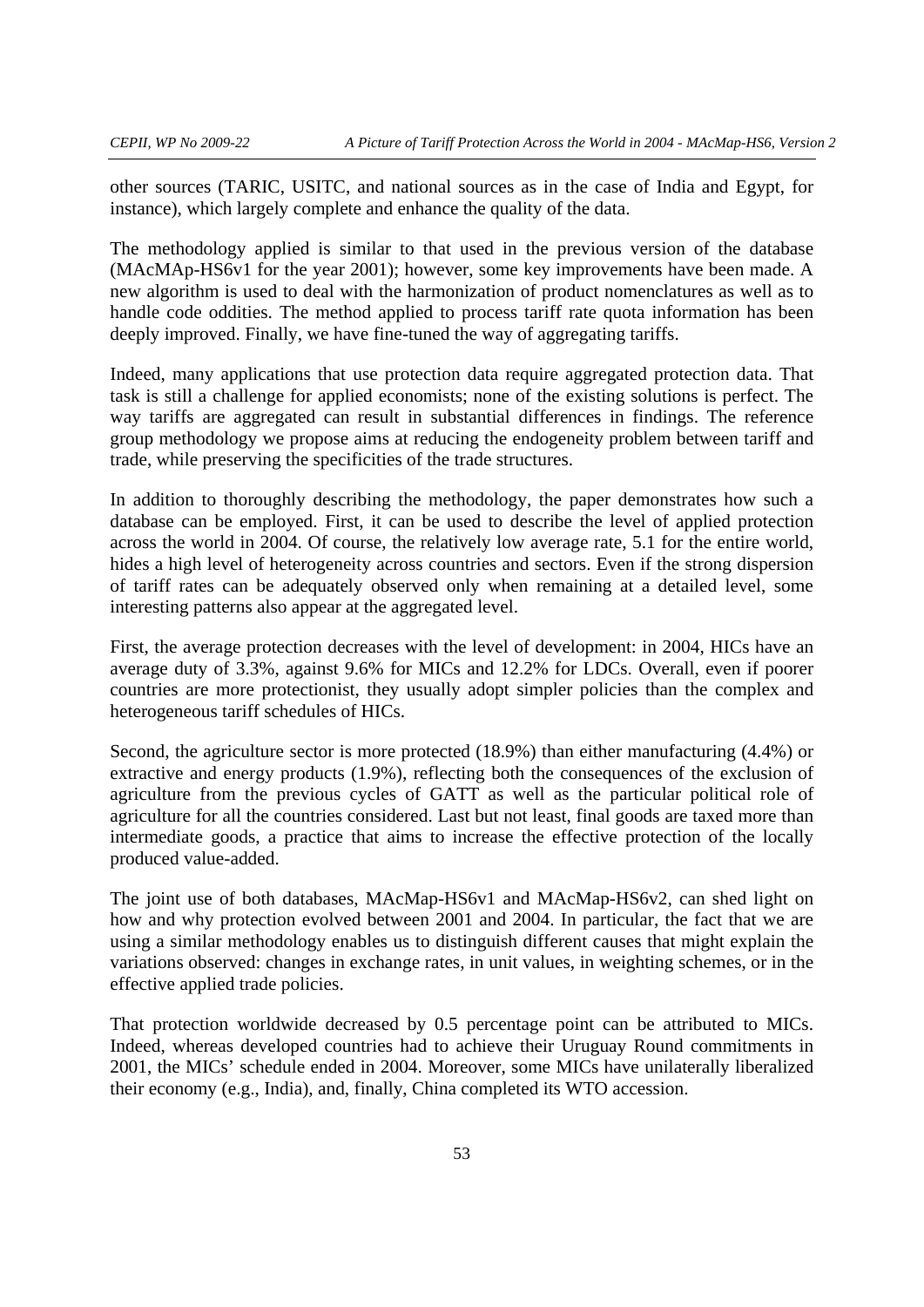The elevation of the average agricultural protection in rich countries (+6% in relative terms) contrasts with the global decrease. It does not seem to come from a modification of trade policies; rather it is the result of two effects. On the one hand, the mechanical effect of the fall of the U.S. dollar on the European Union AVE, due to the conversion into U.S. dollars of the specific tariff (initially expressed in local currency per physical unit). On the other hand, several tariff rate quotas previously unfilled (in quota) have been filled or even exceeded. The immediate consequence is thus an increase in protection faced by exporters.

To conclude, it is worthwhile to note that one can use the MAcMap-HS6 database for purposes other than to describe trade policies. Indeed, numerous studies have already used the different versions of MAcMap-HS6. Researchers have used it as an input in CGE models to assess the impact of multilateral or bilateral agreements and as data in econometric studies.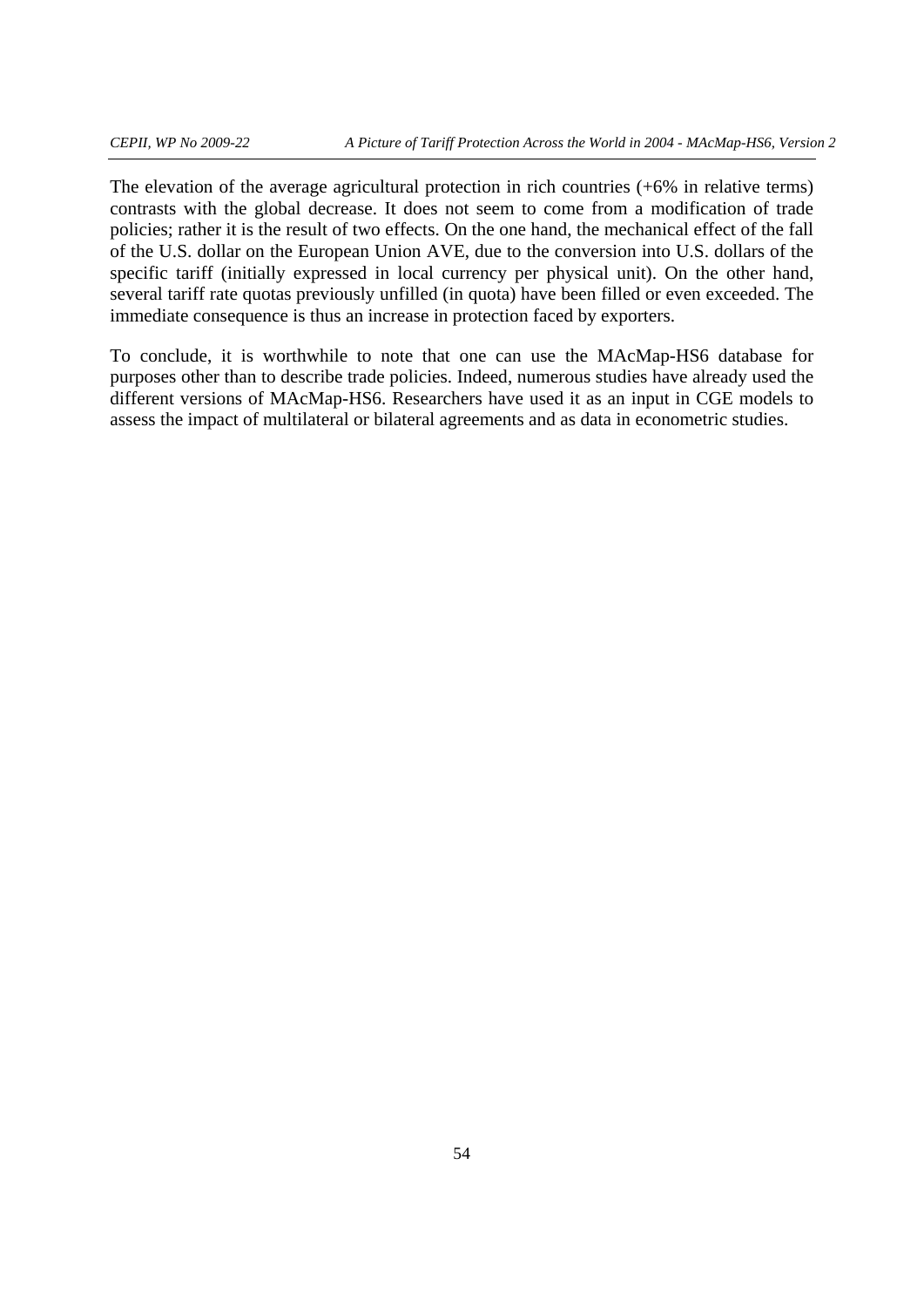#### **REFERENCES**

Anderson, J., and J. Neary. 2005. Measuring the restrictiveness of international trade policy. Boston, MIT Press.

Bach, C., and W. Martin. 2001. Would the right tariff aggregator for policy analysis please stand up? Journal of Policy Modeling 23(6): 621–35.

Bchir, M., S. Jean, and D. Laborde. 2006. Binding overhang and tariff-cutting formulas. Review of World Economics 142(2): 207–32.

Bouët, A., Y. Decreux, L. Fontagné, S. Jean, and D. Laborde. 2004. A consistent, ad-valorem equivalent measure of applied protection across the world: The MAcMap-HS6 database. CEPII working paper no. 2004-22.

Bouët, A., Y. Decreux, L. Fontagné, S. Jean, and D. Laborde. 2005. Tariff duties in GTAP6: The MAcMap-HS6 database, sources and methodology. In Global Trade, Assistance, and Production: The GTAP6 Database Purdue University, Indiana.Bouët, A., Y. Decreux, L. Fontagné, S. Jean, and D. Laborde. 2008. Assessing applied protection across the world. Review of International Economics 16(5), 850-863.

Bouët, A., L. Fontagné, M. Mimouni, and X. Pichot. 2002. MAcMaps: une mesure bilatérale et désagrégée de l'accés au marché. Economie Internationale (1): 39–64.

Femenia, F., and A. Gohin. 2007. Estimating price elasticities of food trade functions: How relevant is the gravity approach? TradeAg Consortium, European Framework Project 6,working paper 07/14.de Gorter, H., and E. Kliauga. 2006. Reducing tariffs versus expanding tariff rate quotas. In Agricultural trade reform and the Doha development agenda, edited by K. Anderson and W. Martin, 117–60. Washington DC, Palgrave Macmillan/World Bank.

Gaulier, G., R. Paillacar, and S. Zignago. 2008. BACI: A world database of international trade at the product-level, 1995–2004. CEPII working paper.

Horridge M., and D. Laborde. 2008. TASTE, a program to adapt detailed trade and tariff data to GTAP-related purposes. TASTE documentation. https://www.gtap.agecon.purdue.edu/resources/taste/taste.asp.

Kee, H., A. Nicita, and M. Olarreaga. 2008. Import demand elasticities and trade distortions. Review of Economics and Statistics 90(4): 666–82.

Laborde, D. 2008. Mesures et détermination endogène des droits de douane. Ph.D. thesis, Universite de Pau et des Pays de l'Adour.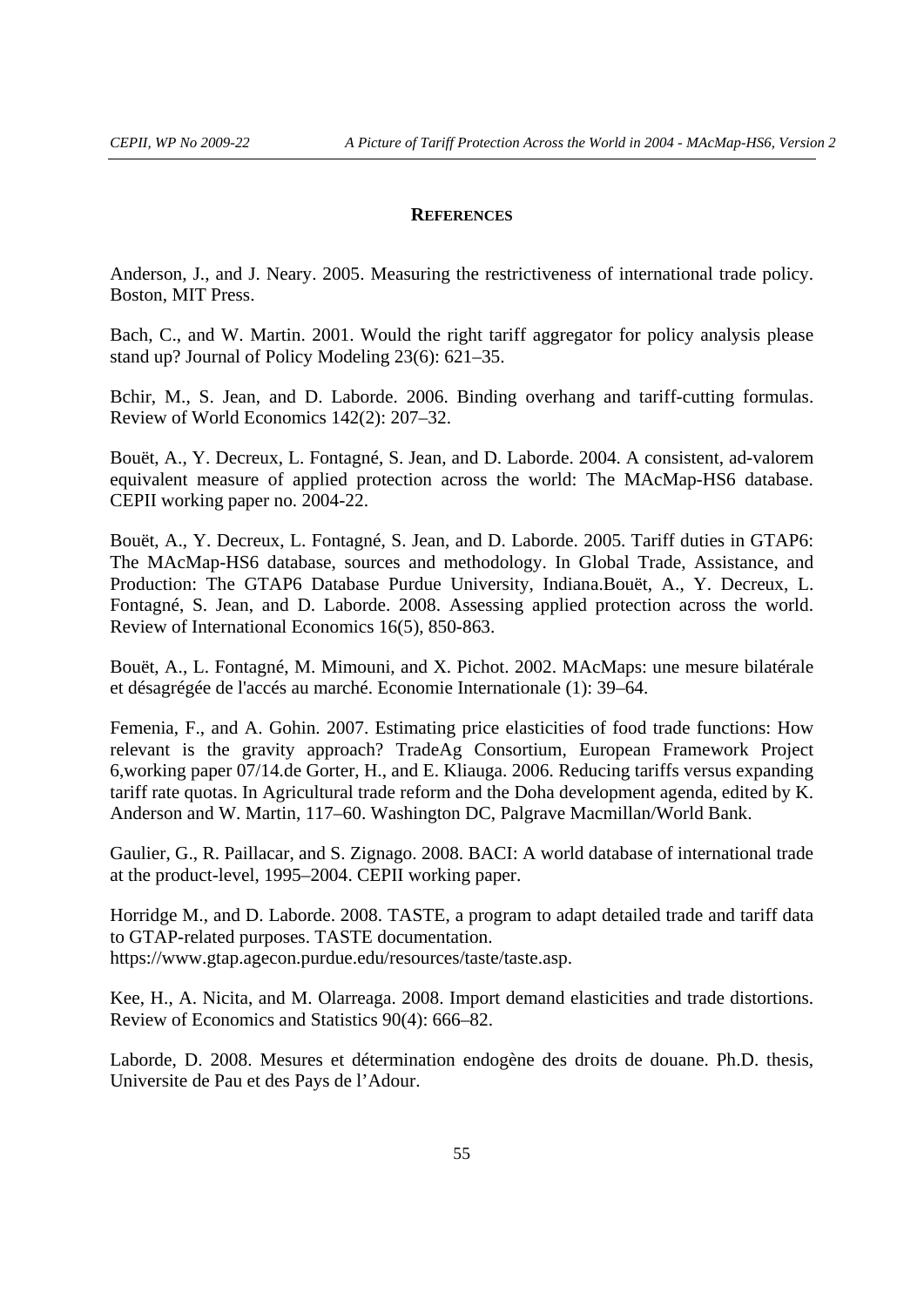Narayanan, G.B., and T. Walmsley. 2008. The GTAP 7 Data Base. Center for Global Trade Analysis, Purdue University.

Skully, D.W. 2001. Economics of tariff-rate quota administration. Technical report TB1893, ERS/USDA.

WTO. 2005. Committee on Agriculture—Special Session—Tariff Quota Fill—Note by the Secretariat. TN/AG/S/20.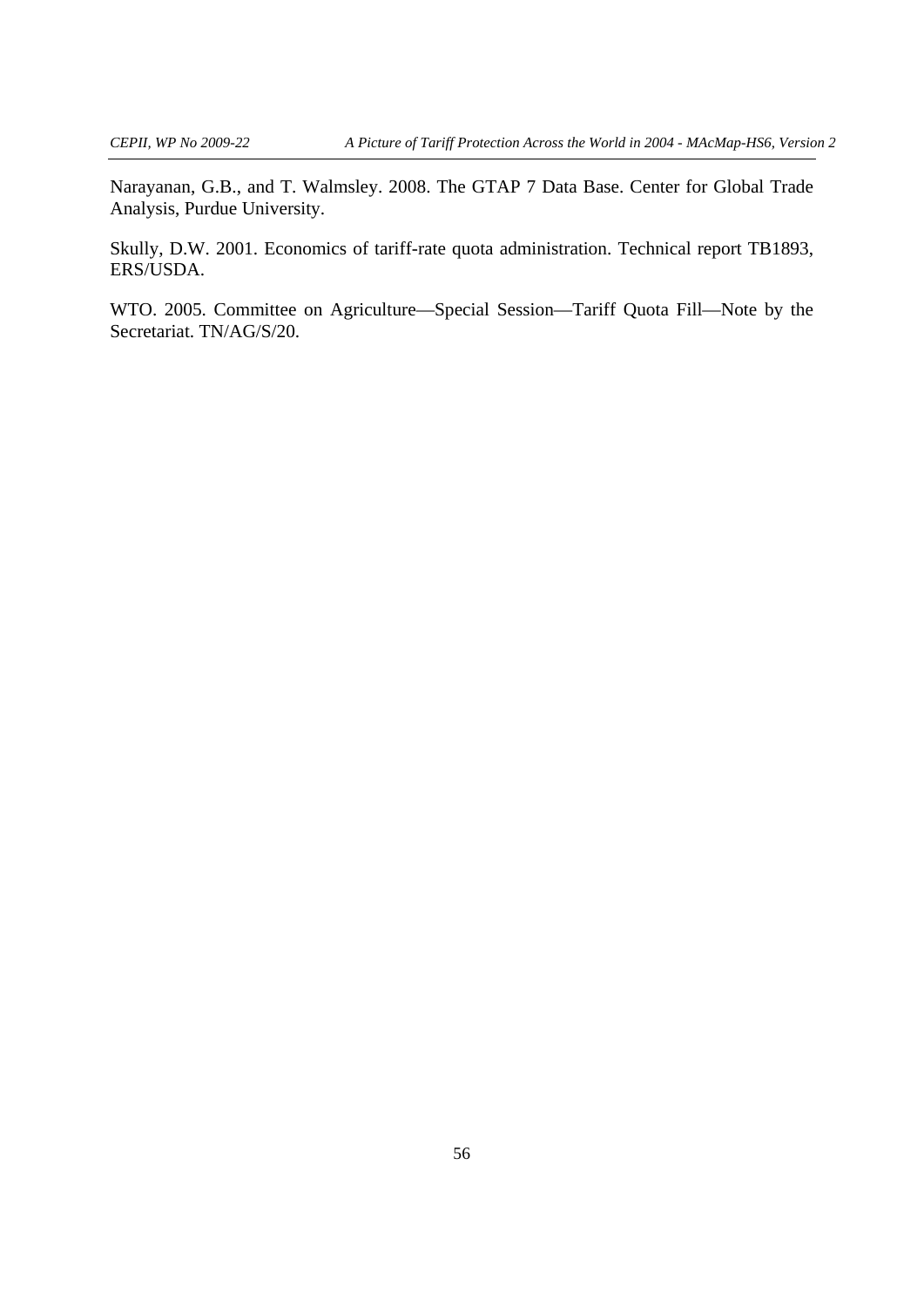#### **APPENDIX 1. UNIT VALUE CHOICE AND TARIFF-CUTTING FORMULA**

#### **1. NOTATIONS**

| <b>Variable</b> | <b>Definition</b>                                                  | <b>Dimension</b>             |
|-----------------|--------------------------------------------------------------------|------------------------------|
| CTS ADV         | Bound rate—ad valorem component                                    | hs <sub>6</sub> , reporter   |
| CTS SPE         | Bound rate—specific component                                      | hs <sub>6</sub> , reporter   |
| <b>MFN_ADV</b>  | MFN applied rate—ad valorem component                              | hs <sub>6</sub> , reporter   |
| MFN_SPE         | MFN applied rate—specific component                                | hs <sub>6</sub> , reporter   |
| UT_ADV          | Preferential rate—ad valorem component                             | hs6, reporter, partner       |
| UT SPE          | Preferential rate—specific component                               | hs6, reporter, partner       |
| uvm             | World unit value (median, trade weighted, three-year average)      | hs6                          |
| <b>uv</b>       | Exporter reference group unit values                               | hs6, partner's RefGroup      |
| uvr             | Importer unit values (median, trade weighted, three-year average)  | hs <sub>6</sub> , reporter   |
| uve             | Exporter unit values (median, trade weighted, three-year average)  | hs6, partner                 |
| uvb             | Bilateral unit values (median, trade weighted, three-year average) | hs6, reporter, partner       |
| XXX uv*         | Ad valorem equivalent (AVE) of tariff $XXX$ (= CTS/MFN/UT)         | hs <sub>6</sub> , reporter,* |
|                 | using unit value $uv^*$ (= $uvm/uv/uvr/$ )                         |                              |

For modeling reasons, descriptive works, or to apply nonlinear tariff-cutting formulas, we need to compute the ad valorem equivalent (AVE) of a mixed or compound tariff. The major difficulty is choosing the right unit value to convert the specific component of the tariff. Taking too large of a *uv* will lead to overestimating the protection, and vice versa. Two principles should be kept in mind when dealing with unit values and AVEs.

First, unit values are noisy. Different methods can be used to solve this problem. Looking at bilateral unit values, even after taking a three-year average, a high volatility still appears. If it is legitimate to expect unit values to evolve with the partner, the quality of the traded good, the "pricing to market"behavior behavior, it seems unrealistic to accept a coefficient of variation of 10,000% for a homogeneous product like sugar. Since unit values are the ratio of the value of trade divided by the traded quantity and that quantity is badly registered, the unit values reflect the noise coming from low-quality data on quantity. So, we have a trade-off between keeping the maximum of information (i.e., bilateral unit value) and the needed robustness of unit value and AVE. To check the last objective, we have to discard some information or compute unit value on a larger set of values. The current solution used in MAcMap-HS6 is the exporter reference group unit values (ERGUVs). Unit values are computed by group of exporters (trade-weighted median). The ERGUVs are more robust than bilateral unit values or exporter-specific unit values but keep some specificities of the exporter based on its reference group (richest countries; very open, middle-income countries; less open, middle-income countries; very open, low-income countries; less open, low-income countries). Moreover, a filter is applied to bind the unit values into a range between 1/3 and 3 times the world (median) unit value.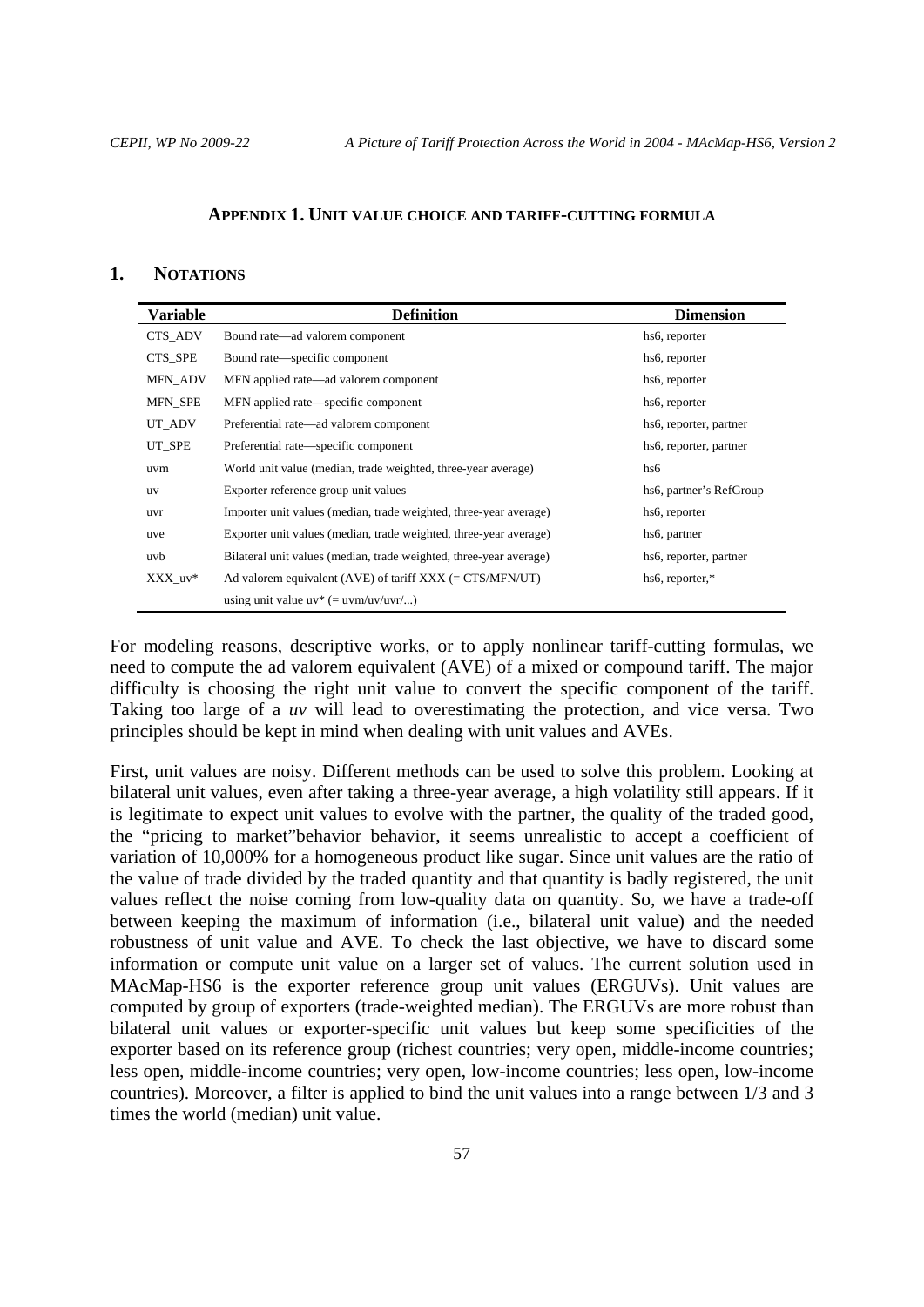Second, the relevance of unit value concepts depends on the issue under study:

- Looking at effective protection faced, unit values related to the exporter's specificities are required. Indeed, a specific tariff has more protectionist effects toward a low-price producer. So, a specific tariff's AVE should be dependent on the exporter. A choice among *uvb*, *uve,* or *uv* could be made.
- In a multilateral negotiations framework, we need to have a single AVE per MFN tariff. So, the choice of *uvr* or *uvm* seems relevant. It is noteworthy to see that WTO's principles to select *uvr* and not *uvm* will favor protectionist countries more since the unit value could be endogenous and positively correlated to the tariffs (quality effects, rents behavior).

Describing the current MAcMap methodology, we focus on *uv* for relevant applied AVE and on *uvm* for multilateral talks. To implement the WTO scenario, it is better to use *uv\_wto* to stick with the existing WTO guidelines (*uv\_wto* is a function of *uvr* and *uvm* but also of the gap on AVE resulting from the use of both unit value systems).

### **1.1. Applying tariff-cutting formula**

If applying a tariff-cutting formula to an ad valorem tariff is straightforward, things become more complex when specific components are involved.

#### **1.1.1.General principle**

A tariff-cutting nonlinear formula *f(.)* will transform the base rate (the current bound rate if the product is bounded) into a new bound rate (*nbr*) that will cap the MFN rate (*final\_MFN*). Moreover, no applied rate should be larger than this new MFN rate.

Related to the binding power of the commitment, we assume that none of the AVE applied tariffs computed with WTO's official unit values, whatever the structure, can be above the official WTO AVE. Following our notation, it implies that  $UT\_uvm \leq CTS\_uvm$  for every WTO trade relation. However, we could still have *UT\_uv > CTS\_uvm*. Indeed, it seems that the unit values used for the official AVE computation are the most objective figures to determine whether a country respects its commitments or not.

| Base rate                                       | New Bound rate            |
|-------------------------------------------------|---------------------------|
| $_{br}$                                         | f(br)                     |
| Initial MFN rate                                | New MFN rate              |
| mfn                                             | Min(mfn, f(br))           |
| Initial Preferential rate New Preferential rate |                           |
| pref                                            | Min(pref, Min(mfn, f(br)) |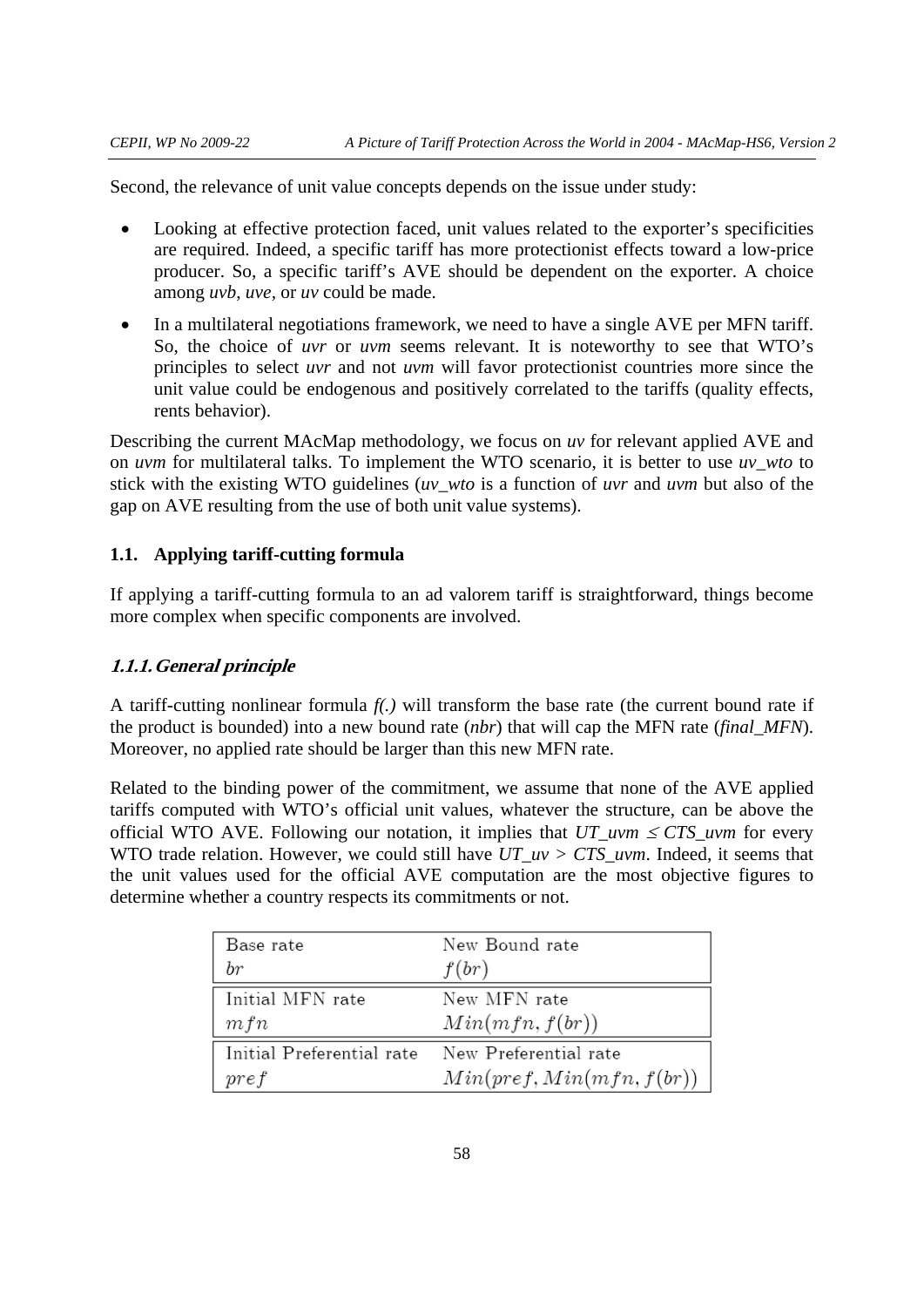We assume that the structure of a tariff will not be changed by the liberalization process. If the tariff cut leads to a reduction of the MFN applied tariff, its structure (the size of the ad valorem component relative to the specific one) will be the same, meaning that each component is reduced proportionally by the same coefficient as the AVE:

$$
\frac{Final\_MFN\_uvm}{MFN\_uvm} = k \Rightarrow \begin{cases} Final\_MFN\_ADV = k \times MFN\_ADV \\ Final\_MFN\_SPE = k \times MFN\_SPE \end{cases}
$$
  
  $\forall k \leq 1$ 

The constant MFN structure assumption is simplistic and neutral. However, it may be possible for some countries to reduce the ad valorem component more than the specific one, keeping the total AVE value equal to the new commitment. Indeed, specific tariffs have in reality more protectionist effects than ad valorem ones.

Preferential tariffs are sometimes correlated with the MFN tariffs. We should take this into consideration (preferential rates expressed as a percentage of the MFN, or just equal to the specific components or the ad valorem one) when applying a tariff-cutting formula. However, since the basic distribution of MAcMap-HS6 does not contain this kind of information, we assume that a cut in MFN applied tariff will not have systematic effect on preferential applied rates. The preferential AVE will be capped by the MFN AVE using the partner-specific unit value—that is,  $Final_UT_{uv} \le MFN_UT_{uv}$ . Indeed, in the other case, the exporter should prefer to ask for the MFN rate than the preferential one.

Finally, we avoid the case where the new WTO commitments will drive a change to the national tariff schedule, switching specific tariffs to mixed ones. For example,

| Initial definition New definition |                                    |
|-----------------------------------|------------------------------------|
| $\$4/ton$                         | $\frac{1}{4}$ ton MAX $f(CTS_1wm)$ |

#### **1.1.2.The pure ad valorem case**

Here, the situation is straightforward and the result is independent of the choice of *uv*.

| Base rate<br>$\vert CTS \; uvm = CTS \; ADV$                                | New Bound rate<br>$f(CTS_uvw)$             |
|-----------------------------------------------------------------------------|--------------------------------------------|
| Initial MFN rate<br>$MFN_uvw = MFN_uv = MFN_ADV$ $Min(MFN_uvw, f(CTS_uvw))$ | New MFN rate                               |
| Initial Preferential rate                                                   | New Preferential rate                      |
| $U T_{\perp} u v m = U T_{\perp} u v = U T_{\perp} A D V$                   | $Min(UT\_uvm, Min(MFN\_uvm, f(CTS\_uvm)))$ |

The final applied rate could be computed directly: *Min(UT\_uvm, f(CTS\_uvm))*.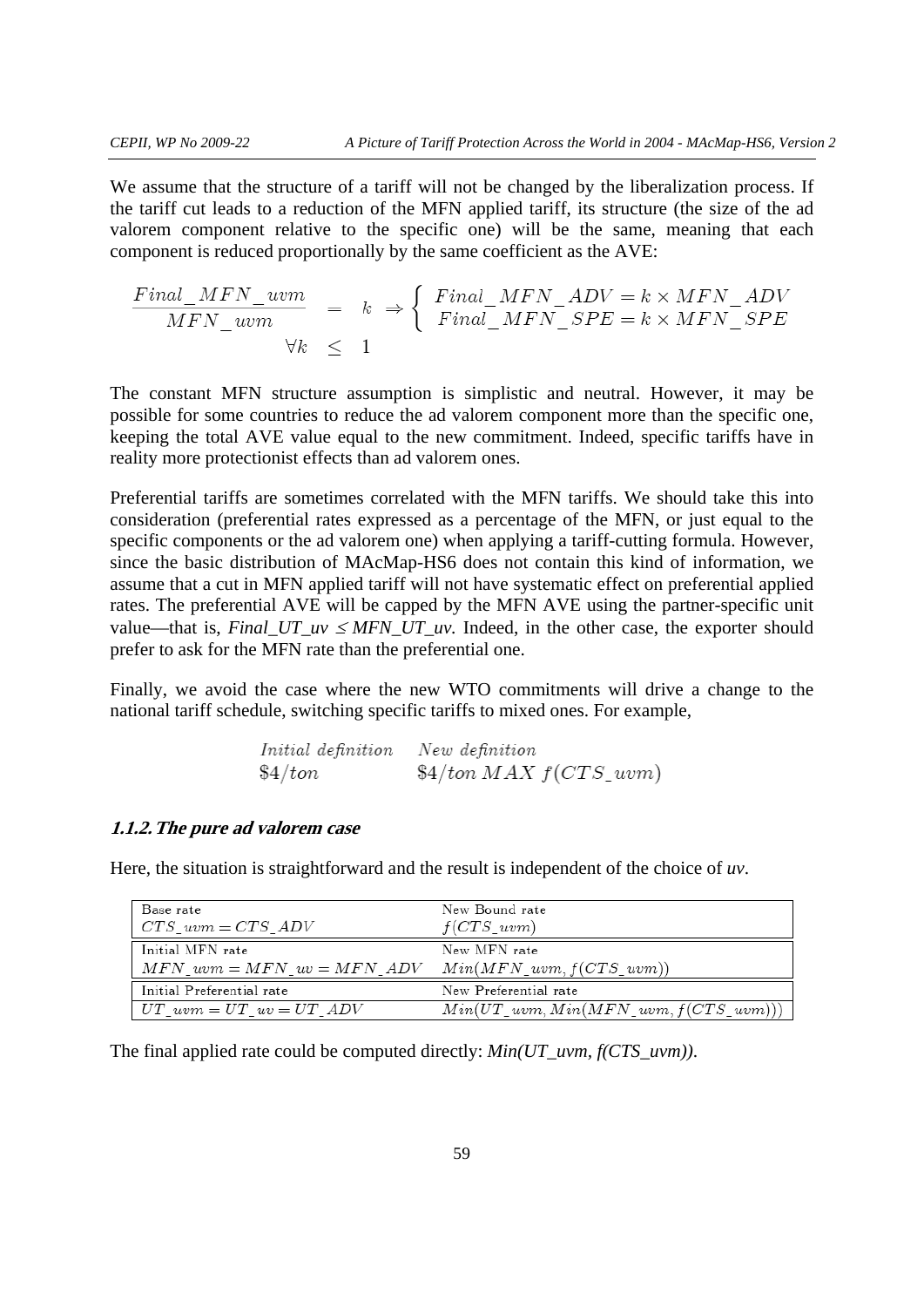#### **1.1.3.The pure specific case**

In this case, the value of the *uv* is important for computing the AVE of the bound tariff. The determination of the final applied tariff is not affected by the fact of using different unit values since the reduction rate of the bound tariff is applied to its specific, and single, component. This specific value will cap the MFN and preferential rates. There is no structural effect.

| Base rate                                                                                        | New Bound rate                                                                  |
|--------------------------------------------------------------------------------------------------|---------------------------------------------------------------------------------|
| $CTS\_uvw = \frac{CTS\_SPE}{uvw}$                                                                | f(CTSuvw)                                                                       |
| Initial MFN rate                                                                                 | New MFN rate                                                                    |
|                                                                                                  | $Final\_MFN\_wvm = Min(MFN\_wvm, f(CTS\_wvm))$                                  |
| $\begin{array}{l} MFN\_uvm = \frac{MFN\_SPE}{uvm} \\ MFN\_uv = \frac{MFN\_SPE}{uvm} \end{array}$ | $Final\_MFN\_uv = \frac{Final\_MFN\_uum}{MFN\_num} \times MFN\_uv$              |
|                                                                                                  | $Final\_MFN\_SPE = \frac{Final\_MFN\_uvw}{MFN\_uvm} \times MFN\_SPE$            |
| Initial Preferential rate                                                                        | New Preferential rate                                                           |
|                                                                                                  | Final UT $uv = Min(UT$ w. Final MFN wv)                                         |
|                                                                                                  | Final UT $uv = Min(UT uv)$                                                      |
| $\begin{array}{l} UT\_uvm = \frac{UT\_SPE}{uvm} \\ UT\_uv = \frac{UT\_SPE}{uvm} \end{array}$     | $MFN_{1}uv \times \frac{Min(MFN_{1}uvm, f(CTS_{1}uvm))}{MFN_{1}uvm})$           |
|                                                                                                  | $Final\_UT\_uv = Min(UT\_uv, Min(MFN\_uvm, f(CTS\_uvm)) \times \frac{uvw}{uv})$ |
|                                                                                                  | $Final_UT\_SPE = Min(UT\_SPE, Min(MFN\_SPE,$                                    |
|                                                                                                  | $f(CTS\_uvm) \times \frac{CTS\_SPE}{CTS\_uvm})$                                 |

### **1.1.4.The compound case**

In this case, a structure effect appears given the fact that the weight of AVE of the specific component is not the same in the *MFN\_uvm* and the *MFN\_uv* tariffs.

| Base rate                                                                                                           | New Bound rate                                                                                                                                                                           |
|---------------------------------------------------------------------------------------------------------------------|------------------------------------------------------------------------------------------------------------------------------------------------------------------------------------------|
| $CTS\_uvm = CTS\_ADV + \frac{CTS\_SPE}{T}$                                                                          | f(CTSuvw)                                                                                                                                                                                |
| Initial MFN rate                                                                                                    | New MFN rate                                                                                                                                                                             |
| $\label{eq:MFN} MFN\_uvm = MFN\_ADV + \frac{MFN\_SPE}{N}$                                                           | $Final\_MFN\_uvm = Min(MFN\_uvm, f(CTS\_uvm))$                                                                                                                                           |
| $\label{eq:MFN_2} \underline{MFN\_uv} = MFN\_ADV + \frac{MFN}{N} \underline{^{wgp_E}}$                              | $Final\_MFN\_uv = MFN\_uv \times \frac{Final\_MFN\_uvm}{MFN\_uvm}$                                                                                                                       |
| Initial Preferential rate                                                                                           | New Preferential rate                                                                                                                                                                    |
|                                                                                                                     | $Final_U T_{uv} = Min(UT_{uv}, Final_MFN_{uv})$                                                                                                                                          |
|                                                                                                                     | Final UT $uv = Min(UT uv)$ .                                                                                                                                                             |
|                                                                                                                     | $MFN_{u}uv \times \frac{Min(MFN_{u}v m, f(CTS_{u}v m))}{MFN_{u}v m})$                                                                                                                    |
| $\begin{array}{l} UT\_uvm = UT\_ADV + \frac{UT\_SPE}{yT\_yPE} \\ UT\_uv = UT\_ADV + \frac{UT\_yPE}{uv} \end{array}$ | $Final_U T_{\_}uv = Min(UT_{\_}w, M\overline{in}(MFN_{\_}uw,$                                                                                                                            |
|                                                                                                                     | $f(CTS\_uvm) \times \frac{{\scriptstyle MFN\_ADV + \frac{{\scriptstyle MFN\_SFE}}{{\scriptstyle uv}}}}{{\scriptstyle MFN\_ADV + \frac{{\scriptstyle MFN\_SFE}}{{\scriptstyle uvnm}}}}))$ |
|                                                                                                                     |                                                                                                                                                                                          |
|                                                                                                                     | Structure effects                                                                                                                                                                        |

#### **1.2. A numerical illustration**

Starting from a bound tariff of  $100\% + \$1/\text{ton}$ , a MFN applied tariff of  $75\% + \$1/\text{ton}$ , and a preferential rate of 50% + \$1/ton, the following table displays the different operations made to determine the final applied tariffs given the *uvm, uv1,* and *uv2* unit values. In this case, we see that using a Swiss formula (i.e.,  $\alpha = 50\%$ ) will result in a cut of the bound tariff of 80%. The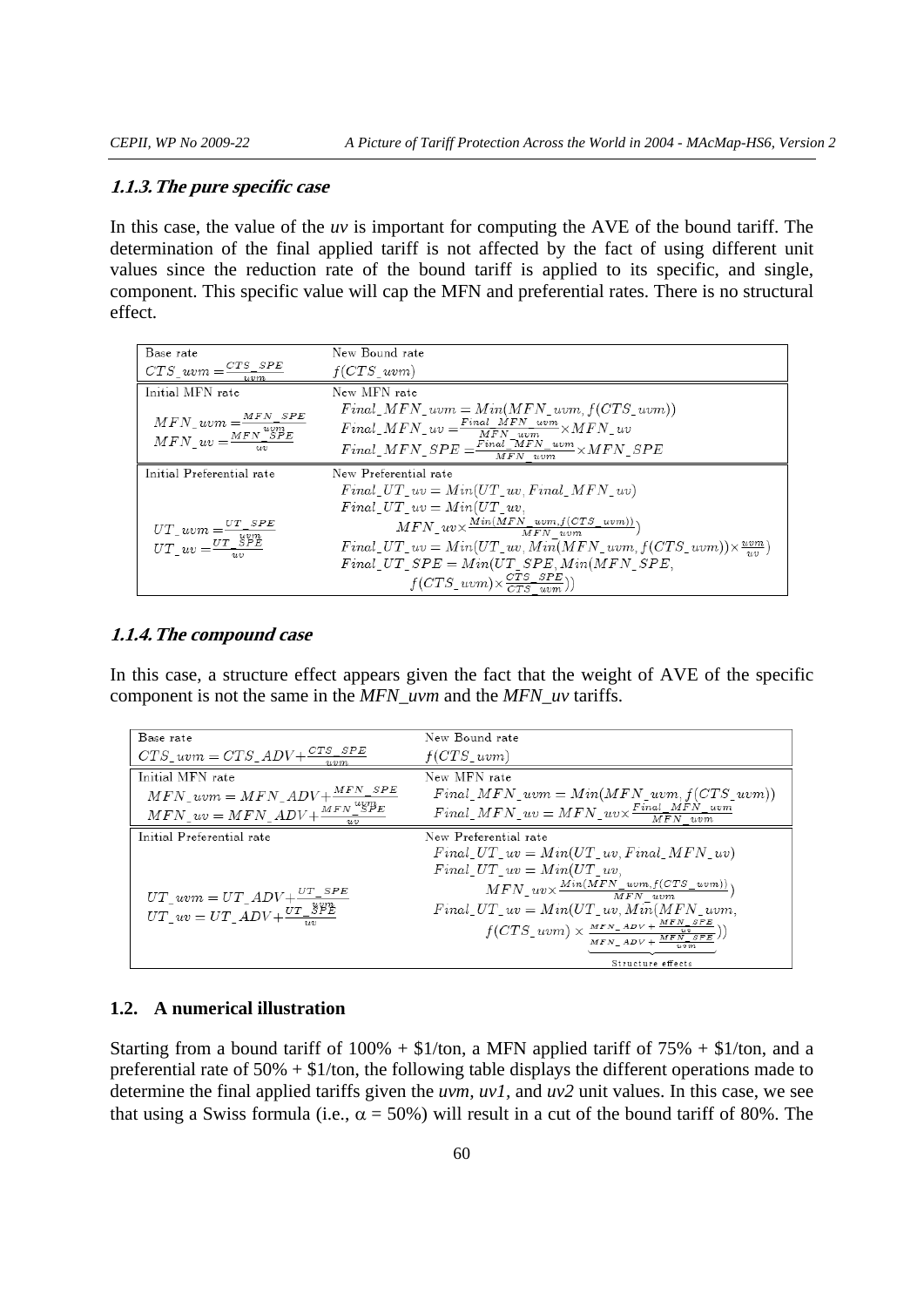binding overhang reduces this cut to 77.14% for the AVE of the MFN tariff. Finally, the preferential rate will fall by 72.3% to 74.9% according to the *uv* used. Indeed, the share of the specific component in the AVE is not the same for the MFN and the preferential tariffs. Using a different *uv* might cause distortions due to the nonhomogeneous structure of the tariff. We can notice that even if for some *uv*s the preferential (bilateral) rate is above the bound AVE, it is not the case when using the official *uv*s. In this case, the importing country still respects its multilateral commitments.

|     |                                                                            |                     | <b>Base rate</b> |                  |  |            | Initial applied MFN rate               |        |   |                              | Initial bilateral applied rate |        |            |
|-----|----------------------------------------------------------------------------|---------------------|------------------|------------------|--|------------|----------------------------------------|--------|---|------------------------------|--------------------------------|--------|------------|
|     |                                                                            | Initial tariff      | 100%             | \$1.00           |  | <b>AVE</b> | $75%$ $\bullet$                        | \$1.00 |   | <b>AVE</b>                   | 50%                            | \$1.00 | <b>AVE</b> |
| uvm | \$1.00                                                                     |                     | 100%             | 100%             |  | 200%       | 75.0%                                  | 100.0% | ٠ | 175.0%                       | 50.0%                          | 100.0% | 150.0%     |
| uv1 | \$1.50                                                                     |                     |                  |                  |  |            | 75.0%                                  | 66.7%  |   | 141.7%                       | 50.0%                          | 66.7%  | 116.7%     |
| uv2 | \$0.50                                                                     |                     |                  |                  |  |            | 75.0% i                                | 200.0% |   | 275.0%                       | 50.0%                          | 200.0% | 250.0%     |
|     |                                                                            |                     |                  | Final bound rate |  |            | Final applied MFN rate                 |        |   | Final bilateral applied rate |                                |        |            |
|     |                                                                            | <b>Final tariff</b> | 20%              | \$0.20           |  | <b>AVE</b> | $17.1\%$                               | \$0.23 |   | <b>AVE</b>                   |                                |        | <b>AVE</b> |
| uvm | \$1.00                                                                     |                     | 20%              | 20%              |  | 40%        | 17.1%                                  | 22.9%  |   | 40.0%                        | 13.3%                          | 26.7%  | 40.0%      |
| uv1 | \$1.50                                                                     |                     |                  |                  |  |            | 17.1%                                  | 15.2%  |   | 32.4%                        | 13.9%                          | 18.5%  | 32.4%      |
| uv2 | \$0.50                                                                     |                     |                  |                  |  |            | 17.1%                                  | 45.7%  |   | 62.9%                        | 12.6%                          | 50.3%  | 62.9%      |
|     | Tariff formula cut [A]                                                     |                     |                  |                  |  |            |                                        |        |   |                              |                                |        |            |
|     |                                                                            |                     |                  |                  |  |            | New MFN capped by new bound tariff [B] |        |   |                              |                                |        |            |
|     | Ratio of reduction between initial and final applied MFN rates ( uvm ) [C] |                     |                  |                  |  |            |                                        |        |   |                              |                                |        |            |

Proportional reduction of every initial component [D]

AVE of the component using the *uv* of the row

### **1.3. Additional comments: Mixed tariffs**

 $\mathcal{L}_{\mathcal{L}} = \mathcal{L}_{\mathcal{L}} = \mathcal{L}_{\mathcal{L}} = \mathcal{L}_{\mathcal{L}} = \mathcal{L}_{\mathcal{L}} = \mathcal{L}_{\mathcal{L}}$ 

The MAcMap-HS6 methodology is aimed at limiting problems coming from the AVE conversion of the specific tariff. To achieve this goal, the ad valorem component of a mixed tariff is always preferred and kept. For example, a tariff defined as " $3 \text{€ton}$  or 14%, whichever is higher (or lower)" will be transformed as a simple 14%. Even if we lose part of the available information, this approach allows us to discard the problem of applying highly volatile unit values.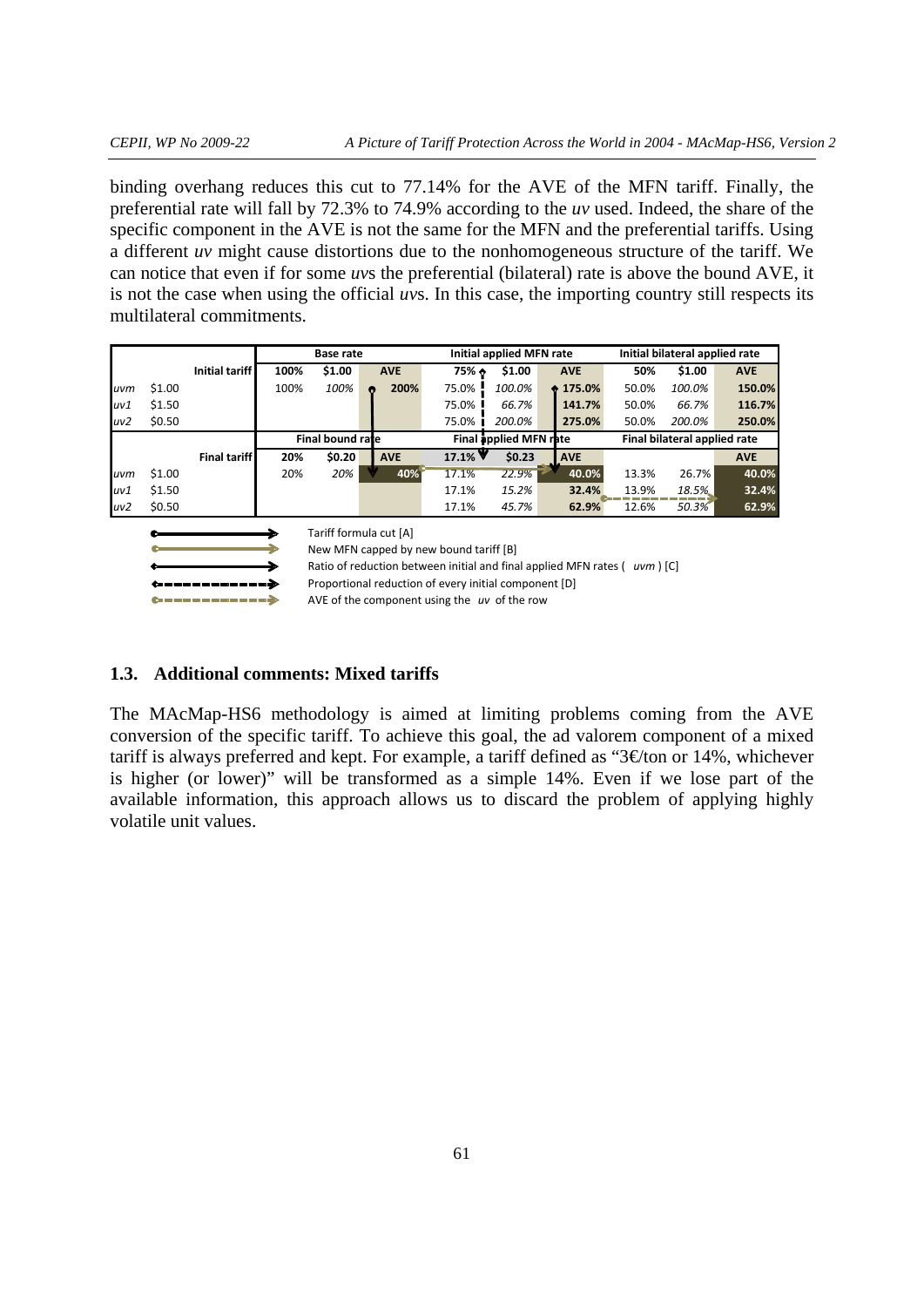|                          |      | Reference group |      |               | <b>Trade weighted</b> |             |      |               |  |
|--------------------------|------|-----------------|------|---------------|-----------------------|-------------|------|---------------|--|
| Country                  | All  | <b>NAMA</b>     | Agri | <b>Energy</b> | All                   | <b>NAMA</b> | Agri | <b>Energy</b> |  |
| Albania                  | 8.3  | 8.1             | 9.4  | 8.9           | 11.1                  | 11.4        | 11.6 | 7.5           |  |
| Algeria                  | 13.0 | 13.1            | 15.3 | 11.0          | 12.2                  | 12.6        | 10.8 | 10.9          |  |
| Antigua and Barbuda      | 9.6  | 9.4             | 16.2 | 2.4           | 8.8                   | 9.1         | 10.6 | 6.1           |  |
| Argentina                | 11.6 | 12.2            | 12.5 | 0.5           | 9.1                   | 9.5         | 9.3  | 0.5           |  |
| Armenia                  | 1.5  | 1.4             | 4.9  | 0.0           | 1.9                   | 1.3         | 5.5  | 0.0           |  |
| Australia                | 3.8  | 4.5             | 1.8  | 0.0           | 3.7                   | 4.1         | 1.8  | 0.0           |  |
| Azerbaijan               | 6.4  | 6.3             | 10.6 | 4.1           | 6.1                   | 6.6         | 6.2  | 1.8           |  |
| <b>Bahamas</b>           | 29.6 | 29.8            | 26.5 | 29.9          | 18.8                  | 14.9        | 22.6 | 30.6          |  |
| Bahrain                  | 9.3  | 9.2             | 19.2 | 4.1           | 7.1                   | 8.8         | 16.5 | 0.4           |  |
| Bangladesh               | 17.0 | 14.7            | 19.3 | 26.2          | 17.4                  | 17.0        | 14.4 | 28.3          |  |
| <b>Barbados</b>          | 13.7 | 12.3            | 47.4 | 3.4           | 12.5                  | 11.1        | 30.5 | 0.7           |  |
| <b>Belarus</b>           | 10.9 | 11.3            | 11.2 | 4.1           | 3.4                   | 4.6         | 4.6  | 0.1           |  |
| Belize                   | 8.2  | 7.7             | 24.3 | 1.1           | 8.4                   | 9.1         | 23.0 | 0.4           |  |
| Benin                    | 9.7  | 9.9             | 11.6 | 5.5           | 12.3                  | 13.2        | 13.3 | 4.3           |  |
| Bermuda                  | 42.6 | 24.3            | 38.5 | 174.7         | 110.8                 | 29.9        | 68.3 | 267.0         |  |
| Bhutan                   | 15.3 | 14.5            | 21.7 | 10.2          | 15.0                  | 13.7        | 29.6 | 11.5          |  |
| Bolivia                  | 8.9  | 8.6             | 9.8  | 9.7           | 5.6                   | 5.6         | 6.2  | 2.8           |  |
| Bosnia and Herzegovina   | 3.6  | 3.9             | 4.1  | 1.6           | 3.6                   | 3.6         | 4.9  | 1.5           |  |
| <b>Botswana</b>          | 7.1  | 6.4             | 17.5 | 0.9           | 7.7                   | 7.7         | 8.1  | 2.4           |  |
| <b>Brazil</b>            | 11.1 | 12.7            | 11.3 | 0.5           | 8.9                   | 10.7        | 10.9 | 0.2           |  |
| Brunei Darussalam        | 9.3  | 8.5             | 24.4 | 0.9           | 9.1                   | 7.4         | 28.5 | $0.5\,$       |  |
| Bulgaria                 | 6.8  | 5.6             | 19.8 | 5.7           | 8.0                   | 7.8         | 21.3 | 1.5           |  |
| Burkina Faso             | 9.7  | 9.9             | 11.6 | 5.4           | 7.2                   | 7.4         | 9.5  | 3.9           |  |
| Cambodia                 | 14.1 | 15.0            | 13.0 | 10.5          | 15.1                  | 14.5        | 16.4 | 21.0          |  |
| Cameroon                 | 15.3 | 15.5            | 21.4 | 10.0          | 14.1                  | 14.3        | 17.1 | 9.2           |  |
| Canada                   | 3.4  | 2.8             | 15.9 | 0.6           | 1.5                   | 1.0         | 10.6 | 0.1           |  |
| Central African Republic | 15.2 | 15.5            | 21.4 | 9.9           | 15.1                  | 14.1        | 19.0 | 7.3           |  |
| Chad                     | 15.4 | 14.9            | 20.6 | 9.9           | 12.6                  | 12.3        | 19.6 | 1.6           |  |
| Chile                    | 2.7  | 2.5             | 3.7  | 4.1           | 2.0                   | 2.0         | 1.7  | 1.9           |  |
| China                    | 7.9  | 8.4             | 11.1 | 2.3           | 6.4                   | 6.9         | 8.3  | 1.8           |  |
| Colombia                 | 10.4 | 10.1            | 16.4 | 8.2           | 9.7                   | 9.4         | 12.8 | 7.1           |  |
| Congo                    | 15.4 | 14.9            | 20.6 | 9.9           | 17.3                  | 16.7        | 21.0 | 9.1           |  |
| Costa Rica               | 5.2  | 4.1             | 16.4 | 3.3           | 4.0                   | 3.4         | 7.6  | 6.9           |  |

# **APPENDIX 2. APPLIED PROTECTION IN 2004 - DETAILS BY COUNTRY**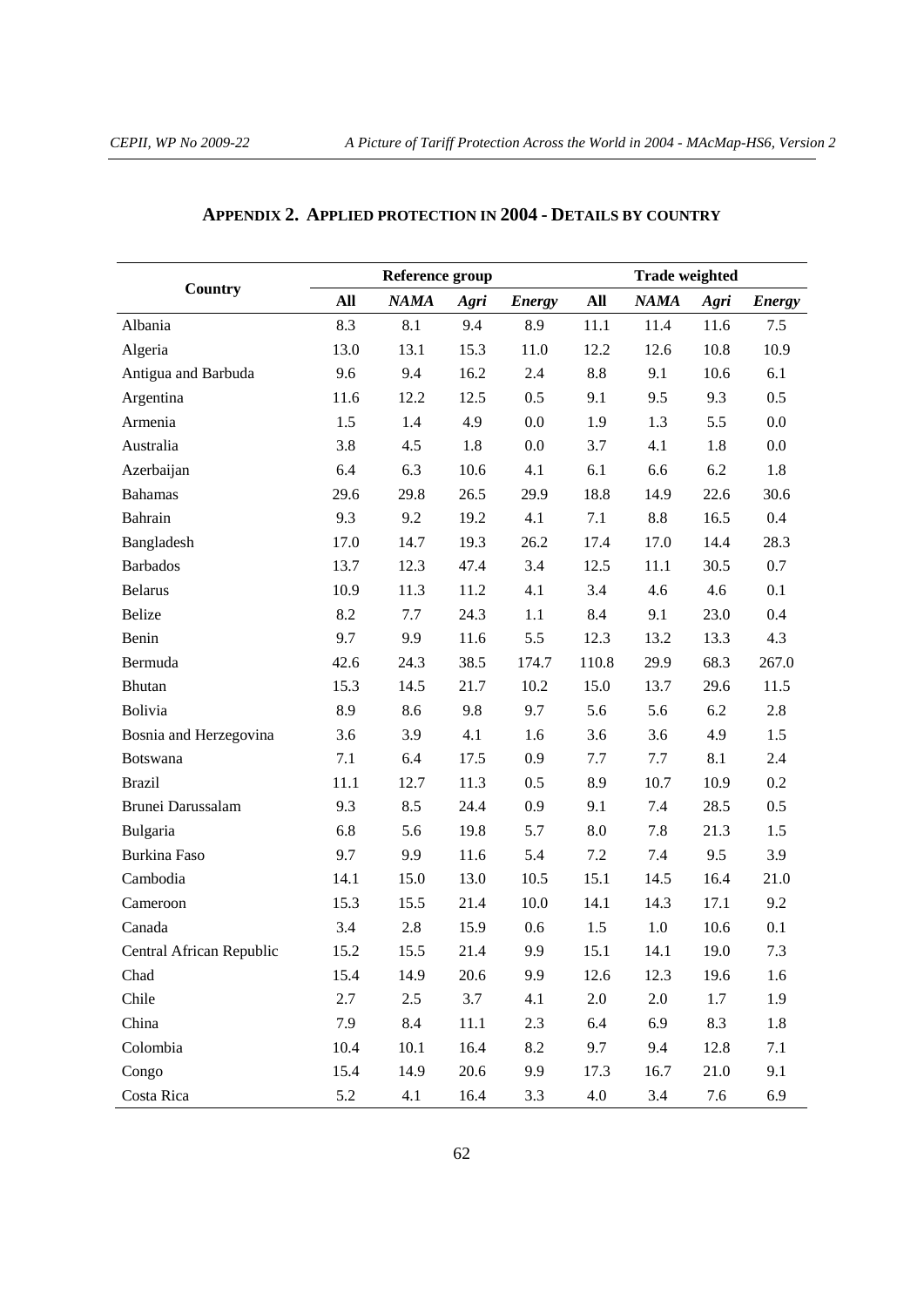*CEPII, WP No 2009-22 A Picture of Tariff Protection Across the World in 2004 - MAcMap-HS6, Version 2* 

|                          |         | Reference group |      |               | <b>Trade weighted</b> |                  |      |               |  |
|--------------------------|---------|-----------------|------|---------------|-----------------------|------------------|------|---------------|--|
| Country                  | All     | <b>NAMA</b>     | Agri | <b>Energy</b> | All                   | <b>NAMA</b>      | Agri | <b>Energy</b> |  |
| Croatia                  | 4.0     | 2.3             | 16.7 | 3.2           | 1.2                   | 0.6              | 6.3  | 0.6           |  |
| Cuba                     | 8.7     | 9.6             | 9.7  | 1.6           | 8.4                   | 10.0             | 9.9  | 0.9           |  |
| Côte d'Ivoire            | 8.2     | 8.8             | 11.4 | 3.4           | 9.2                   | 11.0             | 10.2 | 1.3           |  |
| Dominica                 | 7.2     | 7.0             | 16.1 | 2.5           | 8.5                   | 8.5              | 11.7 | 0.5           |  |
| Dominican Republic       | 5.9     | 5.9             | 8.5  | 4.0           | 8.2                   | 8.9              | 9.2  | 4.2           |  |
| Ecuador                  | $8.8\,$ | 8.6             | 13.3 | 7.3           | 9.0                   | 9.8              | 10.8 | 2.3           |  |
| Egypt                    | 10.8    | 8.7             | 41.5 | 3.7           | 9.4                   | 8.7              | 15.3 | 3.5           |  |
| El Salvador              | 3.8     | 3.2             | 10.2 | 3.4           | 4.7                   | 4.5              | 5.4  | 5.3           |  |
| <b>Equatorial Guinea</b> | 14.0    | 14.1            | 18.8 | 9.9           | 12.9                  | 12.3             | 23.3 | 7.3           |  |
| Eritrea                  | 6.3     | 6.7             | 6.9  | 2.1           | 5.2                   | 5.7              | 4.4  | 1.9           |  |
| Ethiopia                 | 13.7    | 14.5            | 16.5 | 1.7           | 11.1                  | 12.2             | 14.0 | 0.7           |  |
| European Union (25)      | 3.2     | 2.5             | 21.3 | 0.3           | 2.5                   | 1.9              | 15.9 | 0.2           |  |
| <b>FYMOR</b>             | 8.3     | 7.7             | 14.8 | $8.0\,$       | 7.1                   | 5.8              | 14.2 | 5.3           |  |
| Gabon                    | 14.0    | 14.1            | 18.8 | 9.9           | 14.5                  | 13.9             | 19.1 | 9.0           |  |
| Georgia                  | 8.6     | 8.1             | 11.4 | 10.3          | 7.0                   | 7.4              | 8.1  | 3.2           |  |
| Ghana                    | 14.3    | 11.0            | 18.9 | 26.7          | 12.6                  | 11.1             | 17.7 | 14.2          |  |
| Grenada                  | 9.8     | 9.3             | 17.3 | 5.7           | 8.4                   | 8.6              | 9.8  | 1.4           |  |
| Guatemala                | 3.7     | 3.3             | 8.6  | 3.5           | 5.4                   | 4.9              | 6.5  | 7.2           |  |
| Guinea Bissau            | 9.9     | 10.0            | 11.6 | 5.9           | 10.0                  | 10.0             | 12.9 | 2.8           |  |
| Guyana                   | $8.8\,$ | 8.2             | 18.6 | 6.0           | 7.8                   | 7.6              | 11.0 | 5.4           |  |
| Honduras                 | 5.8     | 3.8             | 10.5 | 12.0          | 6.5                   | 6.1              | 5.3  | 12.4          |  |
| Hong Kong                | 0.0     | 0.0             | 0.0  | 0.0           | 0.0                   | 0.0              | 0.0  | 0.0           |  |
| Iceland                  | 5.5     | 1.3             | 63.8 | 0.0           | 2.6                   | 0.7              | 29.1 | 0.0           |  |
| India                    | 19.1    | 14.8            | 58.4 | 13.3          | 16.0                  | 13.0             | 58.1 | 13.5          |  |
| Indonesia                | 5.5     | 5.7             | 9.1  | 1.6           | 4.3                   | 4.6              | 7.5  | $1.0\,$       |  |
| Iran                     | 17.6    | 18.5            | 26.5 | 5.2           | 16.0                  | 16.6             | 17.1 | 5.1           |  |
| Israel                   | $5.0\,$ | 3.2             | 33.4 | $0.4\,$       | 3.3                   | $1.6\phantom{0}$ | 26.8 | 0.3           |  |
| Jamaica                  | 4.6     | 4.3             | 13.9 | 0.6           | 7.0                   | 7.3              | 12.9 | 0.1           |  |
| Japan                    | 3.3     | 1.3             | 28.2 | 1.1           | 3.9                   | 1.6              | 29.8 | $0.4\,$       |  |
| Jordan                   | 8.6     | 7.7             | 14.6 | 10.4          | 9.4                   | 9.5              | 12.7 | 5.3           |  |
| Kazakstan                | 4.4     | 4.0             | 8.9  | 4.0           | 3.1                   | 3.4              | 4.1  | 0.4           |  |
| Kenya                    | 17.1    | 15.9            | 29.8 | 4.3           | 11.8                  | 12.9             | 18.6 | 2.4           |  |
| Korea                    | 7.9     | 5.9             | 36.8 | 4.2           | 6.1                   | 4.6              | 35.7 | 4.0           |  |
| Kuwait                   | 3.9     | 3.9             | 4.4  | 3.1           | 3.5                   | 3.5              | 3.7  | 2.2           |  |
| Kyrgyzstan               | 5.6     | 5.9             | 6.8  | 2.4           | 5.5                   | 7.0              | 3.4  | 0.5           |  |
| Lao People's Democratic  | 8.4     | 8.1             | 14.3 | 6.2           | 10.9                  | 10.2             | 19.0 | 8.2           |  |
| Lebanon                  | 3.8     | 3.5             | 8.7  | 2.4           | 4.9                   | 4.8              | 8.1  | 2.3           |  |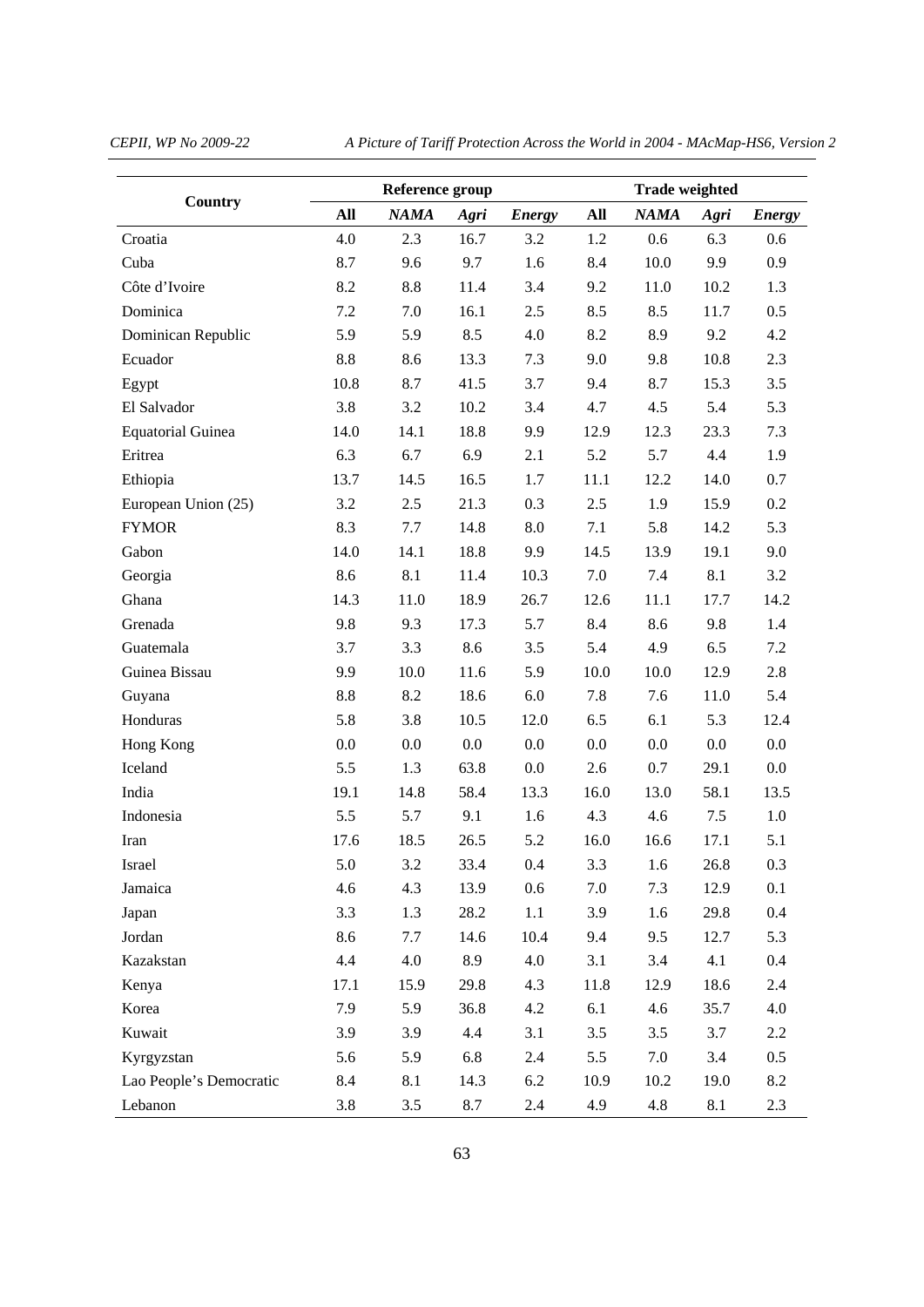*CEPII, WP No 2009-22 A Picture of Tariff Protection Across the World in 2004 - MAcMap-HS6, Version 2* 

|                           |      | Reference group |      | <b>Trade weighted</b> |      |             |      |               |
|---------------------------|------|-----------------|------|-----------------------|------|-------------|------|---------------|
| Country                   | All  | <b>NAMA</b>     | Agri | <b>Energy</b>         | All  | <b>NAMA</b> | Agri | <b>Energy</b> |
| Lesotho                   | 5.4  | 4.8             | 15.7 | 1.1                   | 13.9 | 15.0        | 4.3  | 2.4           |
| Libyan Arab Jamahiriya    | 21.5 | 19.8            | 14.2 | 37.6                  | 18.6 | 21.8        | 11.3 | 2.1           |
| Madagascar                | 3.9  | 4.2             | 4.6  | 0.0                   | 3.6  | 4.3         | 4.1  | 0.0           |
| Malawi                    | 11.2 | 11.6            | 12.3 | 6.7                   | 8.8  | 9.0         | 8.4  | 7.6           |
| Malaysia                  | 14.2 | 13.5            | 26.9 | 3.8                   | 5.7  | 5.1         | 17.9 | 2.2           |
| Maldives                  | 23.4 | 23.8            | 17.6 | 24.6                  | 21.1 | 21.8        | 16.6 | 23.3          |
| Mali                      | 9.7  | 9.9             | 11.6 | 5.6                   | 7.3  | 8.1         | 10.0 | 0.7           |
| Mauritania                | 8.5  | 8.6             | 8.9  | 7.8                   | 8.2  | 8.1         | 7.8  | 11.7          |
| Mauritius                 | 17.9 | 18.1            | 21.6 | 10.7                  | 12.9 | 11.4        | 14.7 | 22.6          |
| Mayotte                   | 8.5  | 9.9             | 6.6  | 0.1                   | 3.6  | 8.0         | 7.1  | $0.0\,$       |
| Mexico                    | 8.3  | 6.6             | 22.6 | 8.5                   | 3.1  | 3.1         | 3.9  | 1.9           |
| Moldova, Rep.of           | 2.6  | 1.9             | 10.8 | 0.1                   | 2.2  | 1.8         | 6.1  | 0.0           |
| Morocco                   | 19.0 | 16.9            | 40.8 | 18.4                  | 18.3 | 17.3        | 38.4 | 8.7           |
| Mozambique                | 9.8  | 9.8             | 12.2 | 5.9                   | 9.1  | 9.2         | 10.8 | 5.1           |
| Myanmar                   | 3.9  | 3.9             | 6.0  | 1.9                   | 3.8  | 3.4         | 8.6  | 1.7           |
| Namibia                   | 5.2  | 4.8             | 15.6 | 1.0                   | 6.2  | 5.7         | 11.1 | $0.7\,$       |
| Nepal                     | 13.5 | 13.7            | 14.2 | 11.7                  | 15.9 | 17.1        | 10.6 | 16.0          |
| New Zealand               | 3.7  | 3.7             | 6.3  | 1.8                   | 3.2  | 3.4         | 4.4  | 0.7           |
| Nicaragua                 | 4.3  | 3.2             | 12.0 | 4.3                   | 3.9  | 3.6         | 5.0  | 4.4           |
| Niger                     | 9.7  | 9.9             | 11.6 | 5.4                   | 10.1 | 11.0        | 9.3  | 5.6           |
| Nigeria                   | 26.4 | 22.7            | 42.6 | 27.0                  | 23.2 | 20.5        | 35.6 | 28.5          |
| Norway                    | 5.4  | 0.2             | 74.4 | $0.0\,$               | 2.1  | 0.2         | 32.9 | $0.0\,$       |
| Oman                      | 8.2  | 7.7             | 22.0 | 3.9                   | 5.1  | 4.9         | 7.4  | 2.0           |
| Pakistan                  | 16.0 | 16.2            | 22.7 | 10.7                  | 15.8 | 16.1        | 20.1 | 12.1          |
| Panama                    | 6.6  | 6.3             | 15.8 | 3.0                   | 9.7  | 10.2        | 11.9 | 4.1           |
| Papua - New Guinea        | 3.5  | 2.1             | 19.0 | 0.0                   | 3.0  | 2.9         | 6.8  | 0.0           |
| Paraguay                  | 8.3  | 8.9             | 11.7 | $1.8\,$               | 11.4 | 12.2        | 13.8 | $1.7\,$       |
| Peru                      | 9.3  | 8.7             | 12.5 | 11.3                  | 8.8  | 8.4         | 9.5  | 10.4          |
| Philippines               | 5.0  | 4.7             | 9.8  | 3.1                   | 3.2  | 2.7         | 9.1  | 2.8           |
| Qatar                     | 4.1  | 4.0             | 6.7  | 3.1                   | 3.6  | 3.6         | 4.3  | 1.9           |
| Romania                   | 9.5  | 9.2             | 22.9 | 2.5                   | 7.2  | 6.2         | 27.2 | 1.0           |
| <b>Russian Federation</b> | 10.2 | 10.3            | 12.1 | 4.7                   | 9.8  | 9.6         | 12.1 | 1.5           |
| Rwanda                    | 6.8  | 6.4             | 10.5 | 6.1                   | 6.4  | 7.0         | 7.3  | 0.6           |
| Saint Kitts and Nevis     | 9.8  | 9.9             | 14.1 | 2.6                   | 11.2 | 9.8         | 22.4 | 1.0           |
| Saint Lucia               | 5.9  | 5.8             | 12.5 | 2.5                   | 6.1  | 9.8         | 9.4  | 0.7           |
| Saint Vincent             | 7.5  | 7.3             | 12.3 | 5.2                   | 9.2  | 9.6         | 8.4  | 4.0           |
| Saudi Arabia              | 6.3  | 6.2             | 7.7  | 5.3                   | 6.2  | 5.8         | 8.2  | 4.8           |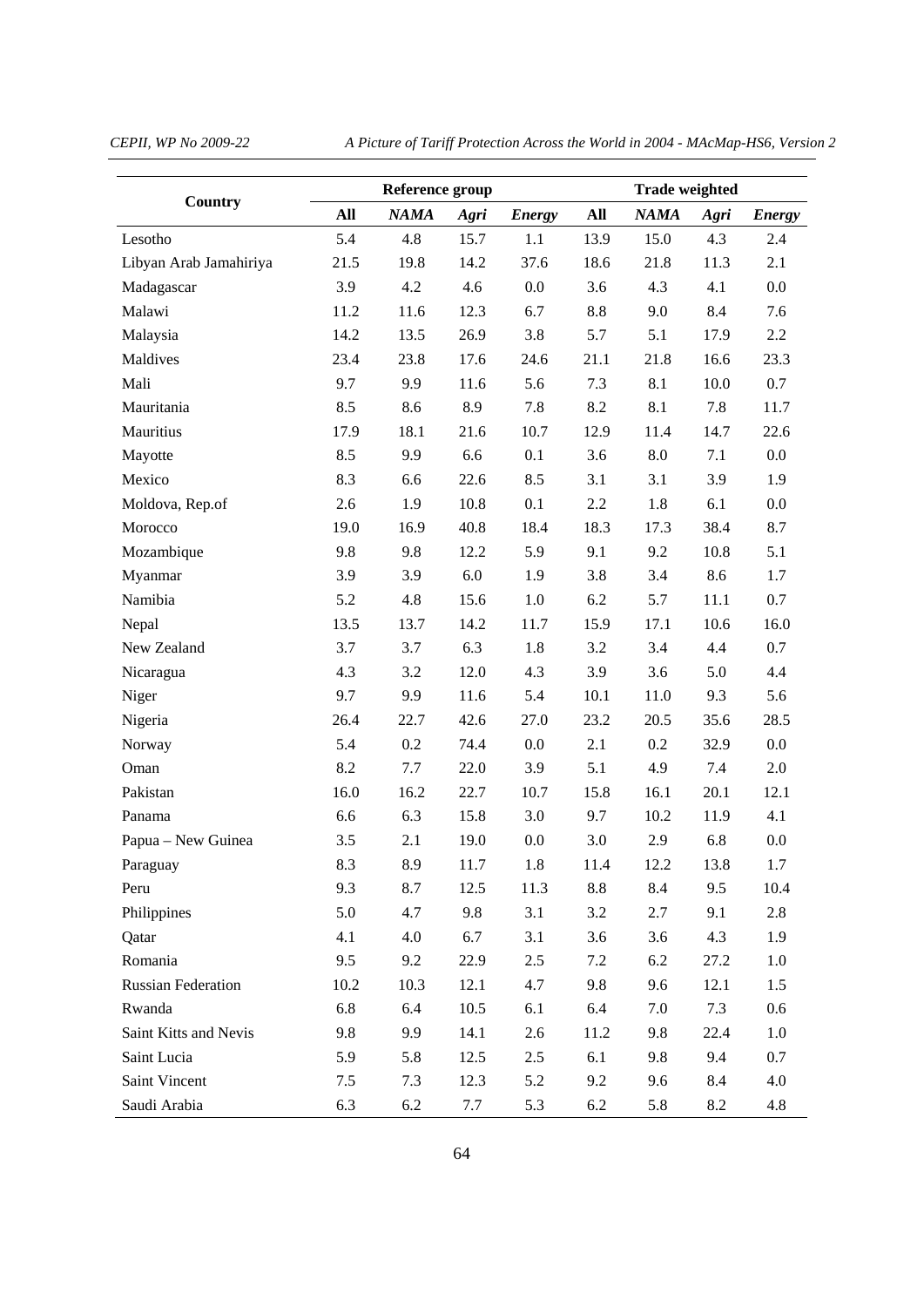*CEPII, WP No 2009-22 A Picture of Tariff Protection Across the World in 2004 - MAcMap-HS6, Version 2* 

|                             |      | Reference group |      | <b>Trade weighted</b> |      |             |         |               |
|-----------------------------|------|-----------------|------|-----------------------|------|-------------|---------|---------------|
| Country                     | All  | <b>NAMA</b>     | Agri | <b>Energy</b>         | All  | <b>NAMA</b> | Agri    | <b>Energy</b> |
| Senegal                     | 8.4  | 8.9             | 11.7 | 3.7                   | 8.4  | 9.7         | 9.7     | 3.5           |
| Serbia-Montenegro           | 6.5  | 6.0             | 15.4 | 4.0                   | 8.6  | 8.1         | 18.7    | 3.1           |
| Seychelles                  | 29.0 | 28.6            | 42.2 | 15.4                  | 34.1 | 39.1        | 33.9    | 0.8           |
| Singapore                   | 0.1  | 0.0             | 1.5  | 0.0                   | 0.0  | 0.0         | 0.5     | $0.0\,$       |
| Solomon Islands             | 35.3 | 38.4            | 46.7 | 21.8                  | 44.3 | 43.6        | 69.0    | 34.2          |
| South Africa                | 6.9  | 6.4             | 15.1 | 0.9                   | 4.9  | 5.5         | 8.2     | 0.2           |
| Sri Lanka                   | 7.3  | 6.3             | 19.7 | 5.1                   | 6.7  | 5.2         | 18.4    | 5.0           |
| Sudan                       | 19.1 | 19.4            | 24.4 | 7.5                   | 16.8 | 17.0        | 17.7    | 5.0           |
| Suriname                    | 10.1 | 9.8             | 19.2 | 5.5                   | 10.0 | 9.8         | 17.2    | 2.8           |
| Swaziland                   | 5.2  | 4.8             | 15.6 | 1.0                   | 9.1  | 8.5         | 15.0    | 0.5           |
| Switzerland                 | 4.6  | 0.9             | 54.0 | 0.1                   | 2.5  | 0.2         | 39.9    | 0.0           |
| Syrian Arab Republic        | 15.8 | 17.0            | 16.5 | 7.7                   | 16.4 | 17.0        | 15.2    | 9.3           |
| Taiwan                      | 9.8  | 9.3             | 23.7 | 4.4                   | 5.1  | 3.4         | 19.0    | 7.5           |
| Tajikistan                  | 6.8  | 6.7             | 9.2  | 3.2                   | 6.7  | 7.1         | 6.8     | 5.0           |
| Tanzania                    | 11.2 | 11.1            | 17.5 | 1.5                   | 9.0  | 9.3         | 14.6    | 1.5           |
| Thailand                    | 13.6 | 12.7            | 38.8 | 0.8                   | 9.3  | 10.1        | 20.4    | 0.2           |
| Togo                        | 8.4  | 8.9             | 11.7 | 3.7                   | 11.8 | 13.1        | 10.6    | 7.8           |
| Trinidad and Tobago         | 8.2  | 7.5             | 16.8 | 4.0                   | 4.8  | 4.6         | 13.4    | 1.9           |
| Tunisia                     | 19.7 | 18.9            | 46.3 | 7.4                   | 17.7 | 16.8        | 36.7    | 5.7           |
| Turkey                      | 4.9  | 2.5             | 35.3 | 0.2                   | 1.9  | 1.4         | 13.3    | 0.1           |
| Turkmenistan                | 3.0  | 1.8             | 18.2 | 0.9                   | 5.6  | 1.6         | 53.4    | 4.2           |
| <b>USA</b>                  | 2.5  | 2.2             | 8.9  | 0.5                   | 1.6  | 1.6         | 4.8     | 0.3           |
| Uganda                      | 7.4  | 6.4             | 9.8  | 10.7                  | 4.9  | 5.1         | 6.5     | 1.6           |
| Ukraine                     | 6.9  | 5.9             | 26.3 | 1.2                   | 7.1  | 7.2         | 32.0    | 0.3           |
| <b>United Arab Emirates</b> | 4.1  | 3.7             | 9.9  | 3.2                   | 3.9  | 3.5         | 9.1     | 2.7           |
| Uruguay                     | 10.9 | 11.5            | 12.2 | 0.5                   | 7.0  | 9.1         | 8.5     | 0.1           |
| Uzbekistan                  | 9.7  | 11.2            | 7.4  | 4.1                   | 4.5  | 4.9         | 2.4     | 1.3           |
| Vanuatu                     | 15.9 | 14.1            | 45.6 | 8.2                   | 19.0 | 11.2        | 62.5    | 27.6          |
| Venezuela                   | 10.5 | 10.5            | 14.0 | 8.2                   | 11.4 | 11.1        | 13.5    | 7.5           |
| Vietnam                     | 11.7 | 10.6            | 19.8 | 11.3                  | 13.3 | 11.6        | 25.2    | 17.1          |
| Yemen                       | 11.8 | 12.3            | 10.2 | 10.5                  | 11.1 | 12.5        | 8.6     | 7.3           |
| Zambia                      | 10.2 | 9.0             | 13.3 | 14.9                  | 7.9  | 7.8         | $8.0\,$ | 8.8           |
| Zimbabwe                    | 14.6 | 14.3            | 20.5 | 11.6                  | 15.1 | 15.2        | 19.5    | 7.8           |

*Note*: Agricultural products are defined using the WTO classification. NAMA covers non-agricultural products. Extraction and Energy products corresponds to chapters 25, 26 and 27 of the HS.

*Source*: Authors' calculations; MAcMap-HS6v2; reference group weighting scheme.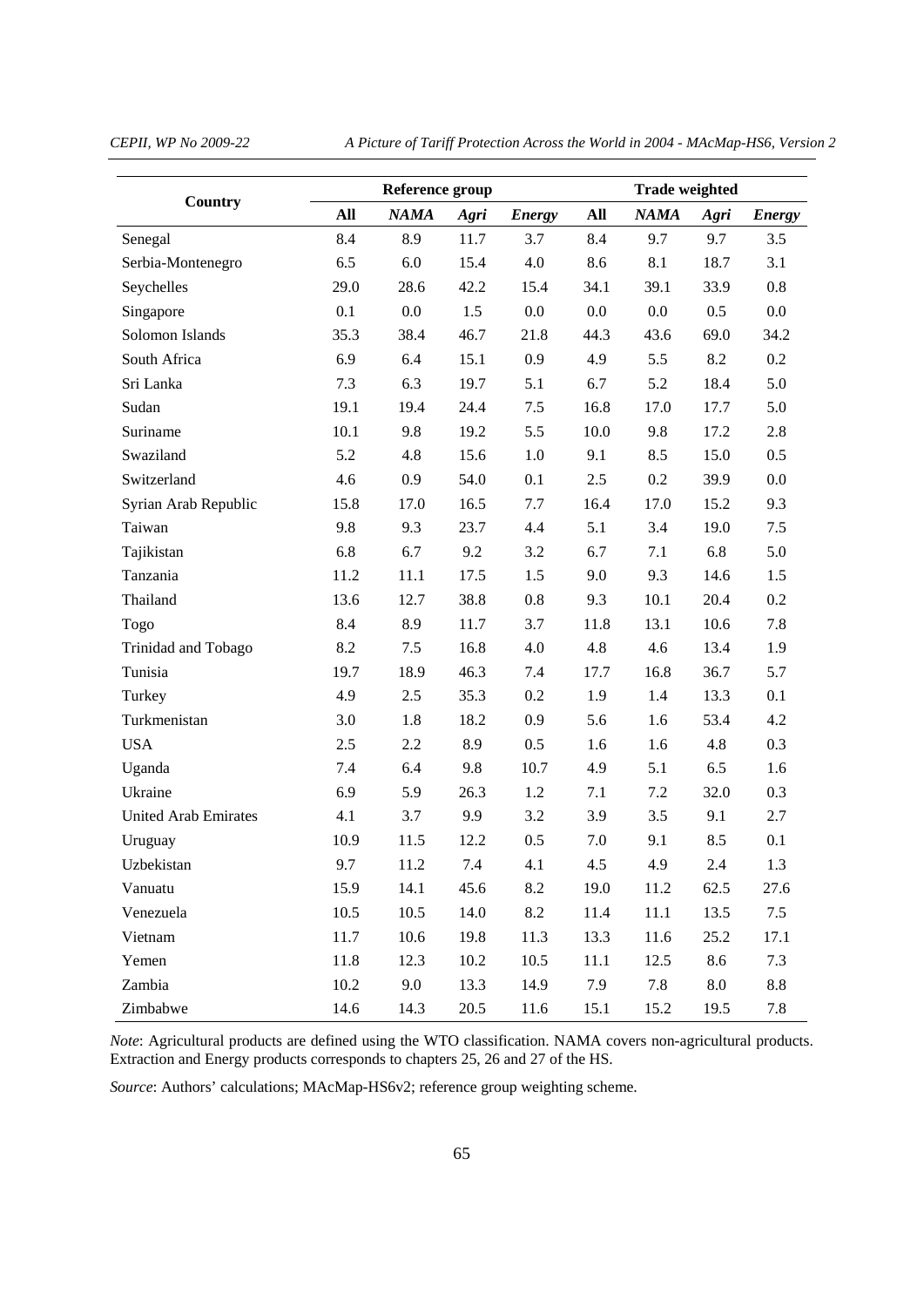# **LIST OF TABLES**

| 1. |                                                                                           |  |
|----|-------------------------------------------------------------------------------------------|--|
| 2. | Average agricultural protection with and without TRQ treatment (percentage)24             |  |
| 3. |                                                                                           |  |
| 4. |                                                                                           |  |
|    |                                                                                           |  |
|    |                                                                                           |  |
|    | 7. Coefficient of variation, skewness, and kurtosis of the power of tariff distribution37 |  |
|    |                                                                                           |  |
|    |                                                                                           |  |
|    |                                                                                           |  |
|    |                                                                                           |  |
|    |                                                                                           |  |

# **LIST OF FIGURES**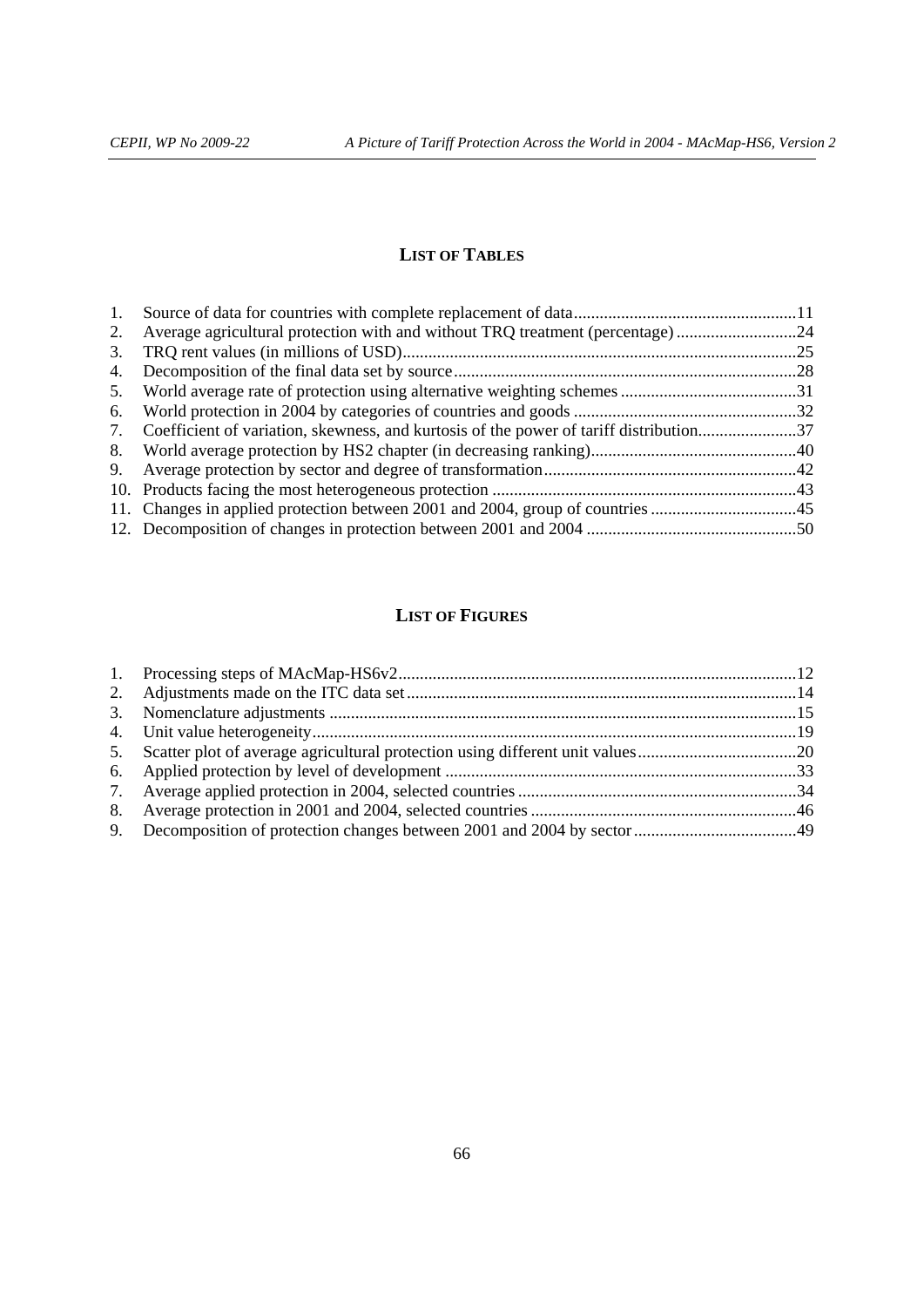# **ABBREVIATIONS AND ACRONYMS**

| Agr             | Agricultural products                                 |
|-----------------|-------------------------------------------------------|
| <b>AMAD</b>     | <b>Agricultural Market Access Database</b>            |
| <b>APEC</b>     | Asia-Pacific Economic Cooperation                     |
| <b>ASEAN</b>    | <b>Association of South East Asian Nations</b>        |
| <b>AVE</b>      | Ad Valorem Equivalent                                 |
| <b>BACI</b>     | Base pour l'Analyse du Commerce International         |
| CGE             | Computable General Equilibrium                        |
| <b>CIF</b>      | Cost-Insurance-Freight                                |
| <b>COMESA</b>   | Common Market for Eastern and Southern Africa         |
| <b>CU</b>       | <b>Custom Unions</b>                                  |
| <b>ERGUV</b>    | Exporter's Reference Group Unit Values                |
| EU              | European Union                                        |
| <b>FTA</b>      | Free Trade Areas                                      |
| <b>GATT</b>     | General Agreement on Trade and Tariffs                |
| <b>GTAP</b>     | Global Trade Analysis Project                         |
| <b>HIC</b>      | <b>High Income Countries</b>                          |
| HS              | <b>Harmonized System</b>                              |
| <b>ITC</b>      | <b>International Trade Center</b>                     |
| <b>LDC</b>      | <b>Least Developed Countries</b>                      |
| <b>MFN</b>      | <b>Most Favoured Nation</b>                           |
| <b>MIC</b>      | <b>Middle Income Countries</b>                        |
| N-Agr           | Non-Agricultural products                             |
| <b>OECD</b>     | Organisation for Economic Cooperation and Development |
| <b>PTA</b>      | Preferential Trade Agreements                         |
| RG              | Reference Group                                       |
| <b>SACU</b>     | South African Custom Union                            |
| <b>TARIC</b>    |                                                       |
| <b>TARIC</b>    | Integrated Tariffs of the European Communities        |
| <b>TR</b>       | Trade Weighted                                        |
| <b>TRQ</b>      | <b>Tariff Rate Quotas</b>                             |
| US.             | <b>United States</b>                                  |
| <b>US-ITC</b>   | United States International Trade Commission          |
| <b>UV</b>       | <b>Unit Values</b>                                    |
| <b>UVM</b>      | World Unit Value                                      |
| <b>WCO</b>      | World Custom Organization                             |
| <b>WTO</b>      | World Trade Organization                              |
| <b>MERCOSUR</b> | Mercado Comun del Sur                                 |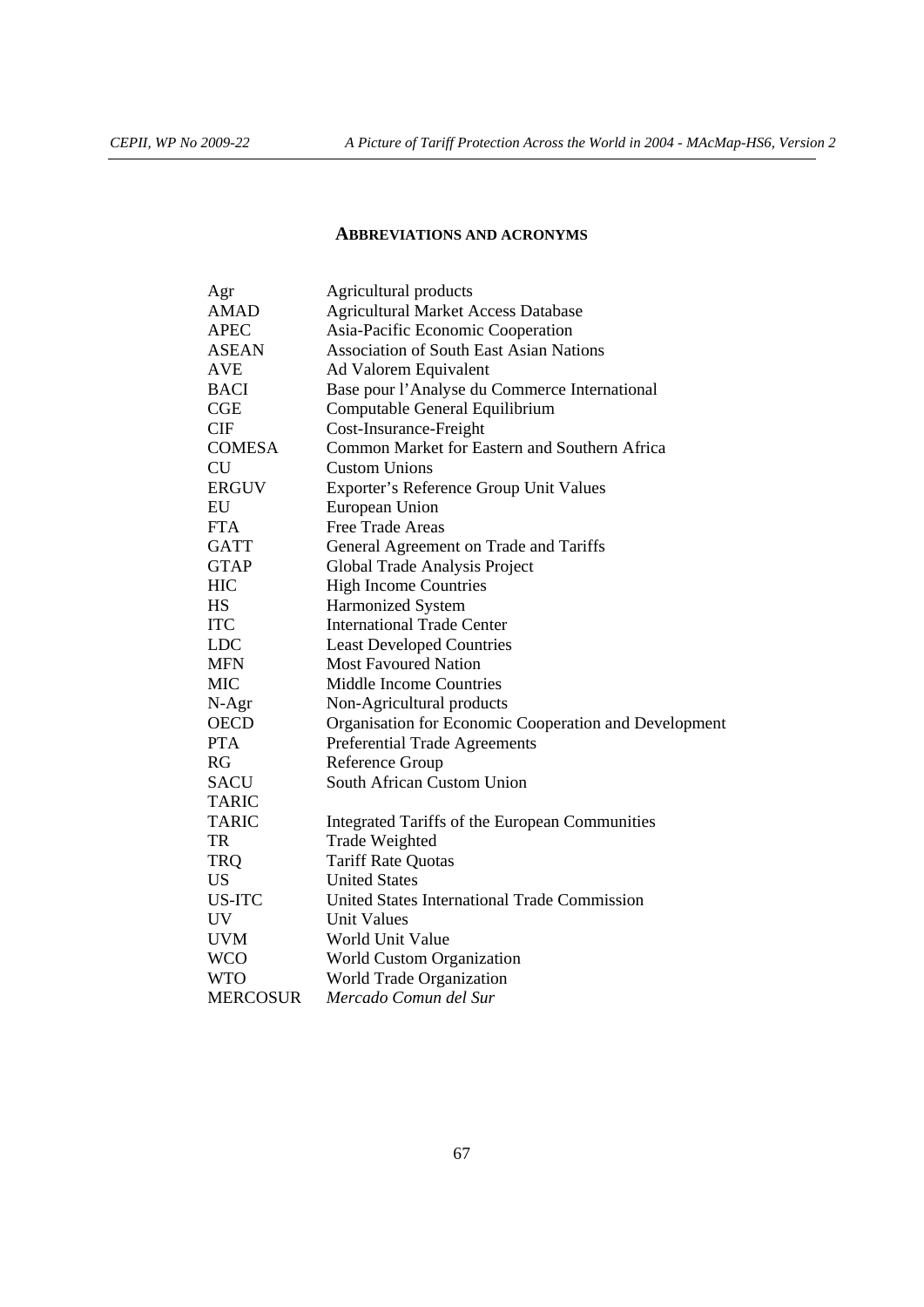# **LIST OF WORKING PAPERS RELEASED BY CEPII**

*An Exhaustive list is available on the website: \\www.cepii.fr. To receive an alert, please contact Sylvie Hurion (sylvie.hurion@cepii.fr).* 

| N <sub>o</sub> | <b>Tittle</b>                                                                                       | <b>Authors</b>                                                         |
|----------------|-----------------------------------------------------------------------------------------------------|------------------------------------------------------------------------|
| 2009-21        | Spatial Price Discrimination in International Markets                                               | J. Martin                                                              |
| 2009-20        | Is Russia Sick with the Dutch Disease                                                               | V. Dobrynskaya<br>& E. Turkisch                                        |
| 2009-19        | Économies d'agglomération à l'exportation et difficulté<br>d'accès aux marchés                      | P. Koenig, F. Mayneris<br>& S. Poncet                                  |
| 2009-18        | Local Export Spillovers in France                                                                   | P. Koenig, F. Mayneris<br>& S. Poncet                                  |
| 2009-17        | Currency Misalignments and Growth: A New Look using<br>Nonlinear Panel Data Methods,                | S. Béreau,<br>A. López Villavicencio<br>& V. Mignon                    |
| 2009-16        | Trade Impact of European Measures on GMOs<br>Conndemned by the WTO Panel                            | A. C. Disdier & L. Fontagné                                            |
| 2009-15        | Economic Crisis and Global Supply Chains                                                            | A. Bénassy-Quéré,<br>Y. Decreux, L. Fontagné<br>& D. Khoudour-Casteras |
| 2009-14        | Quality Sorting and Trade: Firm-level Evidence for<br>French Wine                                   | M. Crozet, K. Head<br>& T. Mayer                                       |
| 2009-13        | New Evidence on the Effectiveness of Europe's Fiscal<br><b>Restrictions</b>                         | M. Poplawski Ribeiro                                                   |
| 2009-12        | Remittances, Capital Flows and Financial Development<br>during the Mass Migration Period, 1870-1913 | R. Esteves<br>& D. Khoudour-Castéras                                   |
| 2009-11        | Evolution of EU and its Member States' Competitiveness<br>in International Trade                    | L. Curran & S. Zignago                                                 |
| 2009-10        | Exchange-Rate Misalignments in Duopoly: The Case of<br>Airbus and Boeing                            | A. Bénassy-Quéré,<br>L. Fontagné & H. Raff                             |
| 2009-09        | Market Positioning of Varieties in World Trade: Is Latin<br>America Losing out on Asia?             | N. Mulder, R. Paillacar<br>& S. Zignago                                |
| 2009-08        | The Dollar in the Turmoil                                                                           | A Bénassy-Quéré,<br>S. Béreau & V. Mignon                              |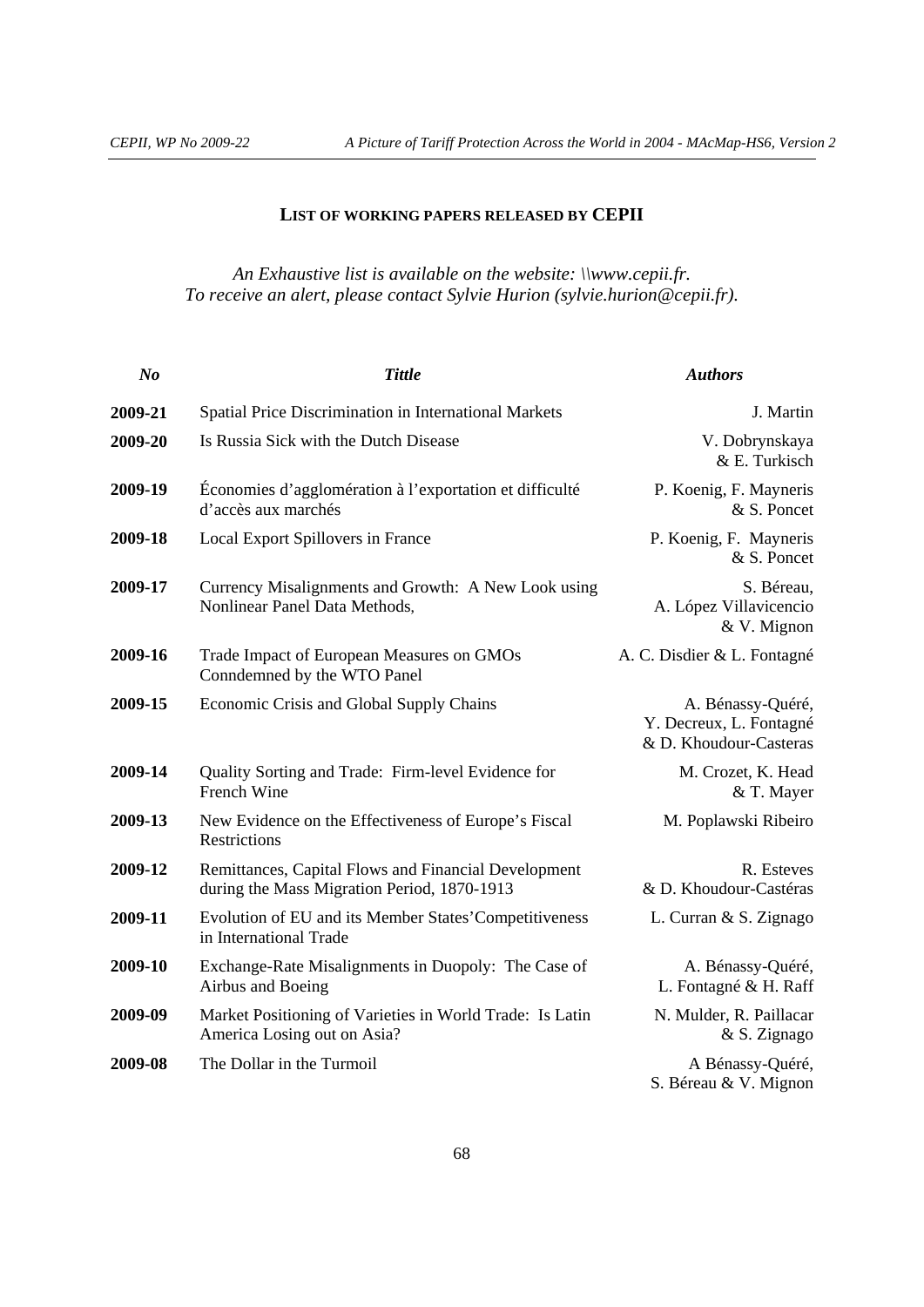| N <sub>o</sub> | <b>Tittle</b>                                                                                                    | <b>Authors</b>                                             |
|----------------|------------------------------------------------------------------------------------------------------------------|------------------------------------------------------------|
| 2009-07        | Term of Trade Shocks in a Monetary Union: An<br>Application to West-Africa                                       | L. Batté,<br>A. Bénassy-Quéré,<br>B. Carton & G. Dufrénot  |
| 2009-06        | Macroeconomic Consequences of Global Endogenous<br>Migration: A General Equilibrium Analysis                     | V. Borgy, X. Chojnicki,<br>G. Le Garrec<br>& C. Schwellnus |
| 2009-05        | Équivalence entre taxation et permis d'émission<br>échangeables                                                  | P. Villa                                                   |
| 2009-04        | The Trade-Growth Nexus in the Developing Countries: a<br><b>Quantile Regression Approach</b>                     | G. Dufrénot, V. Mignon &<br>C. Tsangarides                 |
| 2009-03        | Price Convergence in the European Union: within Firms or<br><b>Composition of Firms?</b>                         | I. Méjean<br>& C. Schwellnus                               |
| 2009-02        | Productivité du travail : les divergences entre pays<br>développés sont-elles durables ?                         | C. Bosquet & M. Fouquin                                    |
| 2009-01        | From Various Degrees of Trade to Various Degrees of<br>Financial Integration: What Do Interest Rates Have to Say | A. Bachellerie,<br>J. Héricourt & V. Mignon                |
| 2008-32        | Do Terms of Trade Drive Real Exchange Rates?<br>Comparing Oil and Commodity Currencies                           | V. Coudert, C. Couharde<br>& V. Mignon                     |
| 2008-31        | Vietnam's Accession to the WTO: Ex-Post Evaluation in a<br><b>Dynamic Perspective</b>                            | H. Boumellassa<br>& H. Valin                               |
| 2008-30        | Structural Gravity Equations with Intensive and Extensive<br>Margins                                             | M. Crozet & P. Koenig                                      |
| 2008-29        | Trade Prices and the Euro                                                                                        | J. Martin & I. Méjean                                      |
| 2008-28        | Commerce international et transports : tendances du passé<br>et prospective 2020                                 | C. Gouel, N. Kousnetzoff<br>& H. Salman                    |
| 2008-27        | The Erosion of Colonial Trade Linkages after<br>Independence                                                     | T. Mayer, K. Head<br>& J. Ries                             |
| 2008-26        | Plus grandes, plus fortes, plus loin Performances<br>relatives des firmes exportatrices françaises               | M. Crozet, I. Méjean<br>& S. Zignago                       |
| 2008-25        | A General Equilibrium Evaluation of the Sustainability of<br>the New Pension Reforms in Italy                    | R. Magnani                                                 |
| 2008-24        | The Location of Japanese MNC Affiliates:<br>Agglomeration, Spillovers and Firm Heterogeneity                     | T. Inui, T. Matsuura<br>& S. Poncet                        |
| 2008-23        | Non Linear Adjustment of the Real Exchange Rate<br>Towards its Equilibrium Values                                | S. Béreau,<br>A. Lopez Villavicencio<br>& V. Mignon        |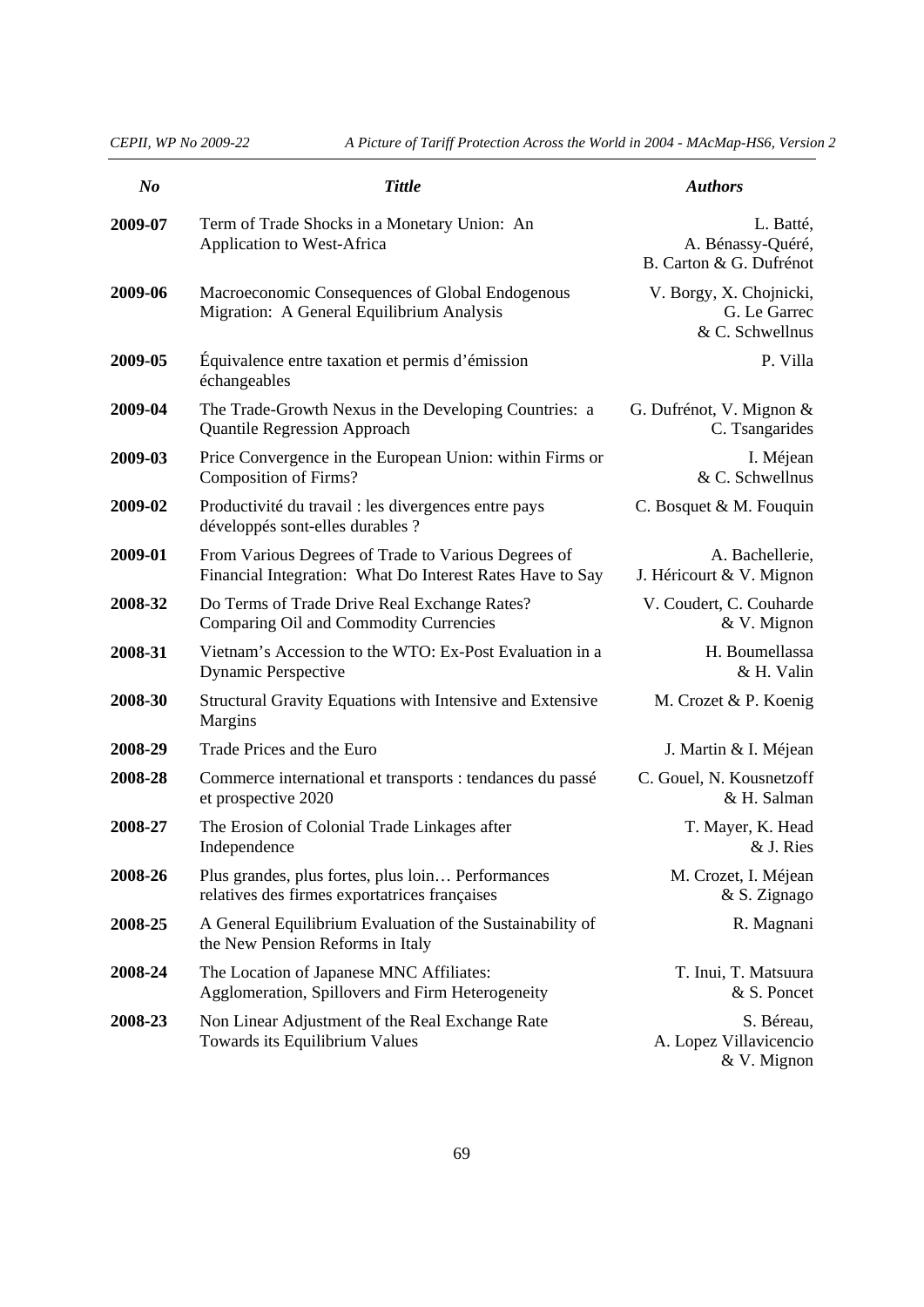| N <sub>o</sub> | <b>Tittle</b>                                                                                                                                  | <b>Authors</b>                                        |
|----------------|------------------------------------------------------------------------------------------------------------------------------------------------|-------------------------------------------------------|
| 2008-22        | Demographic Uncertainty in Europe – Implications on<br>Macro Economic Trends and Pension Reforms - An<br>Investigation with the INGENUE2 Model | M. Aglietta & V. Borgy                                |
| 2008-21        | The Euro Effects on the Firm and Product-Level Trade<br>Margins: Evidence from France                                                          | A. Berthou & L. Fontagné                              |
| 2008-20        | The Impact of Economic Geography on Wages:<br>Disentangling the Channels of Influence                                                          | L. Hering $&$ S. Poncet                               |
| 2008-19        | Do Corporate Taxes Reduce Productivity and Investment<br>at the Firm Level? Cross-Country Evidence from the<br><b>Amadeus Dataset</b>          | J. Arnold<br>& C. Schwellnus                          |
| 2008-18        | Choosing Sensitive Agricultural Products in Trade<br>Negotiations                                                                              | S. Jean, D. Laborde<br>& W. Martin                    |
| 2008-17        | Government Consumption Volatility and Country Size                                                                                             | D. Furceri<br>& M. Poplawski Ribeiro                  |
| 2008-16        | Inherited or Earned? Performance of Foreign Banks in<br>Central and Eastern Europe                                                             | O. Havrylchyk<br>& E. Jurzyk                          |
| 2008-15        | The Effect of Foreign Bank Entry on the Cost of Credit in<br>Transition Economies. Which Borrowers Benefit most?                               | H. Degryse,<br>O. Havrylchyk, E. Jurzyk<br>& S. Kozak |
| 2008-14        | Contagion in the Credit Default Swap Market: the Case of<br>the GM and Ford Crisis in 2005.                                                    | V. Coudert & M. Gex                                   |
| 2008-13        | Exporting to Insecure Markets: A Firm-Level Analysis                                                                                           | M. Crozet, P. Koenig<br>& V. Rebeyrol                 |
| 2008-12        | Social Competition and Firms' Location Choices                                                                                                 | V. Delbecque, I. Méjean<br>& L. Patureau              |
| 2008-11        | <b>Border Effects of Brazilian States</b>                                                                                                      | M. Daumal & S. Zignago                                |
| 2008-10        | <b>International Trade Price Indices</b>                                                                                                       | G. Gaulier, J. Martin,<br>I. Méjean & S. Zignago      |
| 2008-09        | Base de données CHELEM – Commerce international du<br><b>CEPII</b>                                                                             | A. de Saint Vaulry                                    |
| 2008-08        | The Brain Drain between Knowledge Based Economies:<br>the European Human Capital Outflows to the US                                            | A. Tritah                                             |
| 2008-07        | Currency Misalignments and Exchange Rate Regimes in<br><b>Emerging and Developing Countries</b>                                                | V. Coudert& C. Couharde                               |
| 2008-06        | The Euro and the Intensive and Extensive Margins of<br>Trade: Evidence from French Firm Level Data                                             | A. Berthou & L. Fontagné                              |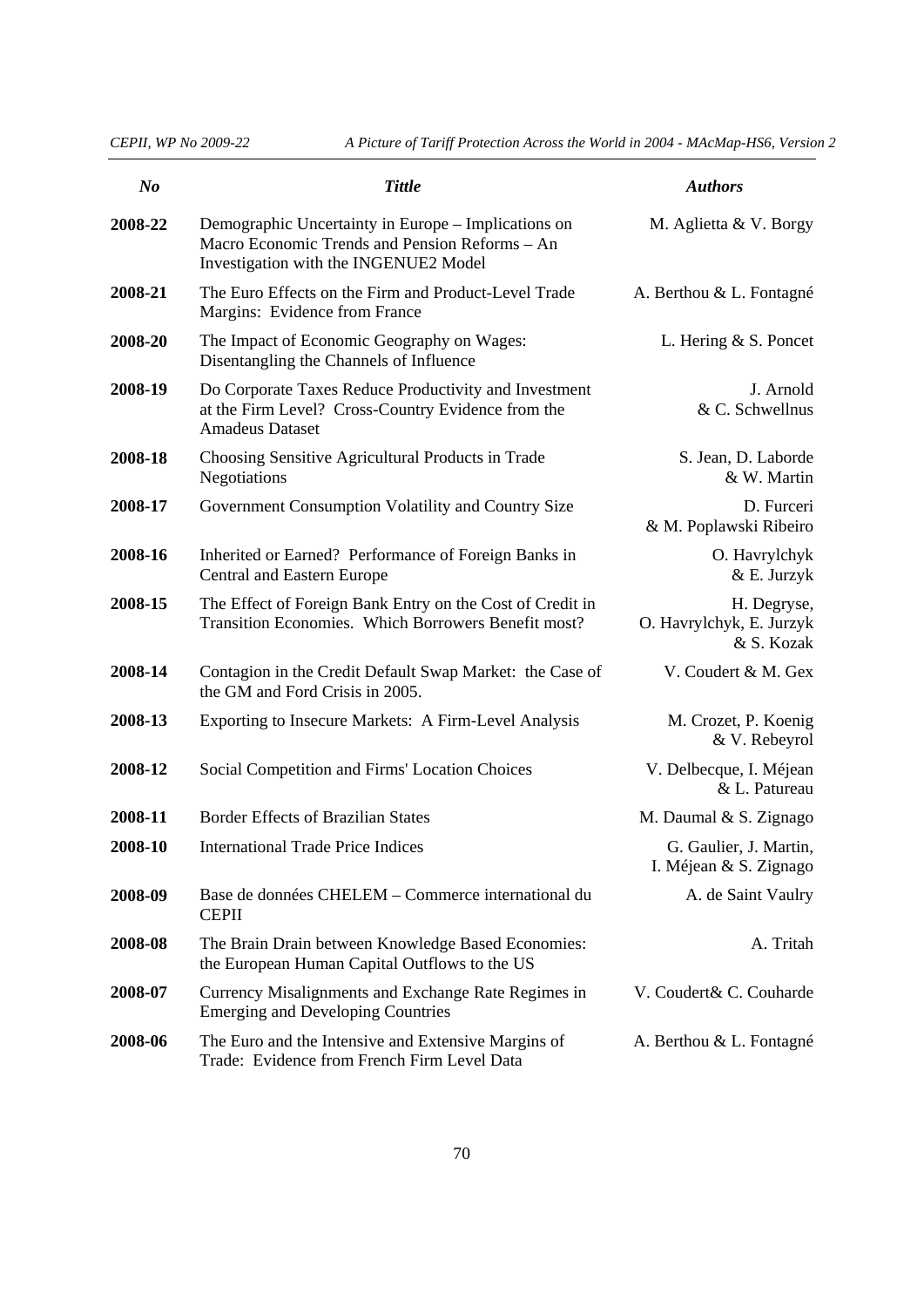| $\bf{N}$ o | <b>Tittle</b>                                                                                          | <b>Authors</b>                              |
|------------|--------------------------------------------------------------------------------------------------------|---------------------------------------------|
| 2008-05    | On the Influence of Oil Prices on Economic Activity and<br>other Macroeconomic and Financial Variables | F. Lescaroux & V. Mignon                    |
| 2008-04    | An Impact Study of the EU-ACP Economic Partnership<br>Agreements (EPAs) in the Six ACP Regions         | L. Fontagné, D. Laborde<br>& C. Mitaritonna |
| 2008-03    | The Brave New World of Cross-Regionalism                                                               | A. Tovias                                   |
| 2008-02    | Equilibrium Exchange Rates: a Guidebook for the Euro-<br>Dollar Rate                                   | A. Bénassy-Quéré,<br>S. Béreau & V. Mignon  |
| 2008-01    | How Robust are Estimated Equilibrium Exchange Rates?<br>A Panel BEER Approach                          | A. Bénassy-Quéré,<br>S. Béreau & V. Mignon  |